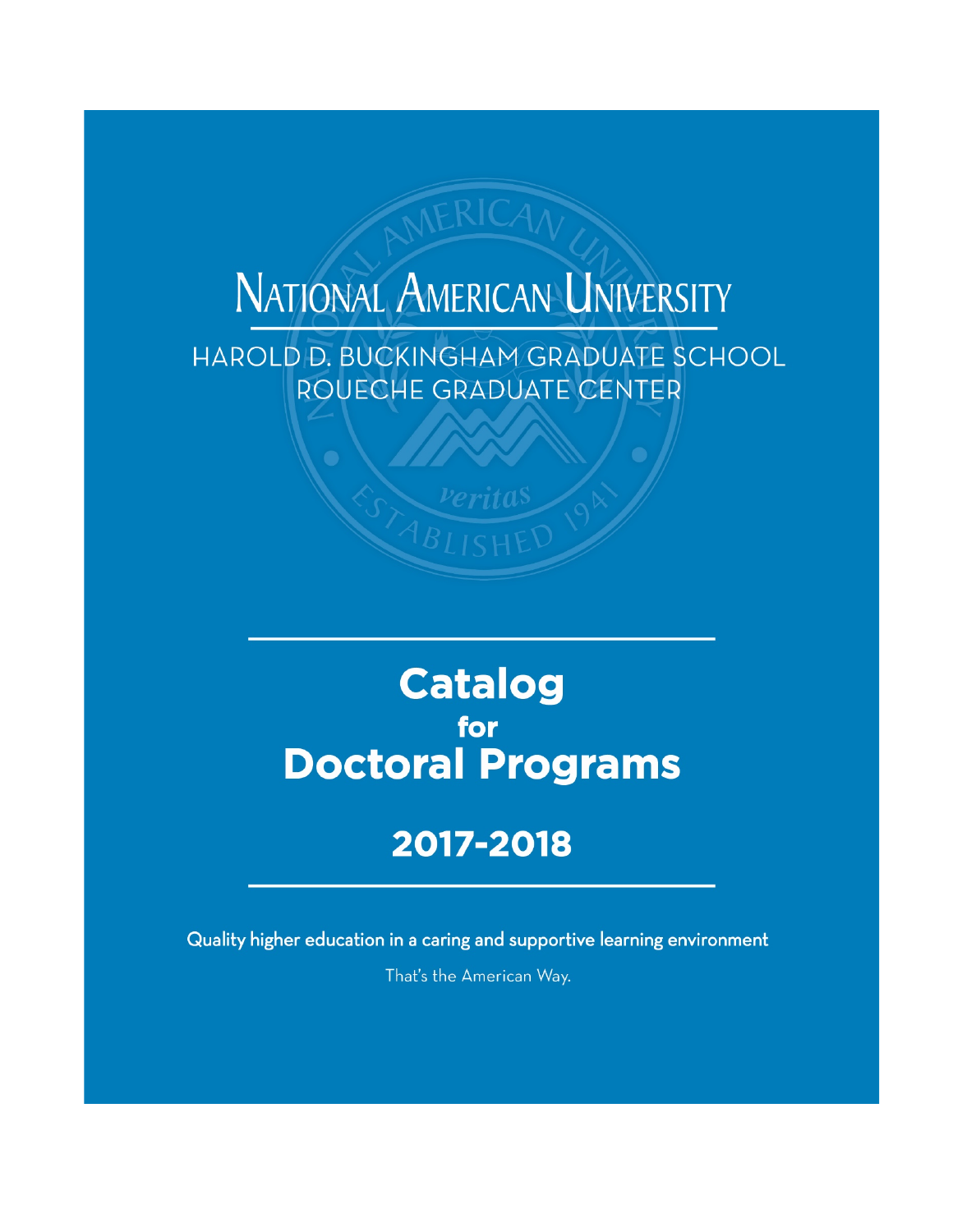## <span id="page-1-0"></span>TABLE OF CONTENTS

| HAROLD D. BUCKINGHAM GRADUATE SCHOOL  4                                                           |  |
|---------------------------------------------------------------------------------------------------|--|
| HENLEY-PUTNAM SCHOOL OF STRATEGIC SECURITY  4                                                     |  |
|                                                                                                   |  |
|                                                                                                   |  |
|                                                                                                   |  |
|                                                                                                   |  |
|                                                                                                   |  |
| EQUAL EDUCATIONAL OPPORTUNITY POLICY  5                                                           |  |
|                                                                                                   |  |
| NATIONAL AMERICAN UNIVERSITY LOCATIONS 7                                                          |  |
|                                                                                                   |  |
| DOCTORATE IN STRATEGIC SECURITY (QUARTER)                                                         |  |
|                                                                                                   |  |
|                                                                                                   |  |
| EDD IN COMMUNITY COLLEGE LEADERSHIP                                                               |  |
|                                                                                                   |  |
|                                                                                                   |  |
| EDD ACADEMIC CALENDAR 2018-2019 10                                                                |  |
| EDD ACADEMIC CALENDAR 2019-2020 11                                                                |  |
| HAROLD D. BUCKINGHAM GRADUATE SCHOOL . 13                                                         |  |
|                                                                                                   |  |
|                                                                                                   |  |
|                                                                                                   |  |
|                                                                                                   |  |
|                                                                                                   |  |
| EDD IN COMMUNITY COLLEGE LEADERSHIP 14                                                            |  |
|                                                                                                   |  |
| COMMUNITY COLLEGE LEADERSHIP CERTIFICATE  14                                                      |  |
| COMMUNITY COLLEGE LEADERSHIP PROGRAM                                                              |  |
| COMMUNITY COLLEGE LEADERSHIP PROGRAM                                                              |  |
|                                                                                                   |  |
|                                                                                                   |  |
|                                                                                                   |  |
|                                                                                                   |  |
|                                                                                                   |  |
|                                                                                                   |  |
| ADMISSION REQUIREMENTS - EDD 17                                                                   |  |
| <b>INTERNATIONAL STUDENT ADMISSION REQUIREMENTS 17</b><br>NON-NATIVE ENGLISH SPEAKING STUDENTS 18 |  |
| STATE ADMISSION REQUIREMENTS 19                                                                   |  |
| STUDENTS ADMITTED ON A CONDITIONAL OR                                                             |  |
| PROBATIONARY ADMISSION STATUS 19                                                                  |  |
| CONVERSION OF STUDENTS ADMITTED ON A                                                              |  |
| PROBATIONARY ADMISSION STATUS TO REGULAR                                                          |  |
|                                                                                                   |  |
|                                                                                                   |  |
| STUDENT LEARNER SERVICES  20                                                                      |  |
|                                                                                                   |  |
| ACADEMIC ADVISING AND NAVIGATING 20                                                               |  |

| EXPECTATIONS OF DOCTORAL STUDENTS 22             |
|--------------------------------------------------|
| REGULAR AND SUBSTANTIVE INTERACTION LEARNER      |
|                                                  |
|                                                  |
|                                                  |
| ATTENDANCE AND PARTICIPATION POLICY  23          |
|                                                  |
|                                                  |
| STUDENT COURSE LOAD POLICY - DOCTORAL  23        |
|                                                  |
|                                                  |
|                                                  |
|                                                  |
|                                                  |
|                                                  |
| TIME LIMITATIONS AND TERMINATION FROM THE        |
|                                                  |
| GRADUATION REQUIREMENTS - EDD 25                 |
|                                                  |
|                                                  |
|                                                  |
|                                                  |
| REFUND POLICY: ON-CAMPUS, BLENDED, AND ONLINE    |
|                                                  |
|                                                  |
| WITHDRAWALS AND REFUNDS - DOCTORAL  26           |
| <b>FINANCIAL AID AND SCHOLARSHIP INFORMATION</b> |
|                                                  |
|                                                  |
| OTHER LOCAL, STATE, AND FEDERAL PROGRAMS 28      |
|                                                  |
|                                                  |
| NAU FOUNDATION ACADEMIC EXCELLENCE AWARD 28      |
| NAU FOUNDATION COMMUNITY COLLEGE LEADERSHIP      |
| PROGRAM DOCTORAL SCHOLARSHIP  29                 |
|                                                  |
| <b>SATISFACTORY ACADEMIC PROGRESS POLICY 30</b>  |
|                                                  |
| SATISFACTORY ACADEMIC PROGRESS STATUS OF         |
| DOCTORAL (EDD) DEGREE SEEKING STUDENTS  30       |
|                                                  |
| REINSTATEMENT OF FINANCIAL AID ELIGIBILITY 31    |
|                                                  |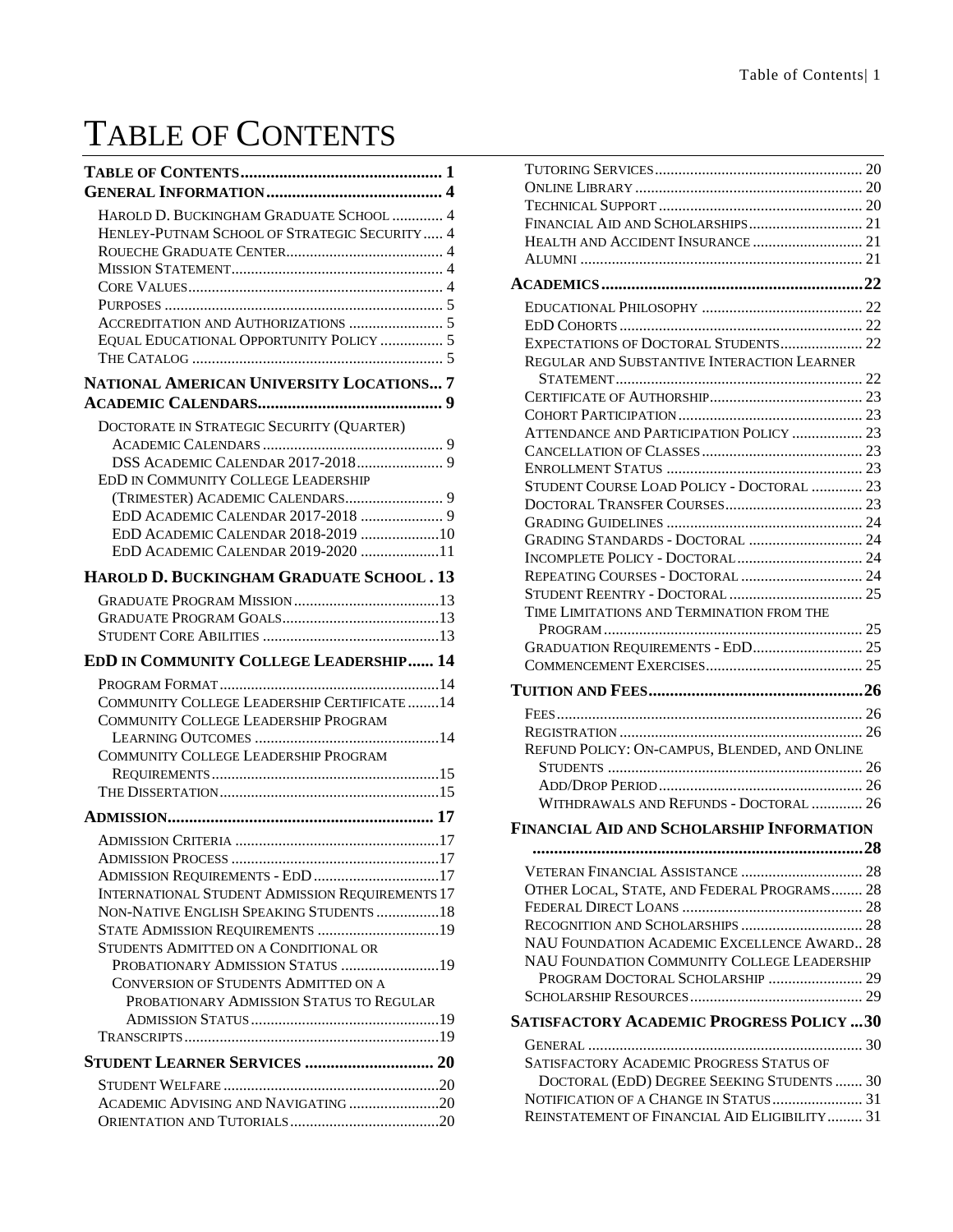| <b>COLLEGE OF MILITARY STUDIES AND THE</b><br><b>HENLEY-PUTNAM SCHOOL OF STRATEGIC</b> |  |
|----------------------------------------------------------------------------------------|--|
|                                                                                        |  |
|                                                                                        |  |
|                                                                                        |  |
|                                                                                        |  |
|                                                                                        |  |
|                                                                                        |  |
|                                                                                        |  |
|                                                                                        |  |
|                                                                                        |  |
|                                                                                        |  |
| DOCTORAL DEGREE PROGRAM LENGTH34                                                       |  |
| MAXIMUM FULL-TIME STUDENT LOAD34                                                       |  |
|                                                                                        |  |
| GRADUATE ASSISTANTSHIP PROGRAM 34                                                      |  |
|                                                                                        |  |
|                                                                                        |  |
|                                                                                        |  |
|                                                                                        |  |
|                                                                                        |  |
| PROGRAM DELIVERY AND TECHNOLOGY 37                                                     |  |
| DOCTORATE OF STRATEGIC SECURITY 38                                                     |  |
|                                                                                        |  |
|                                                                                        |  |
|                                                                                        |  |
|                                                                                        |  |
|                                                                                        |  |
|                                                                                        |  |
|                                                                                        |  |
|                                                                                        |  |
|                                                                                        |  |
|                                                                                        |  |
|                                                                                        |  |
|                                                                                        |  |
| ALUMNL.                                                                                |  |
|                                                                                        |  |
|                                                                                        |  |
| STUDENT VETERANS ASSOCIATION40                                                         |  |
| ORDER OF THE SWORD AND SHIELD (OSS) 41                                                 |  |
| HEALTH AND ACCIDENT INSURANCE41                                                        |  |
|                                                                                        |  |
|                                                                                        |  |
|                                                                                        |  |
|                                                                                        |  |
|                                                                                        |  |
|                                                                                        |  |
|                                                                                        |  |
|                                                                                        |  |
| TUITION, FEES AND REFUND POLICY  44                                                    |  |
|                                                                                        |  |
|                                                                                        |  |
|                                                                                        |  |

| ADD/DROP PERIOD - UNDERGRADUATE 44<br>CALIFORNIA STUDENT TUITION RECOVERY FUND  45             |
|------------------------------------------------------------------------------------------------|
|                                                                                                |
| <b>SATISFACTORY ACADEMIC PROGRESS POLICY -</b>                                                 |
| SATISFACTORY ACADEMIC PROGRESS POLICY -<br>DOCTORATE OF STRATEGIC SECURITY  46                 |
| SATISFACTORY ACADEMIC PROGRESS STATUS  46<br>RE-ESTABLISHING FEDERAL FINANCIAL AID ELIGIBILITY |
| SATISFACTORY ACADEMIC PROGRESS TABLE -<br>DOCTORATE OF STRATEGIC SECURITY  47                  |
| <b>FINANCIAL AID AND SCHOLARSHIP INFORMATION</b>                                               |
|                                                                                                |
| VETERAN FINANCIAL ASSISTANCE  48                                                               |
| OTHER LOCAL, STATE, AND FEDERAL PROGRAMS 48                                                    |
|                                                                                                |
| NAU FOUNDATION ACADEMIC EXCELLENCE AWARD                                                       |
|                                                                                                |
|                                                                                                |
| <b>ACADEMIC AND ADMINISTRATIVE POLICIES 50</b>                                                 |
|                                                                                                |
| EXTENSIONS (COURSE INCOMPLETES)  50                                                            |
|                                                                                                |
|                                                                                                |
|                                                                                                |
|                                                                                                |
| VOLUNTARY STUDENT RETAKE POLICY  51                                                            |
| UNIVERSITY POLICIES AND PROCEDURES 52                                                          |
|                                                                                                |
| <b>ACADEMIC RELIEF FOR U.S. MILITARY</b>                                                       |
| AMERICANS WITH DISABILITIES ACT POLICY -                                                       |
|                                                                                                |
|                                                                                                |
|                                                                                                |
| FALSIFICATION OF EDUCATIONAL RECORDS 56                                                        |
| HARASSMENT AND NON-DISCRIMINATORY POLICY  56                                                   |
| <b>INSTITUTIONAL REVIEW BOARD POLICIES  58</b>                                                 |
|                                                                                                |
|                                                                                                |
|                                                                                                |
| TITLE IX: SEX DISCRIMINATION AND SEXUAL                                                        |
|                                                                                                |
| ED - COMMUNITY COLLEGE LEADERSHIP 67                                                           |
|                                                                                                |
| FRP - FINAL RESEARCH PROJECT AND RESEARCH                                                      |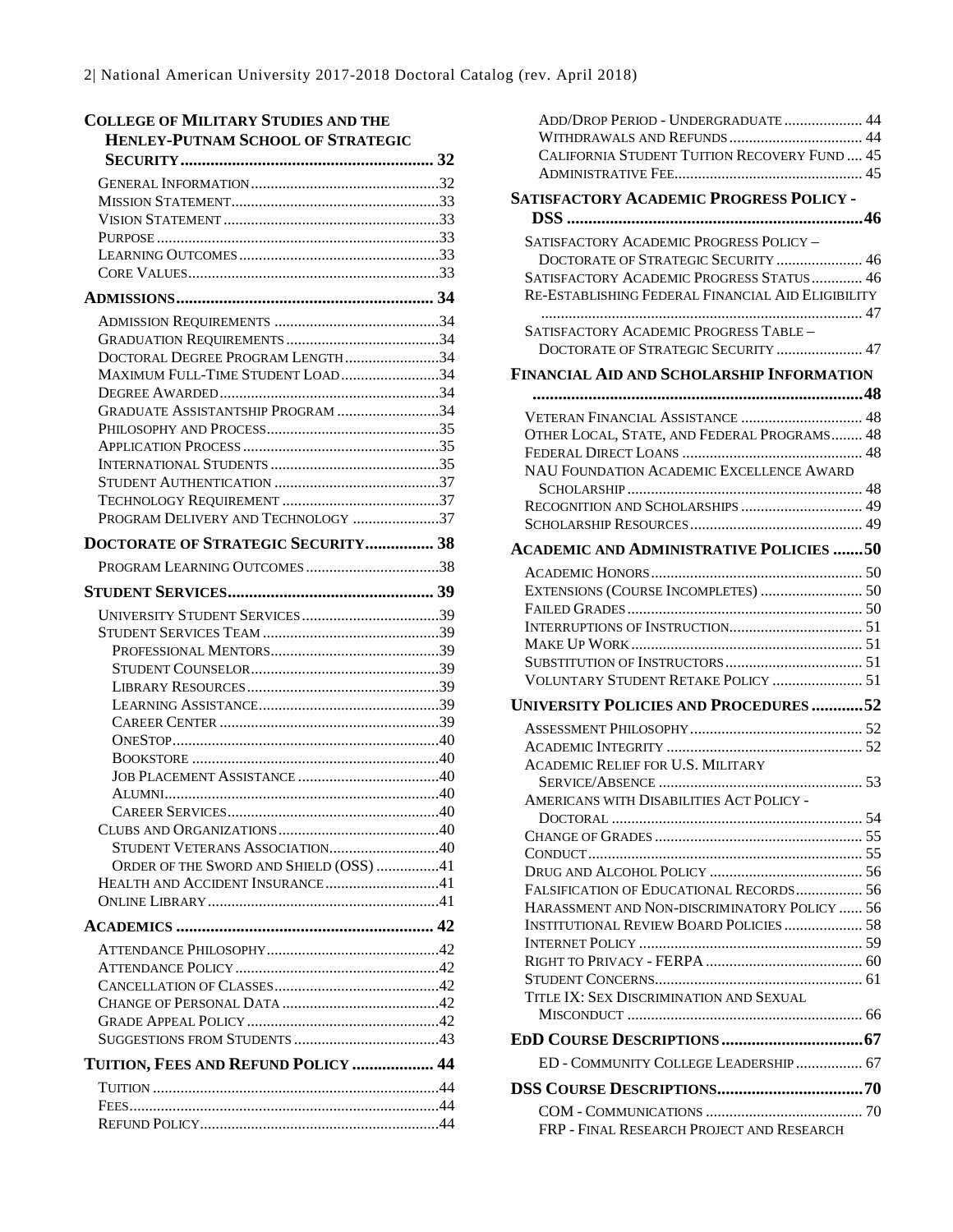| TCT - TERRORISM AND COUNTERTERRORISM72                                                  |  |
|-----------------------------------------------------------------------------------------|--|
|                                                                                         |  |
|                                                                                         |  |
|                                                                                         |  |
|                                                                                         |  |
|                                                                                         |  |
| HENLEY-PUTNAM SCHOOL OF STRATEGIC SECURITY  74<br>DOCTORATE, STRATEGIC SECURITY PROGRAM |  |

| HAROLD D. BUCKINGHAM GRADUATE SCHOOL AT THE |  |
|---------------------------------------------|--|
|                                             |  |
| EDD CURRICULUM, ASSESSMENT, AND PERSISTENCE |  |
|                                             |  |
|                                             |  |
| <b>NATIONAL COMMUNITY COLLEGE ADVISORY</b>  |  |
|                                             |  |
| EDD FACULTY AND DISSERTATION MEMBERS  76    |  |
|                                             |  |
|                                             |  |
|                                             |  |

Published April 2018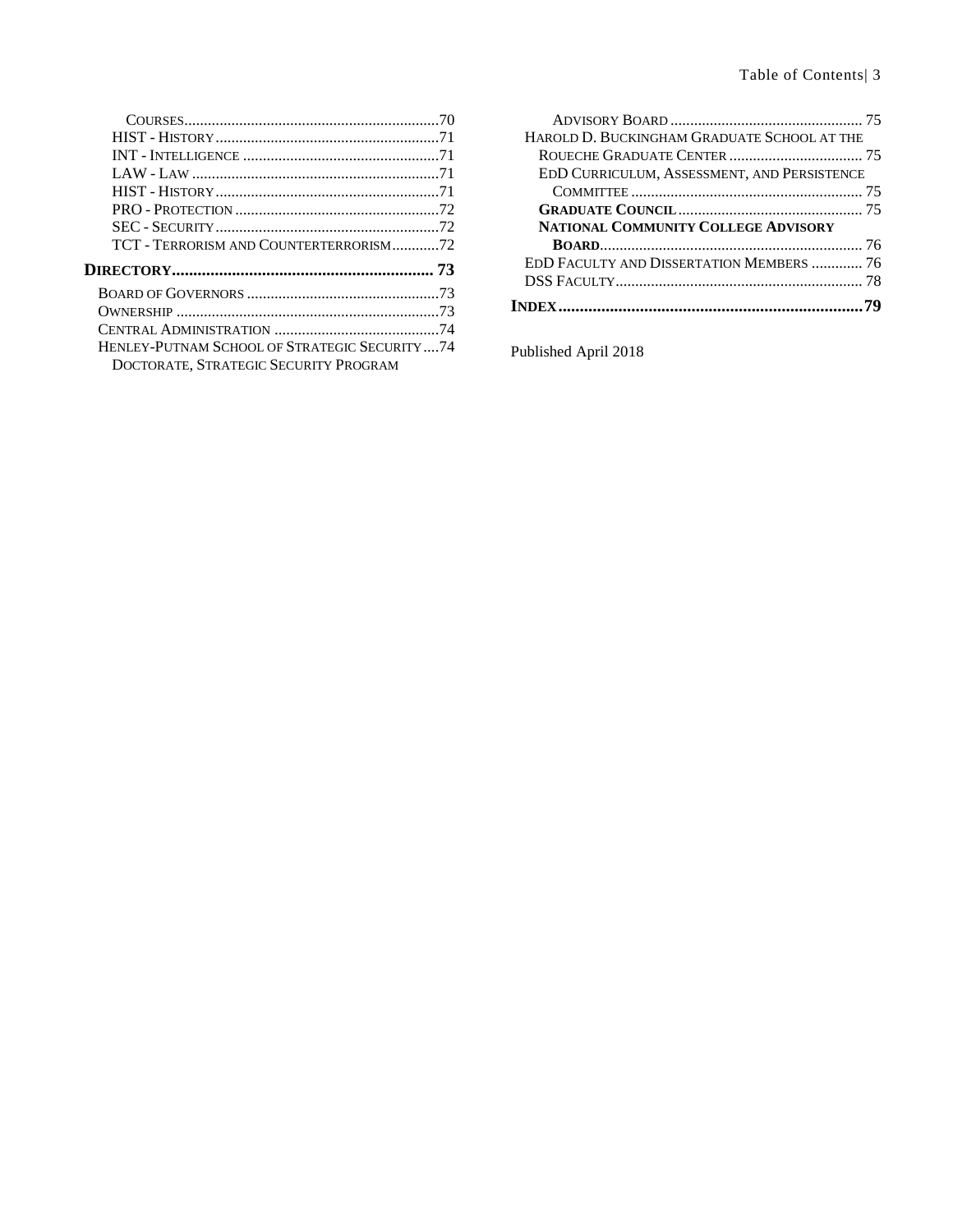## <span id="page-4-0"></span>GENERAL INFORMATION

## <span id="page-4-1"></span>HAROLD D. BUCKINGHAM GRADUATE SCHOOL

Harold D. Buckingham, a passionate advocate for higher learning, firmly believed that quality educational opportunities and a better quality of life should exist for every person who desired them. In 1963, Mr. Buckingham acquired National American University, then known as National School of Business, and guided its growth for many years. More than two decades after his death in 1995, the university remains committed to his goals and ideals. In his honor, the graduate school is known as the Harold D. Buckingham Graduate School.

> "The success of our past greatly inspires us toward success in the future." ~ Harold D. Buckingham

## <span id="page-4-2"></span>HENLEY-PUTNAM SCHOOL OF STRATEGIC SECURITY

The Henley-Putnam School of Strategic Security (H-P) is designed to contribute to the establishment of higher education standards in the areas of strategic security, intelligence and counter-terrorism. Designed for board of director level leaders and managers or their military equivalent, the ultimate purpose of the Doctorate in Strategic Security (DSS) is to enhance the knowledge and skills of professionals whose primary mission is the protection of human life. Graduates will be able to coordinate effectively a wide range of strategic security resources and personnel, across multiple agencies if necessary, to produce timely, objective, and accurate intelligence and other security-related products to help prepare those choosing to protect others and the nations of the world. It is evident that the need for such training and education grows ever more rapidly during these tumultuous times, especially with numerous shifts in geopolitics.

#### <span id="page-4-3"></span>ROUECHE GRADUATE CENTER

The Harold D. Buckingham Graduate School is housed in the Roueche Graduate Center (RGC) located at 6836 Austin Center Boulevard, Ste. 270, Austin, TX 78731. The center is named in honor of Dr. John E. Roueche, president of the center. Dr. Roueche is Director Emeritus of the Community College Leadership Program and Sid W. Richardson Chair Emeritus at The University of Texas at Austin. NAU's EdD in Community College Leadership is offered through the RGC, with cohorts located throughout the United States.

### <span id="page-4-4"></span>MISSION STATEMENT

National American University welcomes students of diverse interests, cultures, and abilities and prepares them for careers in technical and professional fields by providing quality higher education in a caring and supportive environment.

The university builds learning partnerships with students and other institutions and organizations locally, nationally, and internationally through its private, regionally accredited system of campuses and education centers offering courses in traditional, accelerated, and distance learning formats.

As a comprehensive technical and professional institution of higher learning, the university responds to the changing needs of students, employers, and their communities by providing undergraduate and graduate programs and continuing education opportunities to serve an evolving global society.

## <span id="page-4-5"></span>CORE VALUES

- Offer high-quality instructional programs and services
- Provide a caring and supportive learning environment
- Offer technical and professional career programs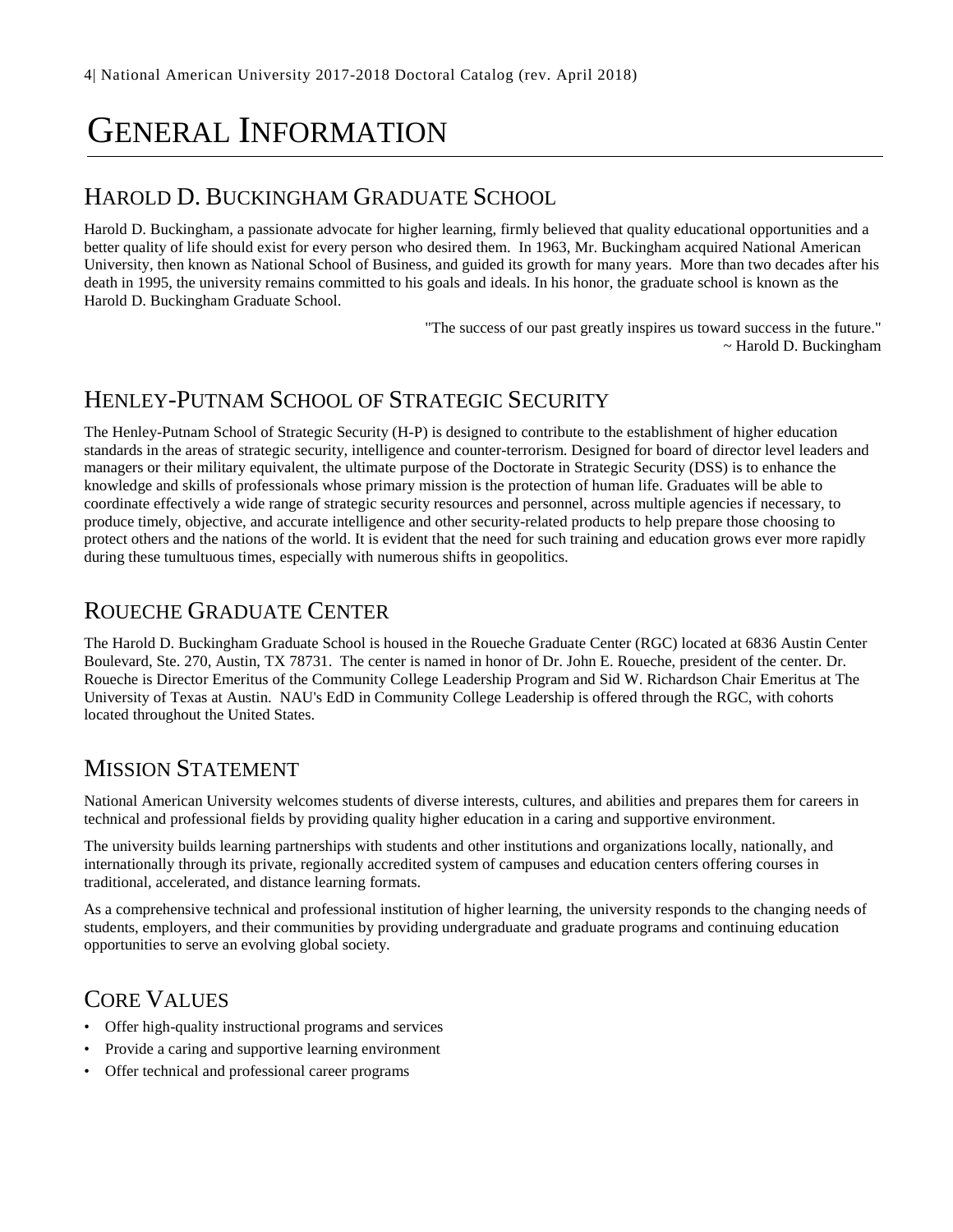## <span id="page-5-0"></span>PURPOSES

- 1. Offer quality technical and professional degree programs, as documented by institutional and academic assessment processes at the associate, bachelor's and graduate level, diplomas, certificates, and adult degree completion programs to traditional, adult, and international learners.
- 2. Provide a general education program to build awareness, abilities, and interests to empower lifelong learners as knowledgeable citizens of the global community.
- 3. Provide a collegiate experience through instructional and support services that create a stimulating, caring, and supportive learner-centered environment in which students are encouraged to achieve the educational goals established by the university.
- 4. Promote a learning and working environment by providing new technologies, methodologies, and practices that enhance and extend quality programs and services.
- 5. Prepare students to provide leadership and services for the employment needs of business, industry, and government worldwide.
- 6. Pursue communication, cooperation, and alliances with educational institutions, organizations, and associations on a local, regional, national, and international basis.
- 7. Respond to the ever-changing societal demands for personal and professional development and continuing education through flexible scheduling and convenient access via traditional, accelerated, and distance delivery methodologies.
- 8. Assist students in the development of ethical values and behaviors.
- 9. Foster an environment that encourages involvement by employees in the innovation and solution-seeking processes and provide an opportunity for personal and leadership development while promoting diversity in culture and perspective.
- 10.Provide a stable institutional environment where human, financial, and physical resources are sufficient to accomplish its educational and institutional goals as a sound basis for continued growth and development.

*Adopted by the National American University Board of Governors, January 2012*

#### <span id="page-5-1"></span>ACCREDITATION AND AUTHORIZATIONS

National American University is accredited by the Higher Learning Commission, 230 South LaSalle Street, Suite 7-500, Chicago, IL, 60604, http://hlcommission.org, 800-621-7440.

National American University is approved by the Higher Learning Commission to offer programs and courses through distance education. The university is authorized to offer online programs and courses in 47 states and the District of Columbia through its participation in the State Authorization Reciprocity Agreement (SARA). A list of SARA member states is available at http://nc-sara.org/.

## <span id="page-5-2"></span>EQUAL EDUCATIONAL OPPORTUNITY POLICY

National American University is committed to providing equal educational and employment opportunity regardless of sex, marital status, race, color, religion, age, ancestry, national origin, disability, or veteran status. Equal educational opportunity includes recruitment and admission; access to courses and facilities; access to academic advising, placement testing, and tutoring services; financial assistance and student employment; health and insurance services; and extracurricular programs and activities.

Questions and comments concerning the university's EEO Policy may be directed to Dr. Manuel Gomez, Associate Provost and Dean of the Faculty, 5301 Mount Rushmore Rd., Rapid City, SD 57701, email: mgomez@national.edu, or phone: (605) 721- 5274.

## <span id="page-5-3"></span>THE CATALOG

This catalog reflects the policies, procedures, programs, and fees for National American University as of October 2017 with revisions in December 2017 and April 2018. National American University reserves the right to adopt, amend, and implement its policies and procedures as it deems appropriate and necessary. Under certain circumstances, National American University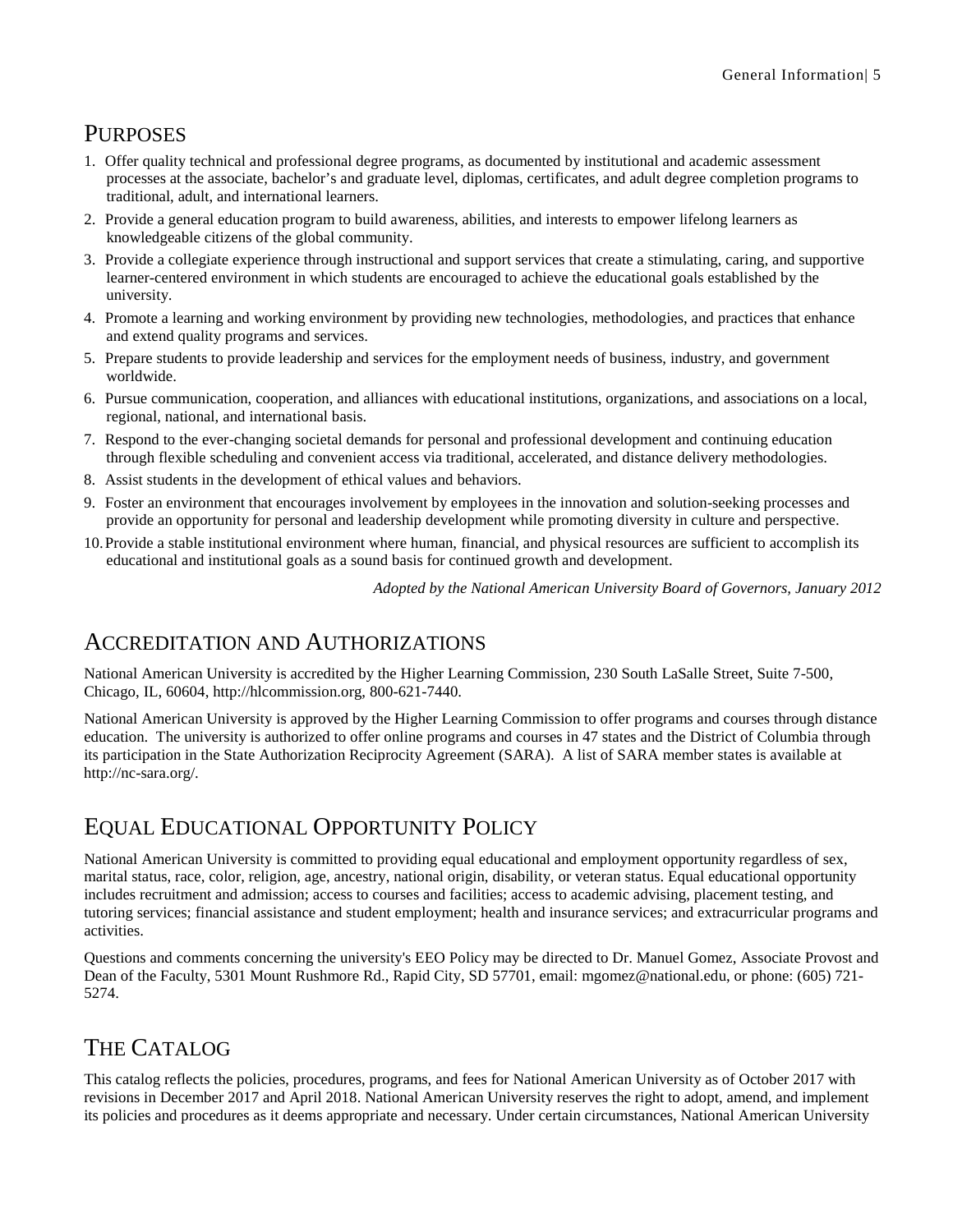may grant exceptions to its policies and procedures in individual cases when it is determined, in the sole and absolute discretion of the university, that such action would be appropriate to further the mission and purposes of the university.

For the convenience of our university community, the undergraduate, master's and doctoral catalogs have been published online. Students may access the catalogs at www.national.edu or through the student portal. The most current versions of the catalogs are available online. The university reserves the right to correct clerical errors. Therefore, students should refer to the online version for updates, clerical corrections, and other changes.

The provisions of this catalog are not to be regarded as a contract between the student and NAU.

Prospective students should contact the admissions office for information regarding any such possible changes. Currently enrolled students should consult the campus executive officer or other appropriate administrators.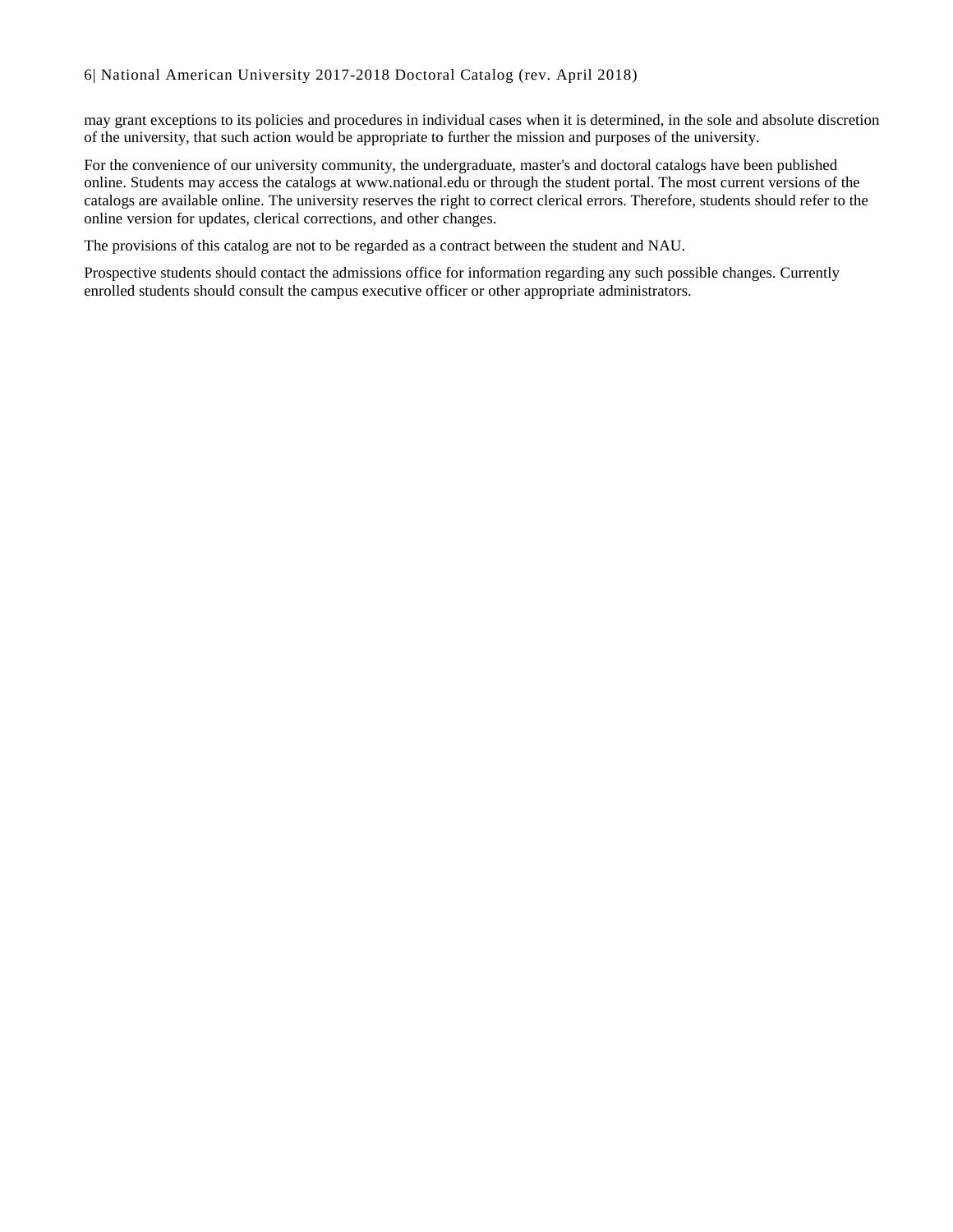## <span id="page-7-0"></span>NATIONAL AMERICAN UNIVERSITY LOCATIONS

#### **CENTRAL ADMINISTRATION**

5301 Mount Rushmore Rd. Rapid City, SD 57701 (605) 721-5200 (605) 721-5241 (FAX)

#### **COLORADO**

**Centennial** 8242 South University Blvd., Suite 100 Centennial, CO 80122-3157 (303) 542-7000 (303) 542-7005 (FAX)

**Colorado Springs** 1915 Jamboree Drive, Suite 185 Colorado Springs, CO 80920 (719) 590-8300 (719) 590-8305 (FAX)

**Colorado Springs South** 1079 Space Center Drive, Suite 140 Colorado Springs, CO 80915 (719) 208-3800 (719) 208-3805 (FAX)

#### **INDIANA**

**Indianapolis** 3600 Woodview Trace, Suite 200 Indianapolis, IN 46268 (317) 810-8100 (317) 810-8105 (FAX)

#### **KANSAS**

**Garden City** 801 Campus Drive Garden City, KS 67846 (620) 805-3550

**Overland Park** 10310 Mastin Overland Park, KS 66212-5451 (913) 981-8700 (913) 981-8705 (FAX)

**Wichita** 7309 E. 21st St. N., Suite G40 Wichita, KS 67206 (316) 448-5400 (316) 448-5405 (FAX)

**Wichita West** 8428 W. 13th St., Suite 110-120 Wichita, KS 67212 (316) 448-3150 (316) 448-3155 (FAX)

#### **MINNESOTA**

**Bloomington** 7801 Metro Parkway, Suite 200 Bloomington, MN 55425 (952) 356-3600 (952) 356-3605 (FAX)

**Brooklyn Center**

6200 Shingle Creek Parkway, Suite 130 Brooklyn Center, MN 55430 (763) 852-7500 (763) 852-7505 (FAX)

**Burnsville** 513 W. Travelers Trail Burnsville, MN 55337 (952) 563-1250 (952) 563-1255 (FAX)

**Rochester** 3906 E. Frontage Road NW/Hwy 52 Rochester, MN 55901 (507) 286-1650 (507) 286-1655 (FAX)

**Roseville** 1550 W. Highway 36 Roseville, MN 55113-4035 (651) 855-6300 (651) 855-6305 (FAX)

#### **MISSOURI**

**Independence** 3620 Arrowhead Avenue Independence, MO 64057 (816) 412-7700 (816) 412-7705 (FAX)

**Lee's Summit** 401 NW Murray Road Lee's Summit, MO 64081 (816) 600-3900 (816) 600-3905 (FAX)

**Zona Rosa** 7490 NW 87th St. Kansas City, MO 64153 (816) 412-5500 (816) 412-5505 (FAX)

#### **NEBRASKA**

**Bellevue** 3604 Summit Plaza Drive Bellevue, NE 68123-1065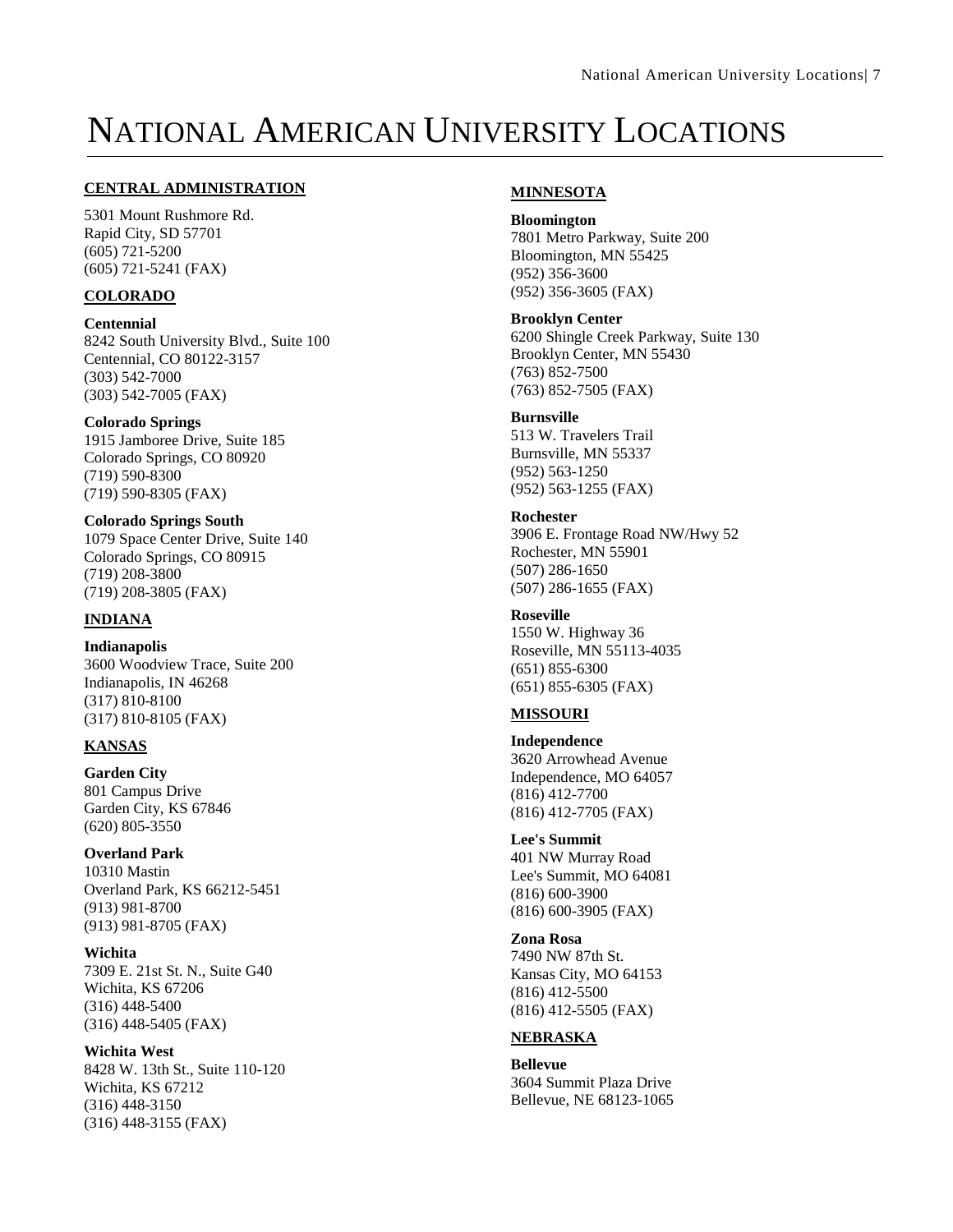8| National American University 2017-2018 Doctoral Catalog (rev. April 2018)

(402) 972-4250 (402) 972-4255 (FAX)

#### **NEW MEXICO**

**Albuquerque** 4775 Indian School Road NE, Suite 200 Albuquerque, NM 87110-3976 (505) 348-3700 (505) 348-3705 (FAX)

**Albuquerque West** 10131 Coors Blvd, Suite I-01 Albuquerque, NM 87114 (505) 348-3750 (505) 348-3755 (FAX)

#### **OKLAHOMA**

**Tulsa** 8040 S. Sheridan Road Tulsa, OK 74133 (918) 879-8400 (918) 879-8405 (FAX)

#### **SOUTH DAKOTA**

**Ellsworth Air Force Base** 1000 Ellsworth St., Suite 2400-B Ellsworth AFB, SD 57706 (605) 718-6550 (605) 718-6555 (FAX)

**NAU Online** 5301 Mount Rushmore Rd. Rapid City, SD 57701 (605) 394-4953 (800) 770-2959 General Information (800) 209-0182 Admissions (605) 394-5082 (FAX)

**Rapid City** 5301 Mount Rushmore Rd. Rapid City, SD 57701 (605) 394-4800 (605) 394-4871 (FAX)

**Sioux Falls** 5801 S. Corporate Place Sioux Falls, SD 57108 (605) 336-4600 (605) 336-4605 (FAX)

**Watertown** 925 29th St. SE, Suite E. Watertown, SD 57201 (605) 884-7200 (605) 884-7205 (FAX)

#### **TEXAS**

#### **Austin**

13801 Burnet Road, Suite 300 Austin, TX 78727 (512) 651-4700 (512) 651-4705 (FAX)

**Georgetown** 1015 W. University Avenue, Suite 700 Georgetown, TX 78628 (512) 942-6750 (512) 942-6755 (FAX)

**Harold D. Buckingham Graduate School Roueche Graduate Center** 6836 Austin Center Blvd., Suite 270 Austin, TX 78731 (512) 813-2300 (512) 813-2305 (FAX)

**Houston** 11511 Katy Freeway, Suite 200 Houston, TX 77079 (832) 619-7300

**Lewisville** 475 State Highway 121-Bypass Lewisville, TX 75067-8193 (972) 829-2150 (972) 829-2156 (FAX)

**Mesquite** 18600 LBJ Freeway Mesquite, TX 75150-5628 (972) 773-8800 (972) 773-8805 (FAX)

**Richardson** 300 N. Coit Road, Suite 225 Richardson, TX 75080 (972) 773-8650 (972) 773-8655 (FAX)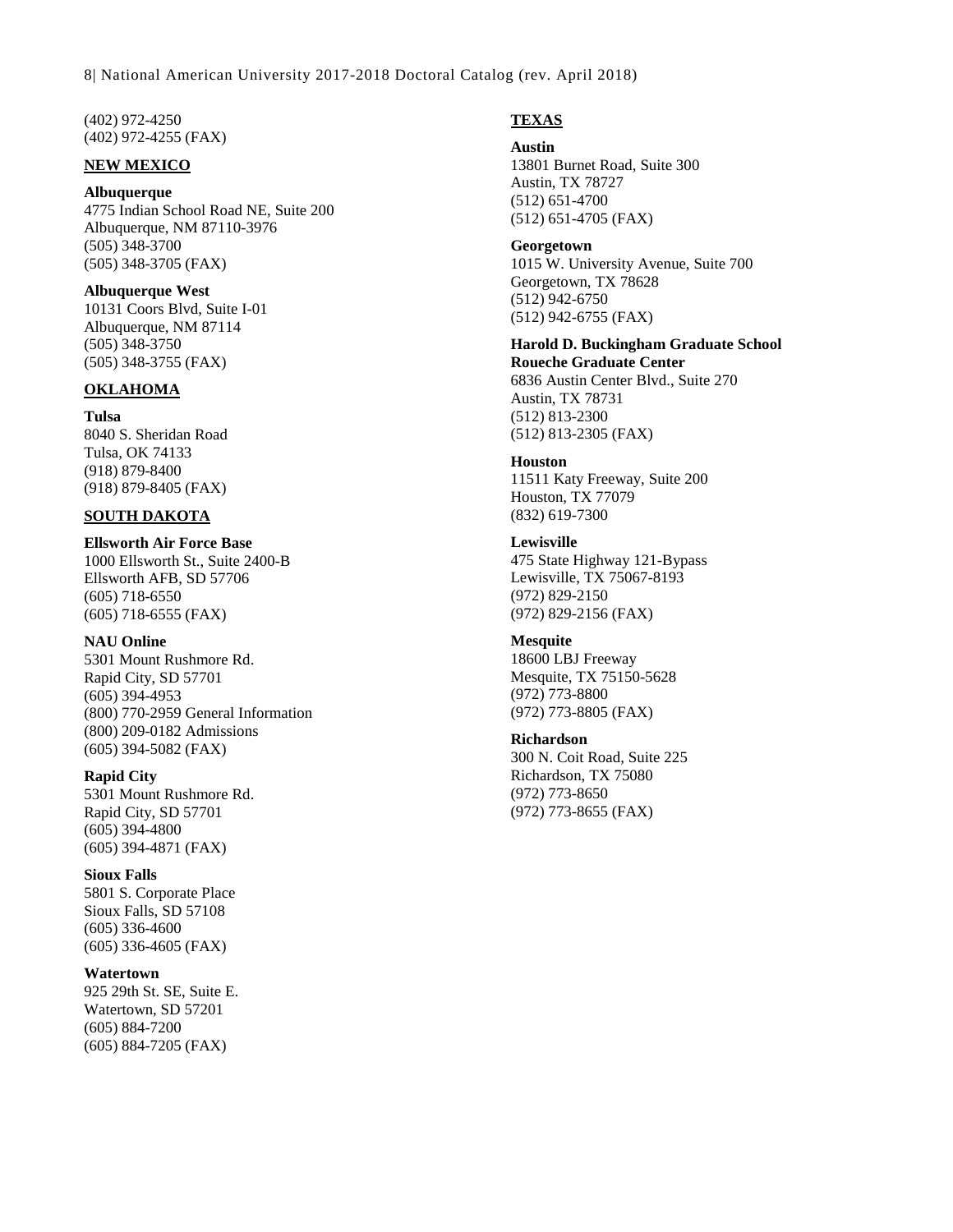## <span id="page-9-0"></span>ACADEMIC CALENDARS

## <span id="page-9-1"></span>DOCTORATE IN STRATEGIC SECURITY (QUARTER) ACADEMIC CALENDARS

#### <span id="page-9-2"></span>DSS Academic Calendar 2017-2018

| <b>Spring 2018</b> |                                                                                                                                                          |
|--------------------|----------------------------------------------------------------------------------------------------------------------------------------------------------|
| April 16           | <b>Ouarter</b> begins                                                                                                                                    |
| April 22           | Last day to add classes; last day to drop classes without incurring charges for tuition and fees                                                         |
|                    | (Drop/add paperwork must be submitted to the campus by 6:00 p.m., May 14)                                                                                |
| May $31$           | Last day to drop classes and receive a grade of "W," which does not adversely affect grade                                                               |
|                    | point average but may affect financial aid                                                                                                               |
| June 118-24        | Final exams                                                                                                                                              |
| June 24            | Quarter ends                                                                                                                                             |
| July 1             | Quarter break                                                                                                                                            |
|                    |                                                                                                                                                          |
| <b>Summer 2018</b> |                                                                                                                                                          |
| July 2             | <b>Ouarter</b> begins                                                                                                                                    |
| July 8             | Last day to add classes; last day to drop classes without incurring charges for tuition and fees                                                         |
|                    | (Drop/add paperwork must be submitted to the campus by 6:00 p.m., June 11)                                                                               |
| August 16          | Last day to drop classes and receive a grade of "W," which does not adversely affect grade<br>point average but may affect financial aid September 10-16 |

## <span id="page-9-3"></span>EDD IN COMMUNITY COLLEGE LEADERSHIP (TRIMESTER) ACADEMIC **CALENDARS**

#### <span id="page-9-4"></span>EdD Academic Calendar 2017-2018

September 10-16 Final exams September 16 Quarter ends September 17-30 Quarter break

**Fall Trimester 2017**

| rall Trilliester 2017   |                                                                                         |
|-------------------------|-----------------------------------------------------------------------------------------|
| August 28               | Fall Course A begins                                                                    |
| September 3             | Last day to add courses; last day to drop courses without incurring charges for tuition |
|                         | and fees. (Drop/add paperwork must be submitted by 6:00 pm, September 3)                |
| September 4             | Labor Day - No classes                                                                  |
| September 9             | Make-up date for Labor Day                                                              |
| October 16-22           | Fall Course A final exams/assessments                                                   |
| October 22              | Fall Course A ends/Fall Course B begins                                                 |
| November 1              | Last day to drop courses and receive a grade of "W," which does not adversely affect    |
|                         | grade point average but may affect financial aid.                                       |
| November 23-24          | Thanksgiving - No classes                                                               |
| December 2              | Make-up date for Thanksgiving                                                           |
| December 11-15          | Fall Course B final exams/assessments                                                   |
| December 15             | <b>Fall Trimester ends</b>                                                              |
| December 16 - January 2 | Winter Break                                                                            |
|                         |                                                                                         |

| <b>Spring Trimester 2018</b> |                                                                                                                                                                          |
|------------------------------|--------------------------------------------------------------------------------------------------------------------------------------------------------------------------|
| January 3                    | Spring Course A begins                                                                                                                                                   |
| January 9                    | Last day to add courses; last day to drop courses without incurring charges for tuition<br><b>and fees.</b> (Drop/add paperwork must be submitted by 6:00 pm, January 9) |
| January 15                   | Martin Luther King Jr. Day; No classes                                                                                                                                   |
| January 20                   | Make-up date for Martin Luther King Jr. Day                                                                                                                              |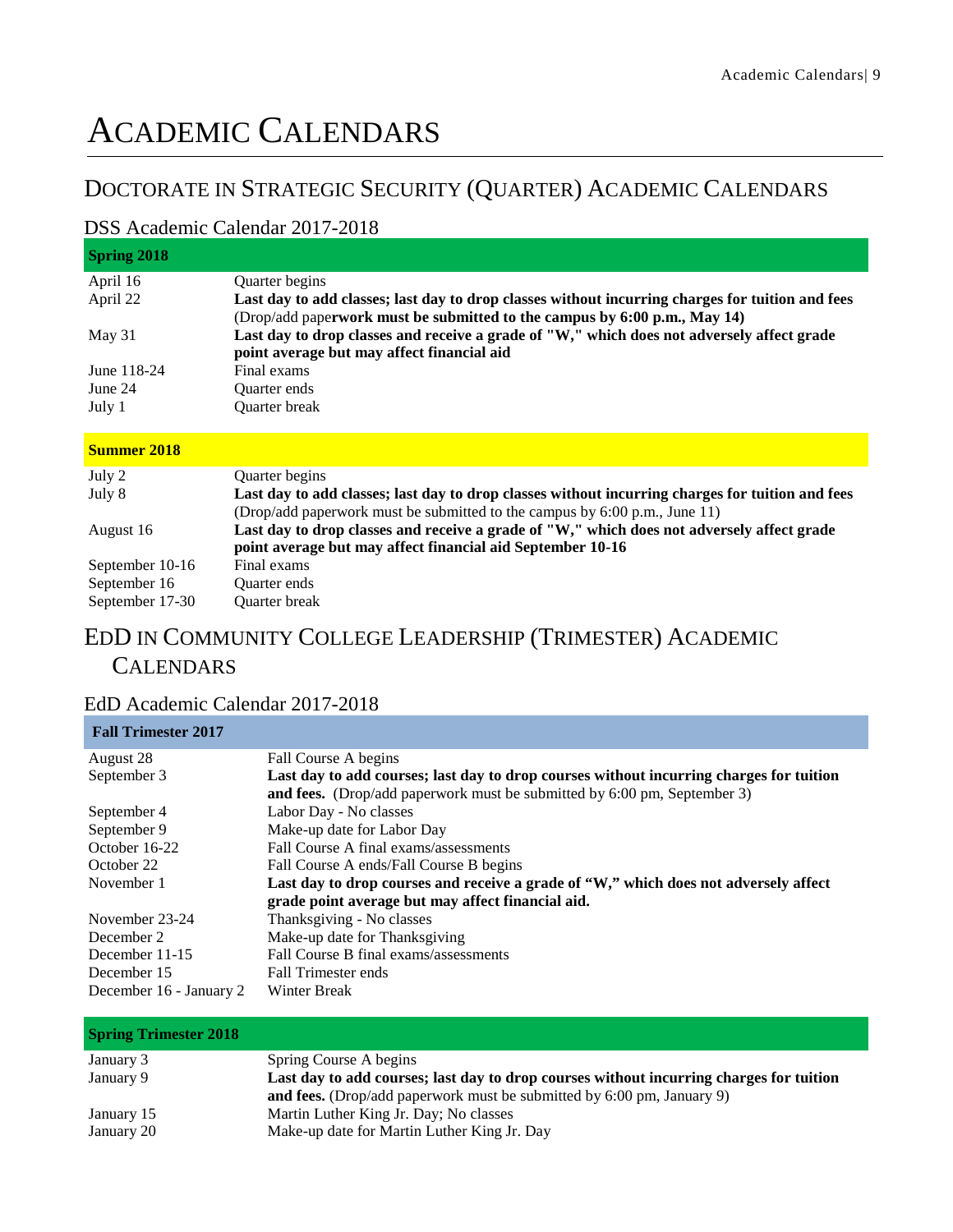#### 10| National American University 2017-2018 Doctoral Catalog (rev. April 2018)

| February 19-25    | Spring Course A Final Exams.                                                         |
|-------------------|--------------------------------------------------------------------------------------|
| February 25       | Spring Course A ends/Spring Course B begins                                          |
| March 7           | Last day to drop courses and receive a grade of "W," which does not adversely affect |
|                   | grade point average but may affect financial aid.                                    |
| March 30          | Good Friday; No classes                                                              |
| April 7           | Make-up date for Good Friday                                                         |
| April 16-20       | Spring Course B Final Exams                                                          |
| April 20          | Spring Trimester ends                                                                |
| April 21-April 29 | <b>Spring Break</b>                                                                  |

#### **Summer Trimester 2018**

| April 30            | Summer Course A begins                                                                  |
|---------------------|-----------------------------------------------------------------------------------------|
| May 6               | Last day to add courses; last day to drop courses without incurring charges for tuition |
|                     | and fees. (Drop/add paperwork must be submitted by 6:00 pm, May 6)                      |
| May 28              | Memorial Day; No classes                                                                |
| June 2              | Make-up date for Memorial Day                                                           |
| June 18-24          | Summer Course A Final Exams                                                             |
| June 24             | Summer Course A ends/Summer Course B begins                                             |
| July 4              | Independence Day; No classes                                                            |
| July 4              | Last day to drop courses and receive a grade of "W," which does not adversely affect    |
|                     | grade point average but may affect financial aid.                                       |
| July 7              | Make-up date for Independence Day                                                       |
| <b>August 13-17</b> | Summer Course B Final Exams                                                             |
| August 17           | Summer Trimester ends                                                                   |
| <b>August 18-26</b> | <b>Summer Break</b>                                                                     |

#### <span id="page-10-0"></span>EdD Academic Calendar 2018-2019

| <b>Fall Trimester 2018</b> |                                                                                             |
|----------------------------|---------------------------------------------------------------------------------------------|
| August 27                  | Fall Course A begins                                                                        |
| September 2                | Last day to add courses; last day to drop courses without incurring charges for tuition and |
|                            | fees. (Drop/add paperwork must be submitted by 6:00 pm, September 2)                        |
| September 3                | Labor Day - No classes                                                                      |
| September 8                | Make-up date for Labor Day                                                                  |
| October 15-21              | Fall Course A final exams/assessments                                                       |
| October 21                 | Fall Course A ends/Fall Course B begins                                                     |
| October 31                 | Last day to drop courses and receive a grade of "W," which does not adversely affect grade  |
|                            | point average but may affect financial aid.                                                 |
| November 22-23             | Thanksgiving - No classes                                                                   |
| December 1                 | Make-up date for Thanksgiving                                                               |
| December 11-14             | Fall Course B final exams/assessments                                                       |
| December 14                | Fall Trimester ends                                                                         |
| December 15 - January 6    | Winter Break                                                                                |

| <b>Spring Trimester 2019</b> |                                                                                             |  |  |
|------------------------------|---------------------------------------------------------------------------------------------|--|--|
| January 7                    | Spring Course A begins                                                                      |  |  |
| January 13                   | Last day to add courses; last day to drop courses without incurring charges for tuition and |  |  |
|                              | fees. (Drop/add paperwork must be submitted by 6:00 pm, January 13)                         |  |  |
| January 21                   | Martin Luther King Jr. Day; No classes                                                      |  |  |
| January 26                   | Make-up date for Martin Luther King Jr. Day                                                 |  |  |
| February 25-March 3          | Spring Course A Final Exams.                                                                |  |  |
| March 3                      | Spring Course A ends/Spring Course B begins                                                 |  |  |
| March 13                     | Last day to drop courses and receive a grade of "W," which does not adversely affect grade  |  |  |
|                              | point average but may affect financial aid.                                                 |  |  |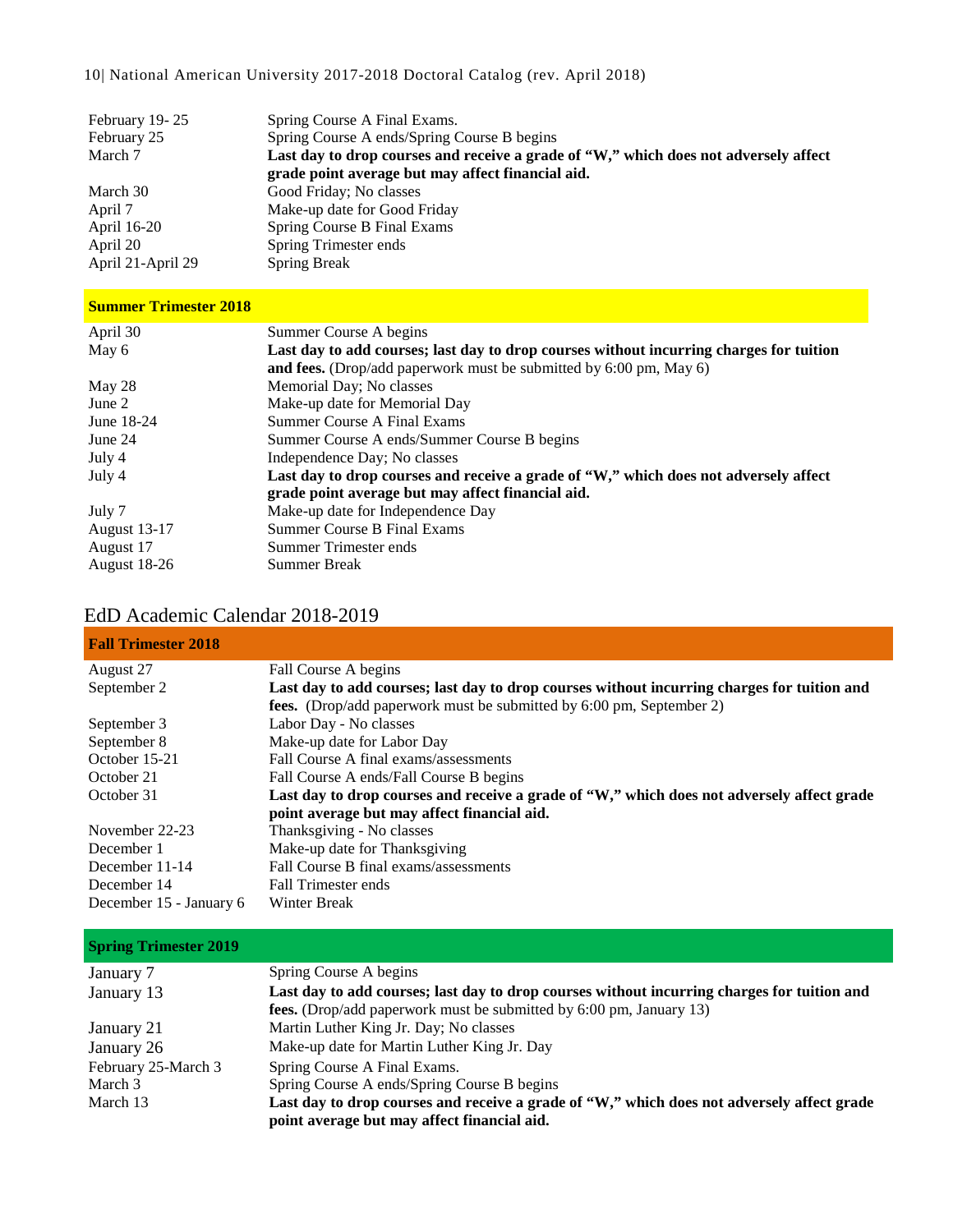| April 13       | Good Friday; No classes      |
|----------------|------------------------------|
| April 19       | Make-up date for Good Friday |
| April 22-26    | Spring Course B Final Exams  |
| April 26       | Spring Trimester ends        |
| April 27-May 5 | <b>Spring Break</b>          |

#### **Summer Trimester 2019**

| May 6                 | Summer Course A begins                                                                      |  |  |
|-----------------------|---------------------------------------------------------------------------------------------|--|--|
| May $12$              | Last day to add courses; last day to drop courses without incurring charges for tuition and |  |  |
|                       | fees. (Drop/add paperwork must be submitted by 6:00 pm, May 12)                             |  |  |
| May 27                | Memorial Day; No classes                                                                    |  |  |
| June 1                | Make-up date for Memorial Day                                                               |  |  |
| June 24-30            | <b>Summer Course A Final Exams</b>                                                          |  |  |
| June $30$             | Summer Course A ends/Summer Course B begins                                                 |  |  |
| July 4                | Independence Day; No classes                                                                |  |  |
| July 10               | Last day to drop courses and receive a grade of "W," which does not adversely affect grade  |  |  |
|                       | point average but may affect financial aid.                                                 |  |  |
| July 13               | Make-up date for Independence Day                                                           |  |  |
| <b>August 19-23</b>   | <b>Summer Course B Final Exams</b>                                                          |  |  |
| August 23             | Summer Trimester ends                                                                       |  |  |
| August 24-September 2 | <b>Summer Break</b>                                                                         |  |  |

## <span id="page-11-0"></span>EdD Academic Calendar 2019-2020

| <b>Fall Trimester 2019</b>           |                                                                                             |  |  |
|--------------------------------------|---------------------------------------------------------------------------------------------|--|--|
| September 3                          | Fall Course A begins                                                                        |  |  |
| September 9                          | Last day to add courses; last day to drop courses without incurring charges for tuition and |  |  |
|                                      | <b>fees.</b> (Drop/add paperwork must be submitted by 6:00 pm, September 9)                 |  |  |
| October 14                           | Columbus Day - No classes                                                                   |  |  |
| October 19                           | Make-up date for Columbus Day                                                               |  |  |
| October 21-27                        | Fall Course A final exams/assessments                                                       |  |  |
| October 27                           | Fall Course A ends/Fall Course B begins                                                     |  |  |
| November 6                           | Last day to drop courses and receive a grade of "W," which does not adversely affect grade  |  |  |
|                                      | point average but may affect financial aid.                                                 |  |  |
| November 11                          | Veteran's Day - No classes                                                                  |  |  |
| November 16                          | Make-up date for Veteran's Day                                                              |  |  |
| November 28-29                       | Thanksgiving - No classes                                                                   |  |  |
| December 7                           | Make-up date for Thanksgiving                                                               |  |  |
| December 16-20                       | Fall Course B final exams/assessments                                                       |  |  |
| December 20                          | Fall Trimester ends                                                                         |  |  |
| December 21 - January 5 Winter Break |                                                                                             |  |  |

#### **Spring Trimester 2020**

| January 6           | Spring Course A begins                                                                      |  |
|---------------------|---------------------------------------------------------------------------------------------|--|
| January 12          | Last day to add courses; last day to drop courses without incurring charges for tuition and |  |
|                     | fees. (Drop/add paperwork must be submitted by 6:00 pm, January 12)                         |  |
| January 20          | Martin Luther King Jr. Day; No classes                                                      |  |
| January 25          | Make-up date for Martin Luther King Jr. Day                                                 |  |
| February 17         | President's Day; No classes                                                                 |  |
| February 22         | Make-up date for President's Day                                                            |  |
| February 24-March 1 | Spring Course A Final Exams.                                                                |  |
| March 1             | Spring Course A ends/Spring Course B begins                                                 |  |
| March 11            | Last day to drop courses and receive a grade of "W," which does not adversely affect grade  |  |
|                     | point average but may affect financial aid.                                                 |  |
| April 10            | Good Friday; No classes                                                                     |  |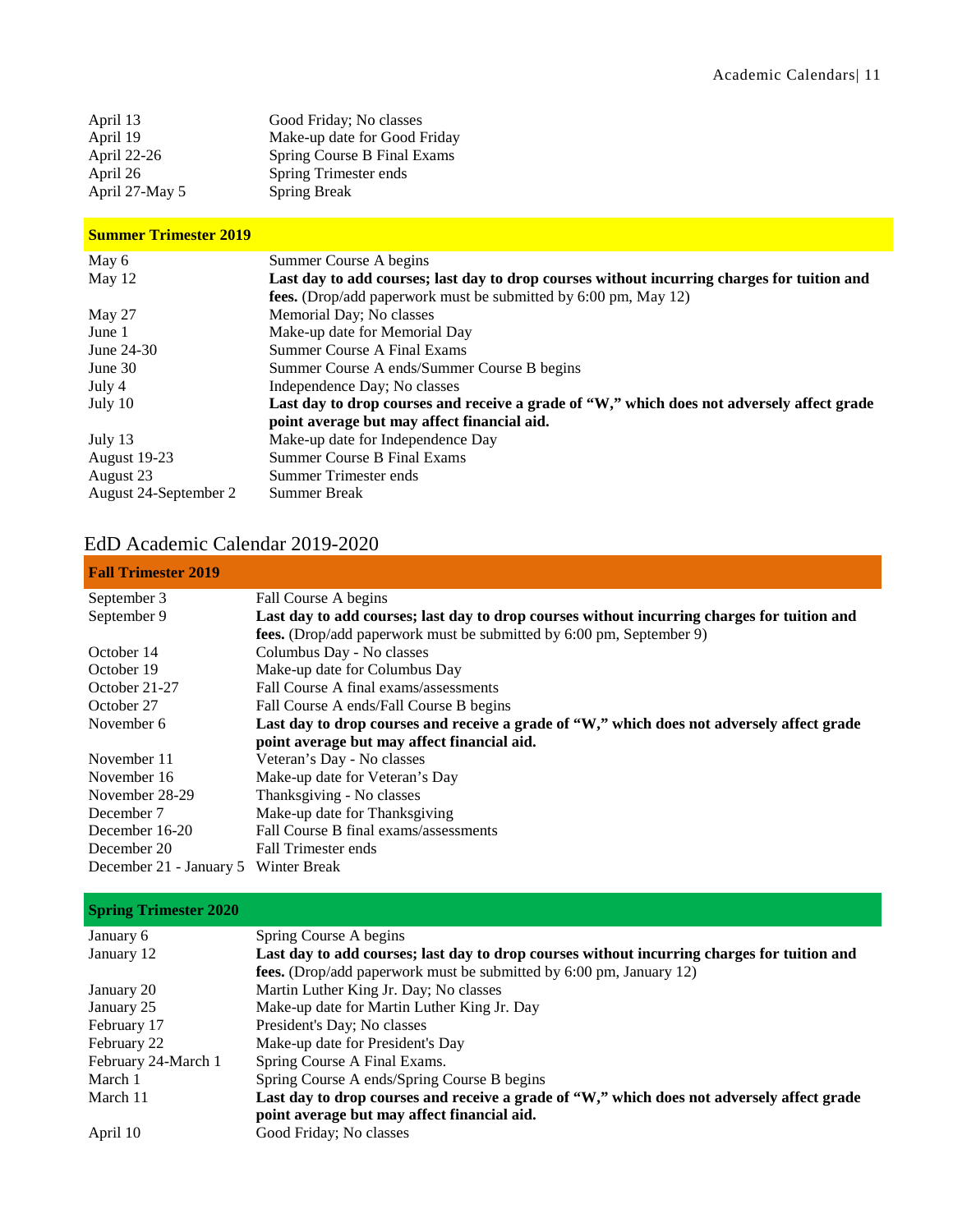12| National American University 2017-2018 Doctoral Catalog (rev. April 2018)

| April 18       | Make-up date for Good Friday |
|----------------|------------------------------|
| April 20-24    | Spring Course B Final Exams  |
| April 24       | Spring Trimester ends        |
| April 25-May 3 | <b>Spring Break</b>          |

#### **Summer Trimester 2020**

| May 4               | Summer Course A begins                                                                      |  |  |
|---------------------|---------------------------------------------------------------------------------------------|--|--|
| May $10$            | Last day to add courses; last day to drop courses without incurring charges for tuition and |  |  |
|                     | fees. (Drop/add paperwork must be submitted by 6:00 pm, May 10)                             |  |  |
| May $25$            | Memorial Day; No classes                                                                    |  |  |
| May 30              | Make-up date for Memorial Day                                                               |  |  |
| June 22-28          | Summer Course A Final Exams                                                                 |  |  |
| June 28             | Summer Course A ends/Summer Course B begins                                                 |  |  |
| July 3              | Independence Day; No classes                                                                |  |  |
| July 8              | Last day to drop courses and receive a grade of "W," which does not adversely affect grade  |  |  |
|                     | point average but may affect financial aid.                                                 |  |  |
| July 11             | Make-up date for Independence Day                                                           |  |  |
| <b>August</b> 17-21 | Summer Course B Final Exams                                                                 |  |  |
| August 21           | Summer Trimester ends                                                                       |  |  |
| <b>August 22-30</b> | <b>Summer Break</b>                                                                         |  |  |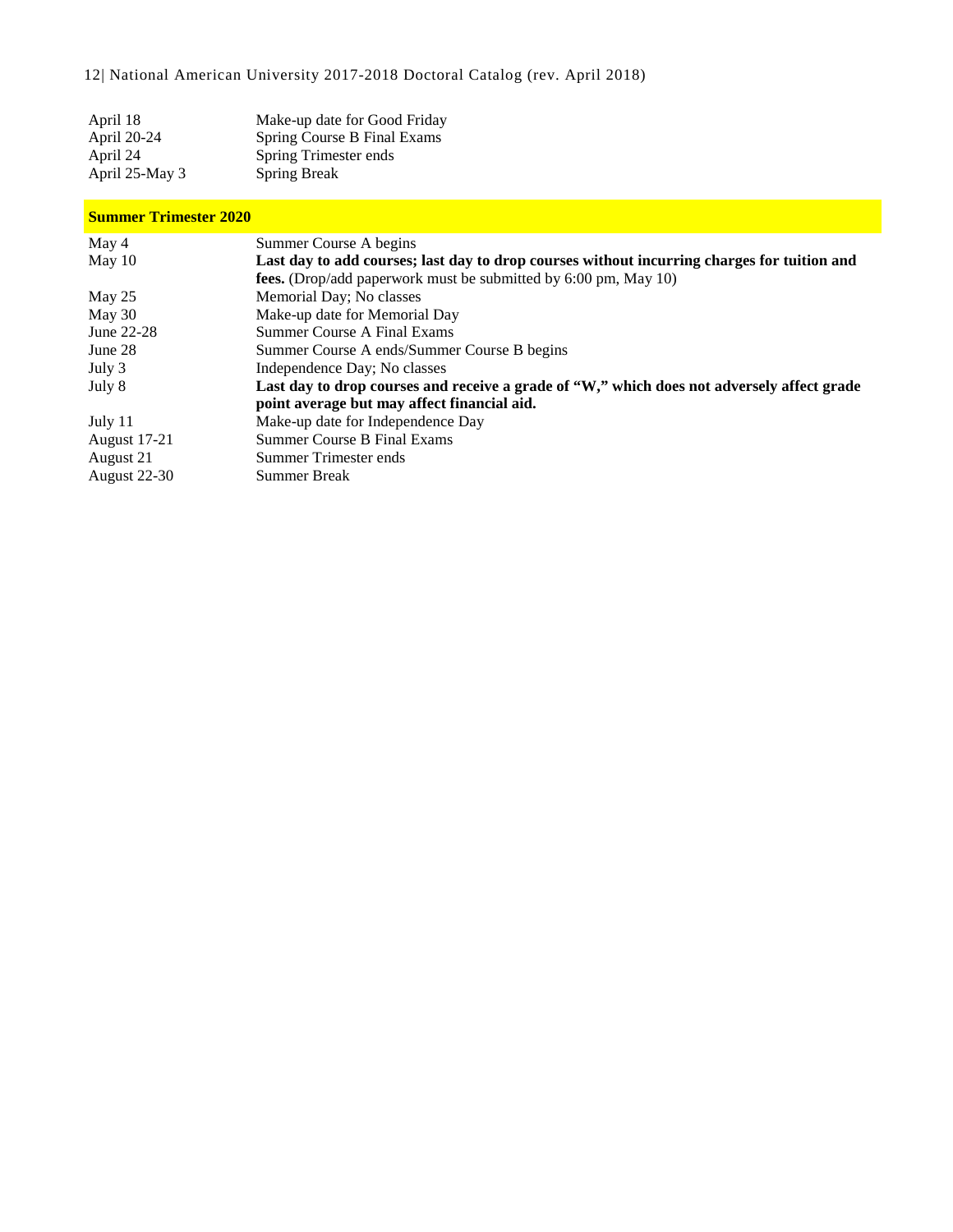## <span id="page-13-0"></span>HAROLD D. BUCKINGHAM GRADUATE SCHOOL

## <span id="page-13-1"></span>GRADUATE PROGRAM MISSION

The mission of the practitioner-oriented graduate programs at National American University is to prepare competent and courageous leaders for the 21st Century through a blended learning environment in which students can explore a global perspective while learning to make regionally relevant decisions.

### <span id="page-13-2"></span>GRADUATE PROGRAM GOALS

The goals of the NAU graduate program are to:

- 1. Provide students with a thorough understanding of theory and application related to the area of study so they can collect and analyze data to formulate analytically sound decisions and understand the likely consequences of those decisions.
- 2. Provide students with graduate-level knowledge and skills in current technology application for use in communication, data collection/analysis, and problem solving.
- 3. Involve students in leadership development through participation in classroom and professional activities.
- 4. Foster an interest by students for involvement in student and professional organizations.
- 5. Provide students with an understanding of professional ethics and application to the work environment.
- 6. Prepare students for future leadership positions in forprofit, nonprofit, and/or government organizations.
- 7. Develop a high level of proficiency in verbal and written communications skills required in leadership positions.
- 8. Provide students with opportunities to develop their awareness of the global perspective and to understand how diversity may impact decisions.

### <span id="page-13-3"></span>STUDENT CORE ABILITIES

Student core abilities are the intrinsic intellectual skill sets that all students will have successfully demonstrated upon completion of any of NAU's degree programs. These fundamental competencies are the underlying basis of all course, program, and institutional learning goals and outcomes.

- 1. Critical Thinking and Problem Solving is the process of actively and skillfully gathering, organizing, and analyzing information to propose solutions and evaluate their effectiveness.
- 2. Professional Competence is a combination of knowledge and capabilities that allow the performance

of a profession according to the standards of practice for the chosen field.

- 3. Collaboration and Communication is the ability to interact with others to create relationships, partnerships, and professional networks, utilizing the exchange of information through speaking, writing, visual, and other appropriate modes of expression.
- 4. Personal and Social Responsibility is the development of a strong work ethic, personal integrity, and competence in ethical and moral reasoning, as well as the ability to consider the viewpoints of others, and the responsibility to contribute to one's wider community.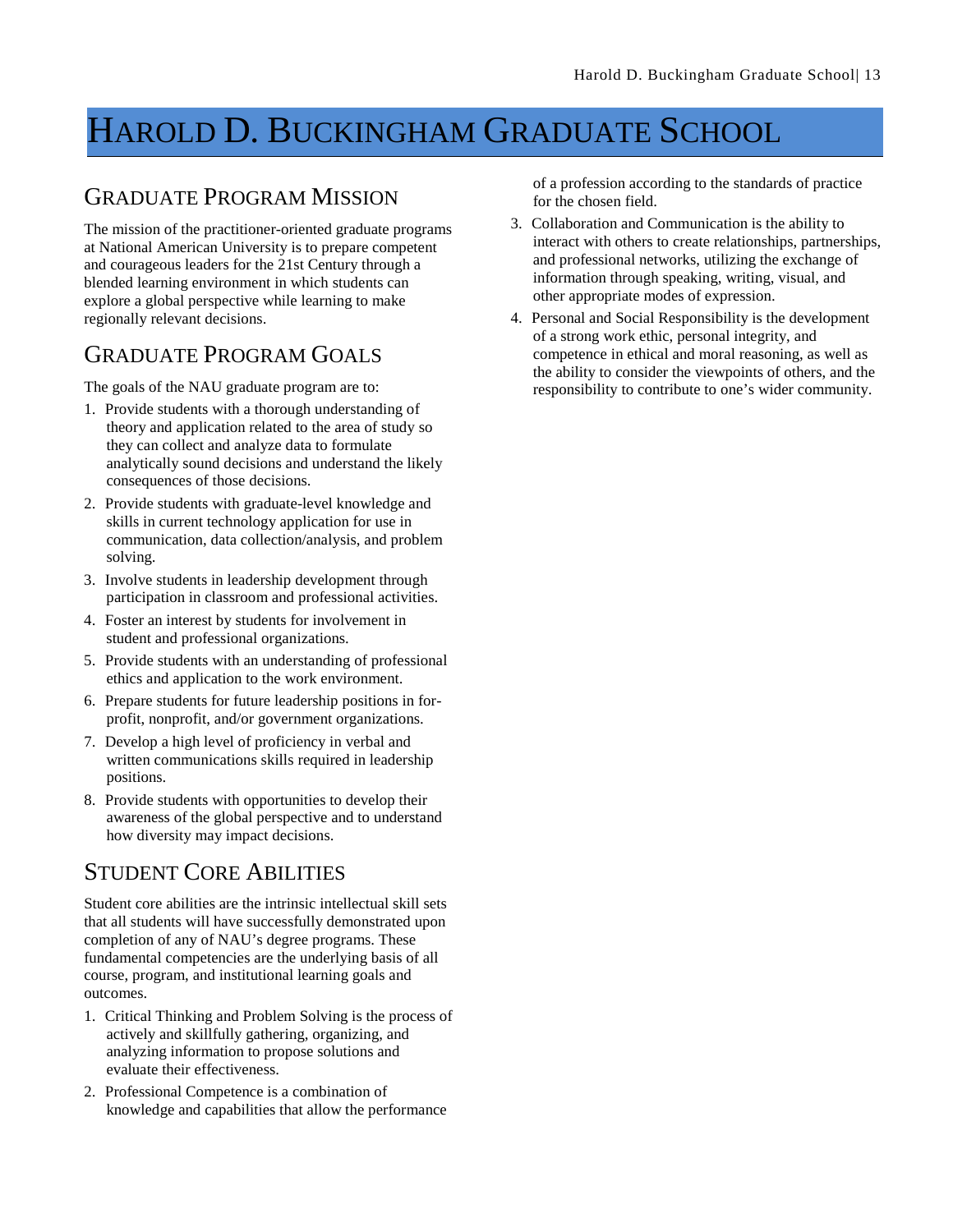## <span id="page-14-0"></span>EDD IN COMMUNITY COLLEGE LEADERSHIP

National American University offers a Community College Leadership Program (CCLP), leading to a Doctor of Education (EdD). The CCLP is designed for administrators and faculty who aspire to leadership positions in community and technical colleges.

Students enrolled in the CCLP engage with community college experts and national leaders to address emerging college, district, or system issues. The program prepares students to meet a wide variety of challenges in their careers as practitioner-scholars.

The program's National Community College Advisory Board reviews program requirements to ensure that curriculum content and learning outcomes correspond with the needs of the community and technical college field.

A cohort coordinator is on site at the cohort location to provide academic advising, mentoring, and support.

## <span id="page-14-1"></span>PROGRAM FORMAT

#### **Format and Credit Hours**

The doctoral program is on a calendar schedule of trimesters (one of three equal-length semesters) in a calendar year.

The majority of courses are offered sequentially over two eight-week periods in a trimester so that doctoral students may focus on one course at a time. Core courses are structured with three credit hours, including 45 hours of instruction per course.

The instructional methods employed in the CCLP include a blended format that is comprised of face-to-face instructional sessions, supplemented by online discussions, case studies, written assignments, research papers, team assignments, and a variety of interactive learning strategies. There is flexibility in the combination of sessions to achieve maximum student-faculty engagement, combining face-to-face and technology-assisted instruction.

An example of a blended format for NAU's CCLP courses includes:

Three face-to-face sessions of 12 hours during a course

- 4 hours Friday afternoon-evening
- 4 hours Saturday morning
- 4 hours Saturday afternoon

12 hours  $x$  3 sessions = 36 face-to-face instructional hours /course

The additional nine hours of instruction may include a combination of:

Supervised and/or structured college visits

- Zoom sessions
- Teleconference with local, state, and national leaders
- Interactive online using a variety of technologies
- Interactive team work and practical applications

In addition to 45 instructional hours, there are approximately two hours of student and group work for each one-hour of instruction assigned; or, 90 hours of outof-class student work for a course. This commitment represents approximately 16-18 hours per week for each eight-week 3-credit-hour course.

## <span id="page-14-2"></span>COMMUNITY COLLEGE LEADERSHIP **CERTIFICATE**

Five doctoral courses in Community College Leadership are offered for postdoctoral students and other professionals who want to hone knowledge and skills about community college leadership. Students who select this option and successfully complete any five Community College Leadership courses (determined in consultation with CCLP advisors) will receive a Community College Leadership Certificate that may be applied toward the CCLP doctoral degree.

### <span id="page-14-3"></span>COMMUNITY COLLEGE LEADERSHIP PROGRAM LEARNING OUTCOMES

The CCLP learning outcomes include to:

- Demonstrate the ability to integrate knowledge of emerging issues, leadership, organizational development, and institutional transformation.
- Enhance understanding about developing a culture of evidence and inquiry; demonstrate the ability to analyze and synthesize institutional data; and, communicate about, interpret, and apply data for decision-making at the institution, program, and course levels.
- Enhance understanding of strategic and master planning, staff planning, facilities planning, funding issues, resource development and allocation, strategic partnerships and alliances that align with mission and goals.
- Gain knowledge about assessing institutional readiness, improving outcomes, cultivating public awareness and political commitment, and developing institutional capacity and commitment to introduce, foster, and sustain a student learning, equity, success, and completion agenda.
- Demonstrate the professional oral, behavioral, written, and listening communication skills required of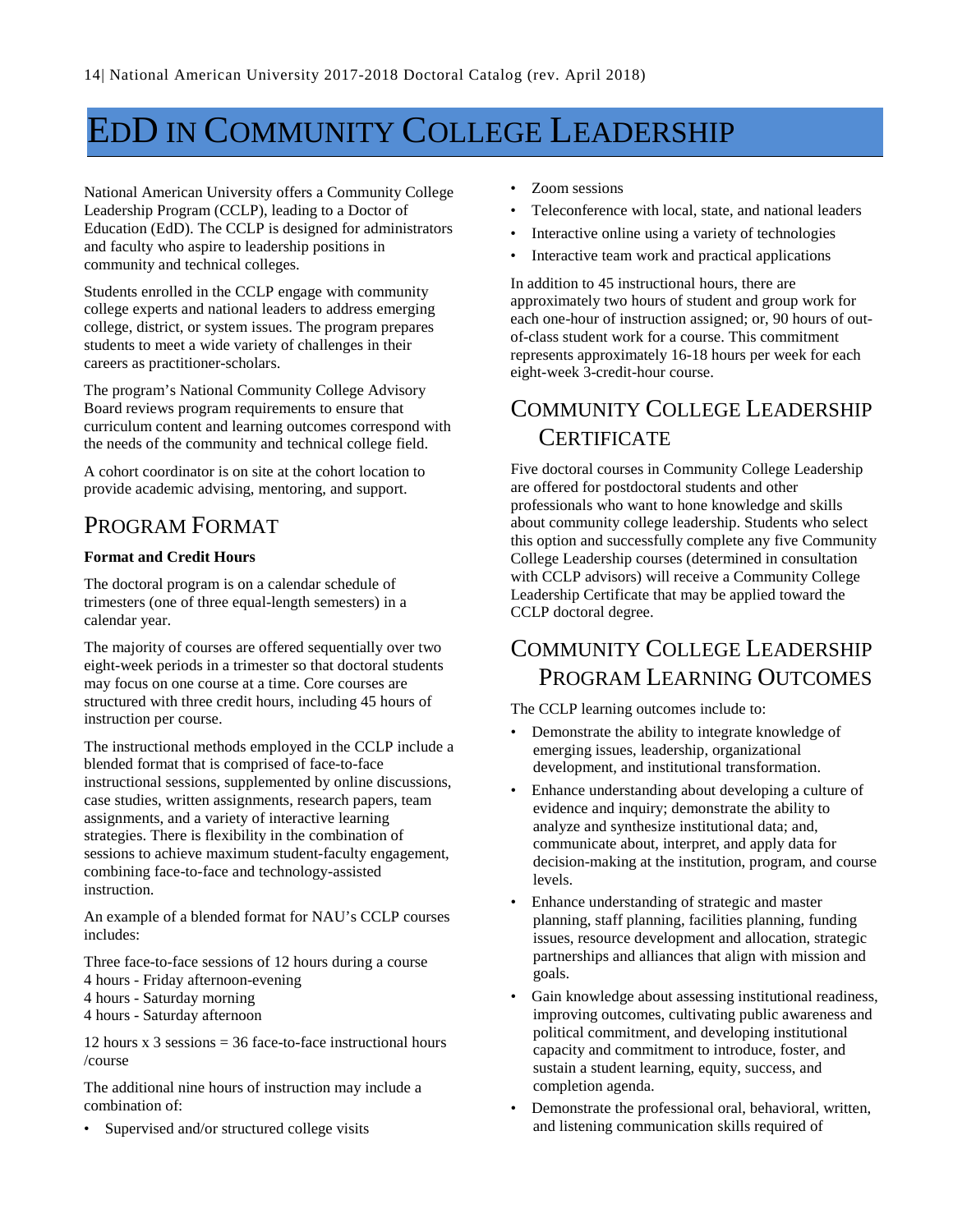executive-level leaders operating in different religious, political, and legal systems.

- Demonstrate an understanding about involving key stakeholders in addressing ethical issues and creating policies, programs, and practices to enhance multicultural diversity in the faculty and in the student population.
- Demonstrate an understanding of board dynamics and board and CEO roles and responsibilities in analyzing and establishing policies, priorities, goals, and implementing effective governance and operational practices.
- Evaluate the effectiveness and progress of an institution operating in local, district, state, national, and global environments.
- Demonstrate the ability to plan, confer about, execute, and assess programs and major initiatives.
- Demonstrate the ability to utilize technology in multiple ways to achieve initiative and/or institutional goals.
- Demonstrate an understanding of team dynamics, how to build and develop effective leadership teams, and elicit stakeholder involvement.
- Demonstrate an understanding of human relations issues, including employment, goal-setting, evaluation, discipline, and professional development.
- Demonstrate the ability to communicate and advocate effectively with media and local, state, and federal policy makers.

#### <span id="page-15-0"></span>COMMUNITY COLLEGE LEADERSHIP PROGRAM REQUIREMENTS

The EdD CCLP degree consists of the following academic requirements:

- Completion of 60 credit hours of doctoral studies comprised of:
	- 33 credit hours of core coursework
	- 12 credit hours of research and culminating capstone coursework
	- 9 credit hours of advanced doctoral practice (including a practicum and advanced leadership institute)
	- 6 credit hours of dissertation preparation
- Successful completion and defense of a dissertation

Students are expected to complete the doctoral degree within five years of beginning the CCLP doctoral program at NAU (refer to Time Limitations (p. [25\)](#page-25-1)).

#### **Community College Leadership Program Core Courses**

Core courses are to be completed prior to taking the capstone course, the advanced doctoral practice courses (i.e., practicum and advanced leadership institute), or,

defending the dissertation. The core CCLP courses include:

| <b>ED8000</b> | Community College History, Mission,     |   |
|---------------|-----------------------------------------|---|
|               | and Emerging Issues                     |   |
| ED8106        | Leadership Development                  | 6 |
| ED8200        | Managing Change - Leading Institutional |   |
|               | Transformation                          |   |
| ED8300        | Organization Design and Development     | 3 |
| ED8400        | Ethics and Values                       | 3 |
| ED8500        | Governance and Administration           | 3 |
| ED8600        | Planning, Finance, and Resource         |   |
|               | Development                             |   |
| ED8700        | Policy, Politics, and Public Affairs    | 3 |
| <b>ED8800</b> | <b>Education Analytics</b>              | 3 |
| ED8900        | Understanding the Contemporary          | 3 |
|               | <b>Community College Student</b>        |   |

#### **Community College Leadership Program Research and Culmination Courses**

Research and culmination courses include:

| ED9000 | Introduction to Research Methodology          | 3 |
|--------|-----------------------------------------------|---|
|        | ED9020 Designing and Shaping the Dissertation | 6 |
|        | ED9043 Capstone                               | 3 |
|        |                                               |   |

#### **Advanced Doctoral Practice Courses**

| The advanced doctoral practice courses include: |               |
|-------------------------------------------------|---------------|
| ED9600 Practicum I                              | 3             |
| ED9601 Practicum II                             | $\mathcal{R}$ |
| ED9700 Advanced Leadership Institute            | 3             |

#### <span id="page-15-1"></span>THE DISSERTATION

The dissertation at NAU is a major applied research project that is the culmination of a rigorous program of study leading to the EdD in Community College Leadership. It is "applied" meaning that it has practical use and value; it is "research" meaning that it is conducted in an established framework of scientific analysis.

#### **Requirements List**

|        | ED9800 Dissertation Proposal             | 3 |
|--------|------------------------------------------|---|
| ED9801 | Dissertation Proposal Extension          | 3 |
|        | ED9802 Dissertation Proposal Extension   | 3 |
|        | ED9900 Dissertation Completion           | 3 |
| ED9901 | <b>Dissertation Completion Extension</b> | 3 |
|        | ED9902 Dissertation Completion Extension | 3 |
|        |                                          |   |

#### **Dissertation Purpose**

The EdD degree is designed for those whose goal is to be a senior community college administrator or faculty leader. The focus of the EdD dissertation is on problems and issues of practice as seen through the lens of a scholarpractitioner. Accordingly, it should address a specific problem, issue, or program in a particular context, such as specific issues pertinent to a community or technical college, district or system. The purpose of the dissertation is for the student to produce a project or product, under the guidance of a highly qualified advisor, which contributes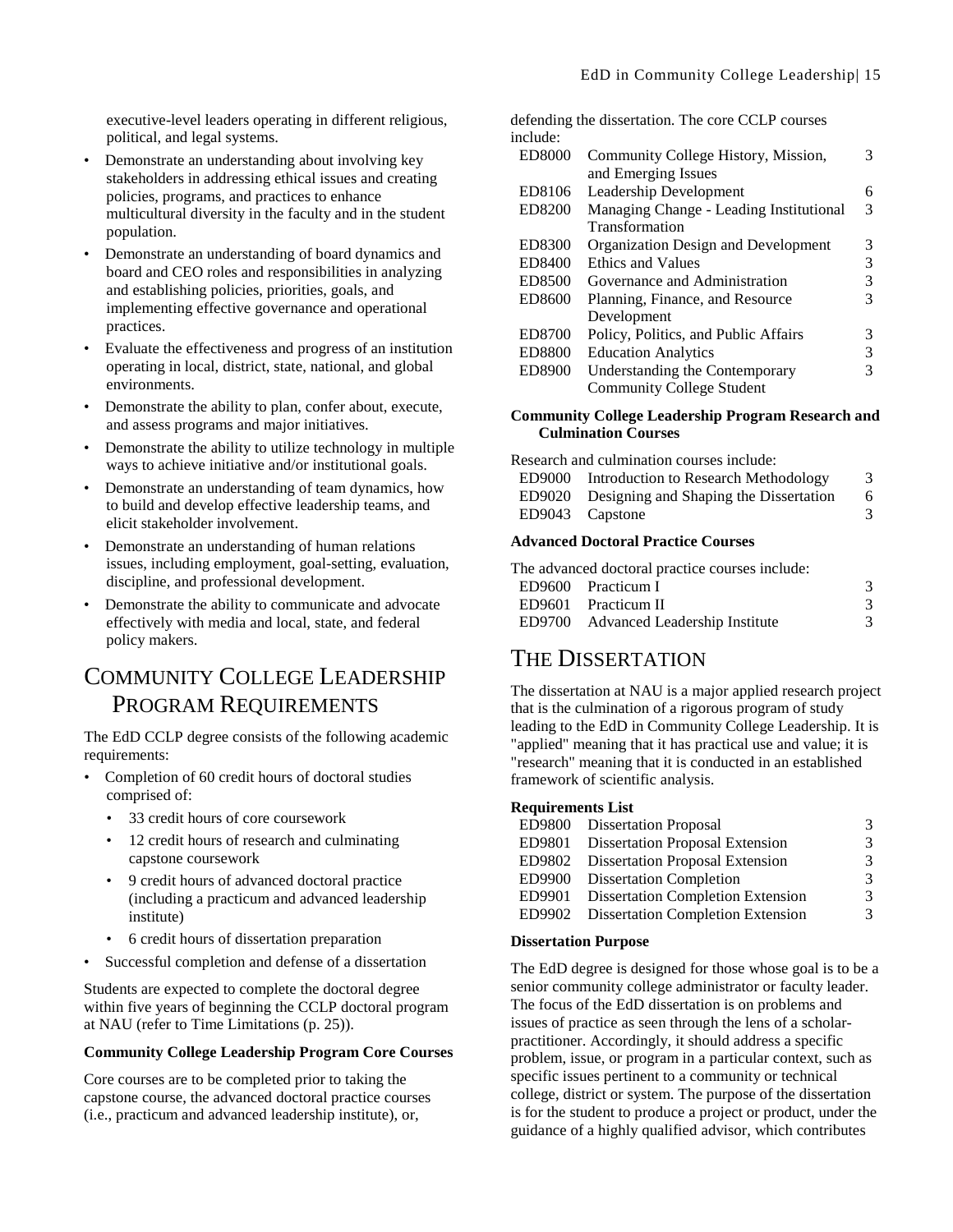to the body of research in the community college field by providing a solution to a community college issue or by improving the overall quality of professional practice.

#### **Dissertation Process**

The dissertation is an essential component of the doctoral program and an opportunity for students to examine a topic, become subject matter experts, and contribute to scholarly and practitioner knowledge. The dissertation process includes:

- 1. Selecting a topic worthy of study for the dissertation proposal
- 2. Selecting a chair and a committee
- 3. Choosing an appropriate methodology
- 4. Obtaining proposal approval
- 5. Completing the Institutional Review Board process for approval of the research design
- 6. Completing the research and preparing the final dissertation
- 7. Obtaining dissertation committee approval
- 8. Submitting required dissertation and graduation documents.

#### **Dissertation Requirements**

If a student is unable to complete ED9800 or ED9900 within a trimester, the student may sign up for a Dissertation Proposal Extension (ED9801 or ED9802), or for a Dissertation Completion Extension (ED9901 or ED9902) course.

In order for students to fulfill dissertation requirements, students are to complete researching, writing, proposing, and defending the dissertation. Students are encouraged to complete dissertation work within two consecutive courses: ED9800 Dissertation Proposal and ED9900 Dissertation Completion. Students must stay continuously enrolled in ED9800, ED9801, or ED9802 (Dissertation Proposal); or, ED9900, ED9901, or ED9902 (Dissertation Completion) until completion of the proposal or the dissertation.

Students may register for the relevant dissertation course(s) after receiving a grade of "S" (Satisfactory) for a dissertation proposal or completion course. The dean of doctoral student services and academic support will advise students regarding available options (regarding corresponding dissertation completion courses (p[. 69\)](#page-69-0)) financial implications, or exigencies. The student must continue to be enrolled each trimester for dissertation credit until completion of the dissertation.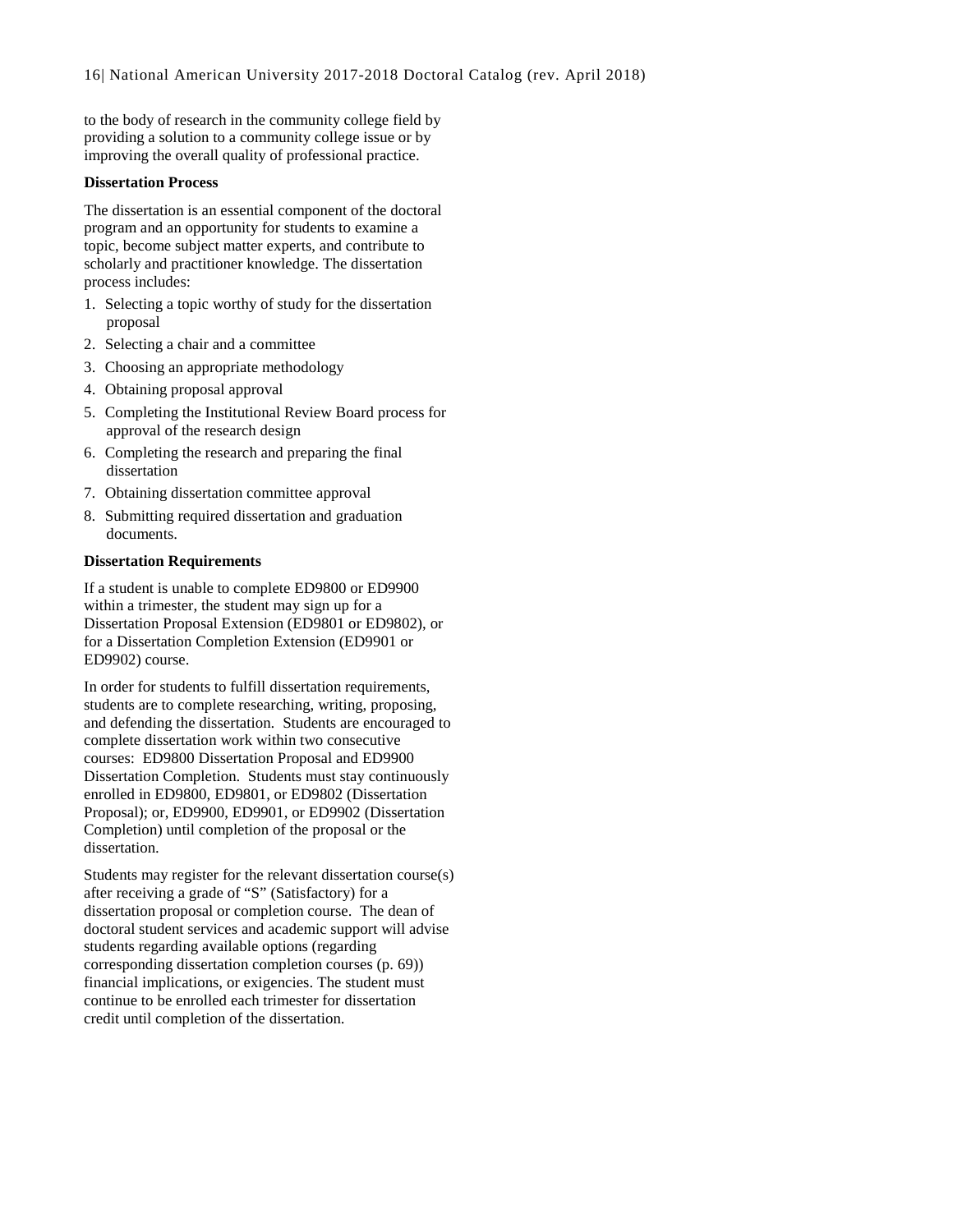## <span id="page-17-0"></span>**ADMISSION**

#### <span id="page-17-1"></span>ADMISSION CRITERIA

The ideal doctoral student is highly motivated, values lifelong learning opportunities, has the ability to perform academic work at the doctoral level, and is able to contribute to the learning environment of fellow doctoral students toward effective leadership in community and technical colleges. Admission requirements are designed to ensure that the students in the doctoral programs reflect these attributes.

#### <span id="page-17-2"></span>ADMISSION PROCESS

The NAU doctoral program admission committee reviews applications and admits students each academic term. The review committee is comprised of the following members, located at the Roueche Graduate Center (RGC): the dean of graduate students and academic support, the vice president and dean of graduate faculty, and the senior vice president and dean of master's and doctoral programming. Once the required admission materials have been received and are deemed in order, the application process is considered to be complete.

Once evaluation of the application documents has been completed, the graduate school will notify the student in writing as to whether he or she is accepted into the EdD Community College Leadership Program. The student will be placed in a cohort in regional proximity to his or her residence to reinforce the interactive-team environment of the CCLP cohort model. Based on availability, the student will have the option to join a cohort outside the geographic location, at the student's expense.

### <span id="page-17-3"></span>ADMISSION REQUIREMENTS - EDD

Admission to the Doctor of Education (EdD) in Community College Leadership Program (CCLP) requires the following:

- A completed online application
- A master's degree or higher from a regionally accredited institution of higher education in the United States or, an international higher education institution recognized by the ministry of education or other appropriate government agency and a transcript evaluation from an organization approved by the National Association of Credential Evaluation Services (NACES).
- The NAU doctoral program admission committee will evaluate clearly documented academic work completed at the graduate level from accredited institutions for relevance to the CCLP doctoral program.
- A minimum cumulative grade point average of 3.00 (of a possible 4.00 GPA) achieved for all previous graduate coursework.
- Three years of related professional experience.
- Willingness to matriculate through the program of study as a member of a cohort (see Cohort Participation (p. [23\)](#page-23-1)).

Applicants for admission to the EdD CCLP must submit the following items:

- A completed online application
- Provide evidence of completion of a graduate degree in the form of official transcripts from (i) a regionally accredited institution of higher education in the United States; or, (ii) an international higher education institution recognized by the ministry of education or other appropriate government agency and a transcript evaluation from an organization approved by the National Association of Credential Evaluation Services (NACES).
- Current résumé demonstrating three years of related professional experience
- Personal and professional goal statement (up to 500) words)
- Three letters of recommendation from professionals who are familiar with the applicant's academic and leadership potential (NAU may contact these references)

To complete the online application, please go to: https://cclpapp.national.edu

<span id="page-17-4"></span>*Note: GRE scores will not be required.*

#### INTERNATIONAL STUDENT ADMISSION REQUIREMENTS

International doctoral student applicants who wish to study in the NAU doctoral program must satisfy all of the following criteria for admission:

- 1. Complete and submit a Graduate Student Application for Admission. Pay a one-time, non-refundable application fee of \$45 U.S. at the time of application *(The fee requirement may be waived for students from organizations with which National American University has an affiliation agreement.).*
- 2. Provide evidence of completion of a graduate degree in the form of official transcripts from (i) a regionally accredited institution of higher education in the United States; or (ii) an international higher education institution recognized by the ministry of education or other appropriate government agency and a transcript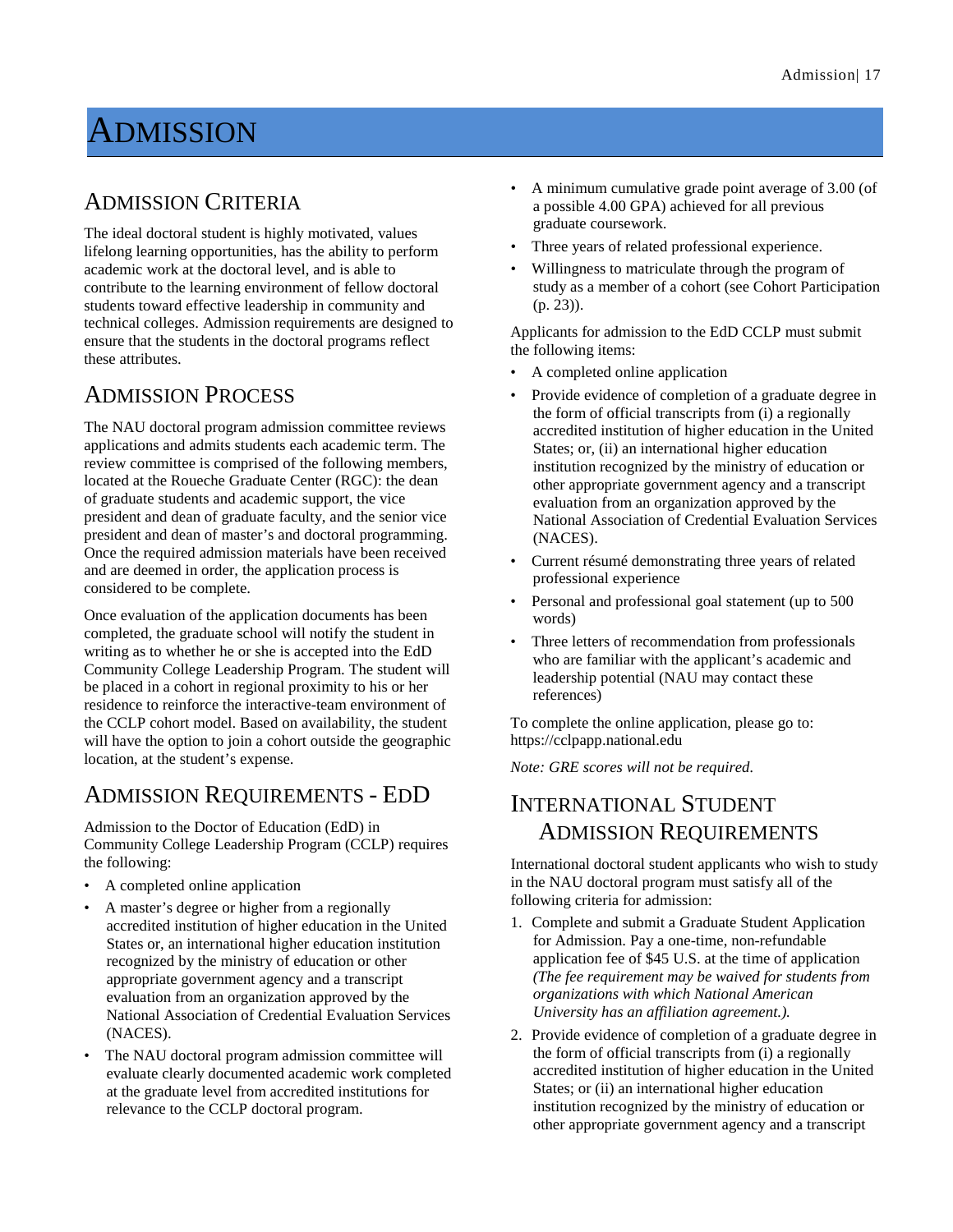evaluation from an organization approved by the National Association of Credential Evaluation Services (NACES). Transcripts should show marks and credits earned for all post-secondary work. All records should be submitted in the native language, and credentials written in languages other than English must be accompanied by a certified English translation. Translations should be literal and not interpretive. A key to the marking system or grading scale should also be included if it is not indicated on the transcript. An official transcript should be sent directly from an approved agency to the graduate school.

- 3. Demonstrate proficiency in English through satisfaction of one of the following requirements:
	- a. Provide an official Test of English as a Foreign Language (TOEFL) score report indicating a minimum score of 550 for a paper-based, 213 for a computer-based or 80 for an Internet-based exam (The TOEFL must have been taken within the past two calendar years. Official test scores must be sent from the testing agency to National American University. When ordering TOEFL test results, include the university's school code of 6464.).
	- b. Provide an official International English Language Testing System (IELTS) score report with an overall minimum score of 6.0. (The IELTS must have been taken within the past two calendar years. Official test scores must be sent from the testing agency to National American University.)
	- c. Provide evidence of completion of two trimesters (or equivalent) of college-level English (excluding ESL courses) with a grade of C or higher at a college or university whose language of instruction is English.
	- d. Provide evidence of English language proficiency as deemed appropriate by National American University.
- 4. Complete and submit the International Financial Certification form and attach an original bank statement. International students are required, as part of the application process, to show evidence of sufficient funding during their studies. The amount and source of funds are also shown on the Certificate of Eligibility (I-20) needed to apply for an F-1 visa. In addition, students planning to bring a spouse and/or children are required to show additional funds for those individuals.

Students requesting the Certificate of Eligibility (Form I-20) to apply for an F-1 (student) visa to enter the U.S. to attend NAU must fulfill all listed international student admissions requirements. Upon acceptance by and approval from the university, Form I-20 will be issued to eligible students. Students with an F-1 visa may take onground campus classes at the Rapid City campus only. They are not eligible to enroll in classes online.

Transfer students will be additionally required to submit official transcripts from previously attended colleges and universities as well as information concerning proof of current status with the United States Citizenship and Immigration Services (USCIS) for the issuance of Form I-20.

Additional documentation in support of an applicant's candidacy may be requested as deemed necessary by NAU. The university reserves the right to reject documentation and to request verification of documents as necessary. Admissions documentation will be considered the property of the university and will not be returned to the applicant (some exceptions may apply). NAU reserves the right to reject any and all student applicants.

#### **Financial Aid**

Government-sponsored or subsidized programs are generally not available to international students. International students should consult their country's consul or ambassador for educational benefits sponsored by their home country or obtain a private sponsor.

#### <span id="page-18-0"></span>NON-NATIVE ENGLISH SPEAKING **STUDENTS**

In addition to the listed admission requirements, NAU requires all non-native English speaking students to demonstrate sufficient command of the English language necessary to succeed in doctoral-level classes taught in English. The English proficiency requirement can be satisfied through one of the following before attending any course at the university. Students must:

- 1. Provide an official Test of English as a Foreign Language (TOEFL) score report indicating a minimum score of 550 for a paper-based, 213 for a computerbased or 80 for the Internet-based exam. (The TOEFL must have been taken within the past two calendar years. Official test scores must be sent from the testing agency to National American University. When ordering TOEFL test results, include the university's school code of 6464.); or
- 2. Provide an official International English Language Testing System (IELTS) score report with an overall minimum score of 6.0 (The IELTS must have been taken within the past two calendar years. Official test scores must be sent from the testing agency to National American University.); or
- 3. Provide evidence of completion of two trimesters (or the equivalent) of college-level English (excluding ESL courses) with a grade of "C" or higher at a regionally accredited U.S. college or university whose language of instruction is English; or
- 4. Provide evidence of English language proficiency as deemed appropriate by National American University.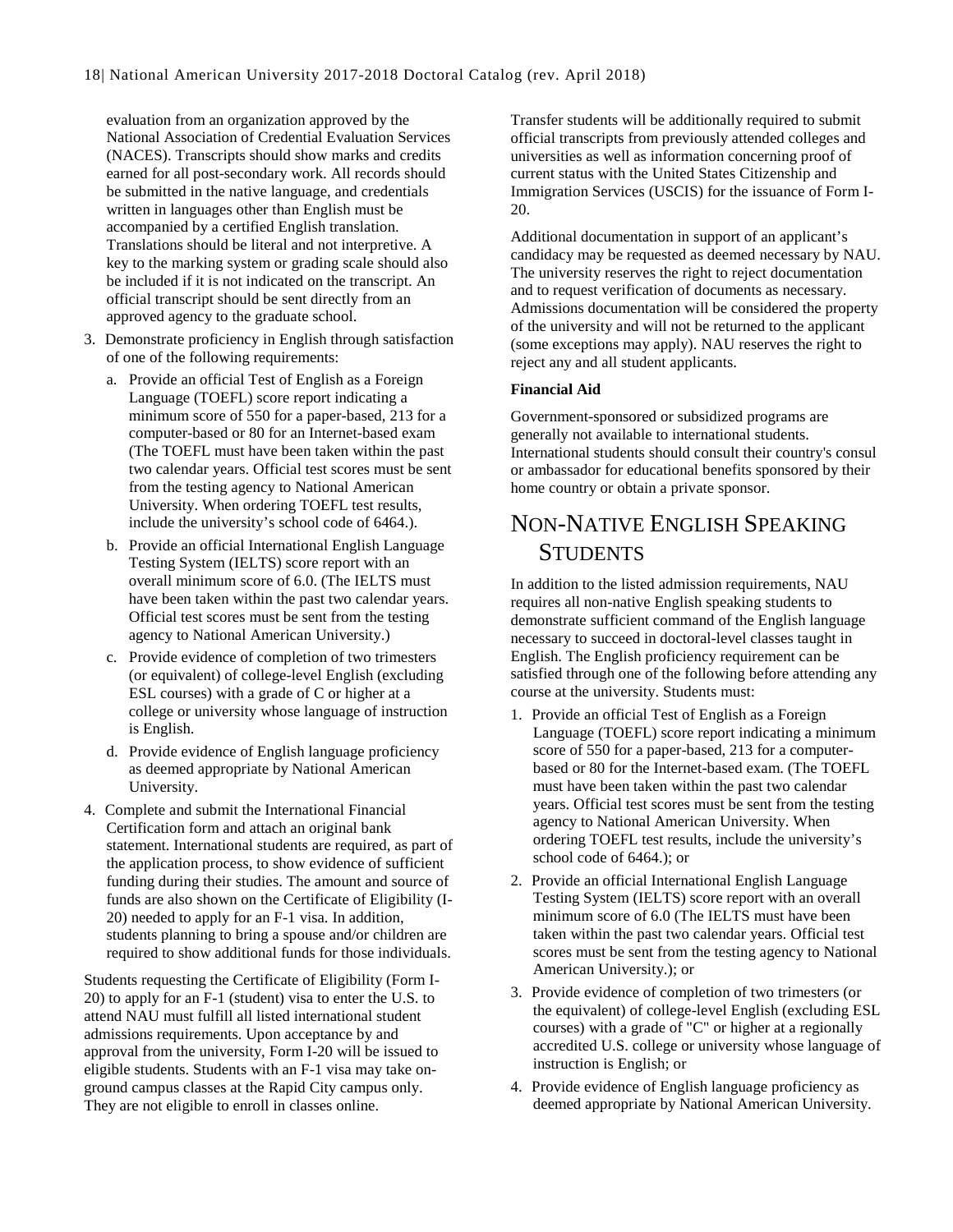Additional documentation in support of an application under this provision may be requested as deemed necessary by NAU. The university reserves the right to reject documentation or to request verification of documentation as may be necessary. Admissions documentation is considered the property of the university and will not be returned to the applicant (some exceptions may apply). The university reserves the right to reject any submitted application for enrollment.

#### <span id="page-19-0"></span>STATE ADMISSION REQUIREMENTS

State specific immunization and health requirements are available from Dr. Sue Darby, System Vice President for Accreditation Services, 5301 Mount Rushmore Rd., Rapid City, SD 57701, email: sdarby@national.edu, or phone: (605) 721-5274. Students may be asked to provide immunization and health records for select states.

## <span id="page-19-1"></span>STUDENTS ADMITTED ON A CONDITIONAL OR PROBATIONARY ADMISSION STATUS

Conditional admission acceptance into the doctoral program may be granted to students with unofficial transcripts that demonstrate evidence of completion of a graduate degree under the following provision; the official transcripts must be received prior to the end of the first trimester that a student is enrolled in order to continue in the program.

Probationary admission status may be granted to an applicant who has not yet completed a master's degree, but provides an acceptable plan for completion of the degree within three months of probationary admission to the doctoral program. Under special circumstances, probationary admission status may also be granted to an applicant who did not have a minimum cumulative grade point average of 3.0 achieved for previous graduate coursework, or to an applicant with fewer than three years of related professional experience. Students who are admitted in a probationary status must make satisfactory progress in doctoral courses and complete requirements as planned in order to continue in the program.

#### <span id="page-19-2"></span>Conversion of Students Admitted on a Probationary Admission Status to Regular Admission Status

Students who have been admitted on a probationary basis will be converted to a regular admission status provided:

• A grade point average of 3.0 is achieved in the first two doctoral program courses taken at National American University; and,

- No more than one final grade of "C" and no grades lower than a "C", are recorded in the first two doctoral courses taken at National American University.
- A grade point average of 3.0 is achieved and maintained.

#### <span id="page-19-3"></span>**TRANSCRIPTS**

The university registrar maintains an official NAU transcript or record that shows the academic status of the student at the time of issuance, including GPA, courses, course grades, attendance, etc. A current student may request an unofficial copy of his/her transcript at no charge. An official transcript, signed and sealed by the registrar, is provided to the student at no charge upon graduation. Official transcripts may also be provided at no charge if issued directly to scholarship agencies (e.g., embassies, BIA), company/military tuition assistance, exam agencies (e.g., CPA), and prospective employers. Additional copies of a student's official transcript are available for \$10 per transcript request.

To request an official transcript, a Transcript Request Form is available through the student portal under "My Academics" and on the NAU website at http: www.national.edu/alumni/transcript-request/.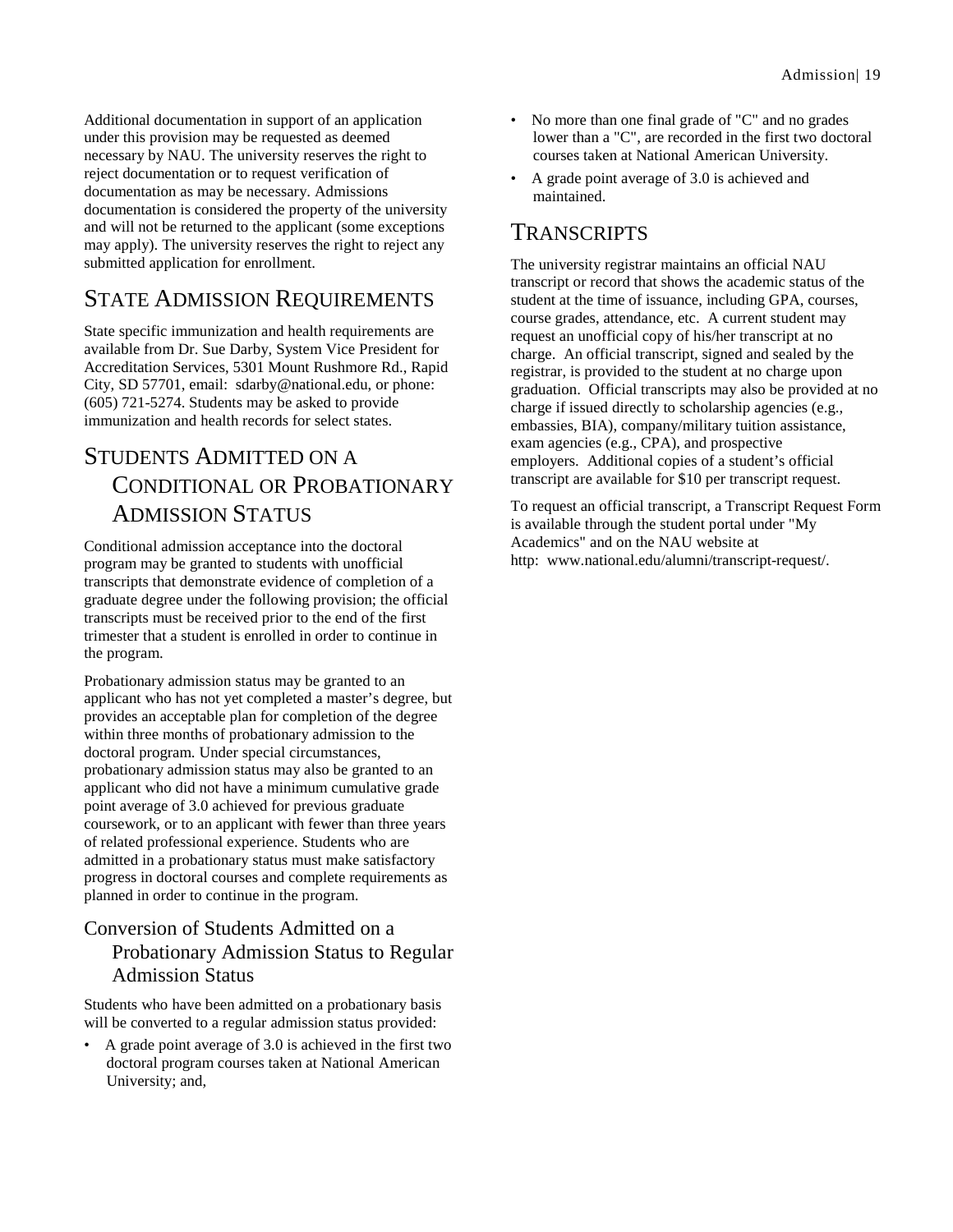## <span id="page-20-0"></span>STUDENT LEARNER SERVICES

National American University desires to foster a supportive institutional climate and minimize the effects of conditions or situations that might reduce student achievement.

Student learner services at NAU are provided through personnel, programs, practices, and procedures offered to support a student's doctoral program experience.

#### <span id="page-20-1"></span>STUDENT WELFARE

NAU enjoys and encourages the interaction of students, not only with each other, but with the members of the faculty and professional staff. The university promotes student and staff involvement in university and community affairs.

### <span id="page-20-2"></span>ACADEMIC ADVISING AND NAVIGATING

CCLP doctoral students have access to local cohort coordinators who serve as academic coaches and work with professors to guide students on their academic journey. Cohort coordinators are in place to assist students with questions about navigating NAU and the doctoral program, serving as a liaison between the cohort and the RGC. Coordinators can assist students with identifying local and NAU-specific resources and are available to help cohort members form questions and develop proposals for dissertations and other academic inquiries.

Cohort coordinators can be reached through email or NAU's student portal once students have been admitted to the CCLP. The dean of graduate students and academic support is also on board to answer questions about the CCLP, guide students through NAU's student learner services, and assist with academic advising. The dean is located at the RGC and may be contacted by email at cclp@national.edu or by calling (512) 813-2300.

## <span id="page-20-3"></span>ORIENTATION AND TUTORIALS

The CCLP orientation introduces students to the CCLP program, support services, and Canvas, the software program used by NAU to distribute its doctoral blended and online courses. The orientation helps students become familiar with doctoral program expectations and processes. Students may contact the vice president and dean of graduate faculty to gain access to an online tutorial for Canvas. The dean is located at the RGC, and may be contacted by email at cclp@national.edu or by calling (512) 813-2300.

#### <span id="page-20-4"></span>TUTORING SERVICES

Tutoring services for selected courses are available for students taking online and blended courses. The SmarThinking tutoring service is available in Canvas for each course. To request additional tutoring services (e.g., use of APA, improve research and writing skills) students should contact their cohort coordinator.

### <span id="page-20-5"></span>ONLINE LIBRARY

The online library (http://library.national.edu) is designed to assist and support doctoral students, faculty, and staff. The online library includes the NAU catalog, e-books, tutorials (http://library.national.edu/tutorials-faq/tutorials/), and a myriad of electronic searchable databases. The Community College Virtual Library (http://library.national.edu/subjectguides/education/education-doctoral-program/journalarticles/) is the gateway to accessing the library's education collection and includes access to ProQuest's Dissertation and Theses Full Text, Cabell's Directory of Publishing Opportunities, ProQuest's Education Journals database, ERIC, and other robust offerings from vendors like Ebsco and Ebrary.

In addition to electronically-available resources, the RGC library has hard copy academic support materials available including books, journals, magazines, newspapers and other publications that support academic programs. These items can be borrowed by contacting Sarah Stohr, the graduate support librarian, at sastohr@national.edu. Interlibrary loan services are also available for students needing access to items not in electronic or physical collections.

In addition, the online library offers student support seven days a week via an Ask-A-Librarian service. Doctoral students are also encouraged to set up research consultation appointments with the librarian to familiarize themselves with available library resources. Please see http://library.national.edu/ask-a-librarian/campus-libraryinfo/graduate-student-support/ for office hour and contact information.

### <span id="page-20-6"></span>TECHNICAL SUPPORT

NAU's goal in providing learning management systems, internet services, and technical support to students, faculty, and staff is to promote educational excellence by facilitating resource sharing, innovation, and communication.

NAU's e-mail and Internet resources are provided for the sole use of NAU students, faculty, staff, and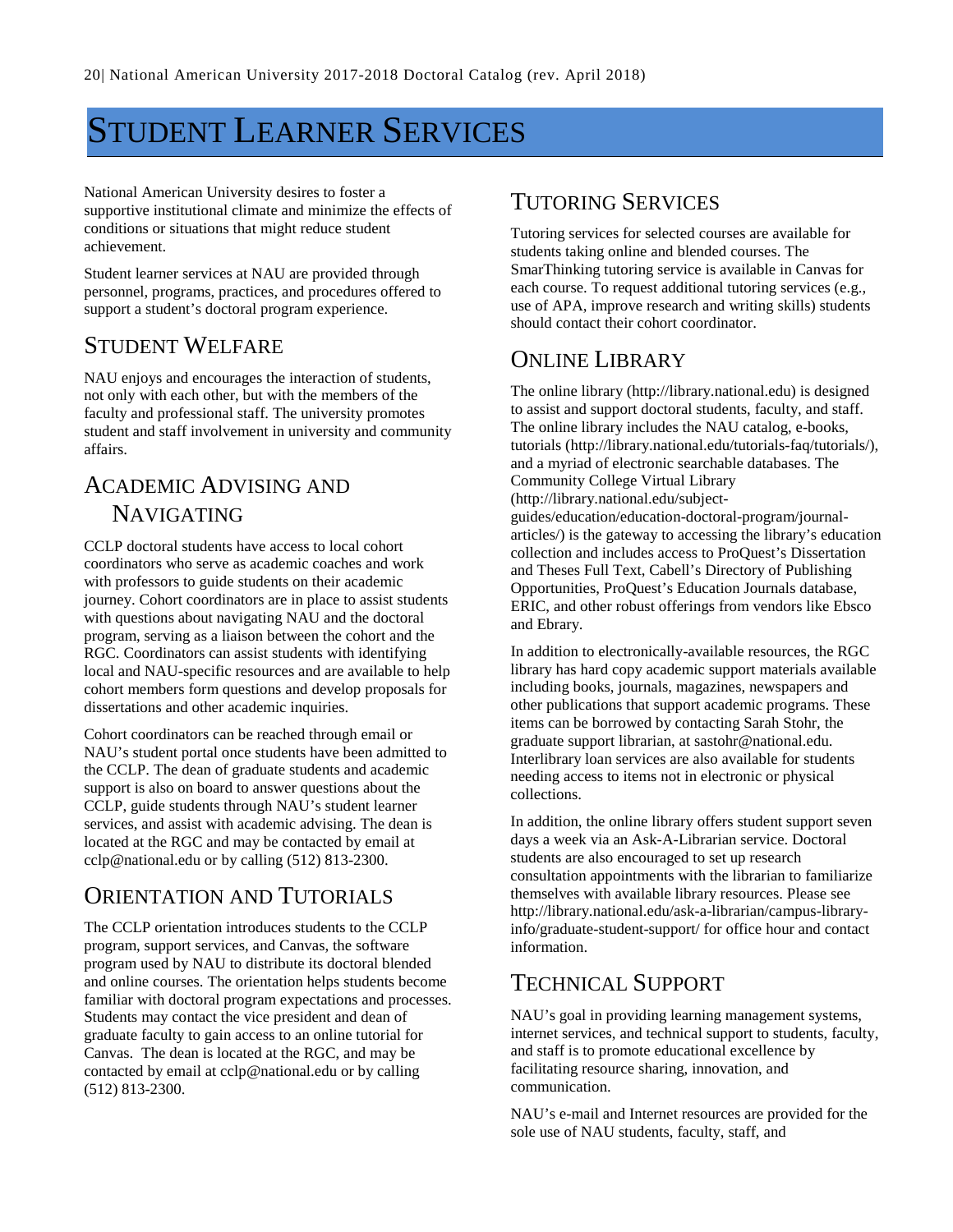administration. E-mail and Internet records are subject to all existing laws (federal, state and local) as well as the university policies and procedures.

Students are encouraged to contact the vice president and dean of graduate faculty, for questions about Canvas, the doctoral program learning management system.

Students experiencing technical problems may access NAU's OneStop website (OneStop@national.edu, launching fall, 2017) 24/7 for aid with a variety of issues and information of interest. They are also encouraged to contact UServices at (800) 548-0602 or email uservices@national.edu for technical assistance 7-days per week when classes are in session. If additional support is needed, students are asked to contact their cohort coordinator.

#### **IT Support Hours**

Monday thru Thursday - 7:00 am to 7:00 pm (MST) Friday - 7:00 am to 5:00 pm (MST) Saturday - 8:00 am to noon (MST) Sunday - 4:00 pm to 8:00 pm (MST)

## <span id="page-21-0"></span>FINANCIAL AID AND SCHOLARSHIPS

NAU provides financial aid in the form of scholarships and low-interest loan programs through federal, state, and local sources. See the Financial Aid and Scholarship (p. [28\)](#page-28-0) section for a detailed description of the supports available.

### <span id="page-21-1"></span>HEALTH AND ACCIDENT INSURANCE

NAU students may apply for individual health and accident insurance. The financial impact of illness or an accident on educational opportunities may be reduced by electing this optional coverage. Information regarding this option may be obtained from the student portal.

#### <span id="page-21-2"></span>ALUMNI

Graduates of NAU's CCLP become members of an extended learning community of community and technical college leaders. In addition, graduates of the university become members of the National American University Alumni Network.

The university maintains communication with graduates by way of *National News*, a quarterly print newsletter; The *Maverick Way Bulletin*, sent weekly by email; through social media; and through NAU Connect (nauconnect.com), a free online networking platform that connects alumni with one another and the university. The NAU Alumni office seeks regular input from recent graduates, obtained through biennial surveys, which helps the university evaluate its programs and personnel as well as other periodic program, initiative and needs assessment surveys.

Referral of prospective students to the university by alumni is welcomed by contacting the dean of graduate students and academic support, by email at cclp@national.edu or, by calling (512) 813-2300.

Alumni of NAU are also encouraged to assist the university with the placement responsibility by sharing information regarding employment opportunities. Job search assistance on a long-term basis is available by contacting NAU's career services department, the alumni office, or through NAU Connect.

Alumni may activate involvement, and begin to receive the *National News* quarterly newsletter, on the NAU website at www.national.edu/Alumni. To receive the weekly *Maverick Way Bulletin*, sign up at nauconnect.com. Alumni can also share updated contact information, ask questions or share successes directly with the alumni office at alumni@national.edu. Please keep the CCLP and the alumni offices informed of name, employment and directory data changes through the university website and alumni link.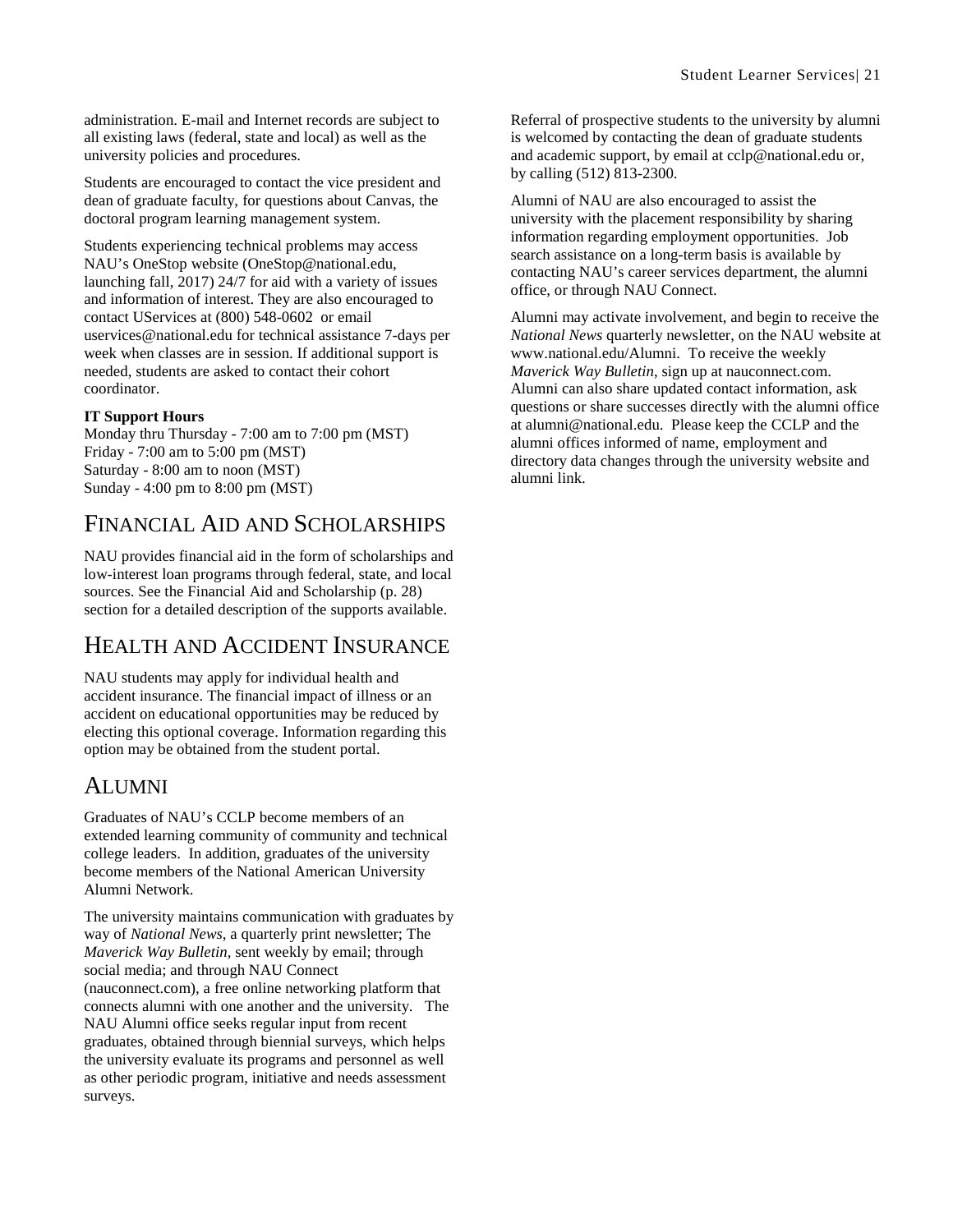## <span id="page-22-0"></span>ACADEMICS

#### <span id="page-22-1"></span>EDUCATIONAL PHILOSOPHY

National American University stresses academic excellence. Its programs emphasize the importance of thinking rationally, communicating effectively, acting purposefully, and dealing effectively with others and with the environment. The curriculum is designed to enable students to acquire a breadth as well as a depth of knowledge.

NAU faculty members are committed to excellence in the classroom and to the challenge of nurturing the intellectual growth of students. Additionally, because of the commitment to a collegiate environment of caring, concern, and professional service, students at NAU have the opportunity to establish close personal and professional relationships with their professors, cohort coordinators, and doctoral cohort colleagues.

## <span id="page-22-2"></span>EDD COHORTS

NAU's EdD CCLP includes participating in a cohort as part of the program experience. The cohorts, comprised of a group of doctoral students from a particular region, are designed to engage students in fostering a doctoral culture, developing team interaction, and supporting each other as practitioner-scholars during the program. Cohort members are urged to foster ties with one another as well as with other CCLP cohorts to enhance networking and long-term connections with colleagues in the field. Cohorts do not apply to the Doctorate in Strategic Security program.

## <span id="page-22-3"></span>EXPECTATIONS OF DOCTORAL **STUDENTS**

Students enrolled in blended and online courses will be expected to complete a significant portion of their course work independent of direct faculty supervision. Due to the nature of blended learning, the instructor's role will be that of a facilitator and guide. In that role, the instructor will provide the student with guidelines and learning activities, and will offer feedback and evaluation as the student proceeds with the course.

Success in a doctoral program depends upon the individual student's self-motivation, ability to manage time, prioritize requirements, and work in the cohort model. Experience shows that some students fail to realize the degree of effort and time that is required to complete doctoral courses successfully. Doctoral students are expected to commit to their responsibility as self-directed learners.

Doctoral studies require a high level of commitment and motivation from both faculty and students. Students are

expected to hone leadership and team development skills, develop scholar-practitioner skills, and adhere to the following expectations to successfully complete the doctoral program:

- Attend and actively participate in all classes, team meetings, and on-line sessions.
- Meet electronically, in person, and outside regular class hours to prepare for team debates and to engage in threaded online discussions.
- Participate as contributing members of the cohort.
- Prepare and complete each learning plan.
- Post to the discussion board as outlined in the learning plans.
- Post and submit assignments that are original, substantive, follow the directions, and use proper grammar and APA conventions.
- Prepare for each live and online class session.
- Submit assignments on or before the designated dates and times.
- Submit documents that are the original work of the student.
- Prepare for, attend, and actively participate in two fiveday residences.
- Participate in the Socratic Method of education by clarifying, debating, and questioning arguments, viewpoints, and underlying assumptions.
- Participate in teamwork and group leadership activities.
- Act in a professional manner in all interactions with professors, cohort coordinators, staff, fellow students, and as a representative of NAU.

## <span id="page-22-4"></span>REGULAR AND SUBSTANTIVE INTERACTION LEARNER STATEMENT

The learner and the instructor play a crucial role in the outcome of the online and blended learning experience and engage in regular and substantive interactions to advance student learning and to foster persistence and completion of courses and programs. Students are expected to participate synchronously or asynchronously in regular and substantive interactions with faculty and others as required by the course syllabus.

Online and blended learning environments integrate learner autonomy and interactive opportunities to enrich the learning experience in a caring and supportive manner. Course design and delivery promote a sense of community, contribute to students' learning and professional interests,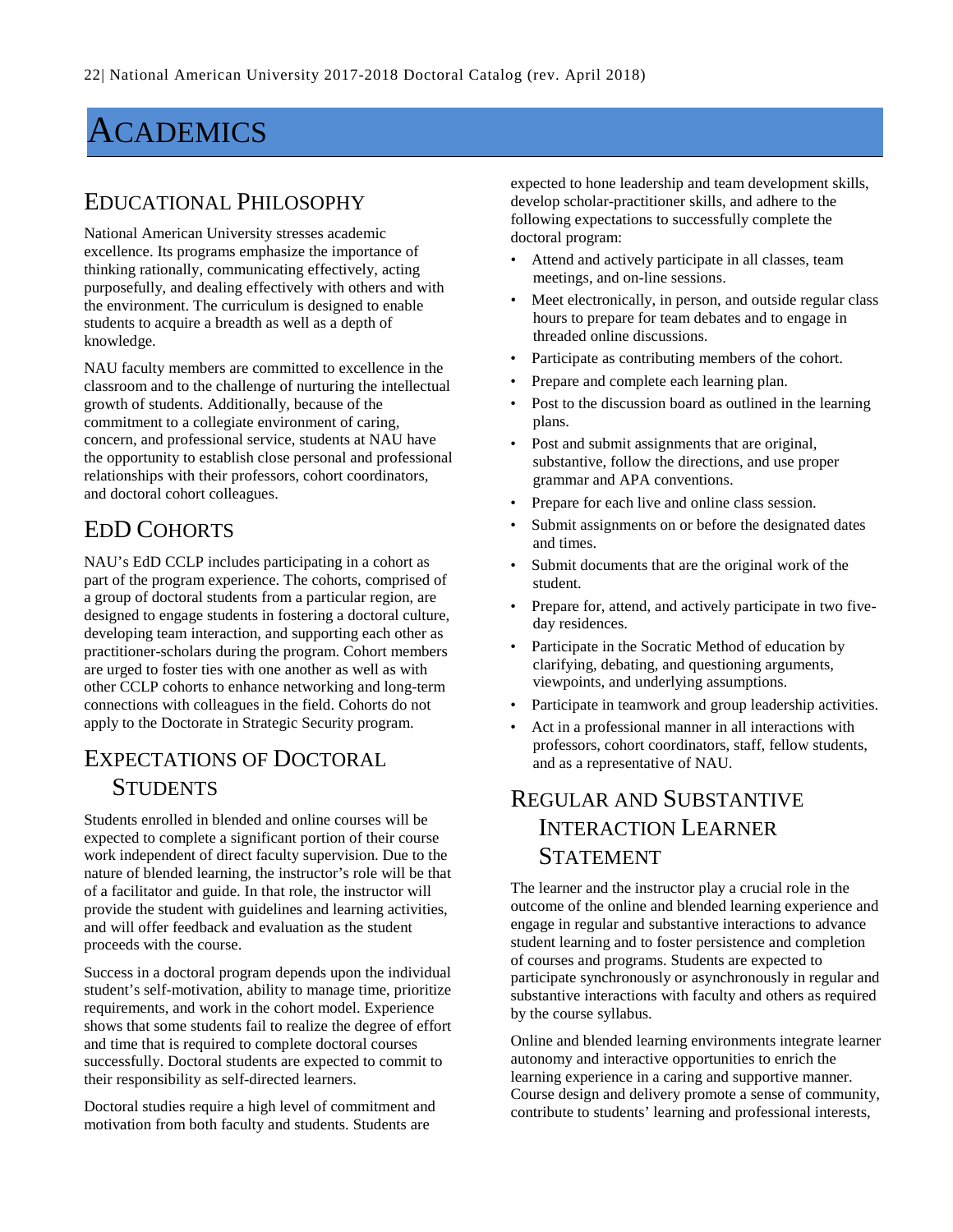and provide for effective assessment and documentation of student learning, persistence, and completion.

## <span id="page-23-0"></span>CERTIFICATE OF AUTHORSHIP

Part of the core values expected for the behavior of the doctoral students is their authentic authorship of written assignments. A certificate of authorship must be submitted as a one-time document signed by the student during matriculation that covers the student's tenure with NAU, and other major assignments as required by instructors. Additional documentation is required for verification of authenticity of the dissertation.

## <span id="page-23-1"></span>COHORT PARTICIPATION

Students who are admitted into the CCLP will matriculate through the program of study and actively participate as a member of a cohort.

Those students who enter the program after the cohort has started will be required to complete missed courses prior to defending their dissertation. Students are to contact the dean of graduate students and academic support to determine options for completing missed courses. All expenses for completing missed courses are the responsibility of the student. Students may visit with their financial aid advisor to determine funding options that may be available to assist in covering these costs.

#### <span id="page-23-2"></span>ATTENDANCE AND PARTICIPATION POLICY

The rigor of doctoral studies includes substantive preparation and active participation in all face-to-face sessions, assigned site visits, team projects, and other course assignments. Absence from course sessions places a student at a considerable disadvantage in the learning and interaction with cohort members and faculty who are a significant part of the program. Absence from course sessions may result in grade adjustments for missed classes or administrative withdrawal. Each faculty member's requirements for make-up work are stated in the course syllabus.

## <span id="page-23-3"></span>CANCELLATION OF CLASSES

The university reserves the right to cancel any scheduled class for which there is insufficient enrollment.

#### <span id="page-23-4"></span>ENROLLMENT STATUS

The following definitions are applicable to students enrolled in the EdD CCLP:

**Full-time Student** - A doctoral student who is enrolled in six or more doctoral-level hours of credit in a given trimester will be considered a full-time student.

**Part-time Student** - A doctoral student who is enrolled in less than six doctoral level hours of credit in a given trimester will be considered a part-time student.

Students who hold a doctoral degree may enroll in courses being offered at existing cohort locations.

## <span id="page-23-5"></span>STUDENT COURSE LOAD POLICY - **DOCTORAL**

Registration for course loads exceeding nine-trimester credit hours requires a minimum 3.0 cumulative grade point average (GPA) and approval as follows: Credit Min. Cumulative Signature(s)

| Hours  | <b>GPA</b> |                           |
|--------|------------|---------------------------|
| over 9 | 3.O        | dean of graduate students |
|        |            | and academic support      |

#### <span id="page-23-6"></span>DOCTORAL TRANSFER COURSES

A total of six trimester hours of doctoral transfer credits or American Council on Education (ACE)-approved military doctoral level credits are permitted to be included in a student's program of study. A transfer credit review committee will review transcripts received with doctoral applications and transfer credit requests received from students. The committee will be comprised of the dean of graduate students and academic support, the vice president and dean of graduate faculty, and the senior vice president and dean of master's and doctoral programming, with consultation from the chair of the graduate faculty as needed. Additional credits may be awarded under exceptional circumstances. Exceptional circumstances will be based on clearly documented review by the relevant doctoral transfer credit review committee with subsequent review by subject matter expert faculty and/or the chair of graduate faculty as determined necessary by the review committee. Approved transfer credits will not be charged a tuition fee. The following conditions apply:

- 1. All such courses must have been completed at an accredited institution of higher education, or at an international institution of higher education that is approved by the appropriate national ministry of education or recognized country equivalent. Transcripts from other organizations may be reviewed on a case-by-case basis; and
- 2. All courses must be doctoral level and relevant to the student's area of study; and
- 3. Courses included in a program of study, which were taken more than five years prior to admission to the program must be repeated or validated as to currency by the candidate. Contact the dean of graduate students and academic support to obtain the validation procedures; and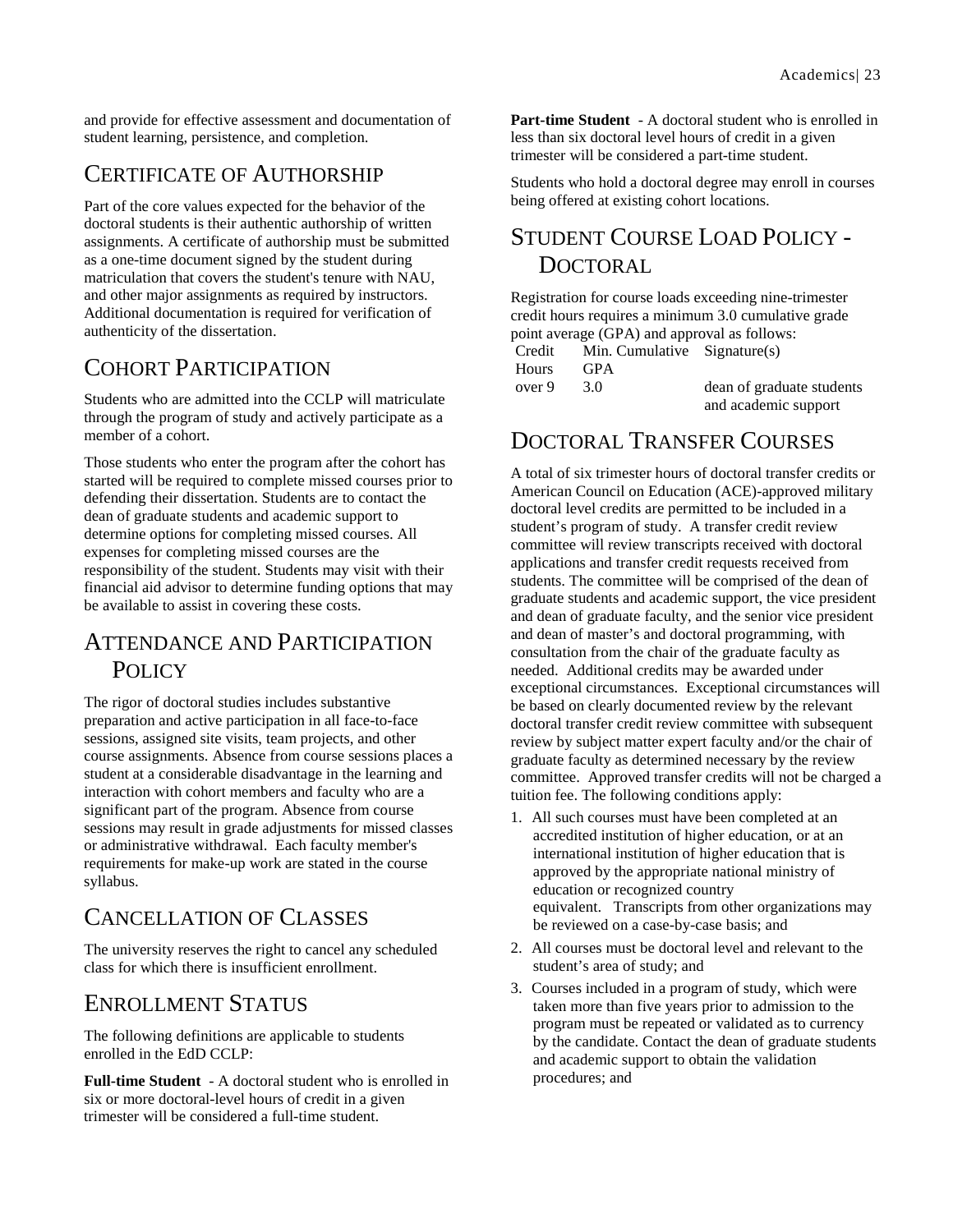- 4. Transferred courses that replace core courses must be academically comparable to the NAU courses they are intended to replace; and
- 5. Any course to be transferred into a program of study must have been completed with at least a "B" grade.

Participants who complete relevant leadership institutes may apply for up to three credit hours, particularly toward the CCLP Practicum, after review and approval by the transfer credit review committee for relevance of competencies and rigor at the doctoral level.

#### <span id="page-24-0"></span>GRADING GUIDELINES

Typical grading guidelines follow. Each course syllabus will specify the grading policy for that course.

- Class and site-visit attendance and engagement; substantive preparation and active participation
- Teamwork and/or group leadership
- Reflective papers, case studies, written and oral reports that include attention to analysis, problem solving, innovation, summation, and evaluation which provide opportunities for continuous student and faculty feedback, mid-term, and final assessments
- Threaded online discussion groups that draw upon knowledge of historic foundations, current and emerging issues
- Classroom debates which include understanding of assigned readings and alternative perspectives

## <span id="page-24-1"></span>GRADING STANDARDS - DOCTORAL

Grade points are earned as follows for each credit hour:

- A 4 grade points Excellent
- B 3 grade points Good
- C 2 grade points Satisfactory

Grade designations for which grade points are not earned include:

- S Satisfactory. Used for ED9800 Dissertation Proposal, or ED9900 Dissertation Completion upon successful defense of the dissertation proposal or defense.
- NC Not Complete. Used for ED9800 Dissertation Proposal, ED9900 Dissertation Completion, and Dissertation extension courses if a student is unable to successfully complete the respective dissertation course during the trimester.
- F Failure. The student failed to meet the minimum requirements of the course.
- I Incomplete. The student did not complete all requirements of the course at the time of grading. Requirements must be completed within four (4) weeks of the end of the trimester.
- U Unsatisfactory. The student did not complete all requirements of the dissertation proposal or completion course and must retake the last extension course, after consultation with the dissertation chair.
- W Withdrawal. The student voluntarily withdrew from the course or was dropped from the course before completing 60 percent of the academic term. This grade has no bearing on the grade point average but may affect eligibility for financial aid.

Grade point average is determined by dividing total grade points earned by total hours attempted. GPA may be figured for each trimester (trimester GPA), for all hours attempted at the university (cumulative GPA), or for courses in a major (major GPA). Credits and grade points earned at other universities or colleges are not included in GPA calculations at NAU.

Students will be informed of their progress in each course on a regular basis by grades given on tests, papers, and other assignments.

### <span id="page-24-2"></span>INCOMPLETE POLICY - DOCTORAL

Students who do not complete all requirements of a course at the time of grading due to highly unusual circumstances may receive an incomplete grade for the course. Incomplete grades and arranging for the completion of course work must be approved by the instructor prior to the end of the course. Incomplete grades will be given only when unusual circumstances beyond the student's control prevent completion of the work in a particular course. In the absence of unusual circumstances, remaining course work must be completed within four weeks after the end of the trimester.

#### <span id="page-24-3"></span>REPEATING COURSES - DOCTORAL

Any course may be repeated a maximum of one time regardless of the letter grade earned, at the current cost per credit hour. A grade of "W" is considered a letter grade for determining the number of times a course has been attempted. When a course is repeated, the higher grade will be used in the computation of the grade point average and the lower grade, while remaining on the transcript, will not be computed in the grade point average. Students who do not successfully complete a course after two attempts will be terminated from the doctoral program. Students may appeal to the Academic Progress Committee (APC) comprised of the dean of graduate students and academic support, the chair of graduate faculty, and the dean of graduate faculty. If unresolved in committee, review by the senior vice president, in consultation with the APC, provides a final step in the appeal process.

Students should check with their financial aid representative regarding eligibility for financial aid when repeating courses.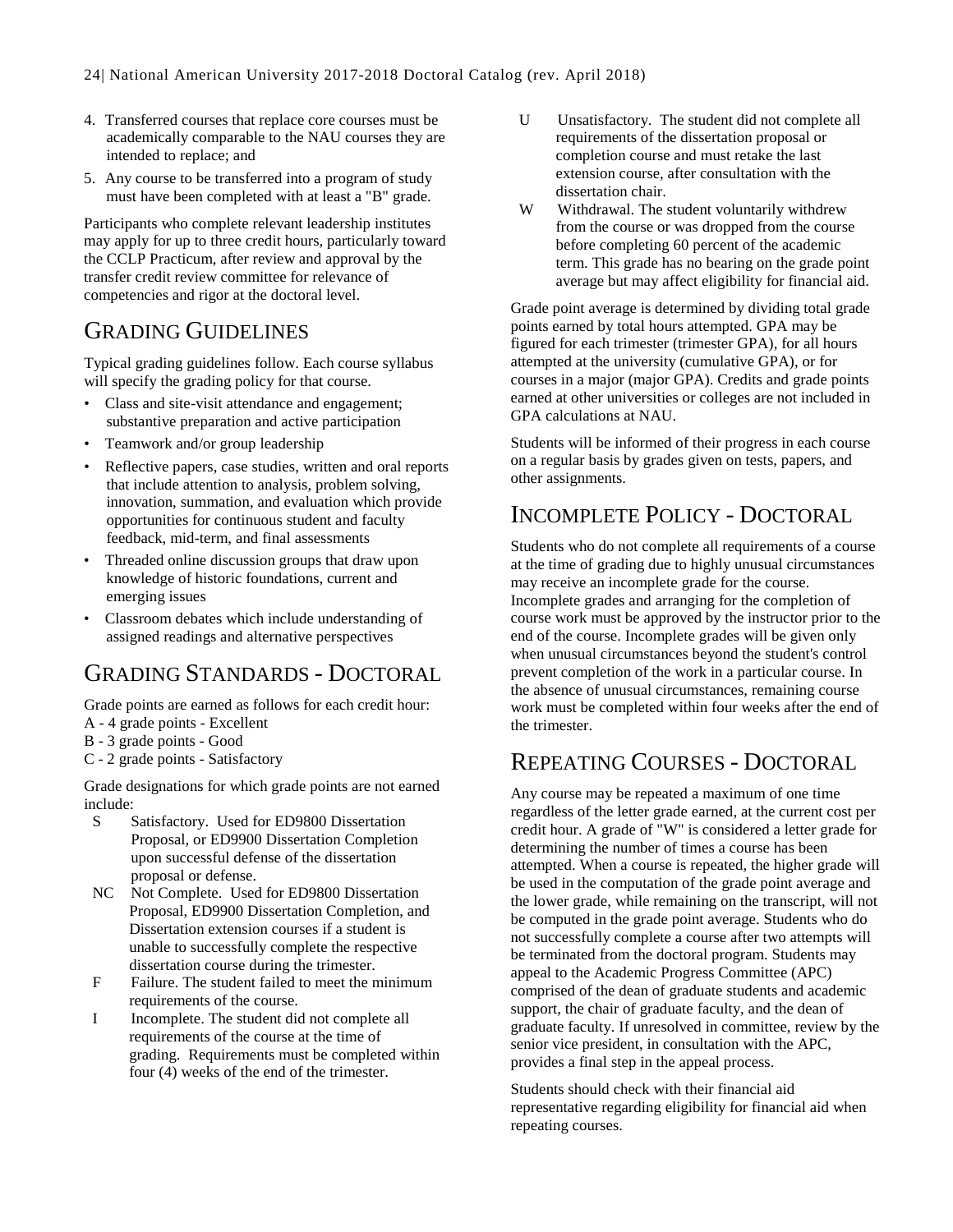## <span id="page-25-0"></span>STUDENT REENTRY - DOCTORAL

Students who reenter the doctoral program after more than four consecutive terms will be required to enter the university under new program requirements, if any.

An exception to this requirement may be made if the student has two or fewer courses left in his or her program, the reentry is within two years, and the university still offers the program. If the program is a limited enrollment program, the student will be readmitted on a space available basis (also, refer to Cohort Participation (p. [23\)](#page-23-1)), regarding completing missed courses). Students who leave the university due to military deployment may request special re-admittance consideration.

If the student was in academic suspension status when he/she left the university, he/she will be required to appeal his/her status to the dean of graduate students and academic support and his/her re-enrollment is conditioned upon a successful appeal with the Academic Standards Committee comprised of the dean of graduate students and academic support and dean of graduate faculty.

If the student was admitted on a probationary basis, the student's academic progress will be evaluated to determine acceptance into the graduate school upon reentry.

### <span id="page-25-1"></span>TIME LIMITATIONS AND TERMINATION FROM THE PROGRAM

For academic purposes, a student is expected to complete the doctoral degree within five years of beginning doctoral study at NAU.

Failure to complete the degree within the five-year time limit may require the student to take additional courses to complete the dissertation. This will be determined by a review committee comprised of the dean of graduate students and academic support, the chair of graduate faculty, and the dean of graduate faculty. The committee will determine if any courses need to be retaken for program relevance at the time of review. If the committee does not validate a course or courses, the student must retake the appropriate doctoral course(s) as part of his/her program of study to complete the degree. The student should contact financial aid to discuss financial aid restrictions regarding time limitations.

Students must complete the additional coursework indicated by the committee within a two-year period for the student not to be terminated from the program. The student's progress toward completing the program along with his/her grades will be considered in making a determination pertaining to continuation or termination from the doctoral program. To be considered for readmission to the program, a student may submit a written request to the dean of graduate students and academic support, located at the Roueche Graduate Center. The request will be reviewed by a committee comprised of the dean of graduate students and academic support, the chair of graduate faculty, and the dean of graduate faculty; and, forwarded to the senior vice president for final review and decision after consultation with the committee. Students should contact the dean of graduate students and academic support for further information about termination and/or re-admission procedures and appeals.

#### <span id="page-25-2"></span>GRADUATION REQUIREMENTS - EDD

The requirements for obtaining a doctoral degree are as follows:

- Completion of at least 60 trimester-credits comprised of 18 courses and the successful defense of the dissertation;
- Maintaining a minimum grade point average of 3.0; and,
- Receiving a grade of "C" in no more than two courses. Courses in which a "C" is received may be repeated a maximum of one time by the student at his/her discretion. However, no more than two courses in which a "C" is received as a final grade in a doctorallevel course will be approved for graduation.

The doctoral degree is granted from NAU upon completion of all academic requirements for the degree and recommendation of the dissertation chair to the doctoral graduation review committee. The committee is comprised of the dean of graduate students and academic support, the chair of the graduate faculty, and the dean of graduate faculty. The committee forwards the recommendation to the senior vice president for signature and recording of the degree, which is then awarded at graduation.

#### <span id="page-25-3"></span>COMMENCEMENT EXERCISES

Students will be required to fulfill all degree completion requirements in order to participate in commencement exercises. Commencement exercises are conducted annually. Students are to check with the dean of graduate students and academic support for scheduled dates and locations.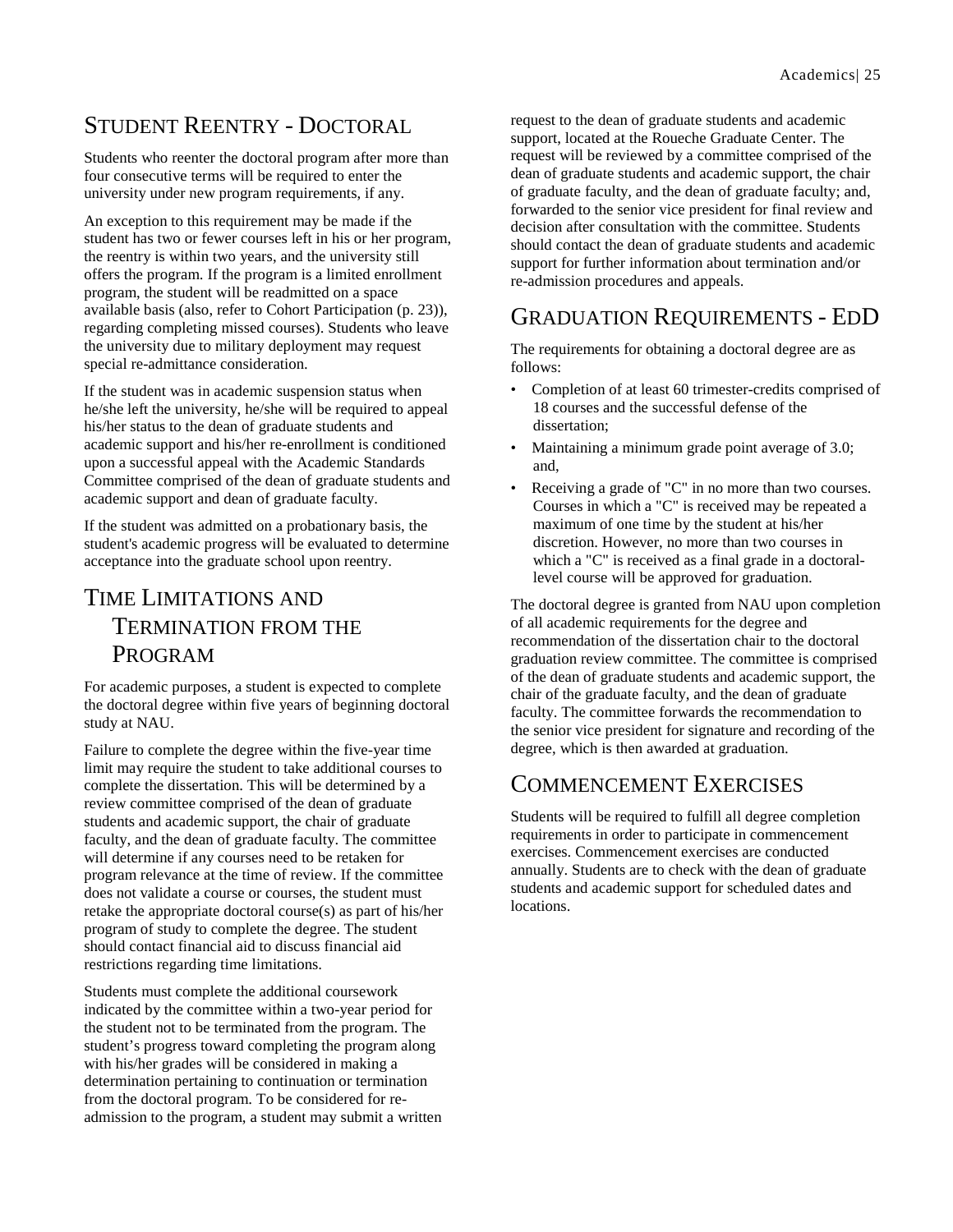## <span id="page-26-0"></span>TUITION AND FEES

*NOTE: All tuition and fees are subject to change by notification from the university. Please contact the admissions office for current tuition and fees.*

Tuition and fees are due on the first day of each trimester, unless advance arrangements are made. Students may qualify for short-term financial assistance to complete their registration.

Any balance not paid in full within 30 days after a student's last date of attendance subject to collection and the university shall be entitled to all remedies allowed by law. The university reserves the right to report all unpaid balances to the credit bureau.

#### <span id="page-26-1"></span>**FEES**

| Application Fee: (applies up to one year from | \$45.00 |
|-----------------------------------------------|---------|
| the original scheduled start date)*           |         |
| Matriculation Fee (paid once)                 | \$75.00 |

A list of specialty course/program fees is available to all students and prospective students in the student account office. Tuition does not include the cost of books or supplies.

*\*The application fee will be refunded if the applicant withdraws within three days of making payment, provided the student has not entered classes. (Exceptions: Five days in the state of Minnesota regardless of whether the course of instruction has started. Three days in the state of Missouri, excluding Saturday, Sunday and holidays, regardless of whether the student has entered classes.)*

#### <span id="page-26-2"></span>**REGISTRATION**

Any changes in a student's registration (including course sections and adding or dropping courses) must be approved by the dean of doctoral student services and academic support who will submit them to the registrar's office for processing.

### <span id="page-26-3"></span>REFUND POLICY: ON-CAMPUS, BLENDED, AND ONLINE **STUDENTS**

#### **Definition of a Student**

The definition of "student" as used in this catalog means the student, if the student is a party to the contract, or the student's parent, guardian, or other person if the parent, guardian or other person is a party to the contract on behalf of the student.

#### <span id="page-26-4"></span>Add/Drop Period

A student may add or drop any course during the first scheduled week of a standard term of enrollment with no penalty. A student who drops individual courses during this week will receive a full refund for the credit hours dropped. No refunds will be made for individual courses attended and then dropped following this period. The add/drop dates are posted in the academic calendar (p[. 9\)](#page-9-4).

The university will make full or partial refund of tuition paid by students who completely withdraw after classes begin.

#### <span id="page-26-5"></span>Withdrawals and Refunds - Doctoral

Students should give written notice of withdrawal to the dean of graduate students and academic support to terminate their enrollment officially. Students who do not give written notice will be withdrawn from courses when it is determined, by the university, that the student is no longer pursuing his or her educational objective.

The period of enrollment includes all courses in the term for which the student is registered, from the first scheduled day of the term through the last scheduled day of the term for the student.

The return of Title IV funds and the tuition reduction will be calculated based on the student's last day of attendance. Refunds minus a \$75 administrative fee will be made within 45 days of when the withdrawal date (last day of attendance) is determined.

The following refund policy from NAU applies to all students in all academic programs and all student categories at all campuses. The following refund policy does not apply to contract agreements or other arrangements where a separate refund policy is stated.

A prorated amount of Title IV funds must be returned to financial aid programs for students not completing 60 percent of the period of enrollment if the student was a financial aid recipient.

Students who completely withdraw from NAU during the first 60 percent of the term will have tuition and fees prorated based on the last day of attendance in accordance with the following calculation:

| Last Day of Attendance                  | Percent of |
|-----------------------------------------|------------|
|                                         | Reduction  |
| Withdrawal prior to the first day of    | 100%       |
| classes                                 |            |
| Last day of attendance during the first | 100%       |
| week of classes                         |            |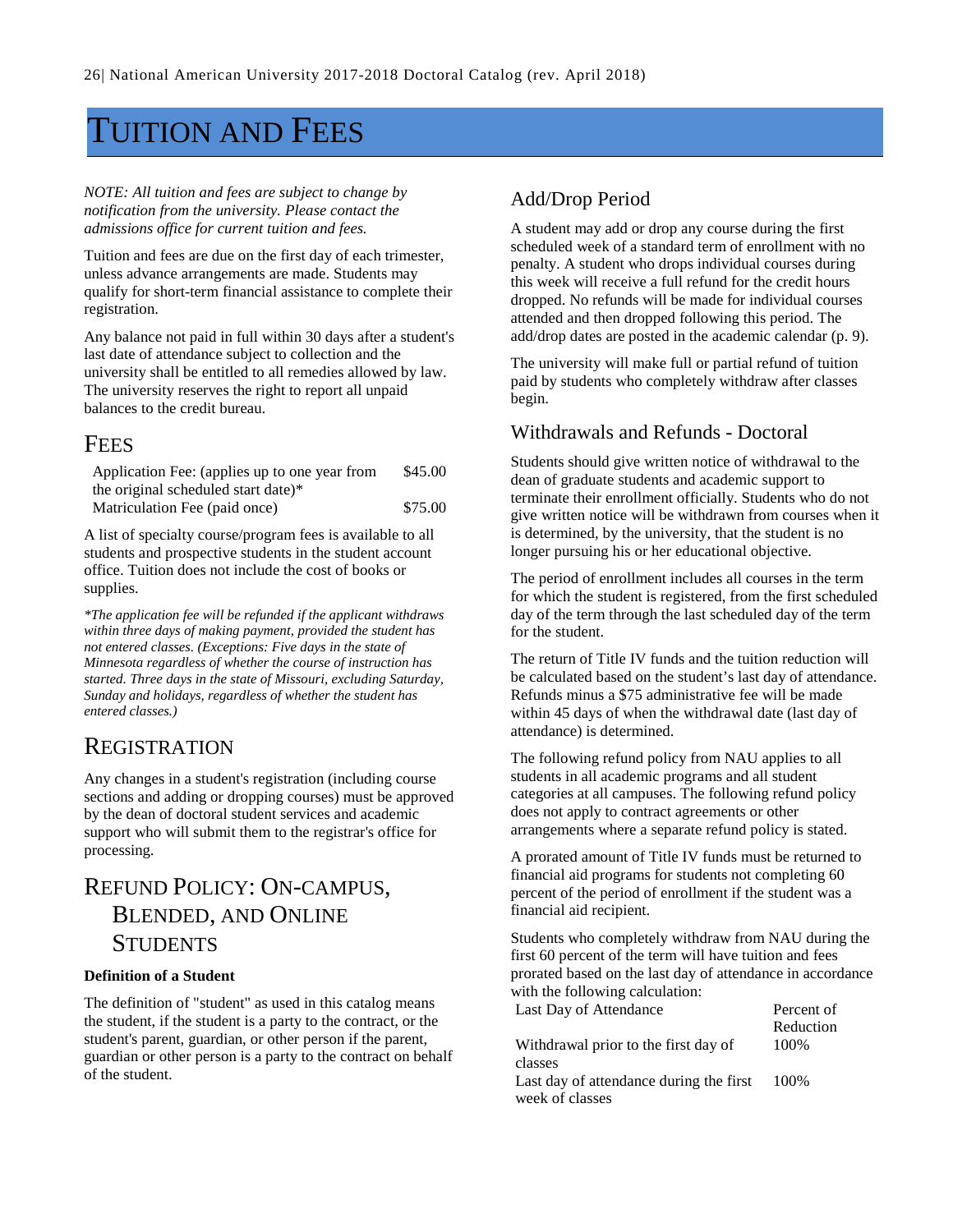Beyond first week but during first 60% daily proration\* of scheduled classes

Beyond 60% of scheduled classes no refund

\* *Percent of term completed = Number of days from scheduled start of term through student's last day of attendance*

Percent to be refunded = 100% minus percent of term completed.

State specific information about withdrawal and refund requirements are available from Mr. Michael Trump, Associate General Counsel, 5301 Mount Rushmore Rd., Rapid City, SD 57701, via email at mtrump@national.edu or phone at (605) 721-5309.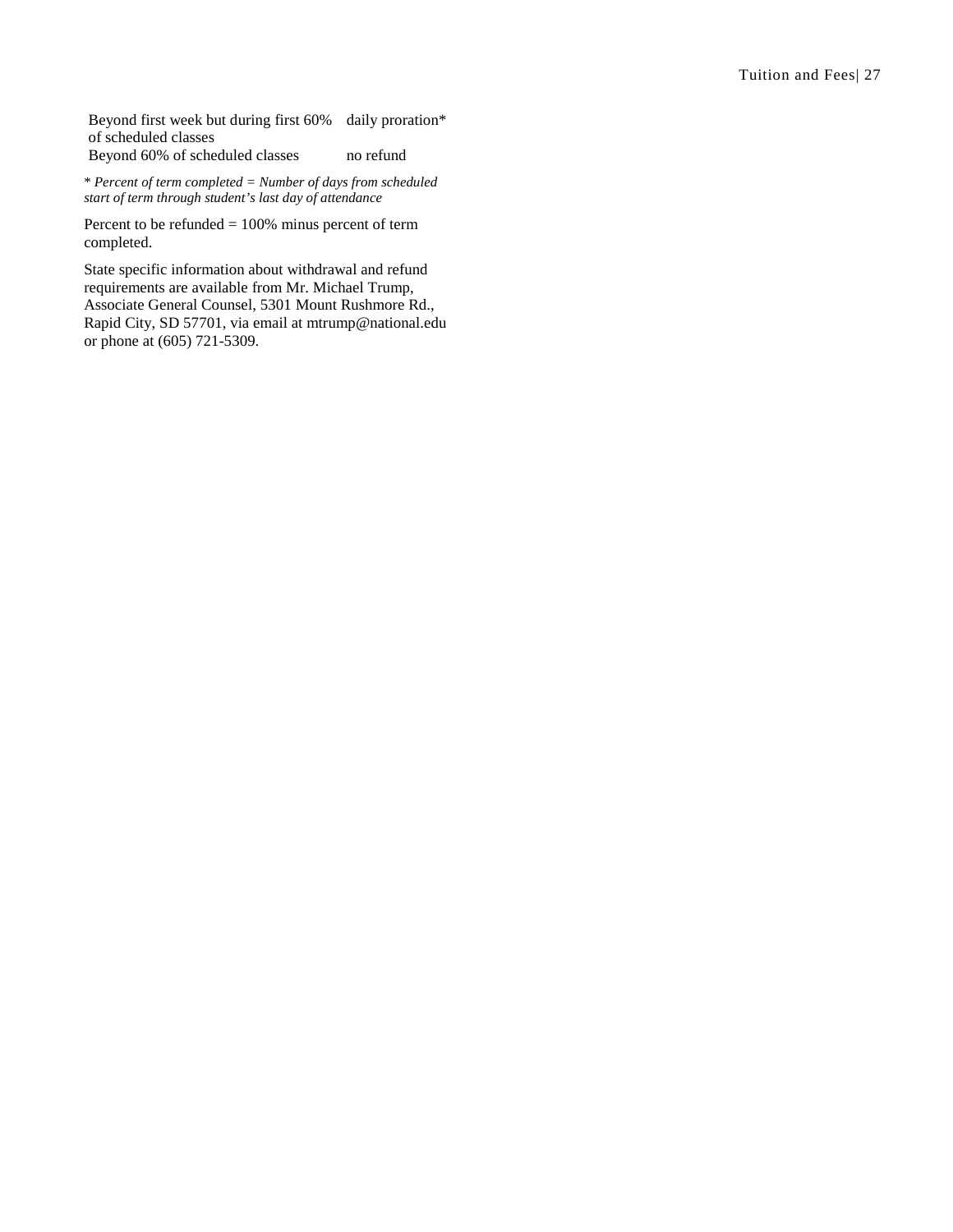## <span id="page-28-0"></span>FINANCIAL AID AND SCHOLARSHIP INFORMATION

National American University recognizes that many students would be unable to pursue their educational goals without financial assistance. Financial aid and student participation in federal, state, local and private assistance programs are very important aspects of NAU's effort to assist students at all locations. Almost every NAU student at every location utilizes some form of assistance in meeting the financial requirements of higher education. The university's financial aid staff is skilled and up-to-date in understanding and providing assistance to students who wish to apply for various scholarships, grants, and loan programs. NAU provides financial aid in the form of scholarships and low-interest loan programs through federal, state, and local sources.

The CCLP is structured within 16-week trimesters comprised of two 8-week modules. If circumstances require enrollment in only an 8-week module during the 16-week trimester, students must confer with the financial services representative regarding financial aid cost implications.

A minimum of six credits each trimester is required to be considered as a full-time student in the doctoral program. Students interested in applying for federal financial aid should check with their financial aid representative to determine if they meet the federal requirements for fulltime status. (Veterans, or dependents of veterans, please refer to "Veterans Financial Assistance (p. [28\)](#page-28-1)".)

Students interested in applying for financial aid through the following programs are encouraged to contact the financial aid office, located at the Roueche Graduate Center, by email at cclp@national.edu, or by calling (512) 813-2300.

### <span id="page-28-1"></span>VETERAN FINANCIAL ASSISTANCE

Veterans and/or dependents of veterans may qualify for educational financial assistance through the Veterans Administration. Since the regulations regarding eligibility are quite extensive, and many times need interpretation, the student is referred to the Veterans Administration Center. State Veterans Administration Office locations may be found at www.va.gov/statedva.htm. Or, you may call (888) 442-4551, or contact your local Veterans Service Organization.

Notice to Military Service Members, Veterans, and Dependents using VA Benefits: Some VA educational programs limit the total amount of financial benefits a student may apply toward tuition, which may include cash, scholarships, and other forms of financial aid. For more information please contact military@national.edu or call (877) 500-1310.

NAU is approved for veteran's training and for administering the various educational programs sponsored by state and federal agencies. Military rates are provided for qualified doctoral students.

## <span id="page-28-2"></span>OTHER LOCAL, STATE, AND FEDERAL PROGRAMS

Benefits may be available through such government programs as State Trade Adjustment Act, Bureau of Indian Affairs (BIA), state vocational rehabilitation services (for mobility, hearing, and/or visually impaired), and military or federal tuition assistance programs. Students' employers may also offer tuition assistance or tuition reimbursement programs.

## <span id="page-28-3"></span>FEDERAL DIRECT LOANS

Federal Direct Loans are for undergraduate, graduate, and professional degree students. You must be attending as at least a half-time student to be eligible for a Direct Loan. Graduate and professional students are only eligible for an unsubsidized Direct Loan. Financial need is not a requirement to obtain an Unsubsidized Direct Loan. The U.S. Department of Education will at no time pay the interest that accrues.

**Annual and Aggregate (Program) Limits for Direct Unsubsidized Loans**

|                                                  | <b>Independent Student</b> |  |
|--------------------------------------------------|----------------------------|--|
| Graduate Students                                | \$20,500 annual            |  |
| Graduate Aggregate limits for                    | $$138,500$ aggregate       |  |
| Loans                                            |                            |  |
| This includes amounts received during periods of |                            |  |

This includes amounts received during periods of undergraduate study.

#### <span id="page-28-4"></span>RECOGNITION AND SCHOLARSHIPS

NAU recognizes students for their academic achievements, leadership abilities, and community service. Information on merit and needs-based scholarship programs can be obtained by contacting the dean of graduate students and academic support at cclp@national.edu or calling (512) 813-2300.

## <span id="page-28-5"></span>NAU FOUNDATION ACADEMIC EXCELLENCE AWARD

Each NAU campus recognizes and rewards academic achievement through an annual NAU Foundation Academic Excellence Award Scholarship program. To be eligible to apply for an Academic Excellence Award Scholarship, the student must have attended half-time (three or more trimester credit hours) at NAU in the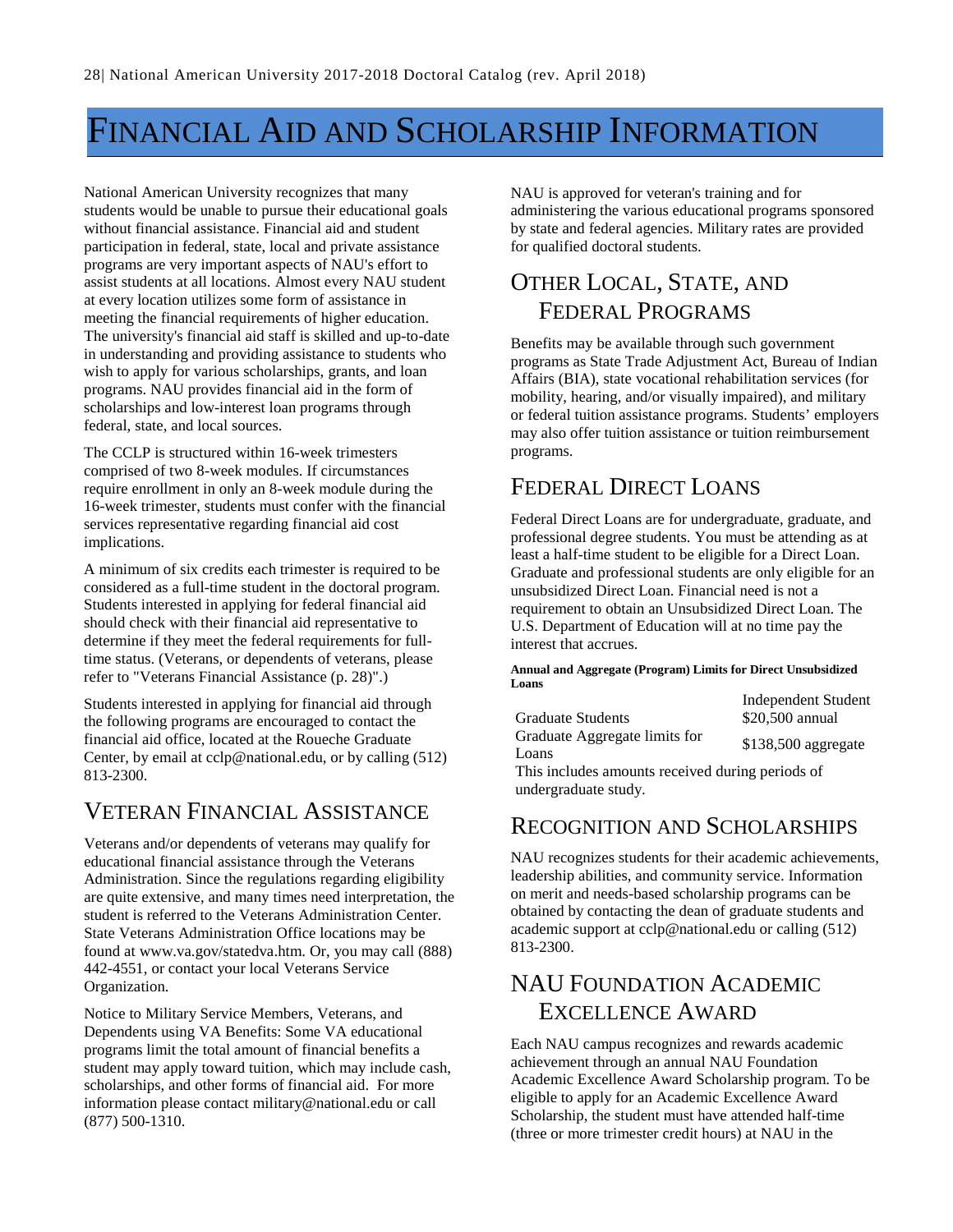doctoral program for both the summer and fall trimesters during the last calendar year. The minimum cumulative GPA requirement for consideration is 3.66.

Applications are available at the foundation's website at www.naufoundation.org/scholarships or at the Roueche Graduate Center. Letters of reference and a brief autobiography must be included with the application.

Recipients are selected on the basis of the following:

- Academic achievement at National American University;
- Participation in institutional activities or community involvement or service while an NAU student; and,
- <span id="page-29-0"></span>• Financial need.

## NAU FOUNDATION COMMUNITY COLLEGE LEADERSHIP PROGRAM DOCTORAL SCHOLARSHIP

The NAU Foundation has established several scholarship funds for NAU doctoral students who are not receiving financial support (including tuition assistance or other forms of employer tuition reimbursement) from their home institutions. To be eligible to apply for a Community College Leadership Program (CCLP) Scholarship, the student must be enrolled or accepted at NAU pursuing an EdD in the Community College Leadership Program and have a minimum GPA of 3.3.

Applications are available at the foundation's website at www.naufoundation.org/scholarships or at the Roueche Graduate Center. A brief autobiography must be included with the application. CCLP scholarships are awarded each trimester.

#### <span id="page-29-1"></span>SCHOLARSHIP RESOURCES

The following sites are examples of free scholarship searches:

- Federal Student Aid
- US Department of Labor
- Fastweb
- Scholarship.com
- Scholarship Experts
- Nurse Corps

Further information regarding outside scholarships and how to apply for them is available from the financial services office.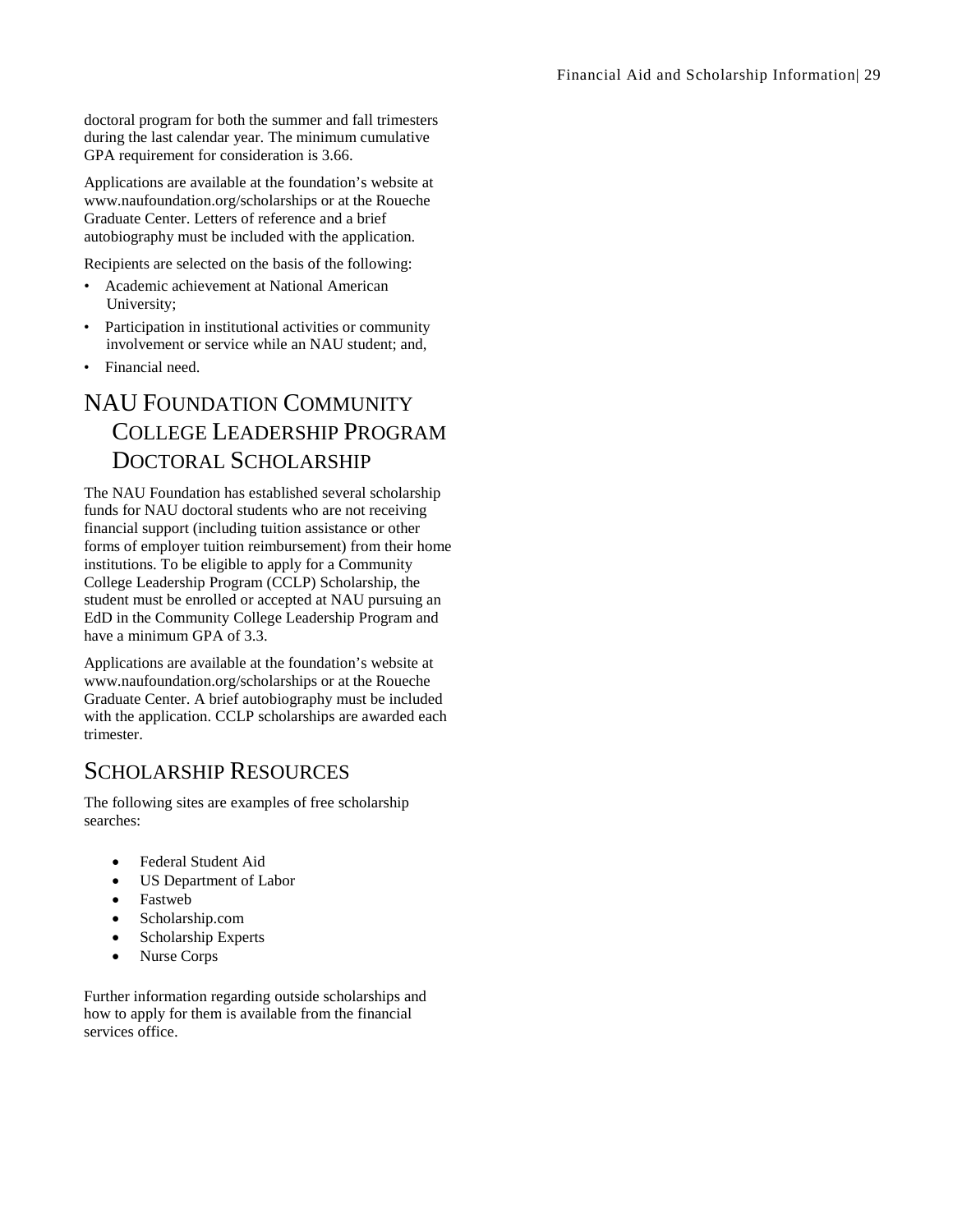## <span id="page-30-0"></span>SATISFACTORY ACADEMIC PROGRESS POLICY

#### <span id="page-30-1"></span>GENERAL

To continue to attend National American University and qualify for Title IV federal financial aid or Veteran's Educational Benefits, a student must: (1) satisfy the academic requirements of the university and *specific program requirements*, and (2) make satisfactory academic progress (SAP) as required by federal law. SAP is measured using qualitative and quantitative standards, including periods during which federal financial aid and Veteran's Educational Benefits were not received. Qualitative progress is measured by cumulative grade point average. Quantitative progress is measured by completion rate and maximum time frame.

## <span id="page-30-2"></span>SATISFACTORY ACADEMIC PROGRESS STATUS OF DOCTORAL (EDD) DEGREE SEEKING **STUDENTS**

#### **Cumulative Grade Point Average (CGPA)**

A student must maintain a minimum cumulative grade point average (CGPA) (see Grading Standards – Doctoral (p. [24\)](#page-24-1)) as calculated in the Satisfactory Academic Progress Table in this policy.

Incomplete (I) and Withdrawal (W) grades are not used in calculating the CGPA. Credits earned by examination or transferred from another institution are also not used in calculating the CGPA.

When a student repeats an NAU course, the highest grade achieved in that course is used in calculating the CGPA.

#### **Satisfactory Academic Progress Table - Doctoral**

Minimum Cumulative Grade Point Average Credits attempted and completed Minimum CGPA 0-18.9 2.7 19 -30.9 2.8 31 - 45.9 2.9  $46+$  3.0

#### **Completion Rate**

In addition to maintaining a minimum CGPA, a student must successfully complete 66.67% of all credit hours attempted at NAU.

Credits transferred from another institution are included as credits attempted and completed for the purpose of calculating completion rate.

The grades of A, B, and C indicate successful course completion for purposes of the financial aid policy. The grades of F, I, and W indicate a lack of successful course completion. Only two grades of C are permitted for satisfactory progress in the doctoral program.

#### **Maximum Time Frame**

To qualify for federal financial aid, a student must complete his/her academic program within a maximum of 150% of the published length of the education program as measured in credit hours. For example, a student completing the EdD CCLP degree requiring 60 credit hours may attempt 90 credit hours to complete that degree.  $(60 \times 1.5 = 90)$  Credits transferred from another institution are included as credits attempted and completed for the purpose of calculating maximum timeframe. A student who has exceeded maximum time frame cannot reestablish eligibility for federal financial aid. Maximum Time Frame does not affect eligibility for Veteran's Educational Benefits.

#### **Satisfactory Academic Progress Status**

The satisfactory academic progress (SAP) of each student is reviewed for the purpose of determining continued attendance at National American University, federal financial aid eligibility and Veteran's Educational Benefits eligibility once each trimester. Students not making satisfactory progress must develop an academic plan in consultation with the dean of graduate students and academic support. This plan will be reviewed for approval by the Doctoral Satisfactory Academic Progress Committee, comprised of the dean of graduate students and academic support, the chair of graduate faculty, and the dean of graduate faculty. A review by the senior vice president, in consultation with the Doctoral Satisfactory Academic Progress Committee, will serve as the final appeal in due process.

#### **Good Standing**

A student is in good standing status if the student has: (1) successfully completed a minimum of 66.67% of the credit hours attempted; (2) maintained at least the minimum CGPA of 3.0; and (3) not exceeded the maximum timeframe.

#### **Warning**

A student will be placed in warning status if the student's CGPA falls below the minimum or the student fails to successfully complete at least 66.67% of the credit hours attempted. A student in warning status will be given one trimester to return to good standing status. A student who does not return to good standing status within such time period will be placed in suspension status. Federal financial aid and Veteran's Education Benefits are available to eligible students in warning status.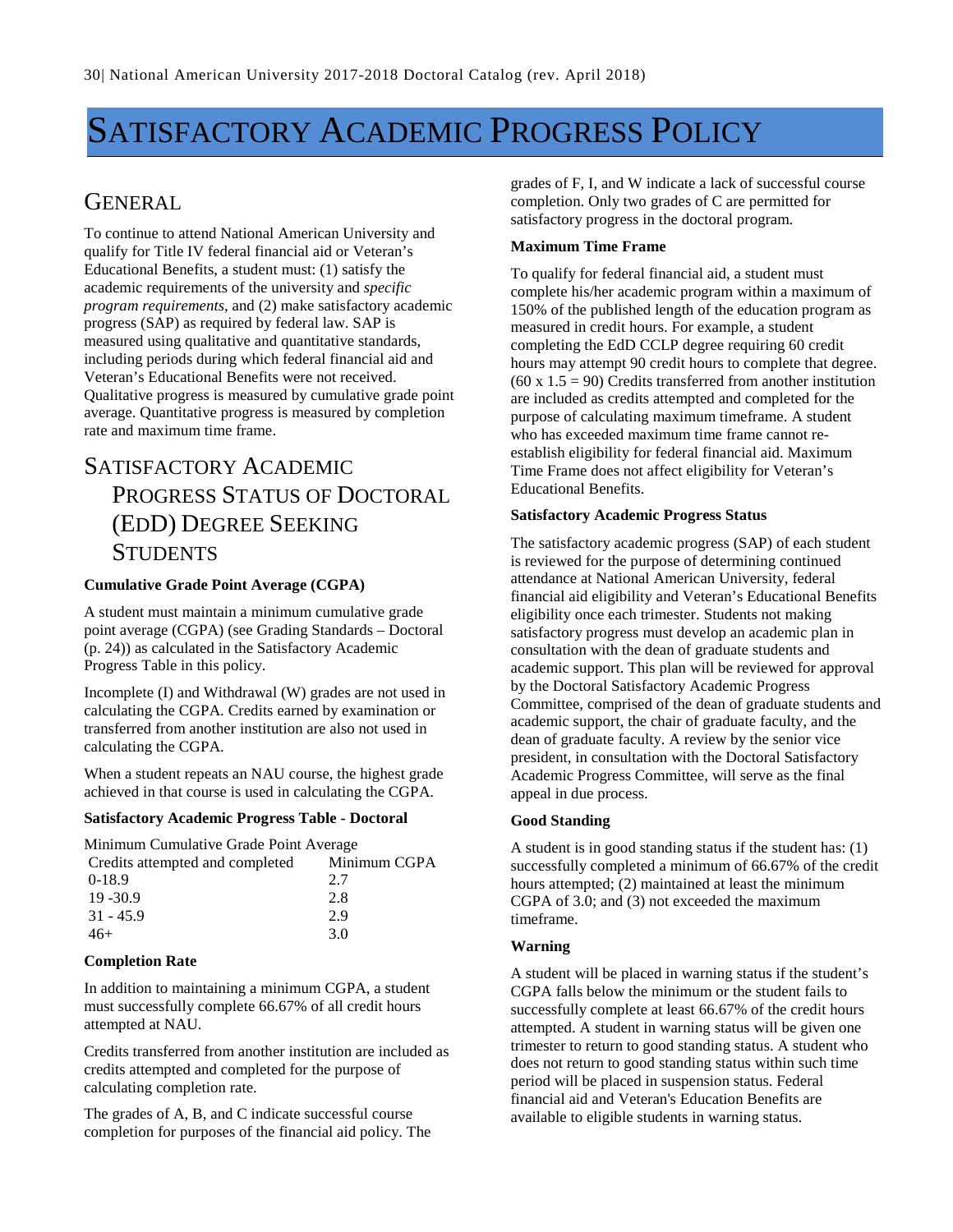#### **Suspension**

A student in warning status who does not return to good standing status after one trimester, will be placed in suspension status. A student in suspension status is not eligible to receive federal financial aid or Veteran's Educational Benefits, but may continue to attend classes if the student makes other payment arrangements. This status continues during periods of non-enrollment. A student may re-establish eligibility for federal financial aid and Veteran's Educational Benefits as set forth in the section entitled Reinstatement of Financial Aid Eligibility.

#### **Probation**

A student in probation status has been granted such status by the Doctoral SAP Committee in accordance with the following section entitled Reinstatement of Financial Aid Eligibility. Federal financial aid and Veteran's Educational Benefits are available to eligible students in probation status for one trimester or longer, if the student meets the terms of an academic plan approved by the Doctoral SAP Committee. If the student fails to return to good standing within one trimester, or fails to meet the conditions of the academic plan, he/she will be returned to suspension status and will no longer be eligible for federal financial aid or Veteran's Educational Benefits.

### <span id="page-31-0"></span>NOTIFICATION OF A CHANGE IN **STATUS**

Students who are placed on or removed from academic warning status, probation status, suspension status, provisional readmission status, or who have exceeded five years for doctoral studies at NAU will be notified by letter stating their academic and financial aid status.

#### <span id="page-31-1"></span>REINSTATEMENT OF FINANCIAL AID **ELIGIBILITY**

A student in suspension status may re-establish eligibility for federal financial aid and Veteran's Educational Benefits if:

- The student continues to attend classes and improves his/her CGPA and/or completion rate to minimum standards without federal financial aid or Veteran's Educational Benefits; or,
- The student appeals the suspension and demonstrates that extenuating circumstances caused the student to be unable to make satisfactory academic progress, such as the death of a relative, serious injury or illness of the student, or other special circumstances.
- The student must also explain what has changed in the student's situation that will allow the student to demonstrate satisfactory academic progress.

The student must submit an Appeal of Academic Suspension Form no later than the last day of add/drop week of the trimester for which the student wishes to enroll. The form may be obtained by contacting the local cohort coordinator.

The appeal form must be submitted to the dean of graduate students and academic support.

A student may appeal no more than three times.

A student who has exceeded the maximum time frame cannot re-establish eligibility for federal financial aid.

References of Financial Aid Eligibility in Code of Federal Regulations (CFR)

34 CFR 668.16(e) Administrative Capability

34 CFR 668.32(f) Student Eligibility

34 CFR 668.34 Satisfactory Academic Progress Policy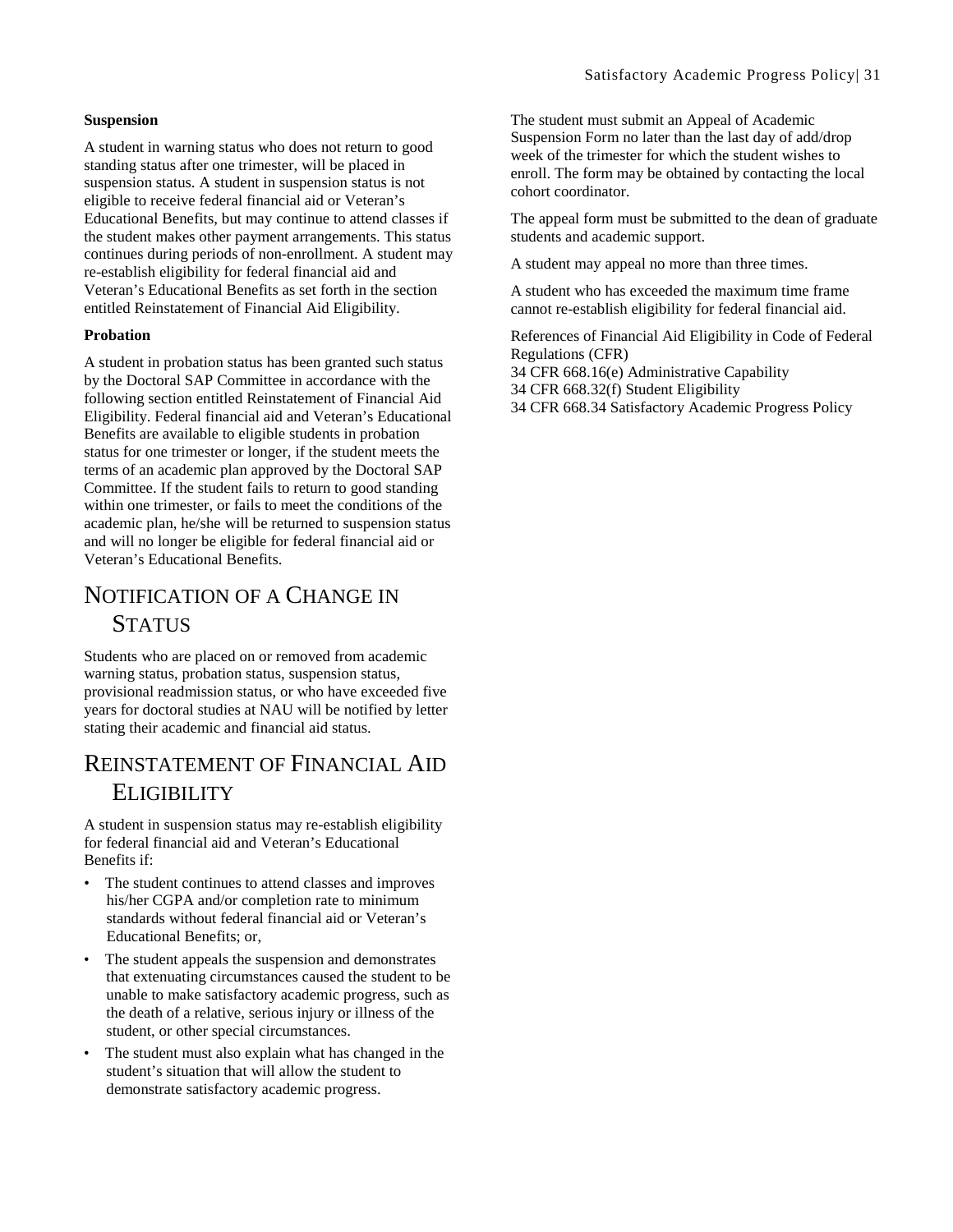## <span id="page-32-0"></span>COLLEGE OF MILITARY STUDIES AND THE HENLEY-PUTNAM SCHOOL OF STRATEGIC SECURITY

National American University recognizes the many sacrifices, challenges, and demands placed upon service members and their families, including extended deployments, temporary duty assignments, and frequent permanent change of stations.

To better serve military students and their dependents, NAU maintains a full division dedicated to the service of active duty and retired military personnel and their dependents. The College of Military Studies (CMS) is committed to assisting military students to achieve their educational goals by providing quality education and exceptional student support services focused on the specific needs of veterans, active military, dependents, and retirees.

The Henley-Putnam School of Strategic Security (H-P) within the College of Military studies serves both military and civilian students. The school offers both undergraduate and graduate degrees (see the undergraduate and master's catalogs for more information).

The College of Military Studies provides services specifically designed to meet military personnel and their dependents needs. Through National American University, the College of Military Studies, including the Henley-Putnam School of Strategic Security:

- Offers over 65+ degree programs and 30+ certificates online
- Is authorized to receive tuition assistance payments through the DoD Voluntary Education Partnership MOU for all service branches
- Participates in the VA education benefit programs
- Is a Yellow Ribbon school
- Supports the My Career Advancement Account (MyCAA) Scholarship Program
- Participates in the President's Principles of Excellence Program
- Supports the 8 Keys to Veterans' Success
- Follows the American Council on Education (ACE) recommendations to grant credit to students for learning acquired from approved organizations
- Accepts JST, CCAF, CLEP, and DSST
- Is a member of the Servicemembers Opportunity Colleges (SOC)

## <span id="page-32-1"></span>GENERAL INFORMATION

In March 2018, Henley-Putnam University became the Henley-Putnam School of Strategic Security at National

American University. Prior to integrating with NAU, Henley-Putnam University was founded after ten years of arduous planning and research, and before the tragic events of September 11th, 2001, to contribute to the professional development of military, government, law enforcement and national security professionals. In the post-9/11 era, security and protection concerns have risen to unprecedented levels. The military, corporations and governments have increased focus on physical security and intelligence gathering on a local, state and national level in order to secure and protect personnel, data and facilities from terrorist attacks, workplace violence and other security threats. This trend has greatly increased the demand for intelligence, counterterrorism, and protection personnel in both the public and private sectors. Further, it has never been more important that those professionals have the very best training available.

The original founders of Henley-Putnam University possessed extensive backgrounds in strategic security including the intelligence, counterterrorism and protection communities and anticipated the need for improved professional training in the field of strategic security. To this end, they educated and trained with a focus on deterrence and prevention while continuing to incorporate the teaching of practical tradecraft. Henley-Putnam built a comprehensive, strategic security curriculum, supported by over 100 adjunct faculty members (many with top-secret security clearance) with extensive experience within the security industry. Faculty members have served in senior positions in the CIA, U.S. Secret Service, NSA, U.S. Navy Seals, Federal Bureau of Investigation, Defense Intelligence Agency, British Intelligence, U.S. Army Delta Force, as well as all branches of the U.S. Armed Services. These experts who have studied terrorism and worked in various capacities in the strategic security field can give hands-on, real life experiences to help students reach a confident level of capability.

As originally founded, H-P is designed to contribute to the establishment of higher education standards in the areas of strategic security, intelligence and counter-terrorism. The ultimate purpose of the online bachelor's, master's, doctoral degrees and certificates is to enhance the knowledge and skills of professionals whose primary mission is the protection of human life. H-P programs foster effective habits of study and the discipline of conceptual and practical work to help prepare those choosing to protect others and the nations of the world. It is evident that the need for such training and education grows ever more rapidly during these tumultuous times, especially with numerous shifts in geopolitics.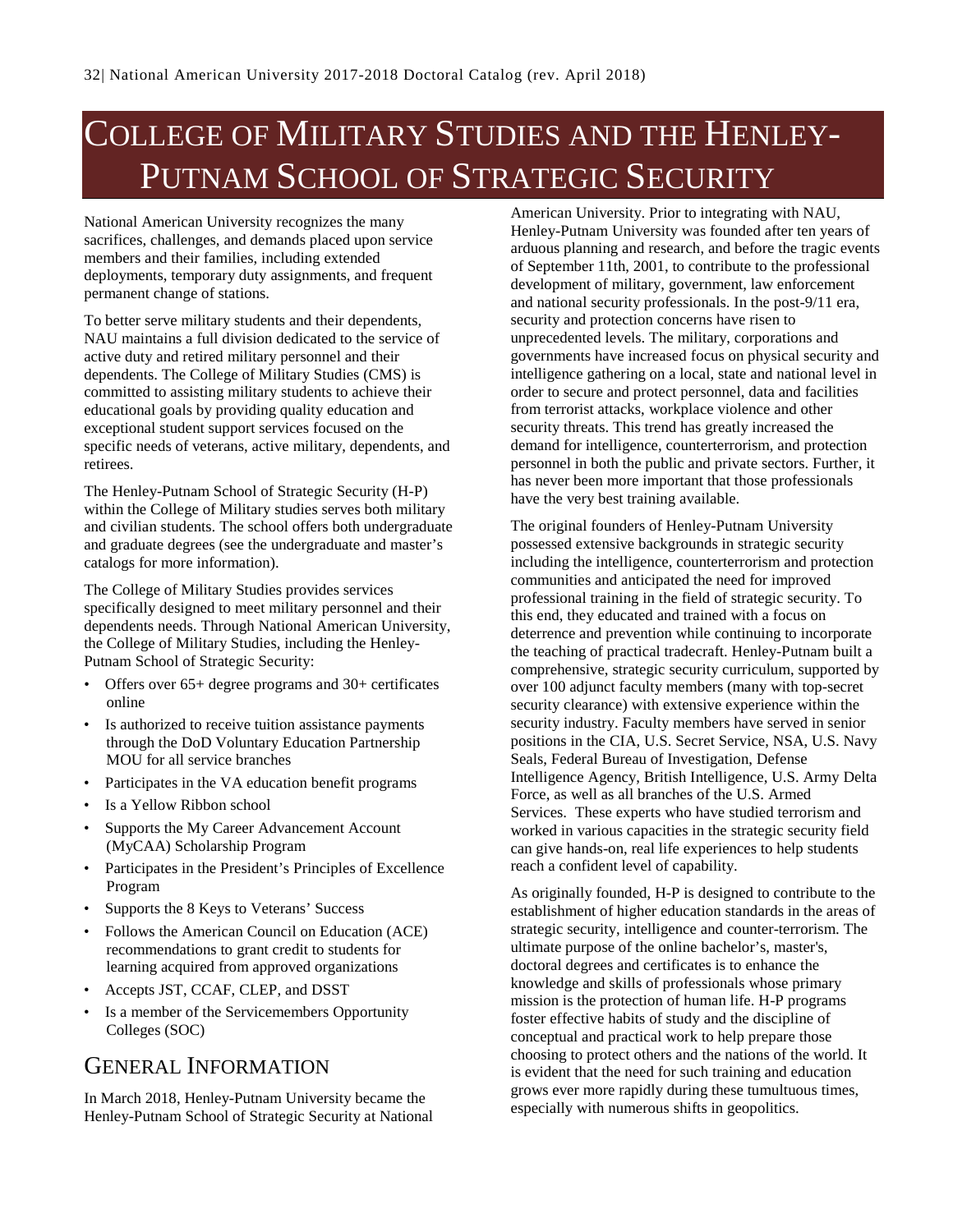H-P at NAU continues the commitment to the founders' vision. All of the instructors are available to assist students with their coursework. H-P mentors discuss student aspirations or goals from their unique backgrounds and experiences. Together, H-P offers a tremendous network that will be the student's to use across their career. Welcome to the Henley-Putnam School of Strategic Security – the faculty and staff are here for students today and in the future.

## <span id="page-33-0"></span>MISSION STATEMENT

Our mission is to advance the safety and security of our nation through distinctive online education led by professionals in the fields of strategic security, intelligence, and counterterrorism.

## <span id="page-33-1"></span>VISION STATEMENT

Henley-Putnam School of Strategic Security will be widely recognized for academic excellence, evidenced by student and faculty achievement, leadership development, commitment to national security, and global understanding.

### <span id="page-33-2"></span>PURPOSE

The Henley-Putnam School of Strategic Security aspires to be the leader in providing instruction in the fields of intelligence management, counterterrorism studies, and strategic security and protection management. The focus is on teaching "proactive" versus "reactive" methods. That is to say, we attempt to further the knowledge of prevention and deterrence over the instruction of reaction and response concepts as taught at many other institutions.

H-P offers three distinct programs within the bachelor's and master's degrees, one doctoral degree, and more than 30 undergraduate and graduate certificates in order to meet the future challenges of this strategic security industry. The bachelor's programs introduce the student to the concepts and increases the student's knowledge in intelligence, counterterrorism, and protection. These programs emphasize professionalism, proactive strategies, a thorough understanding of the dynamics of the program area and a high-level development of skills in intelligence, counterterrorism, and protection.

## <span id="page-33-3"></span>LEARNING OUTCOMES

The programs offered at Henley-Putnam School of Strategic Security are specifically focused in the area of strategic security. As a result, the learning outcomes uniquely address the university's core abilities.

The successful graduate of H-P will demonstrate the following attributes:

- Evidence of the ability to employ technological and research proficiency, integrating applicable skills of information literacy.
- Employment of conceptual skills to identify potential risks and assess options for preventive, alternative or deterrent actions.
- Demonstrated competency in strategic engagement of issues within the security industry.
- Evidence of strategic management leadership competencies effective in promoting professional security, counter-terrorism, intelligence, national protection and global understanding.
- Acquisition of skill sets that support effective communication, critical thinking, and analysis within the strategic security environment.

### <span id="page-33-4"></span>CORE VALUES

The core values that will sustain the Henley-Putnam School of Strategic Security today and in the future are a critical component of our culture and success.

- Values integrity and ethical behavior in all matters.
- Values improvement, continuously assessing undergraduate and graduate programs to meet global needs and professional expectations.
- Values high quality online education and instruction in the learning and teaching process.
- Encourages growth and development of all learners and those who facilitate these processes.
- Values diversity, is dedicated to equality, and is committed to serving a diverse population including residents of the USA and the world.
- Values helping individuals reach their full academic potential.
- Values a collegial and interactive process in planning and decision making, promoting civility, understanding, and mutual concern.
- Values both tradition and innovation.
- Provides a professional and supportive work environment where our employees enjoy freedom of conscience and the right to refuse to engage in actions that violate ethical principles, professional standards, or provisions of law.
- Values administrative and technological quality performed efficiently and effectively.
- Values cost effective growth and return on investment.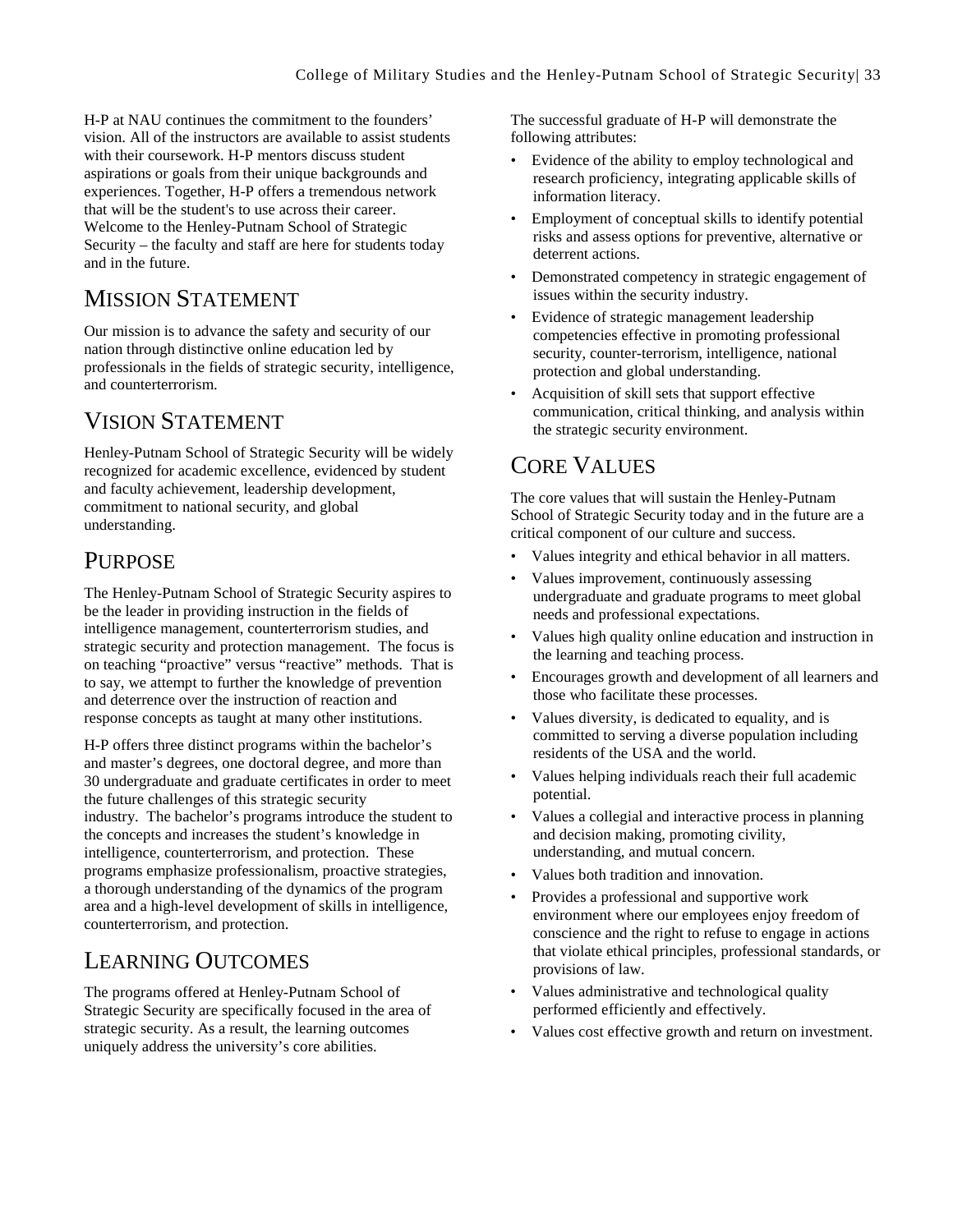## <span id="page-34-0"></span>ADMISSIONS

#### <span id="page-34-1"></span>ADMISSION REQUIREMENTS

Applicants to this program must have a master's degree or a bachelor's degree and the equivalent of 45 quarter credits (30 graduate-level semester hours) in Strategic Security or a related field from an appropriately accredited university. Students enrolled in H-P's master's degree program may apply to the DSS program after successful completion of 45 quarter units of their master's course work, which includes four required courses (excluding RES 695 and FRP 697) and six elective courses.

The enrollment committee evaluates an applicant for the doctoral program on multiple criteria upon the receipt of the following:

- Completed application.
- Background check and/or letter of good standing (active military or law enforcement only).
- Documentation of five years' experience in a securityrelated field.
- Official transcripts documenting completion of a master's degree or a bachelor's degree and 45 quarter credits (30 graduate-level semester hours) in strategic security or related field.
- Participation in a verbal interview with the dean of the DSS program (or a designee).
- Completion of a timed writing assessment.

#### *Additional materials may be requested.*

Once the enrollment committee approves a student based upon the above criteria, the student will begin the doctoral program on a conditional status by taking the first two entry-level courses: SEC 700 and TCT 700. Upon successful completion of these two courses the student will be admitted as a formal DSS candidate. H-P uses the final exams for these two courses as a qualifying assessment for the program. Students who do not pass these courses may not continue in the program. See the DSS program description for additional information on exams.

### <span id="page-34-2"></span>GRADUATION REQUIREMENTS

- A minimum of 90 quarter units (16 courses) in doctoral level university courses.
- Completion of all work products and assignments, including a written dissertation and oral defense.
- Successful completion of formal evaluations by a doctoral committee.
- Passing score on a comprehensive examination to be completed prior to beginning the dissertation
- A minimum CGPA 3.0/4.0 scale completed from the university.
- <span id="page-34-3"></span>Payment of all financial obligations to the school.

### DOCTORAL DEGREE PROGRAM **LENGTH**

Students taking two courses (9.0 quarter credit hours) at a time are considered to be full-time. Part-time study is one course (4.5 quarter credit hours). The average completion rate is five years. This includes one year for the dissertation. The maximum time frame for the doctoral degree cannot exceed 10 years and cannot be completed in less than two years.

## <span id="page-34-4"></span>MAXIMUM FULL-TIME STUDENT LOAD

Students enrolled in the doctoral degree program may not take more than nine quarter units per eleven-week period without prior approval from the dean of the doctoral program. Students taking two courses at a time are considered full-time.

#### <span id="page-34-5"></span>DEGREE AWARDED

At the completion of all of the degree requirements as evidenced by the dean of the doctoral program issuing a request for degree, and by enrollment advisors issuing a release stating that the student has met any financial obligations to the university, a Doctorate of Strategic Security Degree will be awarded to the student.

## <span id="page-34-6"></span>GRADUATE ASSISTANTSHIP PROGRAM

H-P offers a limited number of graduate assistantships (GA) to qualified DSS students. The primary GA role at H-P is currently the teaching assistant (TA) position. The TA will be assigned to a BS course and will work with the course instructor (faculty mentor) to facilitate discussion forums, collaborate on the evaluation of student writing, and learn the pedagogy of how to successfully engage learners and facilitate learning in the online setting. The TA will receive a small stipend for his or her work in this role.

Successful TA's are guaranteed one shared teaching and learning experience with an experienced H-P faculty member. Dependent on satisfactory evaluations, a TA's assignment might be extended to a total of four teaching quarters. (Note: TA assignments do not lead to faculty positions at H-P.)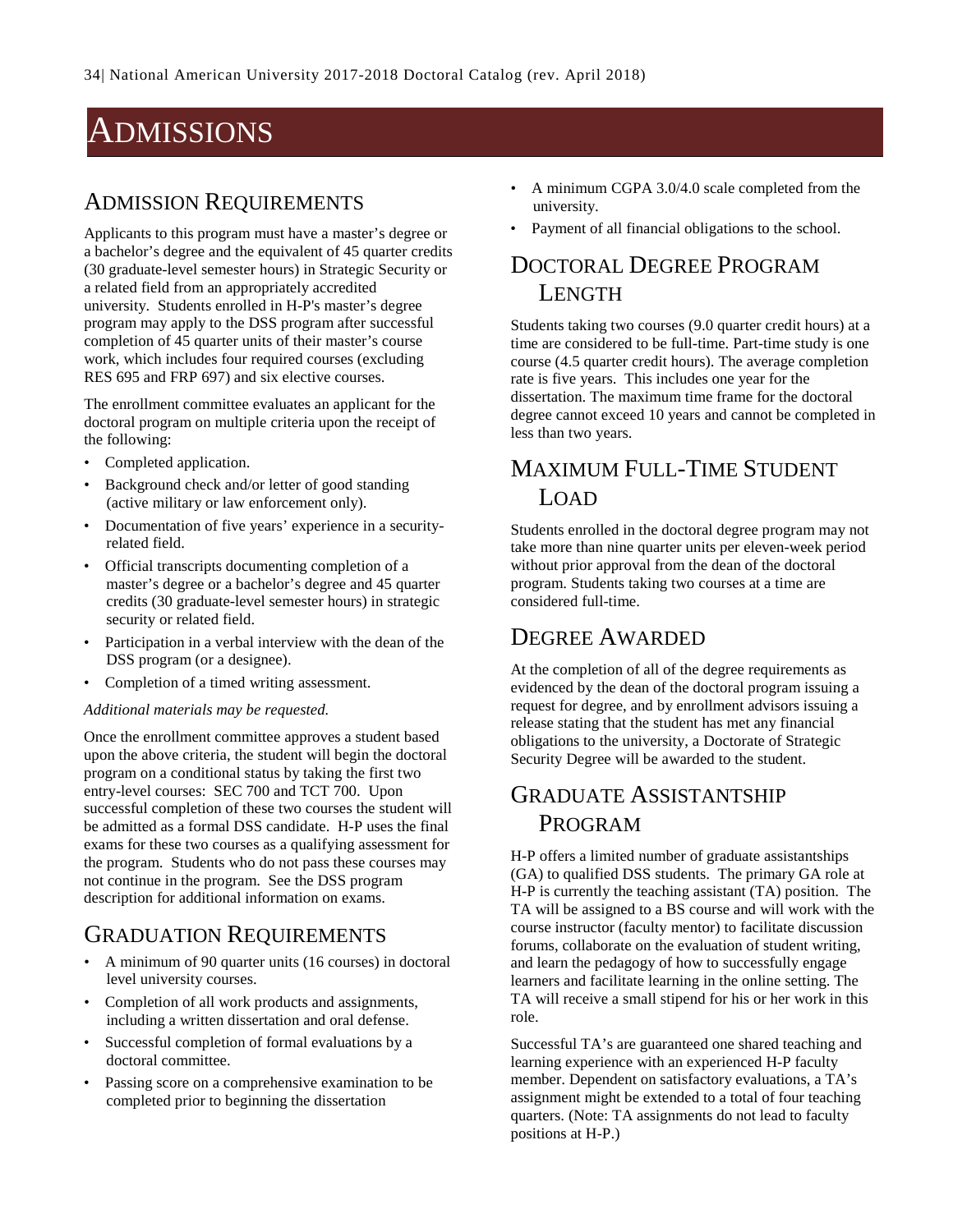Selection: program deans will evaluate candidates based on defined qualifications and will respond to applicants with a notice of acceptance or non-acceptance. Selection is determined by a number of factors including:

- Qualifications of the applicant
- Availability of an appropriate BS course and/or cooperating faculty member
- Course enrollment and/or institutional need
- Position availability

Evaluation: The cooperating faculty member will complete a mid-term and final evaluation of the teaching assistant's performance based on the job description. A satisfactory evaluation is required for the teaching assistant to assume another course placement, for up to four total quarters.

#### <span id="page-35-0"></span>PHILOSOPHY AND PROCESS

Admission to H-P is based on evidence of a student's ability to benefit from the educational program and overall potential to render significant contributions to the strategic security profession. Any or all of the following are considered: student's academic record in other institutions, whether the institution is an online accredited university or a traditional school, background check, verbal and written communication skills as demonstrated with the admissions team, professional experience, motivation and educational objectives.

The admissions advisors will discuss the program requirements of the online bachelor's degree programs, online master's degree programs, and online doctoral and certificate programs. In addition, they will discuss the academic preparation needed to be successful, and refer students to enrollment experts who advise on tuition benefits.

The admissions department receives and processes all applications and evaluates them for completeness. The chair of the Enrollment Committee formally holds the authority to admit or deny any candidate's application. Applicants will be notified in writing or via email of the status of their application.

Students may be admitted on a provisional basis pending receipt of an official college transcript, but in no case may they continue in the institution's program beyond a maximum of five courses, 22.5 quarter credits, without an official transcript documenting admissions requirements.

Students may enter H-P on a provisional status in order to take up to two courses on a course-by-course basis at the undergraduate level without enrolling in a formal certificate or degree program. Provisional status is available for those who wish to take only a limited number of courses for personal or professional development, specifically language courses or introductory courses in strategic security. Completion of the course(s) decided

upon at the time of enrollment is considered completion of the intended matriculation goals. Because of the unique nature of H-P courses, many of which provide instruction on subjects not available at other universities, students often have an interest in studying one or two particular topics. Henley-Putnam's foreign language program also connects well with students in provisional status, offering an opportunity to enhance language skills on a ad hoc basis.

Students in provisional status are not eligible for university scholarships and discounts. GI Bill funds cannot be applied to individual courses taken apart from or outside of a degree or certificate program. Provisional status admission still requires the completion of a background check and/or letter of good standing from a military or government employer.

#### <span id="page-35-1"></span>APPLICATION PROCESS

All students must submit a completed application. Admissions advisors will supply the application materials for signature. Admissions decisions are made by the Enrollment Committee. The committee evaluates an applicant based on multiple criteria upon the receipt of the following:

- Completed application.
- Any applicable transfer credit, life experience or challenge exam credits. For evaluation procedures, contact the admissions department.
- Foreign transcripts, not in English, must be submitted together with certified English translations. For foreign transcript evaluation procedures, contact the admissions department.
- Background check and/or letter of good standing.

#### <span id="page-35-2"></span>INTERNATIONAL STUDENTS

An international student is a student who is not a citizen of, nor a permanent resident of, nor a refugee in, the United States of America or Canada and has demonstrated English proficiency or English is the native language.

#### **Admission Requirements**

International student applicants who wish to study at NAU in an undergraduate program:

- 1. Complete and submit an International Student Application for Admission (See www.national.edu);
- 2. Provide evidence of secondary and/or post-secondary education completion through *one* of the following requirements:
	- a. An official credential evaluation of the academic transcript or marks sheets from the country where secondary education was completed. The documents presented should be those which would allow the student access to post-secondary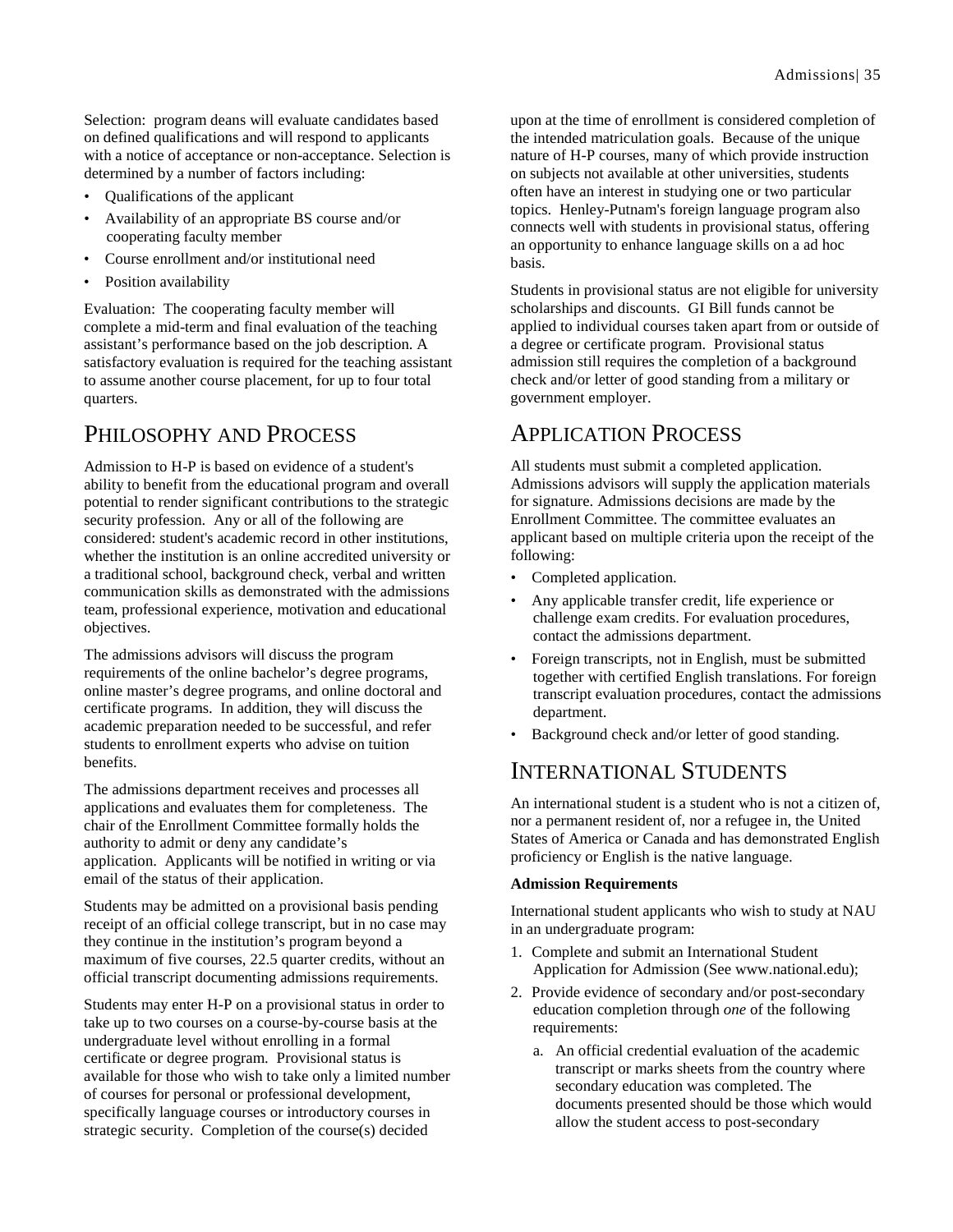education in the home country. Diplomas or certificates of government examinations must show the subjects passed, and grades or marks received. All records must be submitted to a NACES (National Association of Credential Evaluation Services) member approved credential evaluation service following the requirements listed by the service. The original report should be sent directly to the NAU location where the student intends to enroll. Copies of all documents evaluated by the service must accompany the original report when it is forwarded to the registrar's office; or

- b. An official transcript that indicates completion of a post-secondary program of at least two years in length with a minimum cumulative grade point average of 2.0/4.0 or the equivalent from (i) an international higher education institution that is approved by the country's national ministry of education or appropriate approval body or (ii) an accredited U.S. higher education institution. Any international official transcripts must be evaluated by a NACES recognized evaluation service. The original course-by-course evaluation report and copies of the transcript evaluated should be sent directly to the National American University location where the student intends to enroll; or
- c. An original General Educational Development (GED) examination report demonstrating passing marks for the overall examination.
- 3. Demonstrate proficiency in English through satisfaction of one of the following requirements:
	- a. Provide an official Test of English as a Foreign Language (TOEFL) score report indicating a minimum score of 520 for a paper-based, 190 for a computer-based, or 68 for an Internet-based exam. (The TOEFL must have been taken within the past two calendar years. Official test scores must be sent from the testing agency to National American University. When ordering TOEFL test results, include the university's school code of 6464.); or
	- b. An official Test of English for International Communication (TOEIC) score report indicating a minimum score of 750 (not applicable to students enrolled in the nursing program); or
	- c. Provide an official International English Language Testing System (IELTS) score report with an overall minimum score of 5 (The IELTS must have been taken within the past two calendar years. Official test scores must be sent from the testing agency to National American University.); or
	- d. Provide evidence of completion of two semesters (or equivalent) of college-level English (excluding ESL courses) with a grade of "C" or higher at an accredited college or university whose language of instruction is English; or
- e. Provide evidence of English language proficiency by completing the English assessment exam, Accuplacer ESL, with minimum scores in the following categories:
	- Reading skills of 102 or higher.
	- Sentence meaning of 100 or higher.
	- Language usage of 95 or higher.
	- Writing sample of 5 or higher.

#### **Students Requesting the Certificate of Eligibility (Form I-20)**

Students requesting the Certificate of Eligibility (Form I-20) to apply for an F-1 visa to enter the U.S. to attend National American University must fulfill all listed international admissions requirements. Upon acceptance by and approval from the university, Form I-20 may be issued to eligible students.

Complete and submit the International Financial Certification form and attach an original bank statement. International students are required, as part of the application process, to show evidence of sufficient funding during their studies. The amount and source of funds are also shown on the Certificate of Eligibility (Form I-20) needed to apply for an F-1 student visa. In addition, students planning to bring a spouse and/or children are required to show additional funds for those individuals.

Transfer students and students requesting Change of Status from a different visa type will be additionally required to submit official transcripts from previously attended colleges and universities as well as information concerning proof of current status with the United States Citizenship and Immigration Services (USCIS) for the issuance of Form I-20.

Additional documentation in support of an applicant's candidacy may be requested as deemed necessary by NAU. The university reserves the right to reject documentation and to request verification of documents as necessary. Admissions documentation will be considered the property of the university and will not be returned to the applicant (some exceptions may apply). NAU reserves the right to reject any and all student applicants.

#### **Financial Aid**

Government-sponsored or subsidized programs are generally not available to international students. International students should consult their country's consul or ambassador for educational benefits sponsored by their home country, or obtain a private sponsor.

#### **New International Students**

New international students may participate in new student orientation during the first week of the quarter. Students will receive information about academic issues, as well as an orientation to the campus and the local area.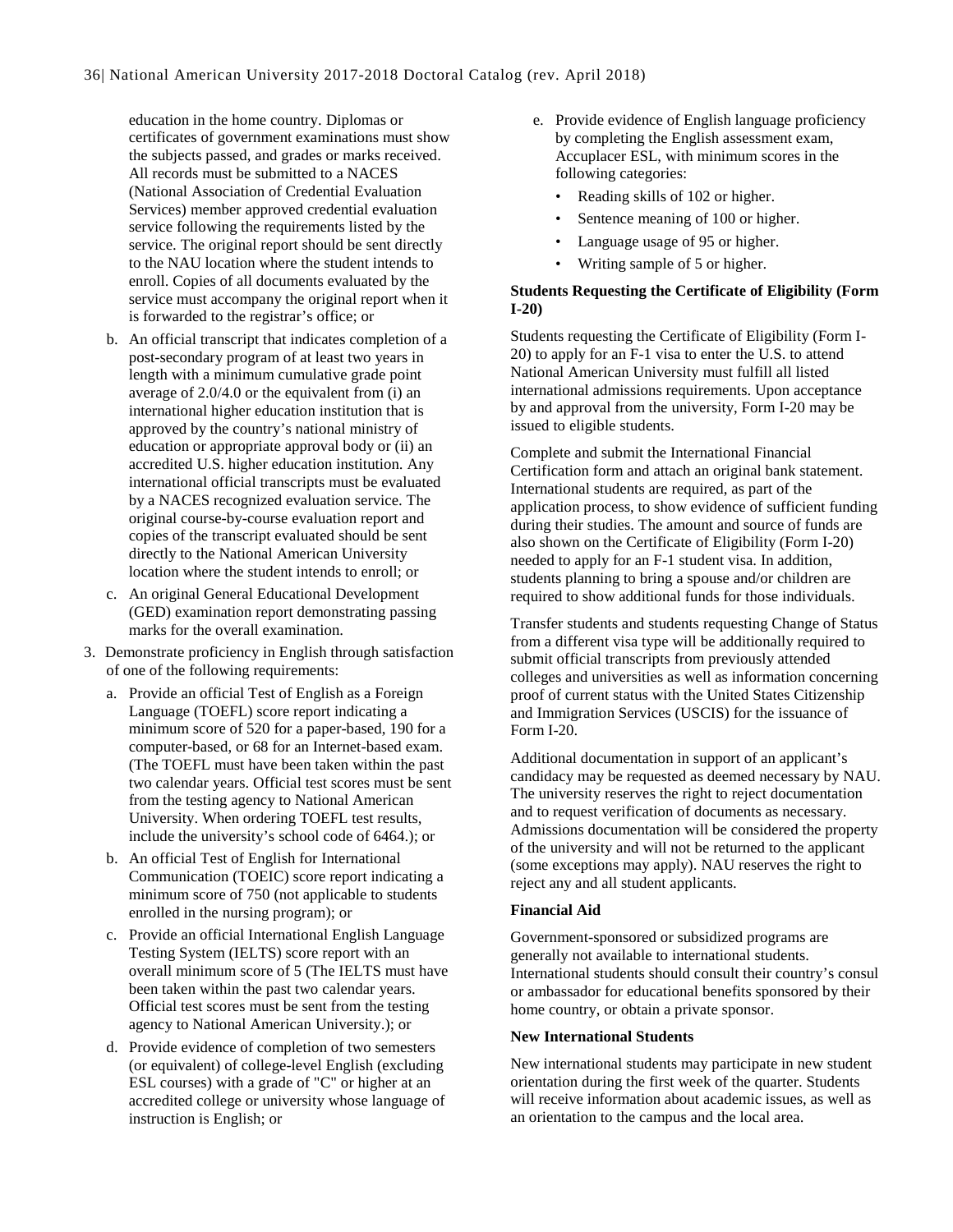## STUDENT AUTHENTICATION

H-P complies with the university's online requirement and the Federal Student Authentication Regulations requiring online institutions to implement processes that establish that the student who registers in an online course is the same student participating in, completing, and receiving academic credit for the course. At H-P, students must log into a secure portal to access the learning management system by entering unique user ID and password. Without these identifiers, students are unable to access online courses and student support resources. The university's and H-P's policies regarding academic integrity and acceptable use of IT services include penalties for unauthorized use of another individual's name and password and for engaging in academic dishonesty. Additionally, H-P intersperses proctored experiences and proctored course assignments across each degree program to further ensure student identity. Due to the unique nature of course content, H-P also requires applicants to undergo a background check and/or screening process prior to acceptance.

# TECHNOLOGY REQUIREMENT

H-P's educational delivery system is online. Each student will be required to have access to a computer, printer and an Internet connection. In addition, appropriate software may be required to completed courses. Therefore, the student may have additional out-of-pocket costs.

Each student must have access to an email account and to Microsoft Word. In addition, each student will be given a university email account.

Students are advised that they may occasionally need to pay subscription fees to a third party for access to certain web sites or databases. Students may also be obligated to pay state and or local sales taxes based on applicable state regulations.

# PROGRAM DELIVERY AND **TECHNOLOGY**

Upon initial enrollment, all students will take an online orientation course designed to help them master accessing the online classroom and connect to available resources. Each student will be required to have access to a computer, printer and an Internet connection, which allows them to access all course materials such as syllabi, course outlines, assignments, resources and case studies for enrolled courses. Students should have basic computer skills and be able to read and write in the English language. All H-P courses are delivered online through the university's learning management system (LMS) BrightSpace D2L. The student work products will be uploaded and graded through the LMS. The students' work along with the grades will be stored online and on back-up servers.

Projects and other assignments are graded and returned within three to five days of submission unless otherwise indicated.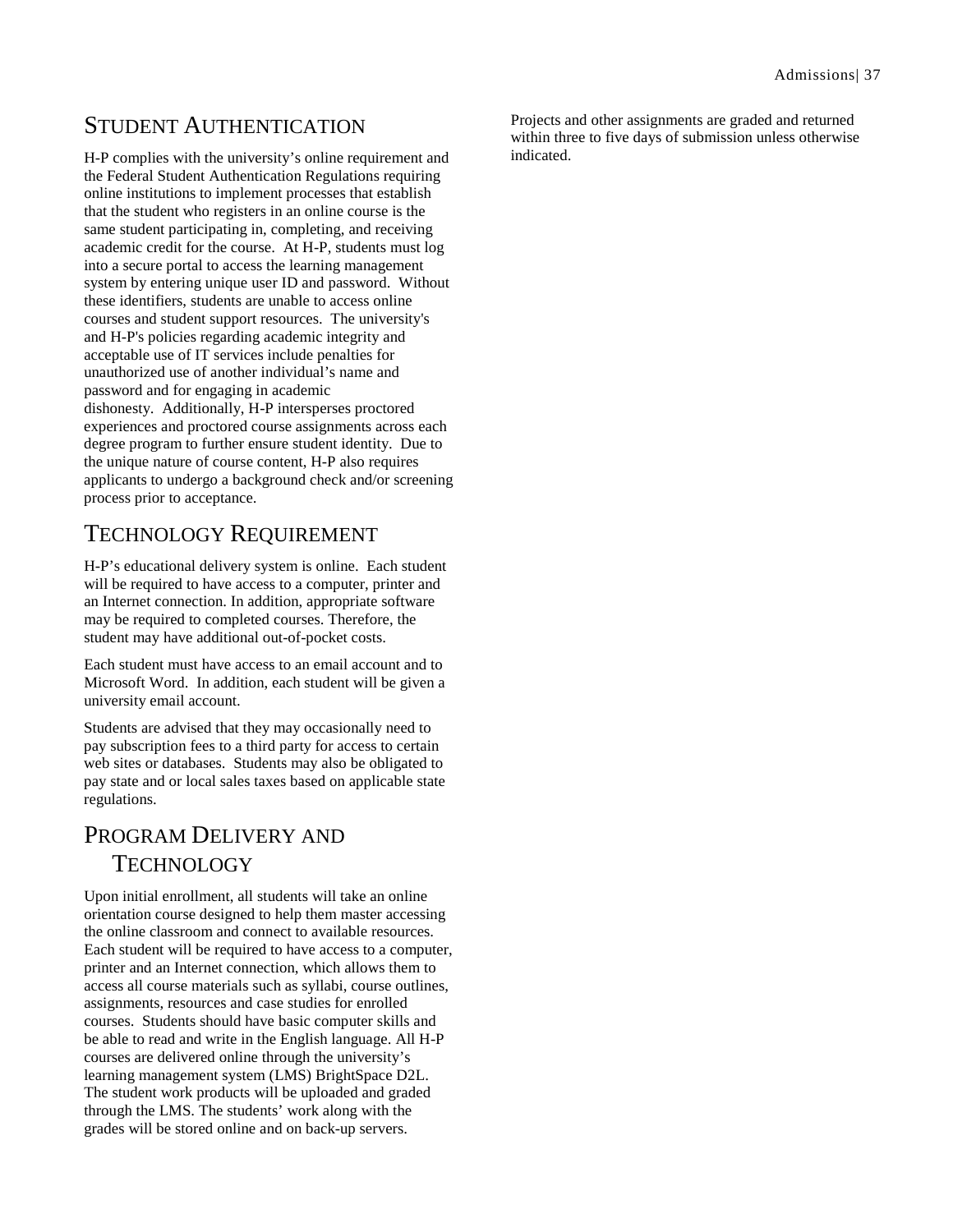# DOCTORATE OF STRATEGIC SECURITY

The Doctorate in Strategic Security is for board of director level leaders and managers (or their government or military equivalent) who oversee personnel who comprise the strategic security industry. Graduates will be able to coordinate effectively a wide range of strategic security resources and personnel, across multiple agencies if necessary, to produce timely, objective, and accurate intelligence and other security-related products. They will communicate their information to top-level policy and decision makers clearly and coherently. Graduates will also be adept at managing assets and adjusting strategies in dynamic security environments. All courses are 4.5 quarter units unless otherwise noted.

### PROGRAM LEARNING OUTCOMES

Graduates of the doctorate program will be able to:

- DSS-PLO1: Produce quantitative and qualitative research at the theoretical, strategic, operational, and tactical levels.
- DSS PLO2: Develop a conceptual framework that incorporates the key variables of the security environment in order to prevent and forestall emerging threats.
- DSS PLO3: Assess information, approaches, criticality, viability, systems, resources, and cultures necessary for engaging issues in strategic security.
- DSS PLO4: Appraise the character, communications, organizations, influences, and technologies associated with strategic management leadership relevant to promoting effective security outcomes.
- DSS PLO5: Effectively communicate key concepts and ideas in verbal, non-verbal, and written forms to influence diverse audiences and decision-makers in strategic security.

#### **Strategic Security Major Core (90)**

| <b>COM750</b>  | Briefings, De-briefings & Presentations     | 4.5 |
|----------------|---------------------------------------------|-----|
| <b>COM780</b>  | <b>Advanced Business Communications</b>     | 4.5 |
| <b>FRP801</b>  | Directed Dissertation Research I            | 4.5 |
| <b>FRP802</b>  | Directed Dissertation Research II           | 4.5 |
| <b>FRP803</b>  | Directed Dissertation Research III          | 4.5 |
| <b>FRP804</b>  | Directed Dissertation Research IV           | 4.5 |
| <b>FRP805</b>  | Directed Dissertation Research V            | 4.5 |
| <b>HIST750</b> | Topics in the History of Strategic          | 4.5 |
|                | Security                                    |     |
| <b>INT700</b>  | The Strategic Intelligence Process and      | 4.5 |
|                | Policy                                      |     |
| <b>INT800</b>  | Intelligence Practicum                      | 4.5 |
| <b>LAW850</b>  | Case Studies in Intelligence Regulation     | 4.5 |
|                | and Reform                                  |     |
| <b>MGT800</b>  | Advanced Leadership and Management          | 4.5 |
| <b>PRO700</b>  | <b>Protection and Operations Management</b> | 4.5 |

| <b>PRO800</b> | <b>Protection Practicum</b>                    | 4.5 |
|---------------|------------------------------------------------|-----|
| <b>SEC700</b> | <b>Advanced Strategic Security Analysis</b>    | 4.5 |
|               | and Critique                                   |     |
| <b>SEC740</b> | <b>Strategic Security Information Literacy</b> | 4.5 |
| <b>SEC750</b> | The Strategic Security Community               | 4.5 |
| <b>SEC760</b> | <b>Applied Research Methodology</b>            | 4.5 |
| <b>TCT700</b> | <b>Advanced Counterterrorism Research</b>      | 4.5 |
|               | Methods                                        |     |
| <b>TCT800</b> | Advanced Research in                           | 45  |
|               | Terrorism/Counterterrorism                     |     |

Doctoral practicum courses INT 800 Intelligence Practicum and PRO 800 Protection Practicum may be substituted for upcoming internship work or upcoming student-employee projects related to strategic security. The substitution must be coordinated ahead of time with the dean of the doctorate in security studies program. A substitution will not be granted for regular work duties, past internships, or past experience. An upcoming time period and scenario may only apply towards substituting one practicum: substituting both practicum requires two different, applicable scenarios (such as both an intelligence internship and a protection internship). The arrangement will include writing a paper that includes tying the student's work to the DSS program's learning outcomes. The dean and the DSS student will set the length of time, the related work, the documentation goals, and the paper goals.

(Average estimated full-time completion rate is five years. This includes one year for completion of the dissertation.)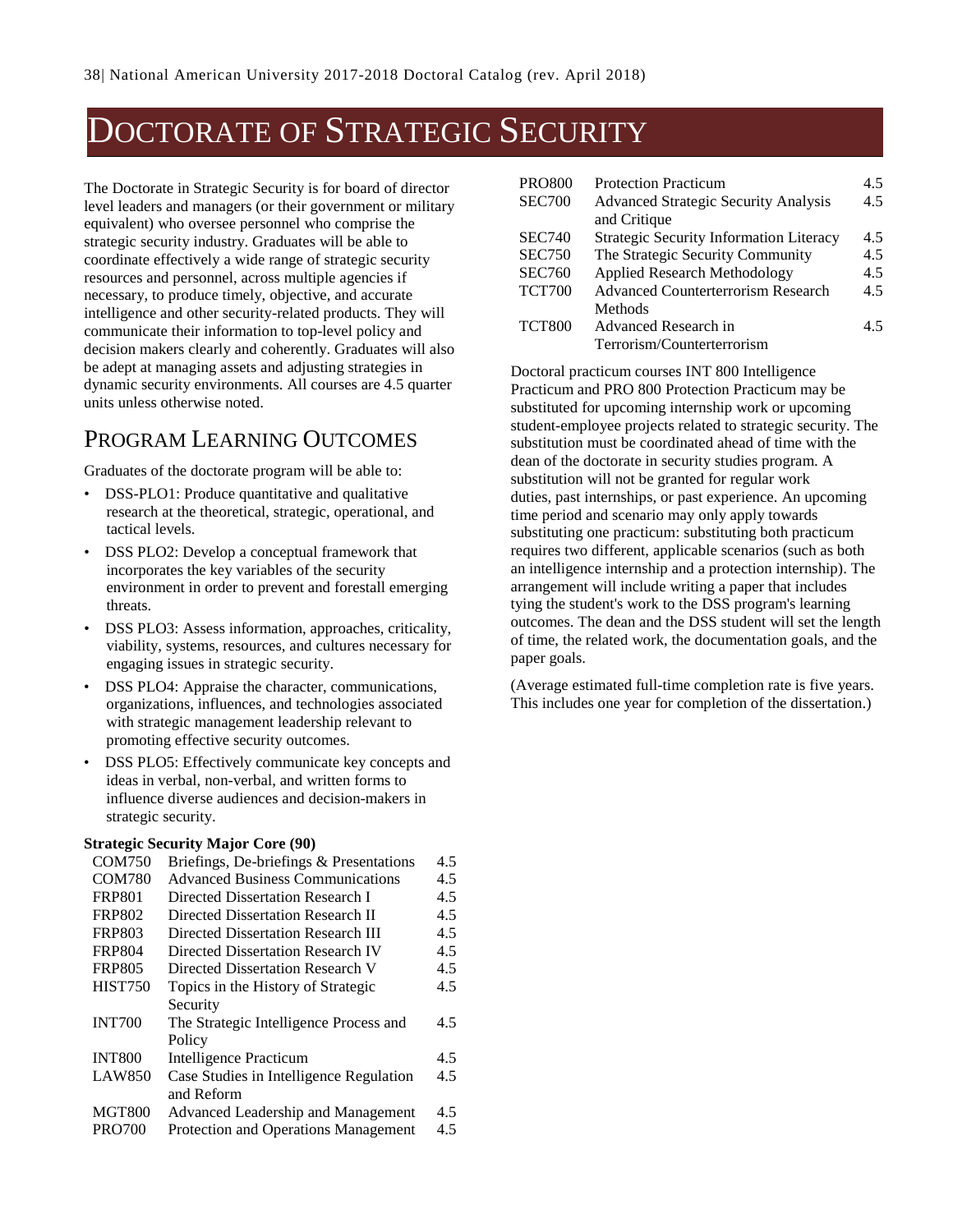# STUDENT SERVICES

Students are able to access all services, graduate and undergraduate, from the NAU Student One-Stop and related online resources in the library, math and writing centers, student portal, teaching-for-learning center, and career services websites.

## UNIVERSITY STUDENT SERVICES

The School of Strategic Security benefits from the full ranges of online and ground student services provided by National American University. These comprehensive services provide prospective students, current students, and graduates with resources from first information through career services. Resources, information, and services specific to the students and programs of the Henley-Putnam School of Strategic Security have been integrated into the university's online and ground resources. For students in the Henley-Putnam School of Strategic Security, the resources, portals, and online centers are dedicated to specific areas of support, including links to links to information, and student Training and Development opportunities. Students may link to academic and student support services, financial advisors, and student success advisors and resources.

Unique to the Henley-Putnam School of Strategic Security is the Journal of Strategic Security, School of Strategic Security-sponsored Webinars, and Professional Mentoring, Students may get involved in groups and societies related to their studies: Order of the Sword Honor Society and the SVA (Student Veterans Association).

### STUDENT SERVICES TEAM

### Professional Mentors

Professional mentors allow students the opportunity to seek guidance and advice from veteran professionals in their fields. This service is included in the cost of the course and is predicated on the important need of offering students a factual insight into their chosen field of endeavor. All H-P mentors assist students on a volunteer basis. Additionally, this mentoring program will provide potential career contacts and help to establish vital networks. Mentors come from H-P faculty and from outside experts in professional fields such as federal and local law enforcement, the intelligence community, the military establishment and the corporate security arena. Mentors are matched with every student matriculating through H-P. The use of a mentor is optional for all degree students. Students interested in working with a mentor can complete a mentoring questionnaire and submit it with a request for a mentor. Mentoring questionnaires may be

downloaded at: http://www.henley-putnam.edu/Portals/0/ docs/mentor/MentorForm.pdf.

Associate program deans review the results and begin a dialogue with the student. Based on the dialogue, the associate program dean selects a mentor for the student and begins the mentoring process as requested.

### Student Counselor

The student counselor provides assistance with student situations related to the Americans with Disability Act (ADA), Post-Traumatic Stress Disorder (PTSD), Traumatic Brain Injury (TBI), and other personal issues that may impact student success. Contact with the student counselor will remain confidential and will be initiated by the student.

### Library Resources

The NAU online library offers databases which contain thousands of peer-reviewed academic journals, newspapers, trade publications, eBooks, encyclopedias, data, audio and video clips and magazines chosen to support research across all the programs offered by NAU, including the distinctive programs at H-P. A list of annotated weblinks to open source or grey literature is also maintained. New resources and tools are added regularly. Students may email for reference assistance at any time, seven days-a-week to the virtuallibrarian@henleyputnam.edu or http://library.national.edu/ask-alibrarian/. Reference assistance is provided by email within minutes, or hours, but never more than 24 hours. Assistance may include attachments, short custom demonstration videos, search strategies, screen captures, articles and trusted weblinks. Library services are only provided to enrolled students. Two graduate librarians serve the students in the master's and doctoral programs.

### Learning Assistance

Degree students who experience difficulty during their coursework may be provided additional learning assistance. Students interested in tutoring assistance, should first contact their instructor. The instructor will work with students on an as needed basis.

### Career Center

The university's career services offer resources to empower students and alumni with the tools necessary to turn their academic experience into meaningful career choices and opportunities. This service is provided to assist students and graduates with career-related information that will help them take responsibility for their own career success. The Career Center is online and is accessible 24/7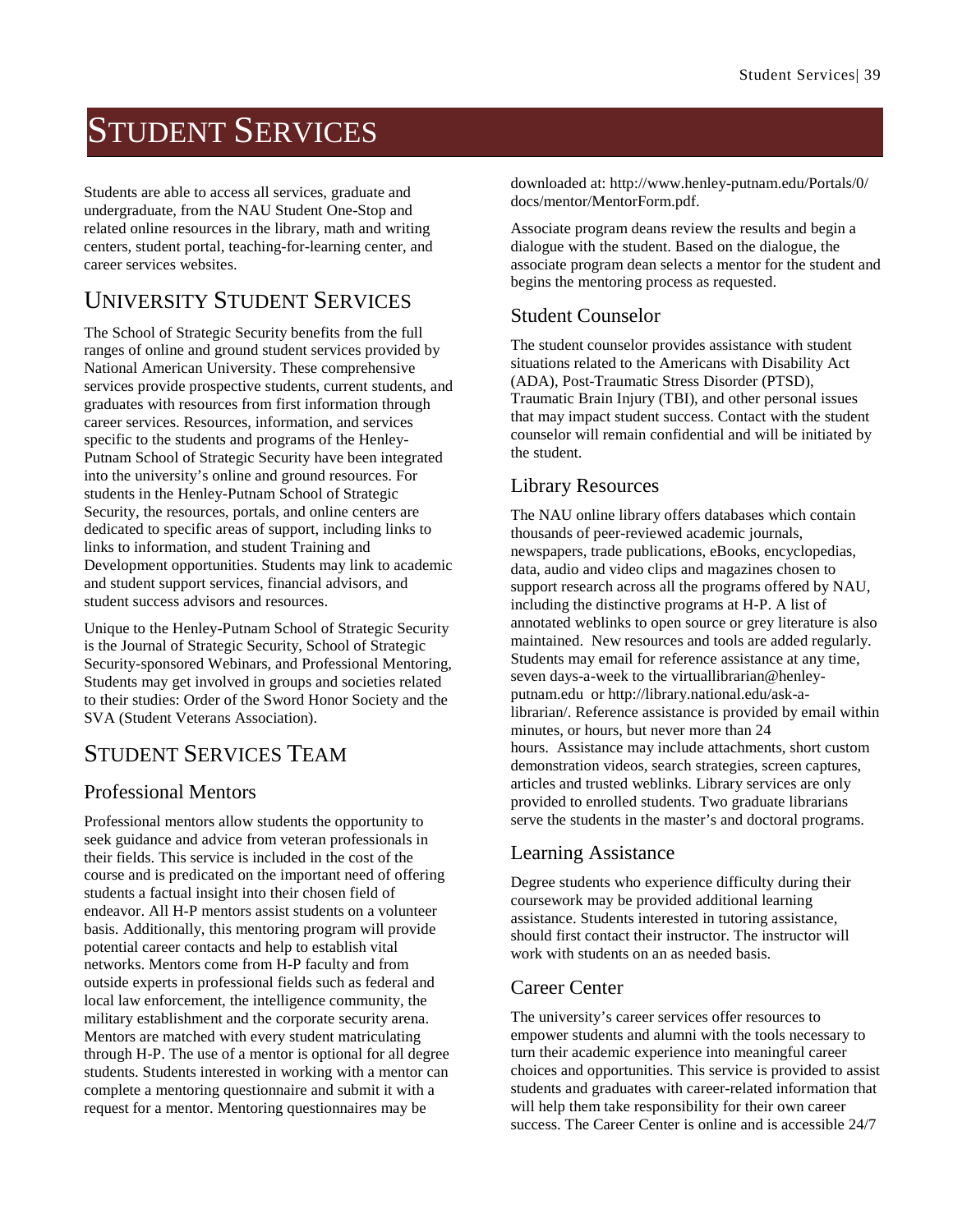to all students, alumni, and faculty. It provides detailed support for students on career exploration, enrichment, development, and decisions.

### OneStop

OneStop provides access to nearly all of a student's resources. It is also the first step in finding answers to questions, or resolutions to issues.

### Uservices

For additional information not found at OneStop, the Uservices team is available via phone (1-800-548-0602) or email [\(Uservices@national.edu\)](mailto:uservices@national.edu) to assist.

### Bookstore

Students may order their textbooks from the university's online bookstore. The bookstore is accessible online at https://www.nationalamericanbookstore.com/. Students are free to purchase textbooks at any bookstore they choose.

### Job Placement Assistance

No placement services are offered by H-P. However, H-P does provide career information as well as career mentoring.

### Alumni

Graduates of NAU are members of the National American University Alumni Network. The university maintains communication with graduates by way of *National News*, a quarterly print newsletter; *The Maverick Way Bulletin*, sent weekly by email; through social media; and through NAU Connect (nauconnect.com), a free online networking platform that connects alumni with one another and with the university. Individual colleges and schools within NAU may also have specific web pages and other means to remain in contact with alumni.

The NAU Alumni office also seeks regular input from graduates, obtained from biennial surveys, which helps the university evaluate its programs and personnel, as well as other periodic program, initiative and needs assessment surveys.

Other free NAU alumni benefits include NAU Match!, an alumni mentoring program; an alumni webinar series, for and by alumni; career services support; and tuition free courses (alumni, to stay current in their fields, may audit courses previously taken and passed at NAU).

NAU annually recognizes distinguished alumni service in terms of community involvement and/or professional accomplishment at several of the campuses, a tradition that has recently been expanded to include other NAU sites and graduations. NAU alumni are encouraged to assist fellow alumni who are seeking employment and career

advancement by sharing information regarding employment opportunities with NAU's career services department, the alumni office, or through NAU Connect. Job search assistance on a long-term basis is available at no added charge to alumni through the campus career services department.

Referral of prospective students to the university by alumni is also welcomed. Alumni may activate involvement, and begin to receive the National News quarterly newsletter, on the NAU website at www.national.edu/Alumni. To receive the weekly Maverick Way Bulletin, sign up at nauconnect.com. Alumni can also share updated contact information, ask questions or share successes directly with the alumni office at alumni@national.edu. Please keep the alumni office informed of name, employment, and directory data changes through the university website and alumni link.

### Career Services

Career development is central to the mission and the overall purposes of the university, and the career services staff assists students and graduates in this important endeavor. Faculty, staff members, alumni, and others also contribute to this effort.

Directors of career development and placement and directors of student success assist students and graduates with employment or enhanced employment. Interaction with employers and alumni, participation in the career management class, career fair sponsorships, assistance with preparation of resumes and other written materials, on-campus recruitment by employers, part-time employment, internships, Internet utilization, and Federal Work-Study jobs are some of the means used by NAU to facilitate employment and career development of students and graduates. NAU students and alumni are informed and empowered by the ability to link to the world's job market through the NAU career services web site: www.careerservices.national.edu.

### CLUBS AND ORGANIZATIONS

The Henley-Putnam School of Strategic Security encourages students to actively engage in co-curricular clubs and organizations that promote success in obtaining a college degree.

### Student Veterans Association

The mission of the H-P chapter of the Student Veterans Association is to provide a safe environment for the many different student veterans' organizations to meet virtually and address the challenges of military service and transition from military service and an active engagement in the college experience. By promoting camaraderie and connecting members to resources, this organization helps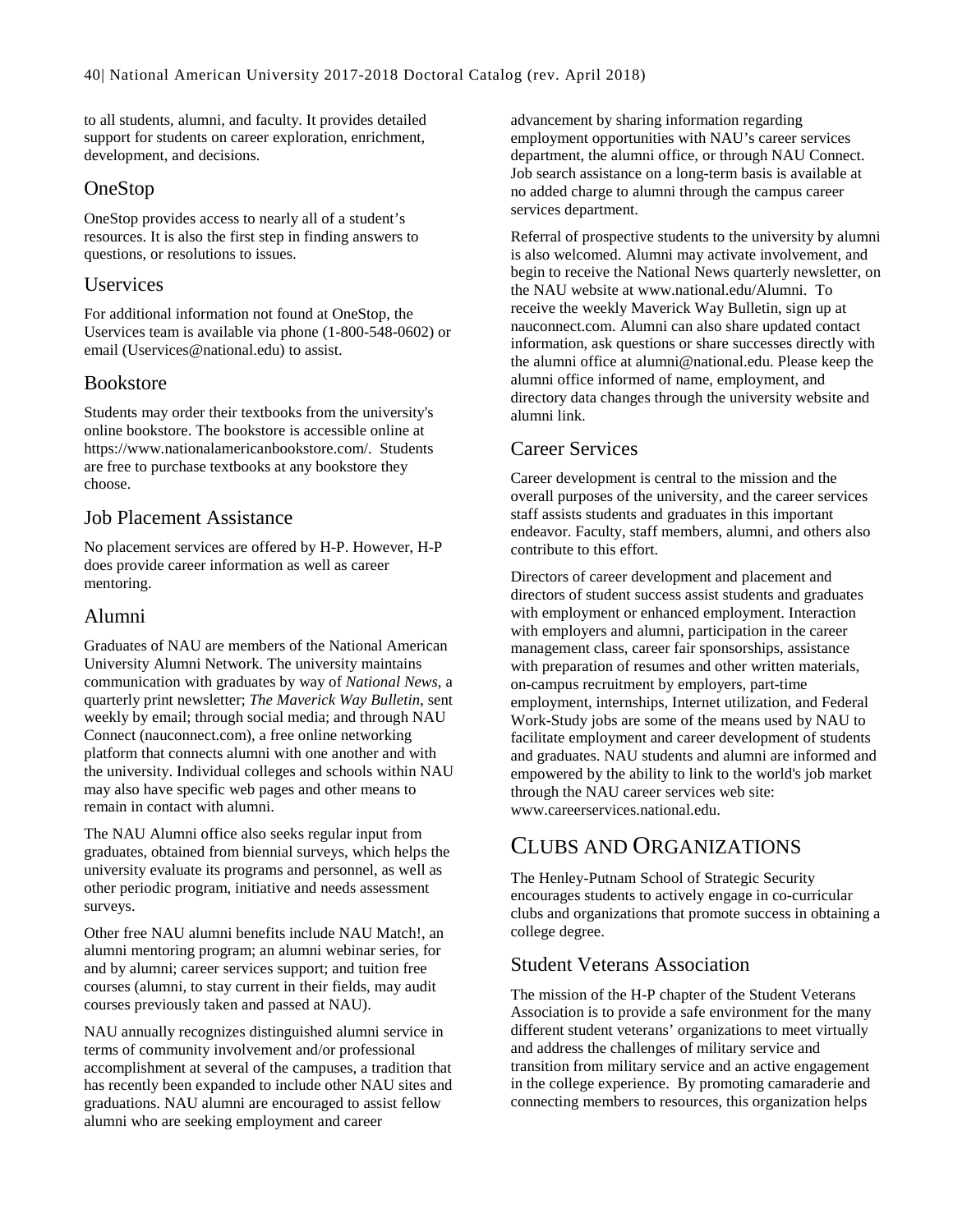all H -P veterans complete their educational goals and college degrees.

### Order of the Sword and Shield (OSS)

The Order of the Sword and Shield is an academic and professional honor society solely for homeland security, intelligence, emergency management, and all protective security disciplines: "The mission of OSS shall be to promote critical thinking, high scholarship and professional development; to further enhance the ethical standards of the protective security professions; and to cultivate a high order of personal living."

In this age when the complexities of a rapidly changing security environment demand a requisite advancement in analytic, communication, and strategic leadership skills, organizations like the OSS are critical. The Order offers the opportunity to connect with fellow honor students and experienced Senior Leadership who not only understand these skills but have demonstrated them. Developing networks, fostering a current understanding of the job market, and having opportunities to show one's own expertise (visibility) are a few of the benefits of membership. H -P is committed to fostering student participation in the OSS and welcomes student involvement.

# HEALTH AND ACCIDENT INSURANCE

Individual health and accident insurance policies are available for NAU student's consideration. The financial impact of illness or an accident on educational opportunity may be reduced by electing this optional coverage. Information regarding this option may be obtained from campus advisors.

# ONLINE LIBRARY

NAU's library services include the university's online library and campus libraries. Resources are chosen to assist all in achieving success in their academic programs and careers with a collection of current and timely information in a variety of formats. All campuses have access to the NAU online library. The online library includes the NAU catalog, e -books, tutorials, and myriad electronic searchable databases including those provided by: ProQuest, EBSCO, Credo, LearningExpress, Ebrary, Elsevier, OVID, LexisNexis, NBClearn, and WorldCat. Any resources not available locally can be ordered through interlibrary loan. Two graduate support librarians are available specifically to support graduates' needs. In addition, Ask - a -librarian email reference service is available seven -days per week to support student library needs.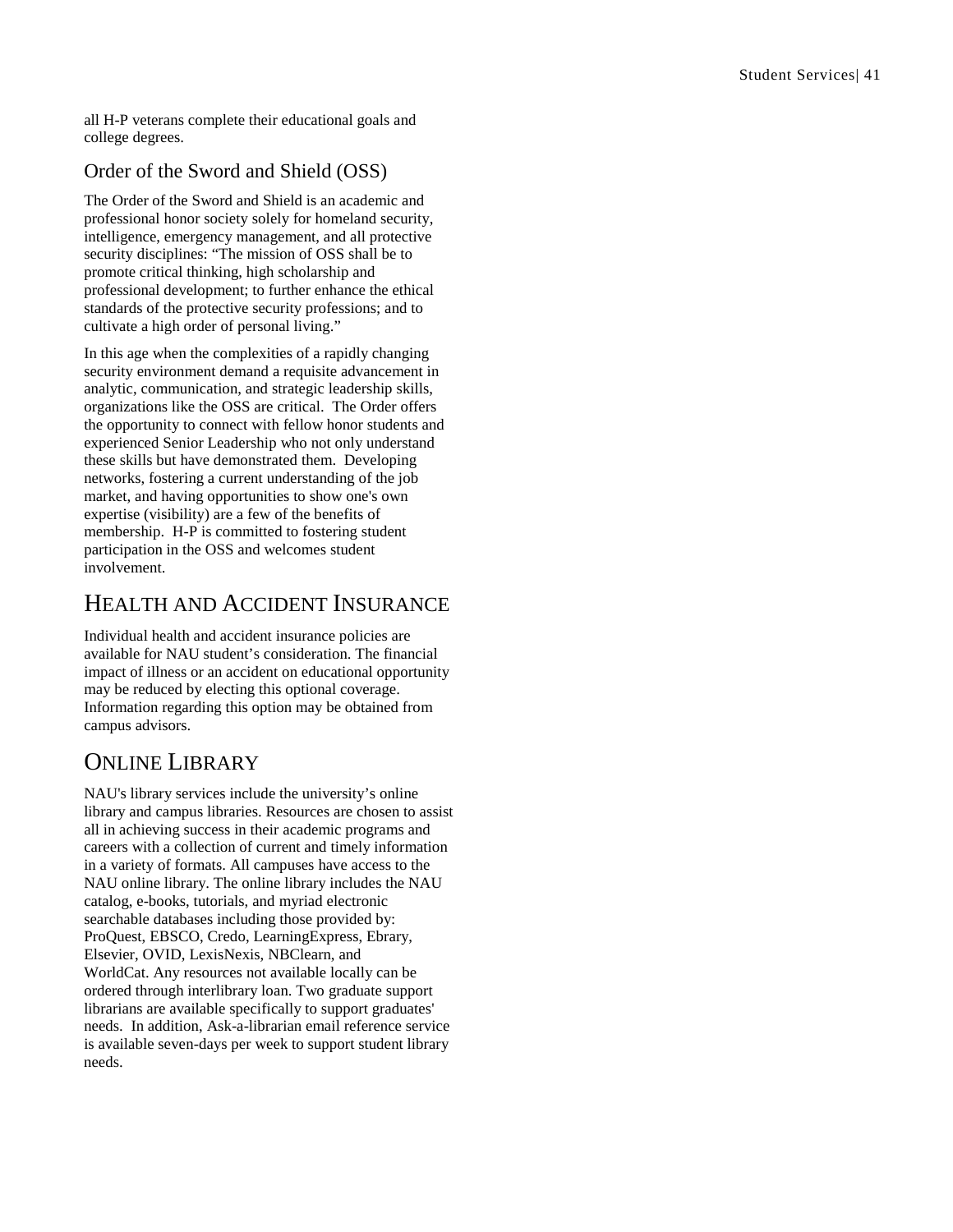# ACADEMICS

### ATTENDANCE PHILOSOPHY

The university's philosophy on attendance supports its mission of career and professional education. The university creates an educational environment that is responsive to the career and professional interests and educational objectives of its students, as well as the needs of employers, government and society. Students are expected to attend all of their classes just as employees are expected to be at work as scheduled in the business world. NAU's goal is to prepare students to be conscientious and productive employees.

NAU creates a caring and supportive learning environment. The university believes that students are more successful if they participate in class, and that they receive great benefit from classroom discussions and the relationships formed with other students and faculty members. Instructors are more likely to recognize that a student is in need of tutoring or other academic support if the student is regularly attending class.

## ATTENDANCE POLICY

Class attendance is required beginning with the first scheduled class meeting, and students are expected to attend all class sessions for which they are registered. Attendance is taken each scheduled period of instruction in all class sessions. If a student does not attend a registered class session for fourteen consecutive calendar days during scheduled periods of instruction without contacting the instructor or academic advisor, he/she may be administratively dropped from the course. It is the responsibility of the student to arrange to make up all course work missed because of legitimate class absences and to notify the instructor when an absence will occur. However, instructors may incorporate attendancetaking into tasks that produce in-class participation points.

Attendance shall be defined as an academically-related activity which includes any of the following:

- Attending a class where there is an opportunity for direct interaction between the instructor and students;
- Submitting an academic assignment;
- Taking an exam, an interactive tutorial, or computerassisted instruction;
- Attending a study group that is assigned by the university;
- Participating in an online discussion about academic matters.
- For distance education courses, contributing to an online discussion or initiating contact within the course

management system with a faculty member to ask a course-related question.

Students who have attended past the first 60 percent of the scheduled term, as published in the academic calendar, will not be dropped for non-attendance.

#### **Campus/Ground Class Attendance**

Students enrolled in ground courses are counted present if they are physically present and actively participates in an academically-related activity.

#### **Online/Distance Education Attendance**

Students enrolled in online courses are counted as present if they actively participate weekly in an academicallyrelated activity within the course in the university's learning management system. Documenting that a student logged into an online class is not sufficient, by itself, to demonstrate academic attendance by the student.

For more information regarding online requirements, please refer to the National American University Online Programs section of the academic catalog.

# CANCELLATION OF CLASSES

The university reserves the right to cancel any scheduled class for which there is insufficient enrollment.

# CHANGE OF PERSONAL DATA

Any change of name, address, email address or telephone number must be reported to the student's instructor and the advisors soon as the change occurs. The advisor will provide students with appropriate next steps.

### GRADE APPEAL POLICY

In order to protect students' rights and maintain academic integrity, the following policy and procedure should govern grade appeals:

Grade appeals may be filed in circumstances where a student believes there is a grade entry error or mathematical error or in instances where the student believes that a grade was awarded in an arbitrary or capricious manner. Arbitrary and capricious includes but is not limited to:

- Instances in which the grade was awarded using criteria not outlined in the course syllabus or policies established for the class.
- Instances in which the grade was awarded for purposes other than academic merit, such as under favoritism, discrimination, or in instances where policies outlined in the syllabus or classroom have not been followed.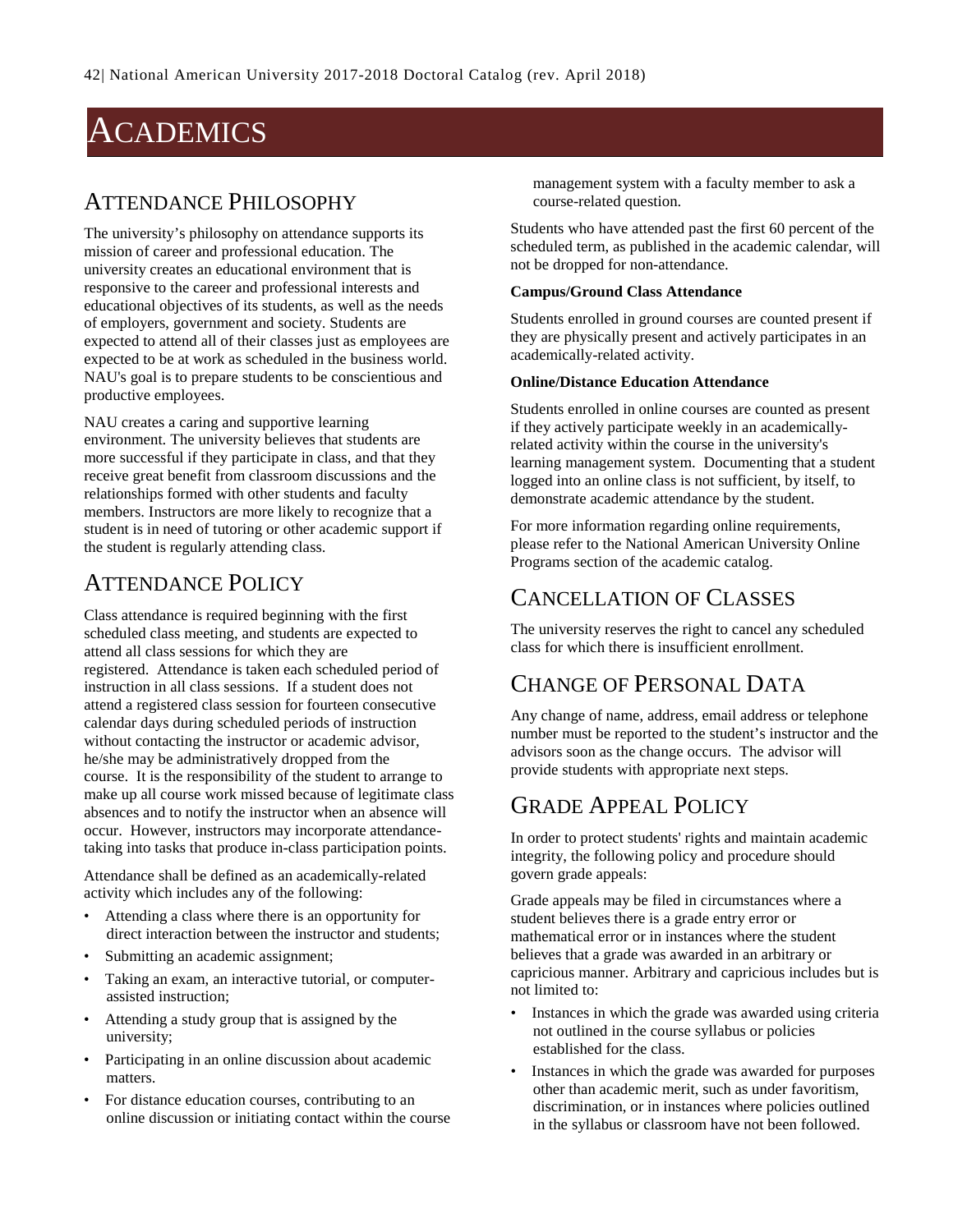Grades submitted by faculty at the end of each quarter are not subject to revision on the basis of additional work or a new examination. Grade disputes may not be filed for sanctions imposed under the academic integrity or student conduct policy.

### SUGGESTIONS FROM STUDENTS

Students may contact academic advising to make comments about any aspect of the school. Suggestions may also be submitted on the end of course surveys provided at the end of each course. Suggestions will be responded to in a timely manner.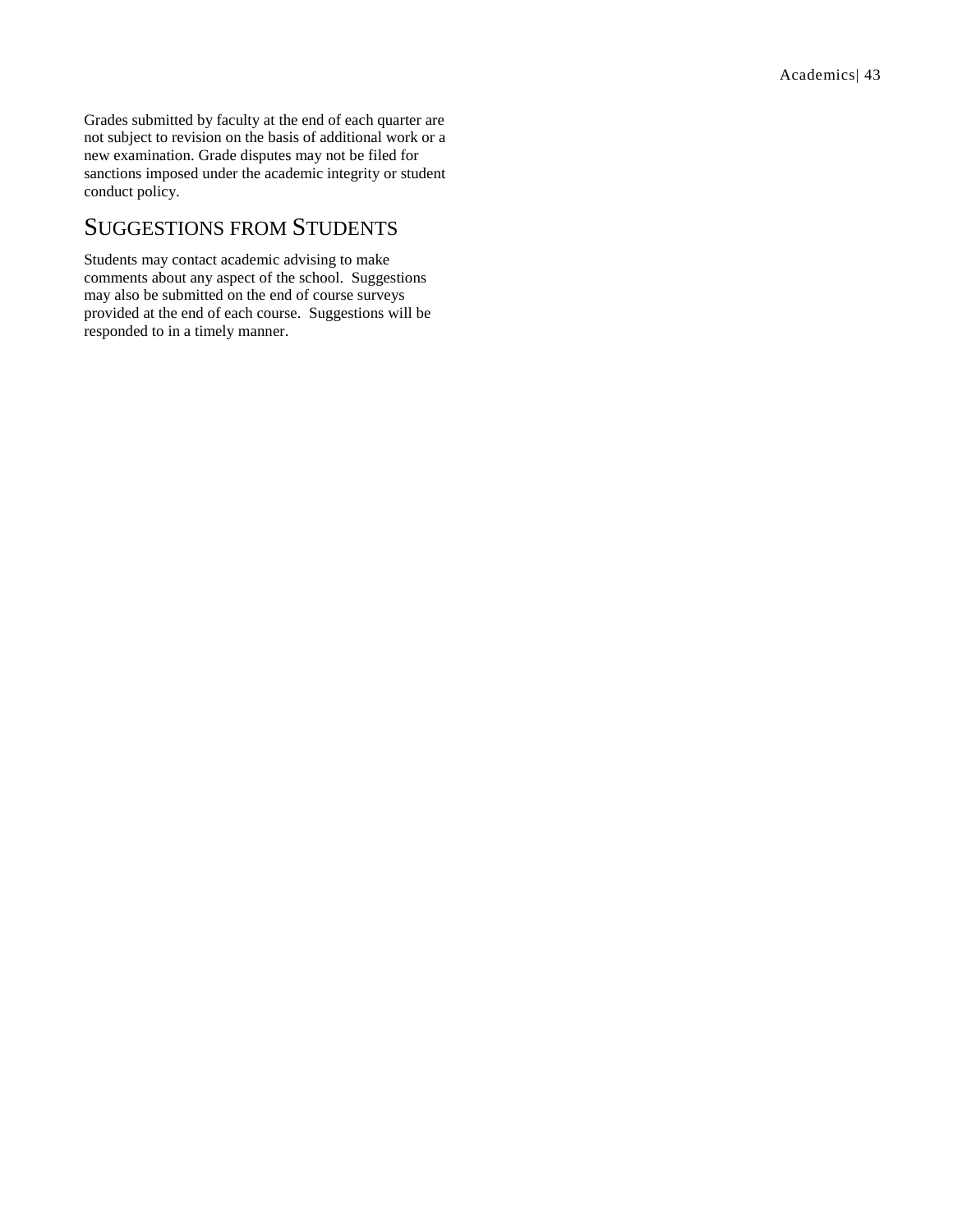# TUITION, FEES AND REFUND POLICY

### TUITION

Information about tuition and fees is available at www.national.edu and by calling or visiting an NAU location. Tuition and fees are subject to change. Tuition does not include the cost of books and supplies.

Tuition and fees are due on the first day of each quarter unless advance arrangements are made.

Any balance not paid in full within 30 days after a student's last date of attendance may be subject to collection and the university shall be entitled to all remedies allowed by law. The university reserves the right to report all unpaid balances to the credit bureau.

### FEES

| Application Fee: (applies up to one year from<br>the original scheduled start date)* | \$45.00  |  |
|--------------------------------------------------------------------------------------|----------|--|
| Matriculation Fee (paid once)                                                        | \$75.00  |  |
| Experiential Learning Assessment (cost per<br>credit hour)                           | \$50.00  |  |
| Official Transcript (standard processing)                                            | \$15.50  |  |
| Official Transcript (rush processing)                                                | \$45.00  |  |
| <b>Additional Diploma</b>                                                            | \$50.00  |  |
| Doctoral Thesis Publication Fee**                                                    | \$500.00 |  |
| Dissertation Binding**                                                               | \$100.00 |  |
| Certificate Fee***                                                                   | \$100.00 |  |
| <b>DSS</b> Comprehensive Exam Fee                                                    | \$200.00 |  |
| <b>DSS Comprehensive Exam Retake Fee</b>                                             | \$120.00 |  |

*\*The application fee will be refunded if the applicant withdraws within three days of making payment, provided the student has not entered classes. (Exceptions: Five days in the state of Minnesota regardless of whether the course of instruction has started. Three days in the state of Missouri, excluding Saturday, Sunday and holidays, regardless of whether the student has entered classes.)*

*\*\*Fees are paid directly to the service provider by the student and are subject to change.*

*\*\*\*Fee for degree students wishing to receive a certificate of completion for courses completed in the H-P certificate programs.*

If the student's tuition is paid in full or in part by a third party, non-participation in class may require that the student return the tuition benefit. Please contact an enrollment advisor to understand the impact of nonparticipation.

### REFUND POLICY

### Add/Drop Period - Undergraduate

A student may add or drop any course during the first scheduled week of a standard term of enrollment without incurring charges for tuition and fees. A student who drops individual courses during this week will receive a full refund for the credit hours dropped. No refunds will be made for individual courses attended and then dropped following this period. The add/drop dates for standard and interim terms are posted in the Academic Calendar (p[. 9\)](#page-9-0).

The university will make a full or partial refund of tuition paid by students who completely withdraw after classes begin.

### Withdrawals and Refunds

Students should give written notice of withdrawal to the university registrar or the director of student success to officially terminate their enrollment. Students who do not give written notice will be withdrawn from courses when it is determined, by the university, that the student is no longer pursuing his or her educational objective.

Students who have attended past the first 60 percent of the scheduled term, as published in the academic calendar, will not be dropped for non-attendance. The final grade of each student who completes more than 60 percent of the term is assigned by the instructor based upon coursework submitted during the term.

Students completing at least one course during the term will not be eligible for a refund. Students who withdraw without completing any courses during the term will have a refund calculation completed.

The period of enrollment includes all courses in the term for which the student is registered, from the first scheduled day of the term through the last scheduled day of the term for the student.

The return of Title IV funds, VA Education Benefits, and the tuition reduction will be calculated based on the student's last day of attendance. Refunds minus a \$75 administrative fee will be made within 45 days of when the withdrawal date (last day of attendance) is determined.

The following refund policy from NAU applies to all students in all academic programs and all student categories at all campuses except as modified by separate agreement.

A prorated amount of Title IV funds must be returned to financial aid programs for students not completing 60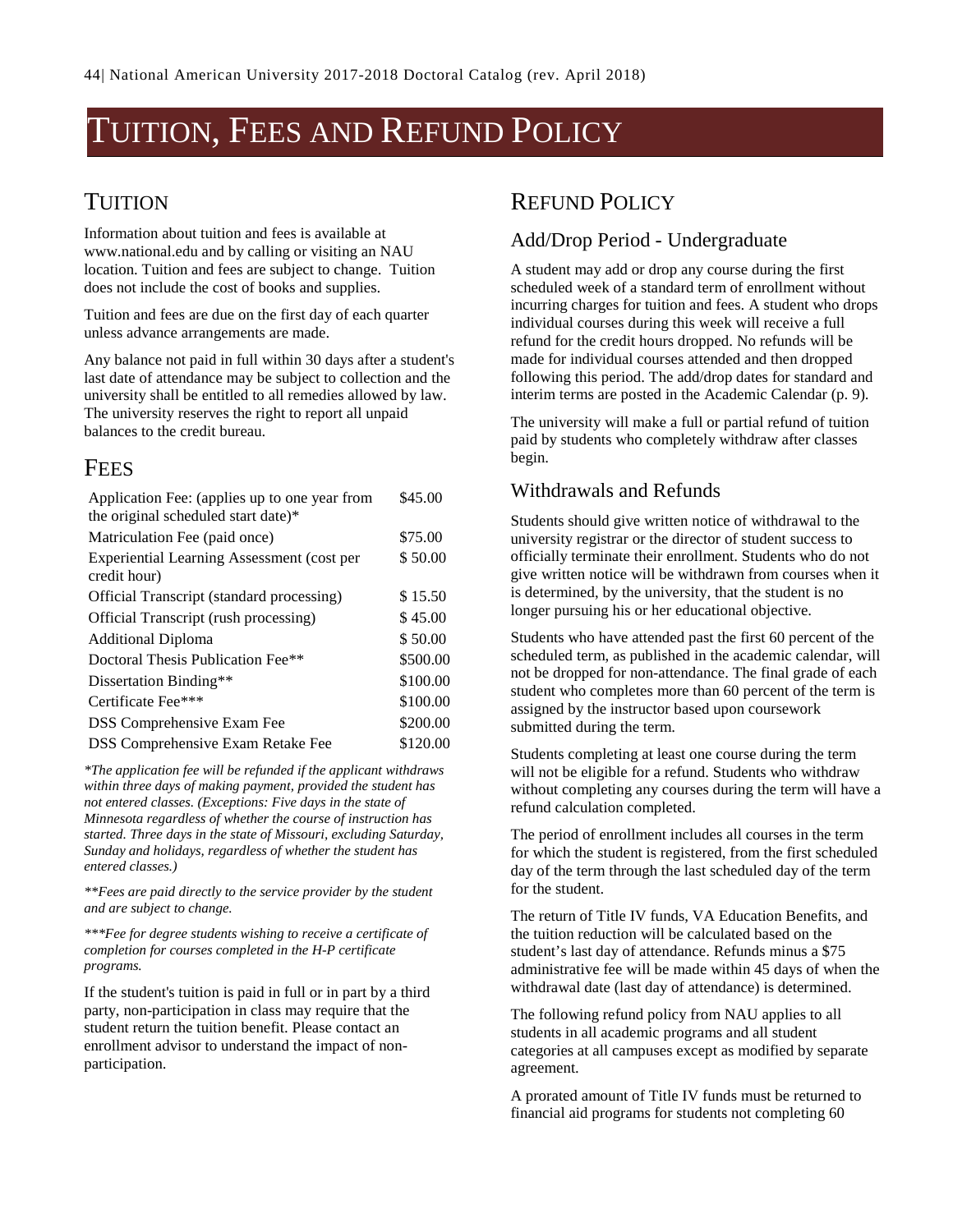percent of the period of enrollment if the student was a financial aid recipient.

VA Education Benefits will be prorated according to the specifics of the programs.

Students who completely withdraw from NAU during the first 60 percent of the term will have tuition and fees prorated based on the last day of attendance in accordance with the following calculation:

| Last Day of Attendance                       | Percent of |
|----------------------------------------------|------------|
|                                              | Reduction  |
| Withdrawal prior to the first day of classes | 100%       |
| Last day of attendance during the first      | 100%       |
| week of classes                              |            |
| Beyond first week but during first 60% of    | daily      |
| scheduled classes                            | proration* |
| Beyond 60% of scheduled classes              | no refund  |

*\* Percent of term completed = Number of days from scheduled start of term through student's last day of attendance ÷ Number of days in scheduled term*

Percent to be refunded  $= 100\%$  minus percent of term completed

### California Student Tuition Recovery Fund

The State of California established the Student Tuition Recovery Fund (STRF) to relieve or mitigate economic loss suffered by a student in an educational program at a qualifying institution, who is or was a California resident while enrolled, or was enrolled in a residency program, if the student enrolled in the institution, prepaid tuition, and suffered an economic loss. Unless relieved of the obligation to do so, you must pay the state-imposed assessment for the STRF, or it must be paid on your behalf, if you are a student in an educational program, who is a California resident, or are enrolled in a residency program, and prepay all or part of your tuition.

You are not eligible for protection from the STRF and you are not required to pay the STRF assessment, if you are not a California resident, or are not enrolled in a residency program.

It is important that you keep copies of your enrollment agreement, financial aid documents, receipts, or any other information that documents the amount paid to the school. Questions regarding the STRF may be directed to the Bureau for Private Postsecondary Education, 2535 Capitol Oaks Drive, Suite 400, Sacramento, CA 95833, (916) 431- 6959 or (888) 370-7589.

To be eligible for STRF, you must be a California resident or are enrolled in a residency program, prepaid tuition, paid or deemed to have paid the STRF assessment, and suffered an economic loss as a result of any of the following:

1. The institution, a location of the institution, or an educational program offered by the institution was closed or discontinued, and you did not choose to participate in a teach-out plan approved by the Bureau or did not complete a chosen teach-out plan approved by the Bureau.

- 2. You were enrolled at an institution or a location of the institution within the 120 day period before the closure of the institution or location of the institution, or were enrolled in an educational program within the 120 day period before the program was discontinued.
- 3. You were enrolled at an institution or a location of the institution more than 120 days before the closure of the institution or location of the institution, in an educational program offered by the institution as to which the Bureau determined there was a significant decline in the quality or value of the program more than 120 days before closure.
- 4. The institution has been ordered to pay a refund by the Bureau but has failed to do so.
- 5. The institution has failed to pay or reimburse loan proceeds under a federal student loan program as required by law, or has failed to pay or reimburse proceeds received by the institution in excess of tuition and other costs.
- 6. You have been awarded restitution, a refund, or other monetary award by an arbitrator or court, based on a violation of this chapter by an institution or representative of an institution, but have been unable to collect the award from the institution.
- 7. You sought legal counsel that resulted in the cancellation of one or more of your student loans and have an invoice for services rendered and evidence of the cancellation of the student loan or loans.

To qualify for STRF reimbursement, the application must be received within four (4) years from the date of the action or event that made the student eligible for recovery from STRF.

A student whose loan is revived by a loan holder or debt collector after a period of noncollection may, at any time, file a written application for recovery from STRF for the debt that would have otherwise been eligible for recovery. If it has been more than four (4) years since the action or event that made the student eligible, the student must have filed a written application for recovery within the original four (4) year period, unless the period has been extended by another act of law.

However, no claim can be paid to any student without a social security number or a taxpayer identification number.

### Administrative Fee

A \$75 administrative fee will be assessed against each prorated refund.

Percent to be refunded  $= 100\%$  minus percent of term completed.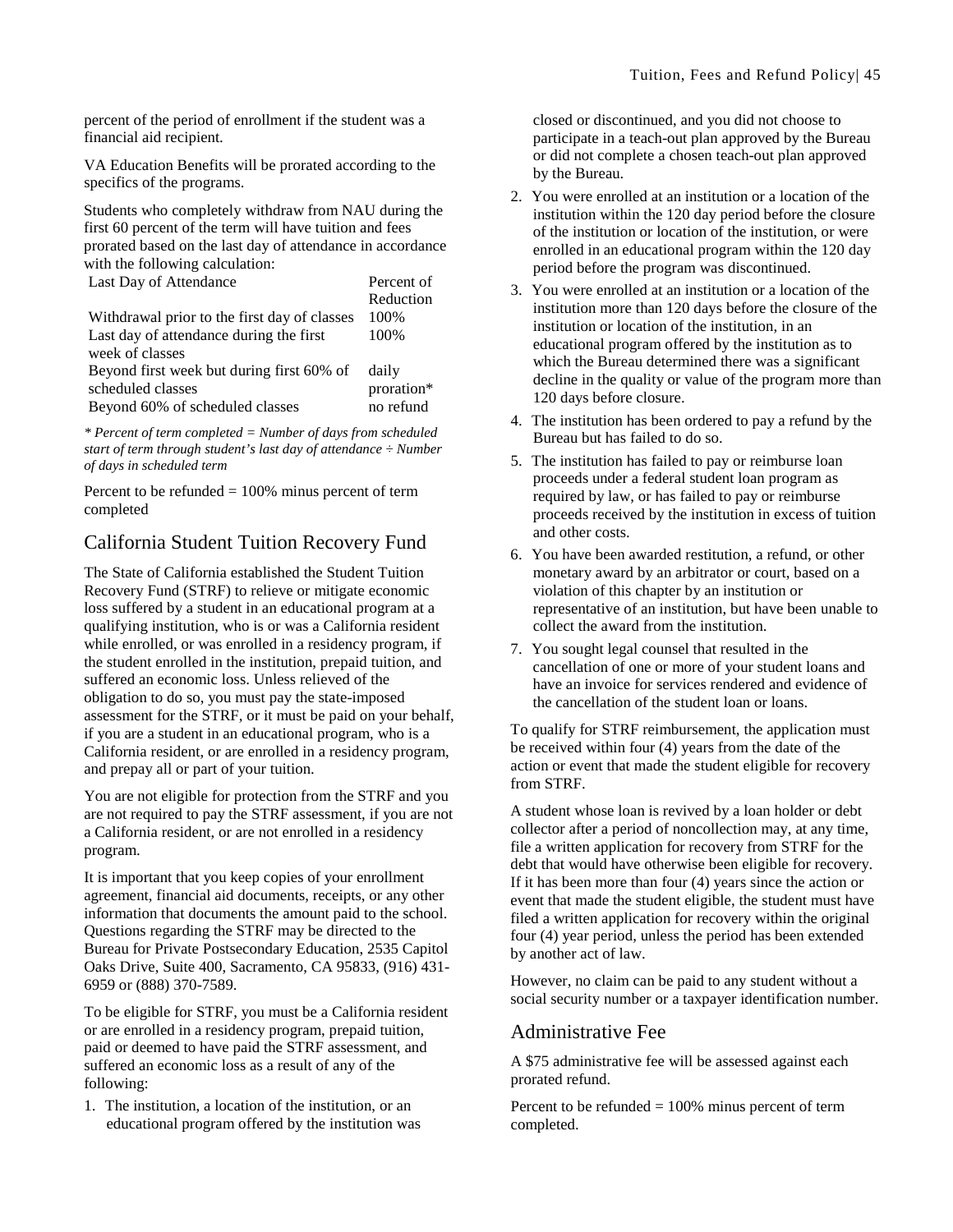# SATISFACTORY ACADEMIC PROGRESS POLICY - DSS

# SATISFACTORY ACADEMIC PROGRESS POLICY – DOCTORATE OF STRATEGIC SECURITY

To maintain satisfactory academic progress and qualify for Title IV federal financial aid and Veteran's Educational Benefits, a student must (1) satisfy the academic requirements of the university and specific program requirements, and (2) make satisfactory academic progress, as required by federal law. Satisfactory Academic Progress (SAP) is measured using qualitative and quantitative standards, including periods during which federal financial aid and Veteran's Educational Benefits were not received. Qualitative progress is measured by cumulative grade point average. Quantitative progress is measured by completion rate and maximum time frame.

#### **Cumulative Grade Point Average**

- A student must maintain a minimum cumulative grade point average (CGPA) as calculated in the Satisfactory Academic Progress Table shown later in this policy.
- Incomplete (I) and Withdrawal (W) grades are not used in calculating CGPA. Credits earned by examination or transferred from another institution are also not used in calculating CGPA.
- When a student repeats an NAU course, the highest grade achieved in that course is used in calculating CGPA.

#### **Completion Rate**

- In addition to maintaining a minimum CGPA, a student must successfully complete 66.67 percent of all credit hours attempted.
- Credits transferred from another institution are included as credits attempted and completed for the purpose of calculating completion rate.
- The grades of A, B, and C indicate successful course completion for purposes of this policy. The grades of F and W indicate a lack of successful course completion.

#### **Maximum Time Frame**

- A student must complete his/her academic program within a maximum of 150 percent of the published length of the education program as measured in credit hours. The student completing a Doctorate of Strategic Security degree requiring 90 quarter credit hours may attempt 135 credit hours to complete that degree. (90 x  $1.5 = 135$
- Credits transferred from another institution are included as credits attempted and completed for the purpose of calculating maximum time frame.

• Once a student reaches their maximum time frame or it is mathematically impossible for them to complete their degree within their maximum time frame, they are no longer eligible for federal financial aid. The student may continue to attend National American University but must fund their education without federal financial aid. Maximum time frame does not affect eligibility for Veteran's Educational Benefits.

## SATISFACTORY ACADEMIC PROGRESS STATUS

The satisfactory academic progress of each student is evaluated for the purpose of determining continued federal financial aid and Veteran's Educational Benefits eligibility, and to determine continued enrollment. SAP is evaluated by the Satisfactory Academic Progress Committee at each campus once per quarter. Students who have received an incomplete grade will be evaluated for SAP after expiration of the incomplete grade period and the determination of a final grade.

Good Standing – A student is in good standing status if the student has: (1) successfully completed a minimum of 66.67 percent of the credit hours attempted; (2) maintained at least the minimum CGPA; and (3) not exceeded the maximum time frame.

Warning  $- A$  student will be placed in warning status if the student's CGPA falls below the minimum or the student fails to successfully complete at least 66.67 percent of the credit hours attempted. A student in warning status will be given one quarter to return to good standing status. A student who does not return to good standing status within such time period will be placed in suspension status. Federal financial aid and Veteran's Educational Benefits are available to eligible students in warning status.

Suspension – A student in warning status who does not return to good standing status after one term will be placed in suspension status. A student in suspension status is not eligible to receive federal financial aid or Veteran's Educational Benefits, but may continue to attend classes if the student makes other payment arrangements. This status continues during periods of non-enrollment. A student may re-establish eligibility for federal financial aid or Veteran's Educational Benefits as set forth in the following section entitled Re-Establishing Federal Financial Aid Eligibility.

Probation – A student in probation status has been granted such status by the SAP Committee in accordance with the following section entitled Re-Establishing Federal Financial Aid Eligibility. Federal financial aid and Veteran's Educational Benefits are available to eligible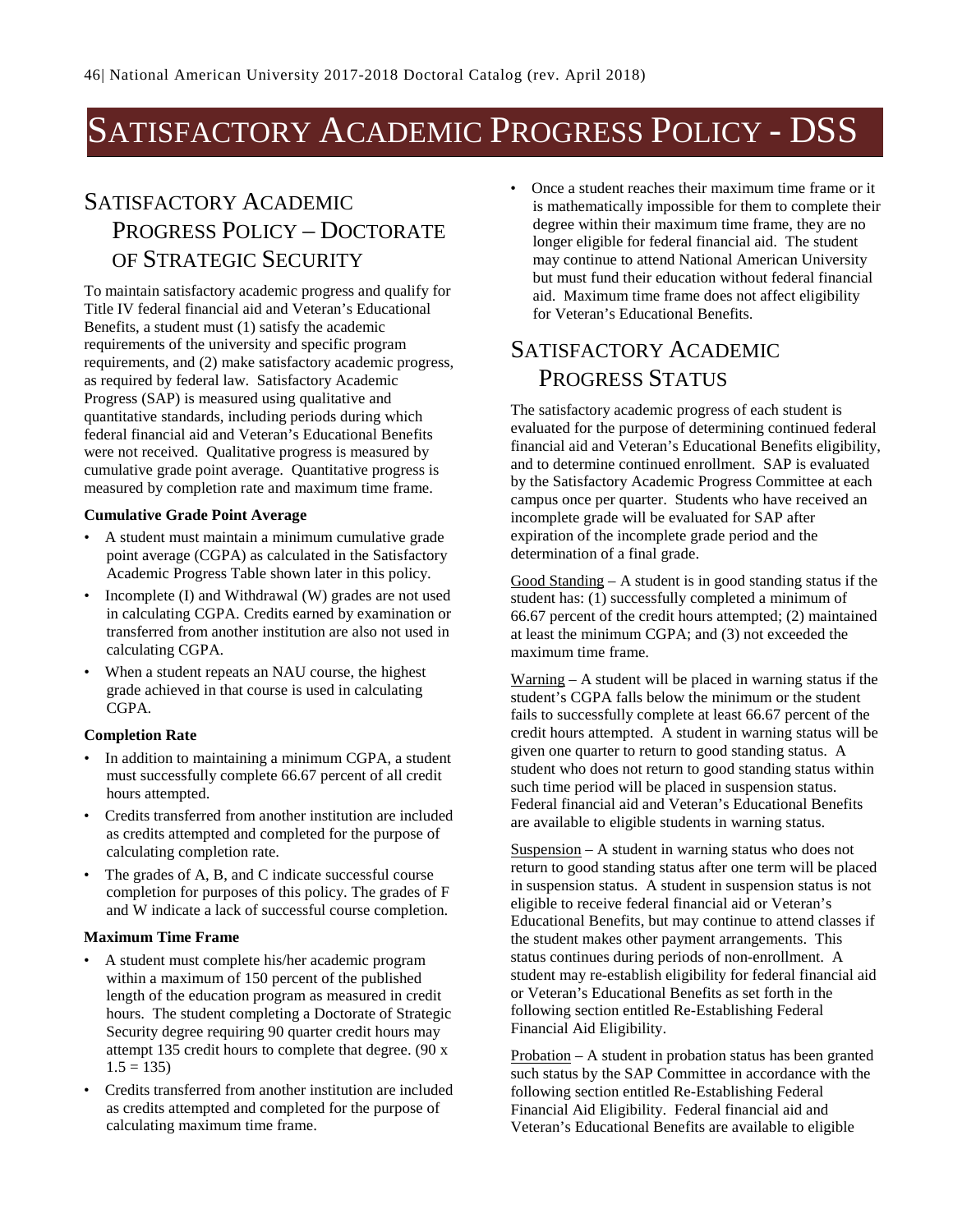students in probation status for one quarter, or longer, if the student meets the terms of an academic plan approved by the SAP Committee.

- If the student meets the conditions of their academic plan but has not returned to good standing, they remain in probation status.
- If the student meets the conditions of their academic plan and has not returned to good standing but their academic plan has expired,
	- the student need only submit a letter of appeal to the SAP Committee stating what has happened to make the change necessary and how they will be able to make academic progress;
	- the student continues in probation and a revised academic plan may be created with an extended plan ending term.
- If the student fails to meet the conditions of their academic plan but successfully completed all of their courses for the term AND showed significant improvement in GPA,
	- the student need only submit a letter of appeal to the SAP Committee stating what has happened to make the change necessary and how they will be able to make academic progress;
	- the student continues in probation and a revised academic plan may be created using the same plan ending term as their current academic plan OR a revised academic plan may be created with an extended plan ending term (only once until returning to good standing).
- If the student fails to return to good standing, fails to meet the conditions of the academic plan, did not successfully complete all classes for the term AND/OR shows no significant improvement,
	- he/she will be returned to suspension status and will no longer be eligible for federal financial aid.

Students who have been placed in or removed from warning, suspension, or probation status or who have exceeded the maximum time frame, will receive notification letters stating their academic and financial aid status.

Limited exceptions to this policy may be approved by the provost on a student by student basis.

# RE-ESTABLISHING FEDERAL FINANCIAL AID ELIGIBILITY

A student in suspension status may re-establish eligibility for federal financial aid and Veteran's Educational Benefits if:

The student continues to attend classes and improves his/her CGPA and/or completion rate to minimum

standards without federal financial aid or Veteran's Educational Benefits, or

- The student appeals the suspension and demonstrates that extenuating circumstances caused the student to be unable to make satisfactory academic progress, such as the death of a relative, serious injury or illness of the student, or other special circumstances. The student must also explain what has changed in the student's situation that will allow the student to demonstrate satisfactory academic progress at the next evaluation.
- The student must submit an Appeal of Academic Suspension Form, Academic Plan Form, and documentation of extenuating circumstances no later than the first day of the term for which the student wishes to enroll.
- The appeal form must be submitted to the academic dean of the campus at which the student intends to enroll, regardless of whether the student has previously attended another NAU campus.
- A student may appeal no more than three times.

A student who has exceeded maximum time frame cannot re-establish eligibility for federal financial aid. Maximum time frame does not affect eligibility for Veteran's Educational Benefits.

# SATISFACTORY ACADEMIC PROGRESS TABLE – DOCTORATE OF STRATEGIC SECURITY

#### **Minimum Cumulative Grade Point Average**

| Credits attempted and completed | Minimum CGPA |  |
|---------------------------------|--------------|--|
| $0-13.9$                        | 2.5          |  |
| 14-27.9                         | 2.6          |  |
| 28-36.9                         | 2.7          |  |
| 37-44.9                         | 2.9          |  |
| $45+$                           | 3.0          |  |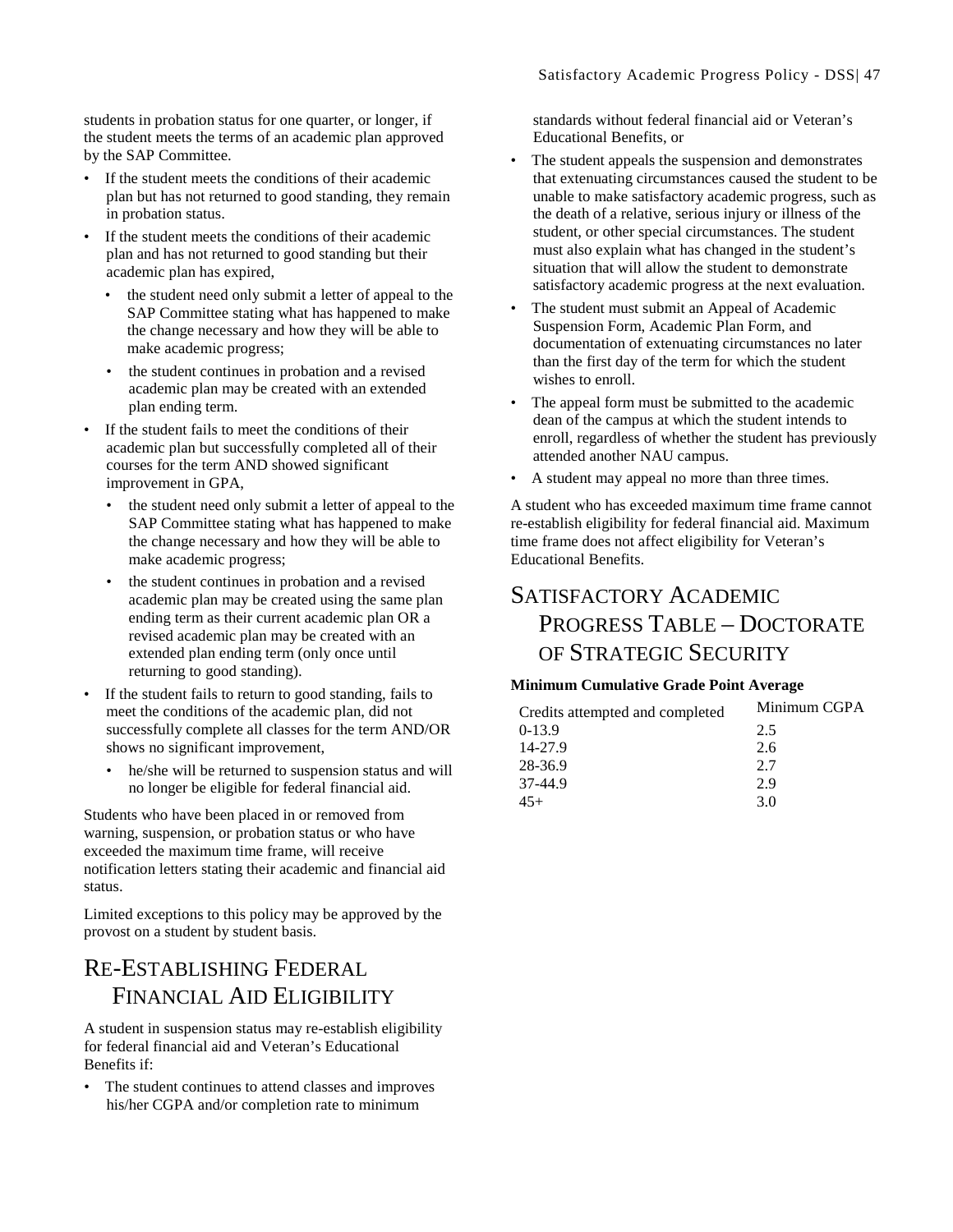# FINANCIAL AID AND SCHOLARSHIP INFORMATION

National American University recognizes that many students would be unable to pursue their educational goals without financial assistance. Financial aid and student participation in federal, state, local and private assistance programs are very important aspects of NAU's effort to assist students at all locations. Almost every NAU student at every location utilizes some form of assistance in meeting the financial requirements of higher education. The university's financial aid staff is skilled and up-to-date in understanding and providing assistance to students who wish to apply for various scholarships, grants, and loan programs. NAU provides financial aid in the form of scholarships and low-interest loan programs through federal, state, and local sources.

Students interested in applying for federal financial aid should check with their financial aid representative to determine if they meet the federal requirements for fulltime status. (Veterans, or dependents of veterans, please refer to "Veterans Financial Assistance" (p. [28\)](#page-28-0).)

### VETERAN FINANCIAL ASSISTANCE

Veterans and/or dependents of veterans may qualify for educational financial assistance through the Veterans Administration. Since the regulations regarding eligibility are quite extensive, and many times need interpretation, the student is referred to the Veterans Administration Center. State Veterans Administration Office locations may be found at www.va.gov/statedva.htm. Or, you may call (888) 442-4551, or contact your local Veterans Service Organization.

Notice to Military Service Members, Veterans, and Dependents using VA Benefits: Some VA educational programs limit the total amount of financial benefits a student may apply toward tuition, which may include cash, scholarships, and other forms of financial aid. For more information please contact military@national.edu or call (877) 500-1310.

NAU is approved for veteran's training and for administering the various educational programs sponsored by state and federal agencies. Military rates are provided for qualified doctoral students.

# OTHER LOCAL, STATE, AND FEDERAL PROGRAMS

Benefits may be available through such government programs as State Trade Adjustment Act, Bureau of Indian Affairs (BIA), state vocational rehabilitation services (for mobility, hearing, and/or visually impaired), and military or federal tuition assistance programs. Students' employers may also offer tuition assistance or tuition reimbursement programs.

# FEDERAL DIRECT LOANS

Federal Direct Loans are for undergraduate, graduate, and professional degree students. You must be attending as at least a half-time student to be eligible for a Direct Loan. Graduate and professional students are only eligible for an unsubsidized Direct Loan. Financial need is not a requirement to obtain an Unsubsidized Direct Loan. The U.S. Department of Education will at no time pay the interest that accrues.

#### **Annual and Aggregate (Program) Limits for Direct Unsubsidized Loans** Independent

|                                                         | mucpendent      |  |  |
|---------------------------------------------------------|-----------------|--|--|
|                                                         | Student         |  |  |
| Graduate Students                                       | \$20,500 annual |  |  |
| Graduate Aggregate limits for Loans \$138,500 aggregate |                 |  |  |
| This includes amounts received during periods of        |                 |  |  |
| undergraduate study.                                    |                 |  |  |

# NAU FOUNDATION ACADEMIC EXCELLENCE AWARD SCHOLARSHIP

The non-profit NAU Foundation recognizes and rewards academic achievement through an annual NAU Foundation Academic Excellence Award Scholarship for eligible NAU students. To be eligible to apply for an Academic Excellence Award Scholarship, the student must have attended half-time (six or more undergraduate credit hours *or* 4.5 or more master's credit hours) at NAU for both the fall and winter quarters of the last calendar year and continue on a half-time basis for the award period. The minimum cumulative GPA requirement for consideration is 3.66.

Applications are available at the foundation's website at [www.naufoundation.org/scholarships](http://www.naufoundation.org/scholarships) in late February. Letters of reference and a brief autobiography must be included with the application.

Scholarship recipients are selected based on consideration of the following:

- 1. Academic achievement at NAU.
- 2. Strength of autobiography and reference letters.
- 3. Participation in extracurricular activities while an NAU student.
- 4. Financial need.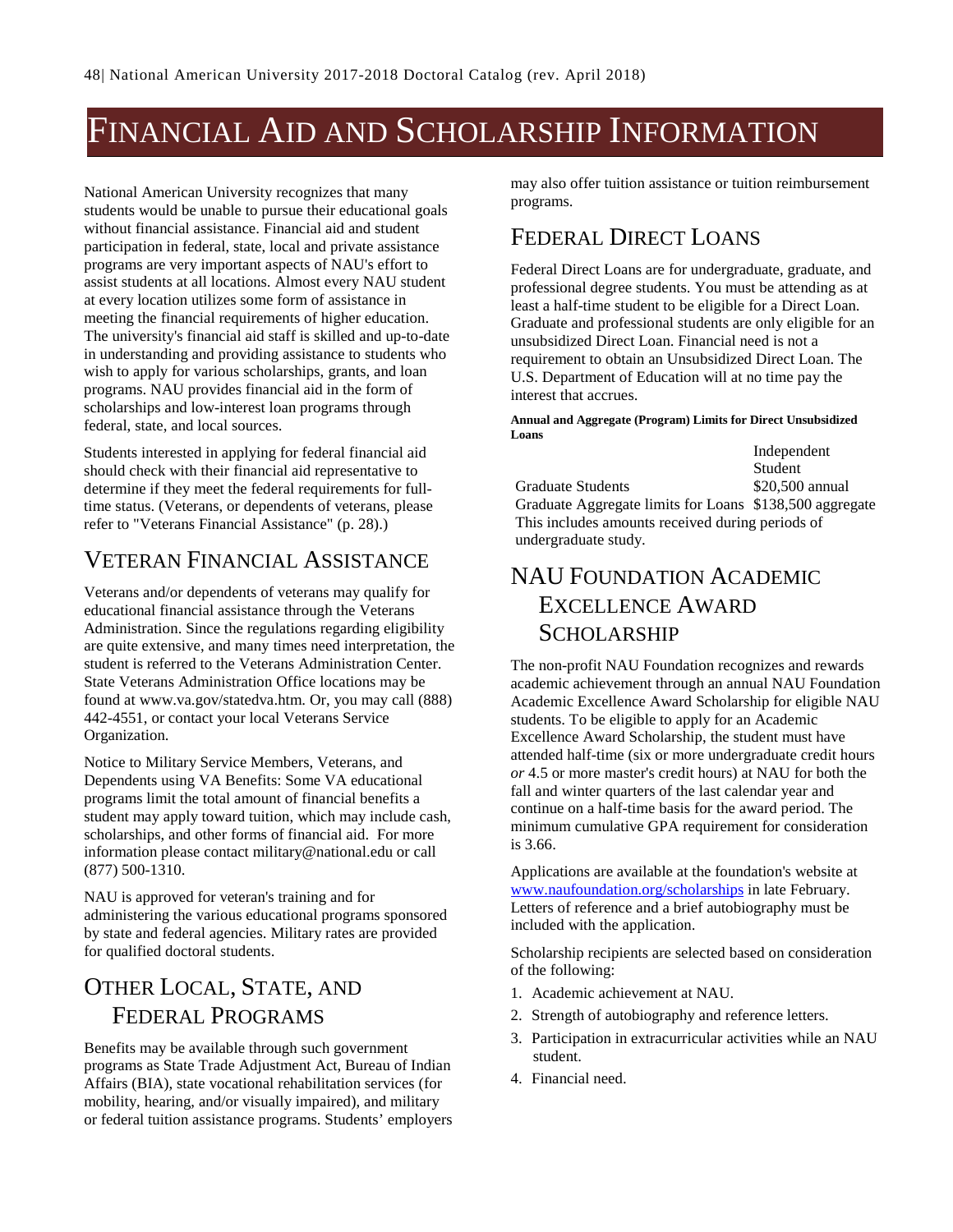# RECOGNITION AND SCHOLARSHIPS

NAU recognizes students for their academic achievements, leadership abilities, and community service. Information on scholarship programs can be obtained by contacting the financial aid office at the campus of interest.

In addition to various quarterly honors, the university participates in the national program Who's Who Among Students in American Universities and Colleges. Outstanding upper division students in bachelor's programs are selected and recognized yearly at each location. Academic excellence, leadership, and service are factors used to select qualified candidates for Who's Who.

### SCHOLARSHIP RESOURCES

The following sites are examples of free scholarship searches:

- Federal Student Aid
- US Department of Labor
- Fastweb
- Scholarship.com
- Scholarship Experts
- Nurse Corps

Further information regarding outside scholarships and how to apply for them is available from the financial services office.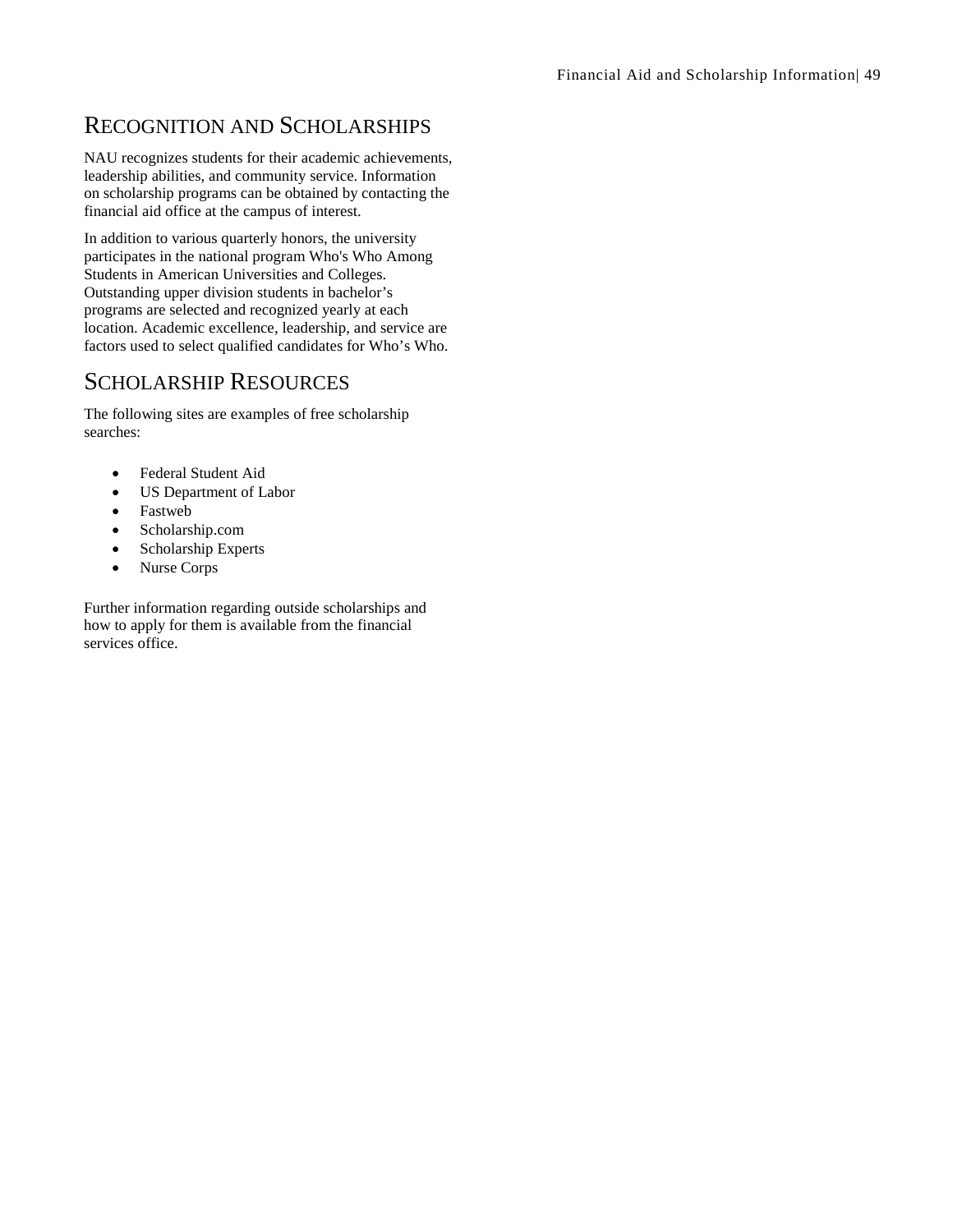# ACADEMIC AND ADMINISTRATIVE POLICIES

### ACADEMIC HONORS

There are three levels of academic honors at H-P. They are the Henley-Putnam School of Strategic Security Excellence Award, Dean's List and Honor's List. In order to be considered for these honors, students must be currently active, working toward a degree and have completed the first third of their courses within their program. Certificate students are not eligible. The following cumulative grade point average (CGPA) must be attained in order to qualify for an honor's designation:

Henley-Putnam School of Strategic Security Excellence Award: CGPA of 3.9 to 4.0

Dean's List: CGPA of 3.7 to 3.89

Honor's List: CGPA of 3.5 to 3.69

Announcements of the names of students achieving academic honor's status will be listed in the quarterly student bulletin.

#### **Graduation with Honors**

H-P recognizes superior academic performance on students' diplomas and official transcripts. A student who meets the general college requirements and the particular requirements for an H-P degree may graduate with honors. Honors designations are as follows:

#### **Summa Cum Laude – Highest Honors**

This highest distinction is accorded to students who earn a cumulative grade-point average of 3.9 or higher

#### **Magna Cum Laude – High Honors**

This second highest distinction is accorded to students who earn a cumulative grade-point average of 3.70-3.89

#### **Cum Laude – Honors**

This third distinction is accorded to students who earn a cumulative grade-point average of 3.50- 3.69

Please note: Transfer grades are not included in honors computation.

# EXTENSIONS (COURSE INCOMPLETES)

Every student is expected to complete all assignments on time as specified in their course syllabus within the 11 week timeframe. (Course due dates may vary, students must double check each syllabus upon starting a new course.)

The extension policy exists as an option for students who experience a significant life event that disrupts their ability to complete a course, such as medical or family emergency or deployment. The student is responsible for requesting an extension from their instructor and ensuring the extension contract gets signed and filed with the registrar. Students who elect to request an extension forfeit the right to withdraw from the course. The criteria for the extension policy are listed below. The process for requesting an extension can be requested from an advisor or found on the student portal.

#### **Eligibility**

- A student must have demonstrated steady participation in the course and maintained regular communication with their instructor to be eligible for an extension.
- An extension may be contracted with instructor agreement/approval.
- An instructor may agree to an extension if the student has completed at least 50 percent of the course and can reasonably complete the course within a stated time frame, not to exceed 60 days from the regular course end date.
- The registrar reserves the right to void an extension contract if 1) the student has more than two extensions in progress; 2) if the student has an outstanding balance; or, 3) if the contract arrives after the course end date.

### FAILED GRADES

Students who fail two (2) consecutive classes [regardless if they maintain their CGPA] will only be allowed to take one (1) course at a time until the student can earn consecutive passing grades. Once the student can demonstrate forward progress, they will be able to increase their course load.

Any course may be repeated a maximum of two times, regardless of the letter grade earned. A grade of "W" is considered a letter grade for determining the number of times a course has been attempted. When a course is repeated, the higher grade will be used in the computation of the grade point average and the other grade, while remaining on the transcript, will not be computed in the grade point average. *Students who do not successfully complete a course after three attempts will not be allowed to continue in the program.* The student may appeal for resubmission into the program by contacting the provost and chief academic officer who may make exceptions on a case-by-case basis.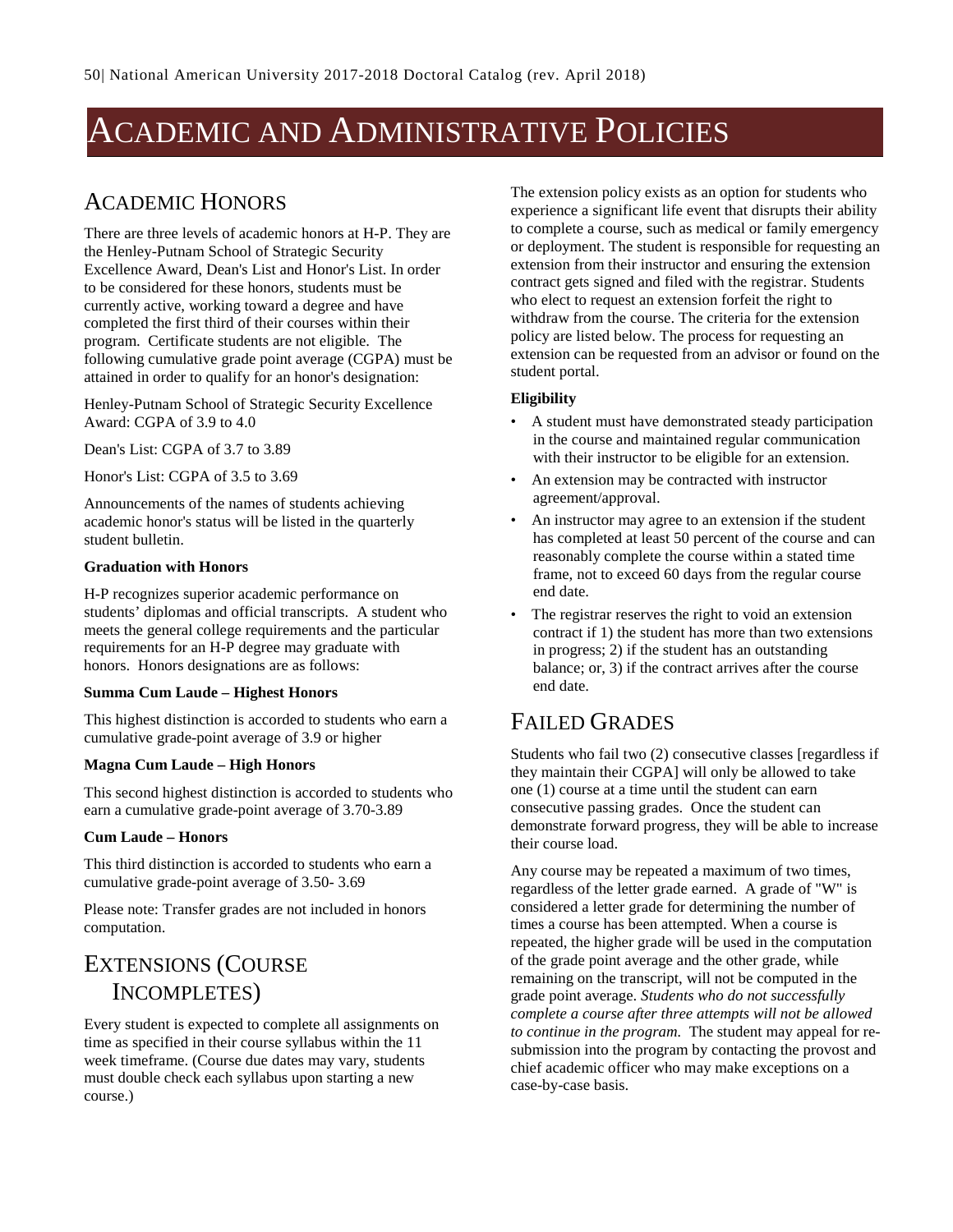Students should check with their financial aid advisor regarding eligibility for financial aid when repeating courses.

Students who fail a course may be required to re-take the failed course in their next quarter. The student may petition the registrar if they feel they have good cause to postpone the re-take of their failed course. The student must be willing to provide documentation justifying their reasons to postpone their re-take if requested by the registrar.

Students who are using VA benefits and consecutively fail the same course may be reported to the VA.

H-P offers an Academic Forgiveness Policy in which successful repeats of failed courses will replace the failed course attempt(s). Failed grade(s) will be removed from the student's units attempted for CGPA calculation purposes. The failed grade(s) will remain on the student's transcript record and in the student's internal academic record, as will the relevant form(s). Repeat courses will be marked with an "R" for repeat.

### INTERRUPTIONS OF INSTRUCTION

Allowances for interruptions in attendance due to illness or personal emergency should be handled on a case-by-case basis between the student and instructor. Short term interruptions may require a course extension as described above.

# MAKE UP WORK

Arrangements to make up missed work and return to an agreed schedule must be initiated by the student and established with the instructor. If a student is unable to stay on schedule due to unusual circumstances, it is their responsibility to contact both the instructor and student services department.

### SUBSTITUTION OF INSTRUCTORS

H-P reserves the right to substitute the instructor of a class without notice.

# VOLUNTARY STUDENT RETAKE **POLICY**

Students may repeat any course, paying all standard and appropriate tuition and fees for the course or courses to improve their CGPA.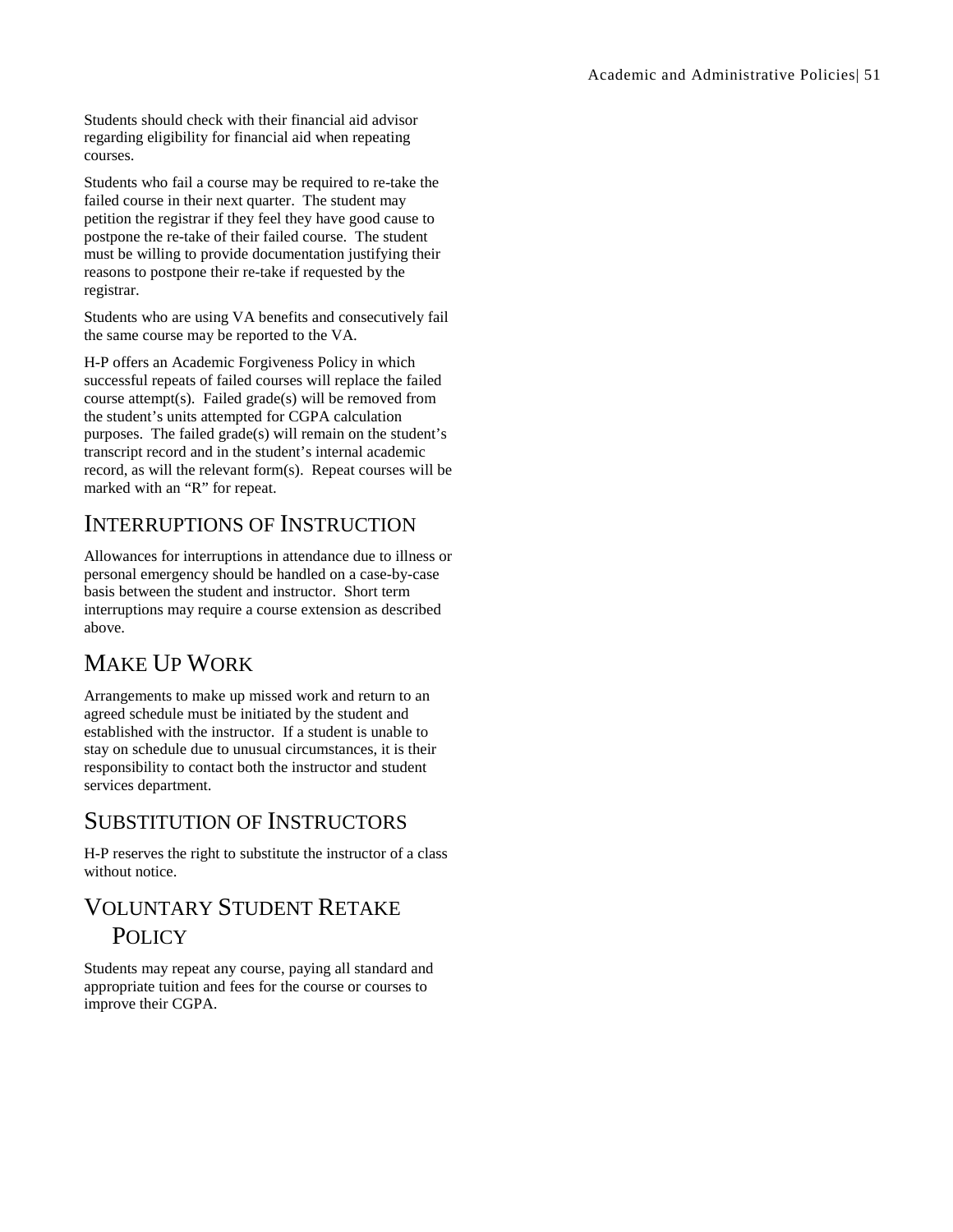# UNIVERSITY POLICIES AND PROCEDURES

# ASSESSMENT PHILOSOPHY

National American University provides quality career and professional undergraduate and graduate programs and continuing education to students from diverse backgrounds; interests and abilities (please refer to the NAU mission statement). In order to achieve its mission, the university community recognizes the importance of:

- Developing strategic and operational plans that are consistent with the stated mission, which promote quality academic and institutional support services and encourage excellent teaching and effective learning;
- Designing new academic programs and support services after appropriate research and planning have been completed so that quality is "built in" to any design;
- Identifying important indicators for academic programs and student services which can be used to measure student learning outcomes and the quality of services provided within and across university departments;
- Measuring these important indicators in a systematic and continuous manner with peer group analysis of resultant data to determine whether areas for improvement in undergraduate and graduate student learning or related services are present;
- Implementing recommended actions, when indicated, and continuing to measure these areas until improvement can be documented; and
- Incorporating the findings from this improvement process into future strategic, budget and operational plans.

Consistent with this philosophy, every student at NAU shall participate in periodic assessment evaluations as a requirement for graduation in order for the university to measure and improve student learning outcomes and student services. A variety of academic and institutional assessment methods are used and may include examinations, competency checklists, portfolio assignments, survey participation, or other means of assessment.

# ACADEMIC INTEGRITY

The National American University Mission and Purposes describe the university's commitment to assist students in further development of ethical values and behavior. A significant aspect of one of the purposes relates to academic integrity and the encouragement of honesty and ethical behavior on the part of students and graduates. Academic dishonesty includes, but is not limited to, plagiarizing and/or cheating on assignments,

tests or projects; or assisting someone else in these actions.

### **Students**

Students are encouraged to model behaviors that reflect honesty and integrity, and, therefore, may not engage in or tolerate cheating, plagiarism or other forms of academic dishonesty and/or related misconduct. Students should work in collaboration with each other to accomplish educational objectives; however, they are also responsible for their own understanding of the academic content and for their own work. Students who are unclear about the academic dishonesty examples listed below should seek clarification from a faculty member or staff members with appropriate expertise.

The most common forms of academic dishonesty include but are not limited to:

### *Cheating:*

• Using or attempting to use unauthorized assistance, material or student aids in examinations or other academic work. Examples: using a cheat sheet on an exam, copying from another student's exam, copying an exam before it is given, collaborating on an assignment without course instructor's consent, or altering exam answers and resubmitting the exam for a better grade.

#### *Plagiarism:*

Using the ideas, data or language of another without specific and proper acknowledgment. Examples: failing to cite a reference or to use quotation marks where appropriate, or misrepresenting another's work as one's own original creation.

#### *Fabrication and Falsification:*

Submitting contrived or altered information in an academic exercise. Examples: inventing data, research results, information or procedures in an academic exercise, reporting false information about internship or practicum experiences, or altering the record of data or experimental procedures or results.

#### *Multiple Submission:*

Submitting, without prior permission, substantial portions of the same academic work for credit more than once.

#### *Complicity in Academic Dishonesty:*

• Knowingly helping or attempting to help another commit an act of academic dishonesty; failing to report instances of academic dishonesty of which the student is aware.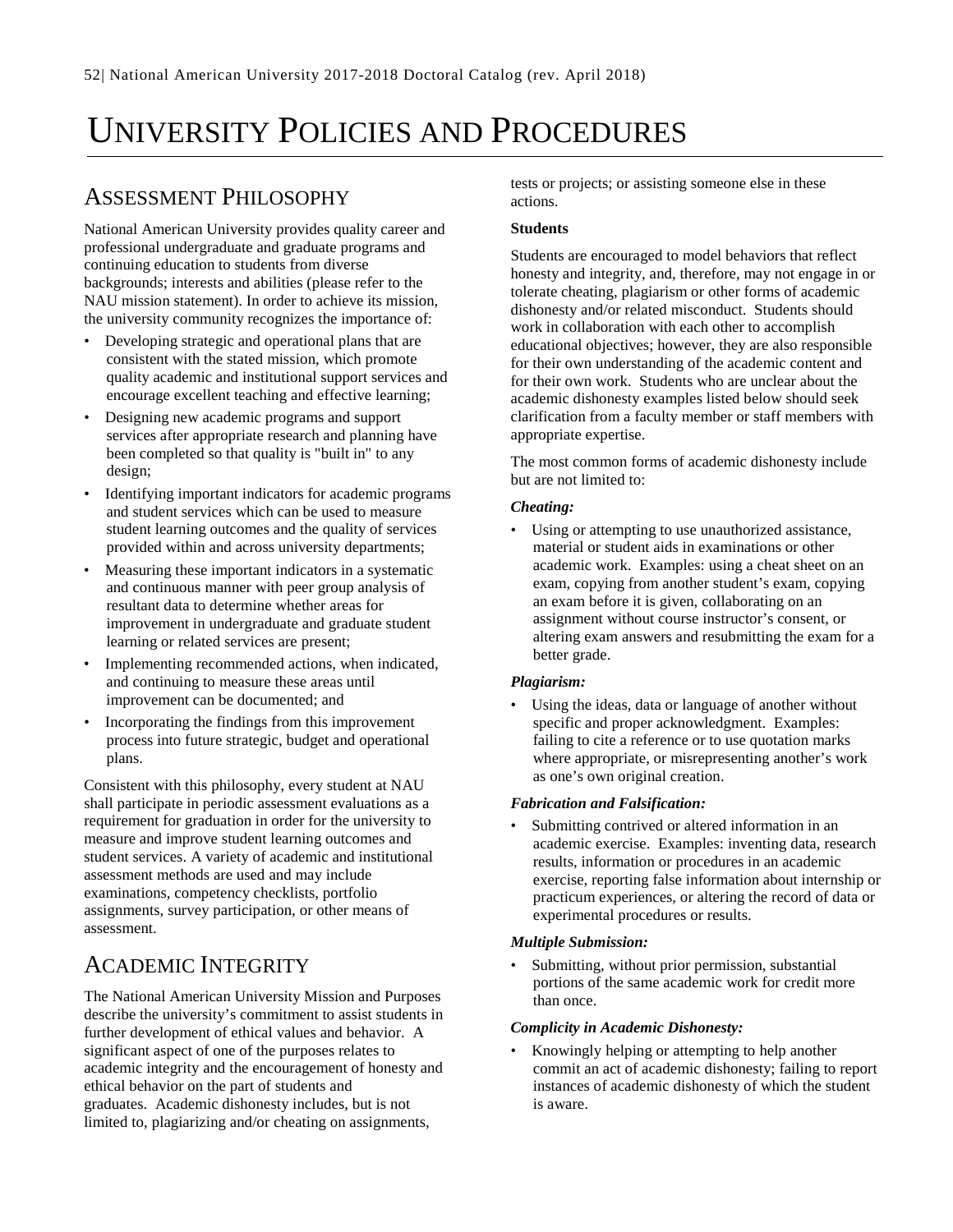Students are responsible for seeking information about accurate documentation of citations and references for specific content areas. Students who are unclear about the cheating and plagiarism examples listed above should seek clarification from a faculty member or staff members with appropriate expertise.

#### **Faculty**

The university trusts the members of the faculty to enforce policies and to establish procedures in their classes that will encourage honesty and ethical behavior on the part of students. The university expects that faculty members will not only make the determination of academic dishonesty but that they will impose the sanctions described below as appropriate.

#### **Penalties**

Penalties are determined in consultation between the faculty member and his or her supervisor in consideration of university policy and based on the severity of the violation and any prior history of academic dishonesty. Penalties include the following:

- 1. Failing grade for test, assignment, or project
- 2. Failing grade for course
- 3. Temporary or permanent suspension (assigned only by the provost)

A student may not withdraw from the course or change the grading option for the course before an allegation of academic dishonesty has been resolved. Generally, if a student has either admitted to the allegation or has been found responsible for academic dishonesty, the student will not be permitted to withdraw from the course or change the grading option for the course.

# ACADEMIC RELIEF FOR U.S. MILITARY SERVICE/ABSENCE

National American University (NAU) maintains a full division dedicated to the service of active duty and retired military personnel and their dependents (see the College of Military Studies). NAU recognizes the sacrifices, commitment, and hardships of servicemen and women. This policy is intended to relieve academic burden during periods when military service conflicts with class attendance and course completion. This policy applies to active duty servicemen and women, their spouses, National Guard members and Reservists when orders take effect during, or intersect with, an active academic term *(Proof of orders is required and can be accomplished by visual inspection or a letter or email from the commander or 1st Sergeant)*. This policy also applies to veterans who have a documented service related disability that prevents them from successfully attending and/or completing a course. *(A letter or email from an attending medical professional stating the student's disability prevents them* 

#### *from successfully completing the class or program at this time is required).*

**Note:** In some cases, students may accept an Incomplete during a time of absence and complete the course upon return. However, **be aware that military regulations governing the allowable time to replace Incomplete (I) grades differ between military branches and the service requirements take precedent over NAU's requirements.** NAU strongly recommends that before choosing an option requesting an incomplete beyond the end of the current term, students contact the military Education Office to determine the military branch's specific policy for recoupment of Tuition Assistance funds.

#### **Students will complete the Academic Relief for U.S. Military Service/Absence Form and will elect one of the following options for each class (the same option may be used for all or different options for some classes.)** For example, a student may decide to complete one class before leaving [option one] but will need to take an incomplete in the other classes [option three]. On the space provided at the end of the form, list the classes, which will be affected by this policy, the name of the instructor for each class, and the Academic Relief for Military Service option for each class. Include the last date of attendance and sign and date this form. **This form must be completed within 30 days of the last date of attendance.** If not, the university withdrawal policy as found in the current catalog will be applied. **Before signing, please speak to an NAU financial aid advisor and an NAU military finance coordinator.**

#### **Option One:**

Elect to finish class(es) by accelerating work and completing it before the start of an absence, or by finishing the class via electronic means or special accommodations agreed to with the instructor. Please note: students wishing to complete work via e-mail or learning management system must have web access during the period of absence.

**Grade:** The grade earned for the class will be applied at the end of the current term.

**Financial Aid:** Military assistance or federal aid may be used to pay for the class(es) provided all eligibility requirements are met. If military and federal eligibility requirements are not met, the student will pay for the class(es).

#### **Option Two:**

Elect to be 'no-showed.' This option is only available if financial aid has not been disbursed and the absence is within three weeks of the start of the term. The student's attendance and enrollment will be deleted from the system.

**Grade:** The course will not be recorded on the student's transcript.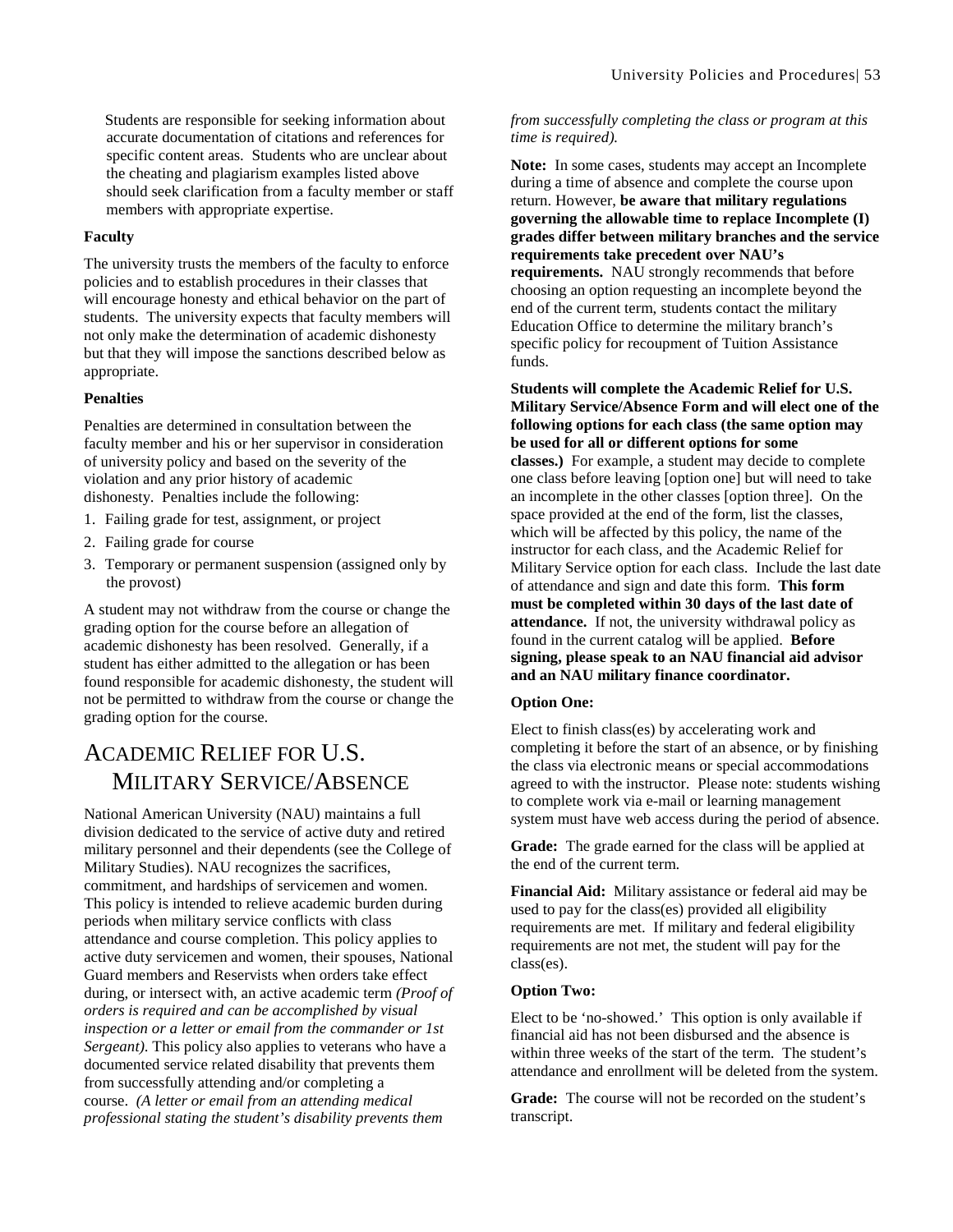**Financial Aid:** The student will not be charged for the class(es).

#### **Option Three:**

Elect to take an incomplete for class(es). The student will then have a predetermined period of time to complete the work following the absence. The student will need to notify the instructor who will process the incomplete paperwork. If the absence is 60 days or less, the student will have 6 months from the date the absence ends to finish the class. If the absence is greater than 60 days, the student will have one year from the date the absence ends to finish the class. The Satisfactory Academic Progress (SAP) for the purpose of determining financial aid eligibility will not be evaluated for students who receive an incomplete grade in accordance with this policy until the incomplete grade has been converted to a final grade.

**Grade:** An "I" will appear on the transcript until the work is completed or the allotted time has passed. If the work is completed, the instructor will submit a grade change and award the student the grade earned. If the work is not completed within the allotted time, the instructor will award a grade based on the work completed up to the time the class was dropped.

**Financial Aid:** Military assistance and federal financial aid may be used to pay for the class(es) depending on eligibility rules. If eligibility requirements are not met, the student will pay for the class(es). **Note:** Some branches of the service will not allow an incomplete on a student's record for an extended time, therefore students should check with the education office to ensure students will not be personally billed for the class(es).

#### **Option Four:**

Elect to follow the university's normal withdrawal policy and be administratively dropped from the class.

**Grade:** The student will receive a "W" on the transcript. The student will be allowed to repeat this class in the future.

**Financial Aid:** Military assistance and federal financial aid may be used to pay for the class(es) depending on eligibility rules. If eligibility requirements are not met, the student will pay for the class(es) If the last date of attendance is within the refund period, any refund will be pro-rated. If the start of the student's absence is beyond the refund period, no refund will be given.

#### **Option Five:**

Elect a waiver for the term. The student may contact the education officer to request a waiver for the term. The waiver will allow the student to retake the class at a later date and to receive military assistance for the class a second time. If the waiver is granted the student must also request to be dropped from all classes.

**Grade:** The student will receive a "W" on the transcript for the class(es). When the student enrolls the second time, the second class will also be on the transcript along with the grade earned.

**Financial Aid:** The student will receive a pro-rated refund based on the university's refund policy from the date the class was dropped. The student will be required to pay for the class the second time with the waiver allowing the student to use military assistance for the class a second time.

## AMERICANS WITH DISABILITIES ACT POLICY - DOCTORAL

NAU strives to make its programs and facilities accessible to all individuals, in compliance with Section 504 of the Rehabilitation Act of 1973 and Title III of the Americans with Disabilities Act of 1990. The goal of the university is to create and maintain an environment in which students may achieve their fullest potential, limited to the least extent possible by individual disabilities.

#### **Disability**

Recognized disabilities include physical and mental impairments that substantially limit one or more of the major life activities, including walking, seeing, hearing, speaking, learning, breathing, working, taking care of oneself, and performing manual tasks. A temporary medical condition may also qualify as a disability. Examples of temporary disabilities include broken bones, other injuries, and short-term impairments following surgery or medical treatments.

A student is not required to disclose a disability. However, to be considered for accommodation, a student must submit a request as explained below.

#### **Reasonable Accommodations**

A reasonable accommodation is a modification or adjustment to a course, program, service, activity, or facility that enables a qualified student with a disability to have an equal opportunity to attain the same level of performance or enjoy equal benefits and privileges available to students without disabilities. The accommodation sought must be related to the student's disability and cannot require the university to fundamentally alter programs or services, lower standards, or provide anything "overly burdensome." Students with disabilities are not automatically entitled to the accommodation they may prefer or have received in other educational settings.

While NAU desires that all students achieve academic success, it does not guarantee success in its offerings and activities. A student must possess the mental capabilities needed to participate in the university's academic programs and be "otherwise qualified" to meet the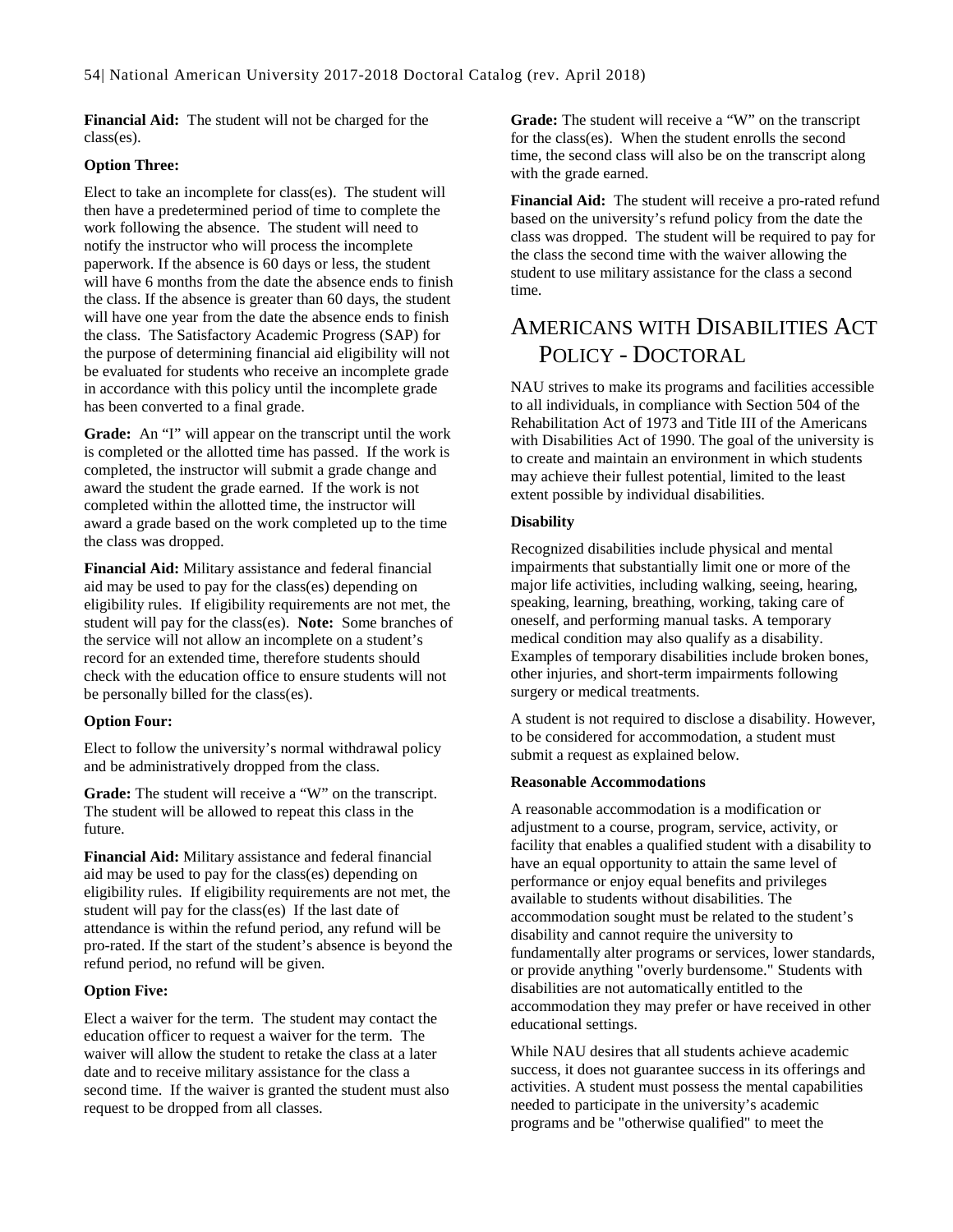academic requirements of the university. A disability may not be so profound that, even with accommodations, the student is unable to perform basic requirements such as analytical reasoning or writing. Students taking online courses or courses with online components must possess the minimum computer skills and software that are required to successfully attend and complete the course. Accommodations will not be provided for the remediation of these basic skills and software.

#### **Requesting an Accommodation**

All inquiries and requests for accommodation should be submitted to the ADA coordinator, who serves as a resource for students with disabilities, verifies and maintains documentation, considers accommodation requests, and determines reasonable accommodations.

Ms. Karen Hoffman Student Services Coordinator National American University 5301 Mount Rushmore Rd., Rapid City, SD 57701 Telephone: (605) 394-4805 | Fax: (605) 721-5241 khoffman@national.edu

To request an accommodation:

#### *Step 1 –*

Contact the dean of graduate students and academic support to request an ADA Accommodation Request Form.

#### *Step 2 –*

Submit a completed ADA Accommodation Request Form and all required documentation to the dean of graduate students and academic support no less than three weeks prior to the beginning of classes, or when a disability becomes known. Required documentation includes the following, provided by a licensed professional:

- A clear statement of the diagnosed disability;
- A description of the functional limitations resulting from the disability as they pertain to the educational environment;
- The duration of the disability; and
- The recommended accommodation(s).

If a student requests an accommodation for a disability relating to learning or attention difficulties, comprehensive and diagnostic testing may be required, at the student's expense.

The ADA coordinator will review the request and supporting documentation and will communicate with the student and other persons as appropriate.

If the ADA coordinator determines that an accommodation is warranted, the student will receive an ADA Student Accommodation Agreement, indicating the accommodation granted. **Accommodations will not be applied retroactively.**

#### *Step 3 –*

The student will provide each instructor with a copy of the ADA Student Accommodation Agreement, obtain the instructor's signature, and deliver the signed agreement(s) to the associate dean of doctoral students who will contact uservices@national.edu prior to the start of each academic term so that the accommodations may be implemented in the online classes.

The student will contact the ADA coordinator if an accommodation is not effectively implemented. If a student request for an accommodation is not granted, he/she should contact the ADA coordinator with any questions. If the student wishes to have the matter reconsidered, contact the associate dean of doctoral students. While it is hoped that any concerns can be resolved within the university process, you may also contact the U.S. Department of Justice, Civil Rights Division.

### CHANGE OF GRADES

Grades submitted by faculty at the end of each course are not subject to revision on the basis of additional work or completion of new assessments. If a student questions a final grade, the student should first discuss the grade with the professor. If the student is unable to resolve the grade issue with the instructor, the student must submit a grade appeal in writing to the dean of graduate students and academic support within 45 days of the grade being posted at the end of the course. If the grade is denied or dismissed by the dean of graduate students and academic support, the decision may be appealed to the senior vice president and dean of master's and doctoral programming who will convene a grade appeal committee comprised of the senior vice president and two independent administrators. The decision of the grade appeal committee is final.

### **CONDUCT**

As a student at NAU, appropriate conduct and integrity are expected. In some instances of student misconduct, the university will issue a warning or will place the student on disciplinary probation, suspension, or will dismiss the student from the university. A written policy on student conduct is available from the office of the dean of graduate students and academic support who has authority and responsibility for overseeing student conduct. The dean may consult with cohort coordinators.

Procedural fair play and due process will be provided in every instance. Proper safeguards for the welfare, safety and educational opportunity will be provided for all students.

Institutional obligations include, but are not limited to, upholding the law and maintenance of regulations regarding academic honesty and restricting prejudicial behavior, physical abuse or harassment, impropriety of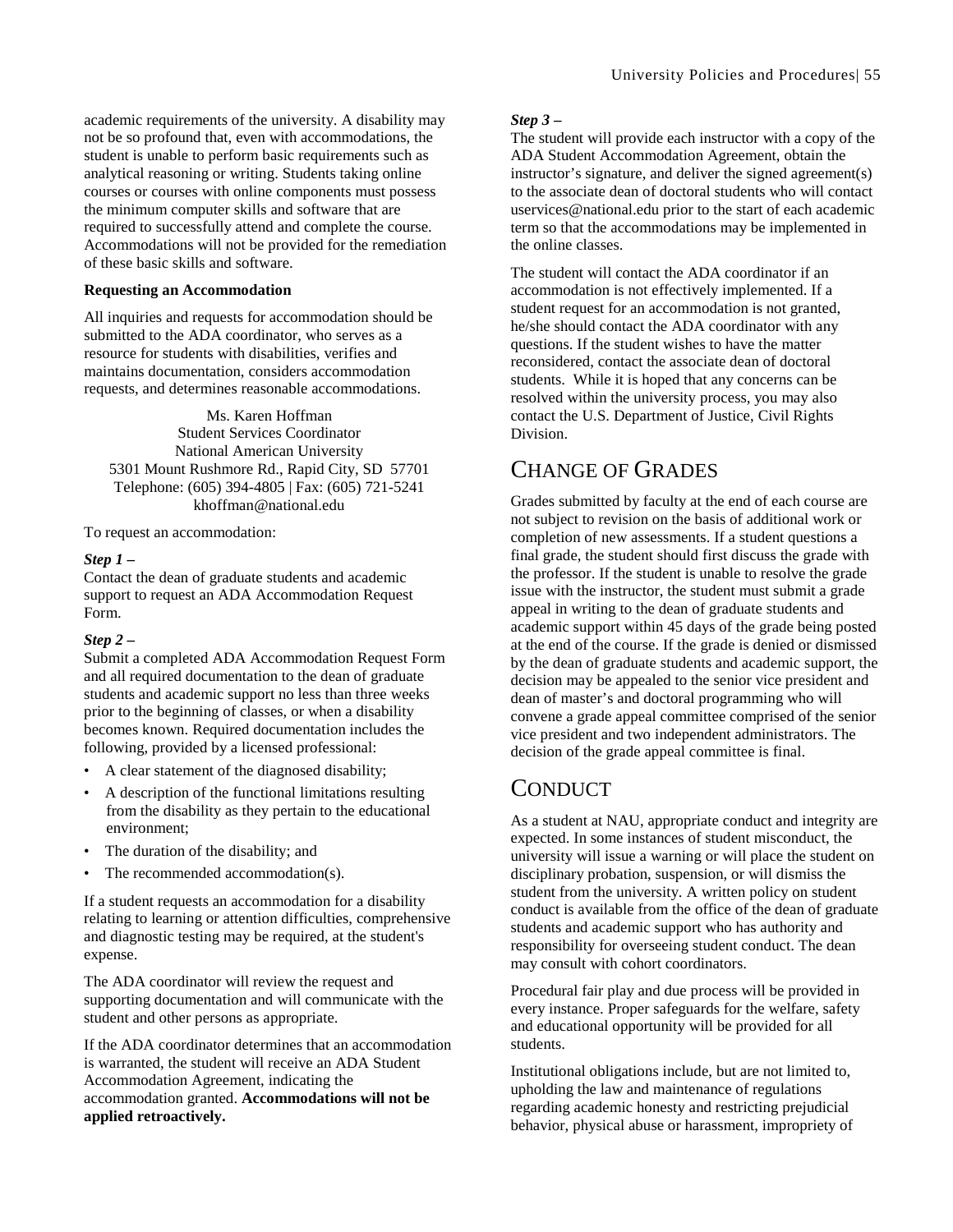personal behavior, or illicit use of drugs or intoxicants, especially as these relate to institutional and educational goals. Respect and tolerance are keywords in the institutional expectations of students in their interaction with each other and with other members of the university community. Legal violations will be turned over to police authorities.

# DRUG AND ALCOHOL POLICY

NAU takes a positive, proactive role in preventing the possession, use or distribution of drugs and alcohol by students and other members of the campus community. The university has adopted the guidelines of the 1990 Drug Free Schools and Campuses Act. Under this act, NAU has:

- 1. Established standards of conduct that prohibit unlawful use, possession or distribution of drugs or alcohol;
- 2. Annually distributed information describing legal sanctions under state and federal law;
- 3. Annually distributed information regarding health risks associated with the use and abuse of drugs and alcohol;
- 4. Provided information related to counseling, treatment, and rehabilitation associated with the use and abuse of drugs and/or alcohol on an annual basis;
- 5. Set disciplinary sanctions that will be imposed on students and employees for violations related to the use and abuse of alcohol and/or drugs;
- 6. Utilized professional staff to inform and to support institutional and personal educational objectives.

The university's drug and alcohol policy is distributed to students annually. These sanctions include expulsion of students and termination of employees.

## FALSIFICATION OF EDUCATIONAL RECORDS

Falsifying, altering, or misrepresenting a transcript, grade report, diploma, or any other material relevant to admission, enrollment or academic performance shall be considered an overt act of academic dishonesty. This action shall result in denial of admission or enrollment into NAU, or permanent suspension from continuing as a student with the university.

## HARASSMENT AND NON-DISCRIMINATORY POLICY

- 1. Purpose of Policy
	- a. National American University (NAU) employees and students should be able to work and learn in an environment free from discrimination and harassment. The mission of NAU is best accomplished in an atmosphere of professionalism, which in turn is supported by mutual respect and

trust. NAU expects all employees and students to work toward this goal.

- b. Discrimination and harassment based on a person's race, color, creed, religion, national origin, sex, sexual orientation, disability, age, genetic information, gender identity, or any other protected class status is strictly prohibited by NAU.
- 2. Scope of Policy
	- a. This policy prohibits any form of harassment by an individual, including university managers and supervisors, employees, co-workers and third parties such as students, consultants, contractors or vendors who deal with university employees or students.
- 3. Definitions of Sexual and Other Forms of Harassment and Discrimination
	- a. Discrimination consists of unequal treatment in the workplace or academic setting or in the terms and conditions of a person's employment or academic standing, when the treatment is based on a person's race, color, creed, religion, national origin, sex, sexual orientation, disability, age, genetic information, gender identity, or other protected class status.
	- b. Harassment consists of unwelcome conduct based on a person's race, color, creed, religion, national origin, sex, sexual orientation, disability, age, genetic information, gender identity, or other protected class status when submission to such conduct:
		- i. Is a condition of employment, continued employment, admission to the university, continued enrollment, or academic achievement; or
		- ii. Is a basis for an employment decision affecting an employee's job or a student's ability to obtain an education; or
		- iii. Interferes with an employee's job or a student's academic performance; or
		- iv. Creates an intimidating, hostile, or offensive work or academic environment.
	- c. NAU prohibits such harassment in any form, including verbal, physical, and visual harassment.
	- d. Some examples of conduct that could be considered harassment include the following types of action when they are taken based on protected class status:
		- i. Abusive, intimidating, insulting or degrading remarks;
		- ii. Displaying in the workplace or academic setting, objects, cartoons, pictures, or stories which may be perceived as offensive or demeaning; or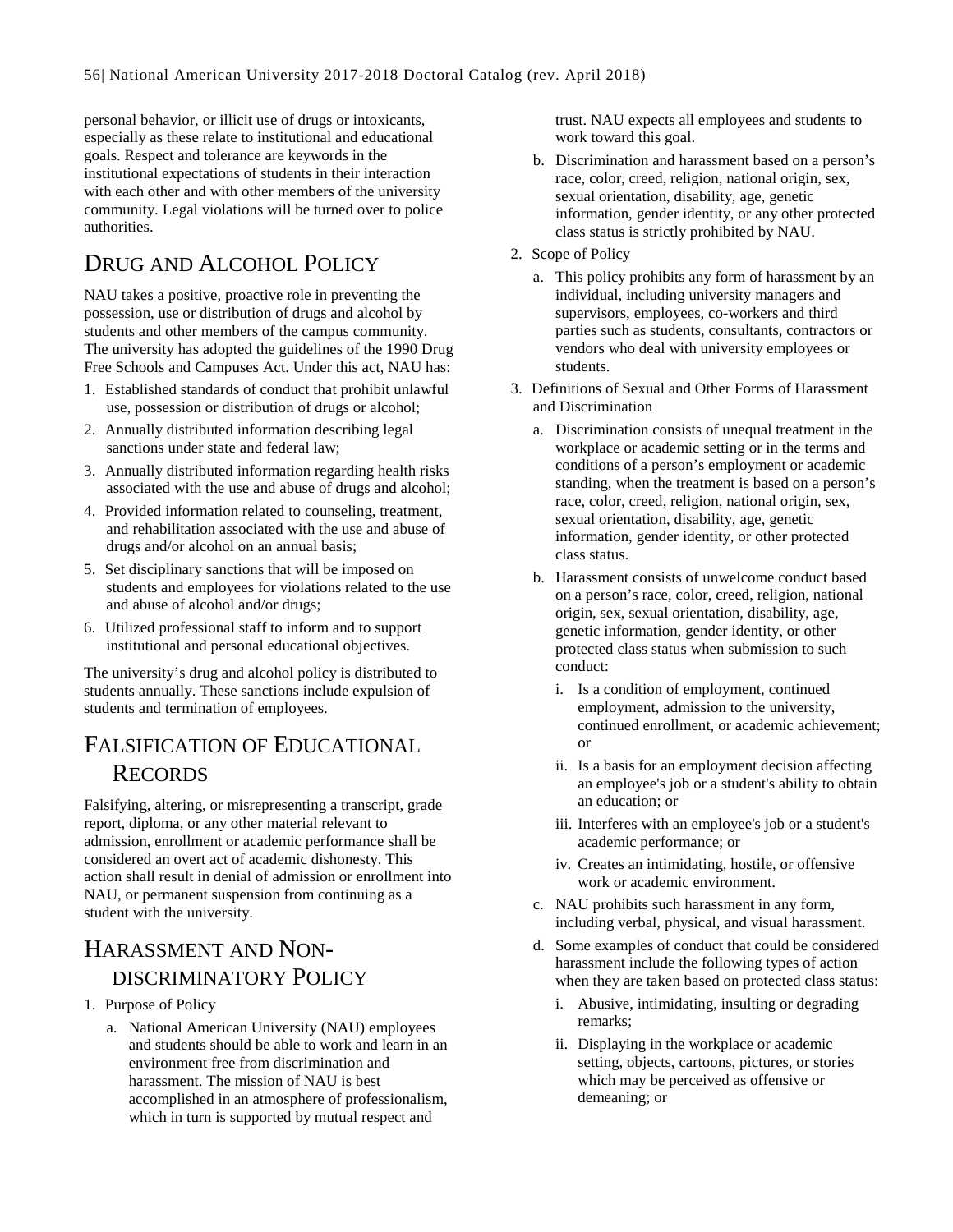- iii. Threats, demands or suggestions that an employee's work status or a student's academic status, advancement or other terms and conditions of employment or academic achievement are contingent upon the employee's toleration of or acquiescence to unwelcome harassment.
- e. One form of prohibited harassment is sexual harassment. Sexual harassment includes unwelcome sexual advances, requests for sexual favors, sexually motivated physical contact or other verbal or physical conduct or communication of a sexual nature when submission to such conduct:
	- i. Is a condition of employment, continued employment, admission to the university, continued enrollment, or academic achievement; or
	- ii. Is a basis for an employment decision affecting an employee's job or a student's ability to obtain an education; or
	- iii. Interferes with an employee's job or student's academic performance; or
	- iv. Creates an intimidating, hostile, or offensive work or academic environment.
- f. NAU prohibits sexual harassment in any form, including verbal, physical, and visual harassment. For more information, please refer to the university's Sexual Misconduct policy.
- 4. Reporting Harassment
	- a. If at any time a student feels he/she has experienced sexual or other forms of harassment, discrimination, or violence, the student should immediately contact: Karen Hoffman, Title IX and Student Services Coordinator, Office of Student Concerns, 5301 Mount Rushmore Rd., Rapid City, SD 57701, 605- 394-4805, khoffman@national.edu.

If at any time an employee feels that he/she has experienced sexual and other forms of harassment, discrimination, or violence, the employee should immediately contact: Human Resources, 5301 Mount Rushmore Rd., Rapid City, SD 57701, 605-721-5312, hremployeerelations@national.edu

- b. NAU wants to resolve any such problems, but it can do so only if it is aware of those problems. NAU encourages any individual who believes he/she is being discriminated against or harassed to report any and all incidents of perceived discrimination or harassment.
- c. NAU will investigate discrimination and harassment complaints and take other appropriate action. Every effort will be made to ensure the confidentiality of complaints, and the results of investigation, to the extent possible. Any person who is found to have committed prohibited

discrimination or harassment will be subject to appropriate corrective action, which may include discipline up to and including termination or, in the case of a student, permanent suspension.

5. Confidentiality

Every effort will be made to ensure the confidentiality of complaints, and the results of investigation, to the extent possible.

- 6. No Retaliation
	- a. Retaliation against any individual for making a complaint under this policy, for opposing harassment or discrimination, or for participating in an investigation of any claim regarding harassment or discrimination or inappropriate behavior is strictly prohibited.
	- b. Any person who engages in retaliatory conduct or reprisals in response to a claim of harassment or discrimination will be subject to appropriate corrective action, which may include discipline up to and including termination of employment or permanent suspension of a student. If an employee or student feels that he/she has experienced such retaliation, the individual should immediately report any such retaliation to the system director of human resources or campus executive officer.
	- c. A person who files a false or malicious complaint of discrimination or harassment may be the subject of appropriate disciplinary action.
- 7. Employee and Student Responsibilities
	- a. Everyone is responsible for maintaining a working and learning environment free of harassment and discrimination.
	- b. All employees are required to complete the interactive educational training program for preventing unlawful harassment, discrimination, and retaliation located on the human resources page of MyNAU. All students and employees will also be provided with Title IX, VAWA training.
	- c. It is the responsibility of ALL employees and students to:
		- i. Read and abide by this policy. Employees with questions may contact the system director for human resources. Students with questions may contact the campus director or the Title IX Coordinator.
		- ii. Refrain from engaging in acts of harassment or discrimination or acts that can be construed as harassment or discrimination.
		- iii. Immediately report any acts of discrimination or harassment or acts that can be construed as such.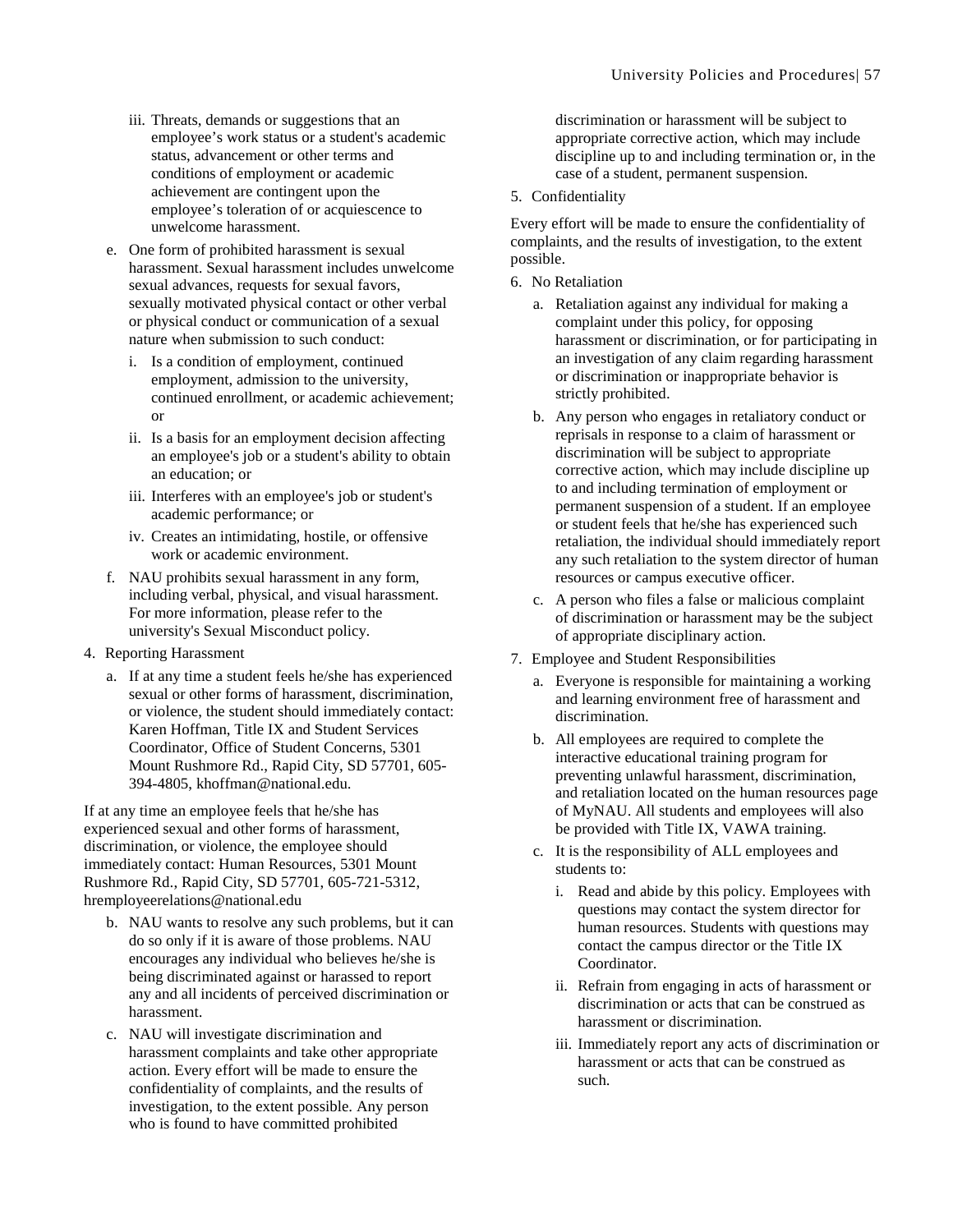- iv. Cooperate with any investigation regarding discrimination, harassment, or inappropriate conduct.
- v. Maintain the confidentiality of any complaint or information received or provided in the course of an investigation, only disclosing information to those NAU personnel or representatives with a need to know about the complaint or information. Refrain from speculation and from drawing conclusions or gossiping about the subject matter or individuals involved in claims of harassment or discrimination, or involved in the investigation of such claims.
- vi. Refrain from taking any adverse or retaliatory action against any individual who has made a claim of harassment, opposed harassment, or participated in the investigation of any claim regarding harassment or inappropriate behavior.

## INSTITUTIONAL REVIEW BOARD **POLICIES**

Students must comply with NAU's Institutional Review Board (IRB) policies. Students conducting research must complete the IRB process for approval of their research design prior to beginning the research.

It is morally and ethically imperative that the rights and welfare of research subjects be protected. In accordance with federal, as well as applicable state regulations, NAU has established the IRB and the following policies and procedures for research involving human subjects, or data or materials derived from humans. Safeguarding the rights and welfare of human subjects utilized in research protects not only the individual subject, but also the researcher and the institution sponsoring the research project. The IRB has the authority to approve, disapprove, or require modifications of the proposed research.

#### **IRB Mission**

The mission of the National American University Institutional Review Board is to assure highest quality research involving human subjects conducted under the auspices of the university. In that regard, safeguarding the rights and welfare of human subjects in research is a general institutional policy delegated by the president through the provost to the Institutional Review Board (IRB). Therefore, any research project involving human subjects which is conducted by National American University faculty, staff, students, or external persons (or that takes place on any National American University campus or as a part of an academic affiliation agreement) is subject to review and approval by the IRB. The IRB's main purpose is to ensure protection of human subjects through the review, approval, modification, or disapproval of research applications submitted by faculty, staff, student, and/or external investigators. The IRB is further

responsible for communication, recordkeeping, reporting, monitoring, education of the university community about ethical issues, and oversight of all research activity involving human subjects. The IRB is guided by ethical principles outlined in the Belmont Report (1979) and legal mandates outlined in the Code of Federal Regulations Title 45 Part 46 (1994).

#### **Committee Composition**

Federal regulations require that membership of the IRB include, at a minimum, one member whose primary concerns are in scientific areas, one member whose primary concerns are in nonscientific areas, other members representing more than a single profession, and at least one individual not affiliated with the university.

#### **Definitions**

For purposes of this policy, "Human Subject/Participant" is defined as "a living individual about whom an investigator conducting research obtains (1) data through intervention or interaction with the individual, or (2) identifiable private information." "Research" is defined as "a systematic investigation, including research development, testing, and evaluation, designed to develop or contribute to general knowledge."

#### **Reference**

The Institutional Review Board Guidebook, published by the federal Department of Health and Human Services, may be used by the NAU IRB to assist it in making determinations within the university's IRB policies and procedures.

#### **IRB Procedures**

In order to approve proposed research protocols, the IRB shall determine if the research is exempt or non-exempt. In the case of non-exempt research the IRB shall ensure that all of the following requirements are satisfied:

- Risks to subjects are minimized by using tests or procedures which are consistent with sound research design and which do not unnecessarily expose subjects to risks, and whenever appropriate, use tests or procedures already being used for learning, diagnostic, or treatment purposes.
- Risks to subjects are reasonable in relation to the anticipated benefits, if any, to subjects, and the importance of knowledge that may reasonably be expected to result. In evaluating risks and benefits, the IRB shall consider only those risks and benefits that result from the research (as distinguished from risks and benefits of interventions subjects would receive even if not participating in the research).
- Selection of the subjects is equitable. In making this assessment, the IRB shall take into account the purposes of the research and the setting in which the research will be conducted.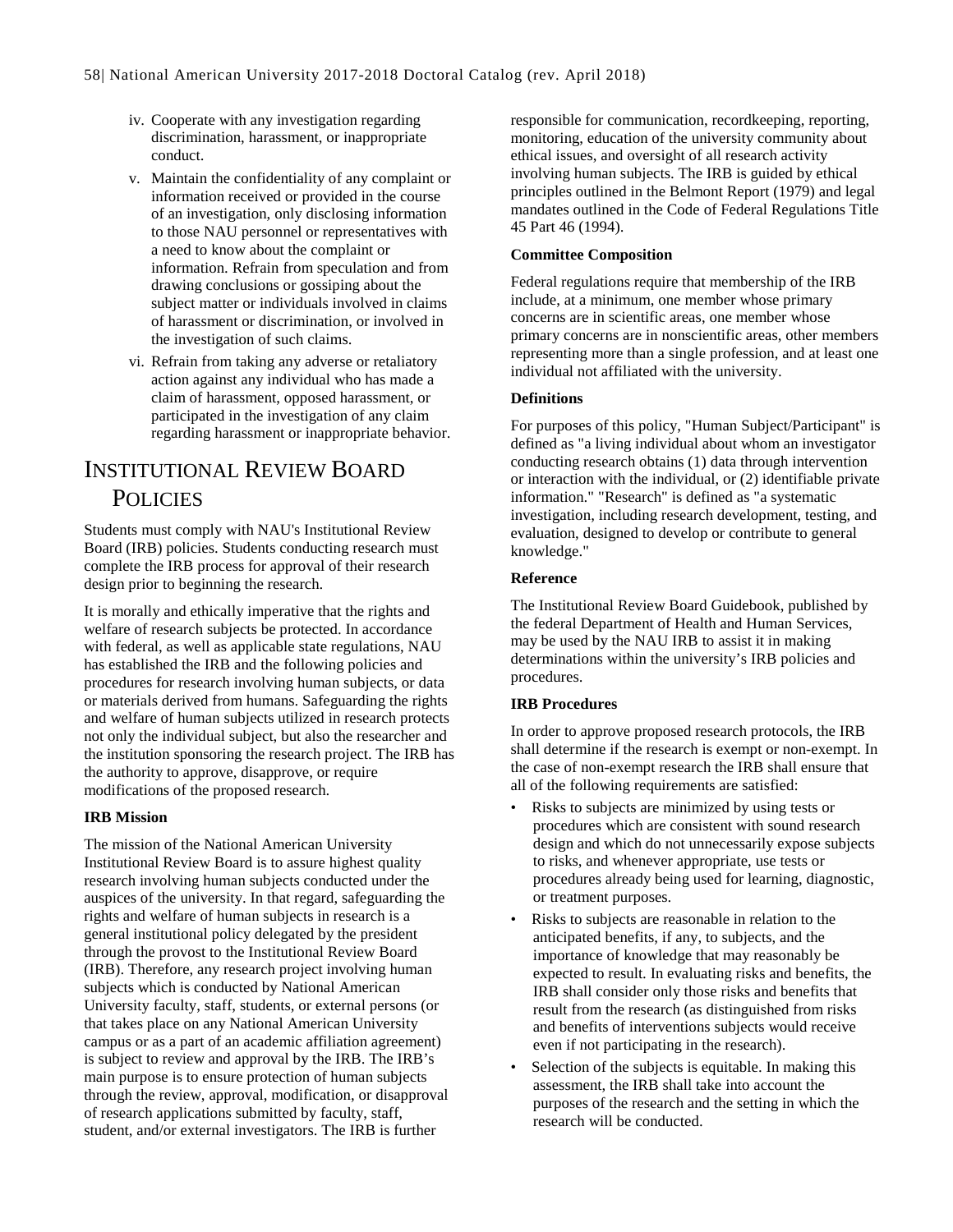- Voluntary informed consent will be sought from each prospective subject or the subject's legally authorized representative, in accordance with, and to the extent required by Title 45 Code of Federal Regulations, Part 46.116.
- Informed consent will be appropriately documented in accordance with, and to the extent required by, 45 CFR 46.117.
- Where appropriate, the research plan makes adequate provision for monitoring the data collected to attempt to ensure the safety of subjects. If any serious breach in the procedure or harmful event occurs with a subject, it should be reported to the IRB as soon as possible.
- Where appropriate, there are adequate provisions to protect the privacy of subjects and to maintain the confidentiality of data. Where some or all of the subjects are likely to be vulnerable to coercion or undue influence, such as persons with acute or severe physical or mental illness, or persons who are economically or educationally disadvantaged, appropriate additional safeguards must be included in the study to protect the rights and welfare of these subjects.

In conformity with Federal Regulations, the IRB will determine which of three separate avenues for review of research involving human subjects will be utilized:

- Full IRB Review. Research involving more than minimal risk to the subject requires review by the full IRB using current scientific and ethical standards. All research using children or vulnerable populations requires review by the full IRB.
- Expedited Review. Research involving no more than minimal risk and in which the only involvement of subjects will be in one or more of the categories defined by Federal Policy 46.110 requires review by the Chair and selected members of the IRB.
- Exempt Review. Research of minimal or no risk as defined by Federal Policy 46.101b requires review by the IRB Chair only. Some types of activities are specifically exempt from IRB review. They include:
- Non-intrusive observation of subjects in public places,
- Data-gathering from class members for classroom purposes (e.g., class exercises, course evaluations), and
- Needs assessment or evaluation data intended to remain within the university community.

All persons seeking IRB approval will utilize the same application form.

### INTERNET POLICY

Internet access is coordinated through a complex association of government agencies and regional and state networks. In addition, the smooth operation of the network relies upon the proper conduct of the end users who must adhere to NAU's guidelines.

If a NAU user violates any of these provisions, his/her account may be terminated, and future access could be denied. Depending upon the severity of the situation, abuse of NAU's e-mail, network, or Internet systems may also result in disciplinary action including suspension from the university.

#### **Network Etiquette**

Users are expected to abide by the generally accepted rules of network etiquette. This includes, but is not limited to, the following:

- 1. Be polite do not use abusive or offensive language in messages to others.
- 2. Remember that electronic mail (e-mail) is not guaranteed to be private. Those who operate the system have access to mail. Messages relating to or in support of illegal activities may be reported to the authorities without notification to or permission from the student/employee sending or receiving the message.
- 3. Do not tie up the network with idle activities or game playing - remember there are many students who need to use the system.
- 4. Do not plagiarize cutting and pasting ideas and documents into your own document is very easy to do. Be sure to give credit to the author when using his/her material.

#### **Prohibited Use**

The following types of activities are specifically prohibited and may result in administrative action:

- 1. Unauthorized use of any computer account.
- 2. Unauthorized transfer of or entry into a file (i.e., students are not to move files from a server, or access files that they are not authorized to access)
- 3. Using NAU's network to gain unauthorized access into any computer system.
- 4. Illegal copying of software protected by U.S. copyright law (may also result in civil damages and criminal penalties).
- 5. Using e-mail to threaten or harass others.
- 6. Using the university's network to access pornography or obscene material and sites displaying the same.
- 7. Activities for the purpose of personal or commercial financial gain including chain letters, solicitation of business or services, sales of personal property, etc.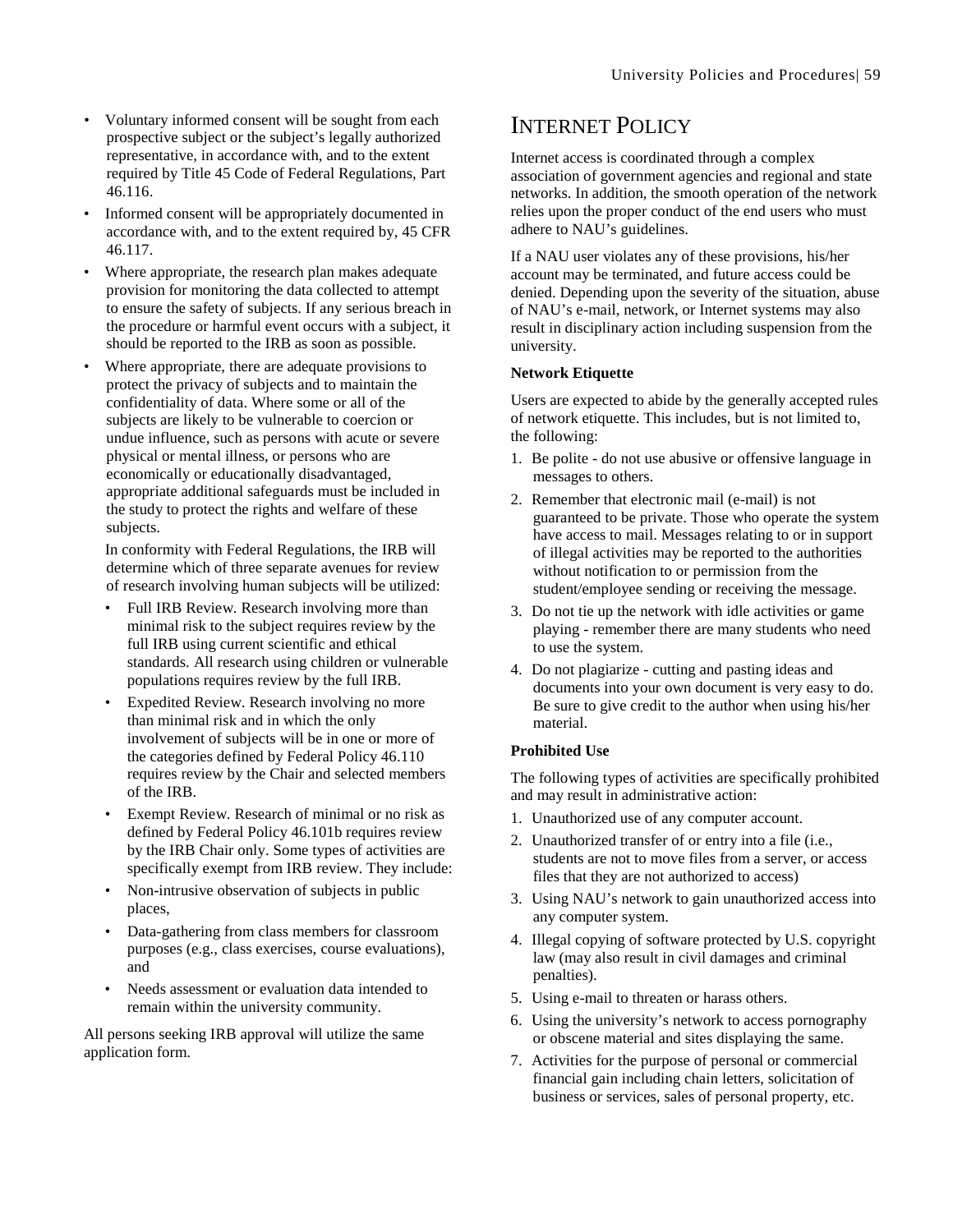- 8. Storing, processing or displaying racially offensive, gender offensive or obscene material.
- 9. Using another individual's account or identity to send or receive e-mail.
- 10.Viewing, damaging or deleting other users' files or communications without appropriate authorization.
- 11.Posting materials on electronic bulletin boards, which violate existing laws, regulations or National American University policies or codes of conduct.
- 12.Theft, misuse or abuse of computing or networking resources.
- 13.Posting of National American University confidential materials, records, policies or procedures or transmitting the same to unauthorized personnel.
- 14.Sharing of passwords with others.

#### **Vandalism**

Vandalism is typically defined as when a person knowingly causes intentional or negligent damage. This includes damage to computer equipment, software and systems of the university or harming or destroying data of another user, Internet, or other networks. It includes, but is not limited to, the intentional uploading or creation of computer viruses. Vandalism will result in the cancellation of privileges and may result in suspension from the university.

# RIGHT TO PRIVACY - FERPA

The Family Educational Rights and Privacy Act (FERPA) (20 U.S.C. § 1232g; 34 CFR Part 99) affords eligible students certain rights with respect to their education records. (An "eligible student" under FERPA is a student who is 18 years of age or older or who attends a postsecondary institution.) These rights include:

- 1. The right to inspect and review the student's education records within 45 days after the day the school receives a request for access. A student should submit to the registrar or other appropriate official, a written request that identifies the records the student wishes to inspect. The school official will make arrangements for access and notify the student of the time and place where the records may be inspected. If the records are not maintained by the school official to whom the request was submitted, that official shall advise the student of the correct official to whom the request should be addressed.
- 2. The right to request the amendment of the student's education records that the student believes is inaccurate, misleading, or otherwise in violation of the student's privacy rights under FERPA.

A student who wishes to ask the school to amend a record should write the school official responsible for the record, clearly identify the part of the record the

student wants changed, and specify why it should be changed.

If the school decides not to amend the record as requested, the school will notify the student in writing of the decision and the student's right to a hearing re-garding the request for amendment. Additional information regarding the hearing procedures will be provided to the student when notified of the right to a hearing.

3. The right to provide written consent before the school discloses personally identifiable information (PII) from the student's education records, except to the extent that FERPA authorizes disclosure without con-sent.

The school may disclose education records without a student's prior written consent under the FERPA exception for disclosure to school officials with legitimate educational interests. A school official is a person employed by the school in an administrative, supervisory, academic, research, or support staff position (including law en-forcement unit personnel and health staff); a person serving on the governing board; or a student serving on an official committee, such as a disciplinary or grievance com-mittee. A school official also may include a volunteer or contractor outside of the school who performs an institutional service of function for which the school would otherwise use its own employees and who is under the direct control of the school with respect to the use and maintenance of PII from education records, such as an attorney, auditor, or collection agent or a student volunteering to assist another school official in performing his or her tasks. A school official has a legitimate educational interest if the official needs to review an educa-tion record in order to fulfill his or her professional responsibilities for the school.

Upon request, the school may disclose education records without a student's prior written consent to offi-cials of another school in which a student seeks or intends to enroll.

4. The right to file a complaint with the U.S. Department of Education concerning alleged failures by the school to comply with the requirements of FERPA. The name and address of the Office that administers FERPA is:

> Family Policy Compliance Office U.S. Department of Education 400 Maryland Avenue, SW Washington, DC 20202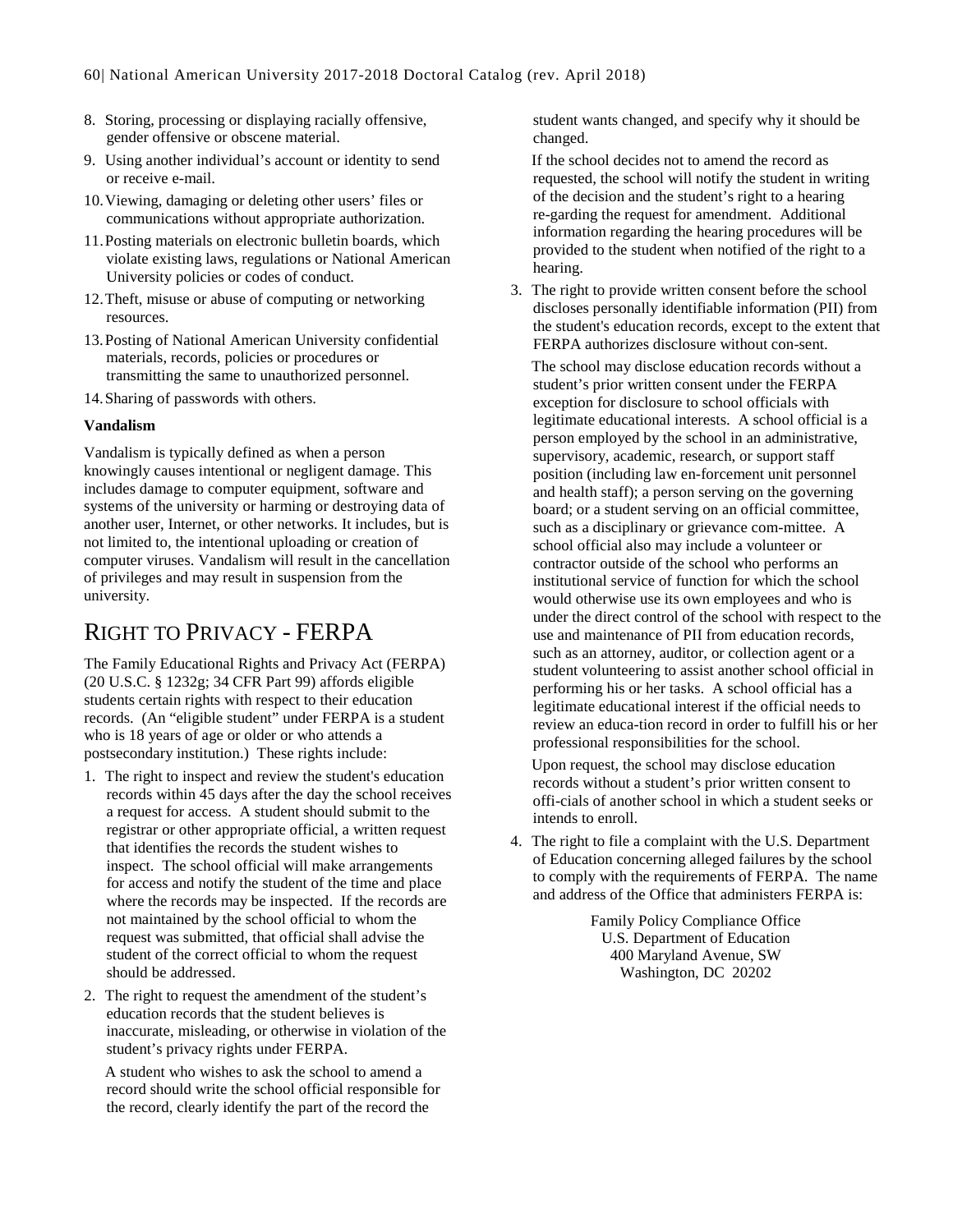At its discretion, the school may disclose without the student's prior written consent the following directory information: student's name, local and permanent addresses, local and permanent telephone numbers, e-mail address, photograph, date and place of birth, major field of study, class level, enrollment status (e.g., undergraduate or graduate, full-time or part-time), dates of attendance, participation in officially recognized activities, degrees, honors, and awards received, and most recent educational agency or institution attended.

A student may withhold directory information by notifying the office of the registrar or the campus administrative office in writing no later than the 15th day after the first day of the term in which the student is enrolled. Requests for nondisclosure will be honored by the university until removed by the student.

FERPA permits the disclosure of PII from students' education records, without consent of the student, if the disclosure meets certain conditions found in §99.31 of the FERPA regulations. Except for disclosures to school officials, disclosures related to some judicial orders or lawfully issued subpoenas, disclosures of directory information, and disclosures to the student, §99.32 of FERPA regulations requires the institution to record the disclosure. Eligible students have a right to inspect and review the record of disclosures. A postsecondary institution may disclose PII from the education records without obtaining prior written consent of the student –

- To other school officials, including teachers, within the school whom the school has determined to have legitimate educational interests. This includes contractors, consultants, volunteers, or other parties to whom the school has outsourced institutional services or functions, provided that the conditions listed in 34 CFR  $§99.31(a)(1)(i)(B)(1) - (a)(1)(i)(B)(2)$  are met. (34 CFR §99.31(a)(1))
- To officials of another school where the student seeks or intends to enroll, or where the student is already enrolled if the disclosure is for purposes related to the student's enrollment or transfer, subject to the requirements of 34 CFR §99.34. (34 CFR §99.31(a)(2))
- To authorized representatives of the U. S. Comptroller General, the U. S. Attorney General, the U.S. Secretary of Education, or State and local educational authorities, such as a State postsecondary authority that is responsible for supervising the university's Statesupported education programs. Disclosures under this provision may be made, subject to the requirements of §99.35, in connection with an audit or evaluation of Federal- or State-supported education programs, or for the enforcement of or compliance with Federal legal requirements that relate to those programs. These entities may make further disclosures of PII to outside entities that are designated by them as their authorized

representatives to conduct any audit, evaluation, or enforcement or compliance activity on their behalf. (34 CFR §§99.31(a)(3) and 99.35)

- In connection with financial aid for which the student has applied or which the student has received, if the information is necessary to determine eligibility for the aid, determine the amount of the aid, determine the conditions of the aid, or enforce the terms and conditions of the aid.  $(34 \text{ CFR } $99.31(a)(4))$
- To organizations conducting studies for, or on behalf of, the school, in order to: (a) develop, validate, or administer predictive tests; (b) administer student aid programs; or (c) improve instruction. (34 CFR §99.31(a)(6))
- To accrediting organizations to carry out their accrediting functions.  $(34 \text{ CFR } \text{\$99.31(a)(7)})$
- To parents of an eligible student if the student is a dependent for IRS tax purposes. (34 CFR §99.31(a)(8))
- To comply with a judicial order or lawfully issued subpoena. (34 CFR §99.31(a)(9))
- To appropriate officials in connection with a health or safety emergency, subject to §99.36. (34 CFR §99.31(a)(10)) Information the school has designated as "directory information" under §99.37. (34 CFR §99.31(a)(11))
- To a victim of an alleged perpetrator of a crime of violence or a non-forcible sex offense, subject to the requirements of §99.39. The disclosure may only include the final results of the disciplinary proceeding with respect to that alleged crime or offense, regardless of the finding. (34 CFR §99.31(a)(13))
- To the general public, the final results of a disciplinary proceeding, subject to the requirements of §99.39, if the school determines the student is an alleged perpetrator of a crime of violence or non-forcible sex offense and the student has committed a violation of the school's rules or policies with respect to the allegation made against him or her. (34 CFR §99.31(a)(14))
- To parents of a student regarding the student's violation of any Federal, State, or local law, or of any rule or policy of the school, governing the use or possession of alcohol or a controlled substance if the school determines the student committed a disciplinary violation and the student is under the age of 21. (34 CFR §99.31(a)(15))

### STUDENT CONCERNS

National American University is committed to promptly addressing student concerns. No adverse action will be taken against a student for submitting a concern or complaint.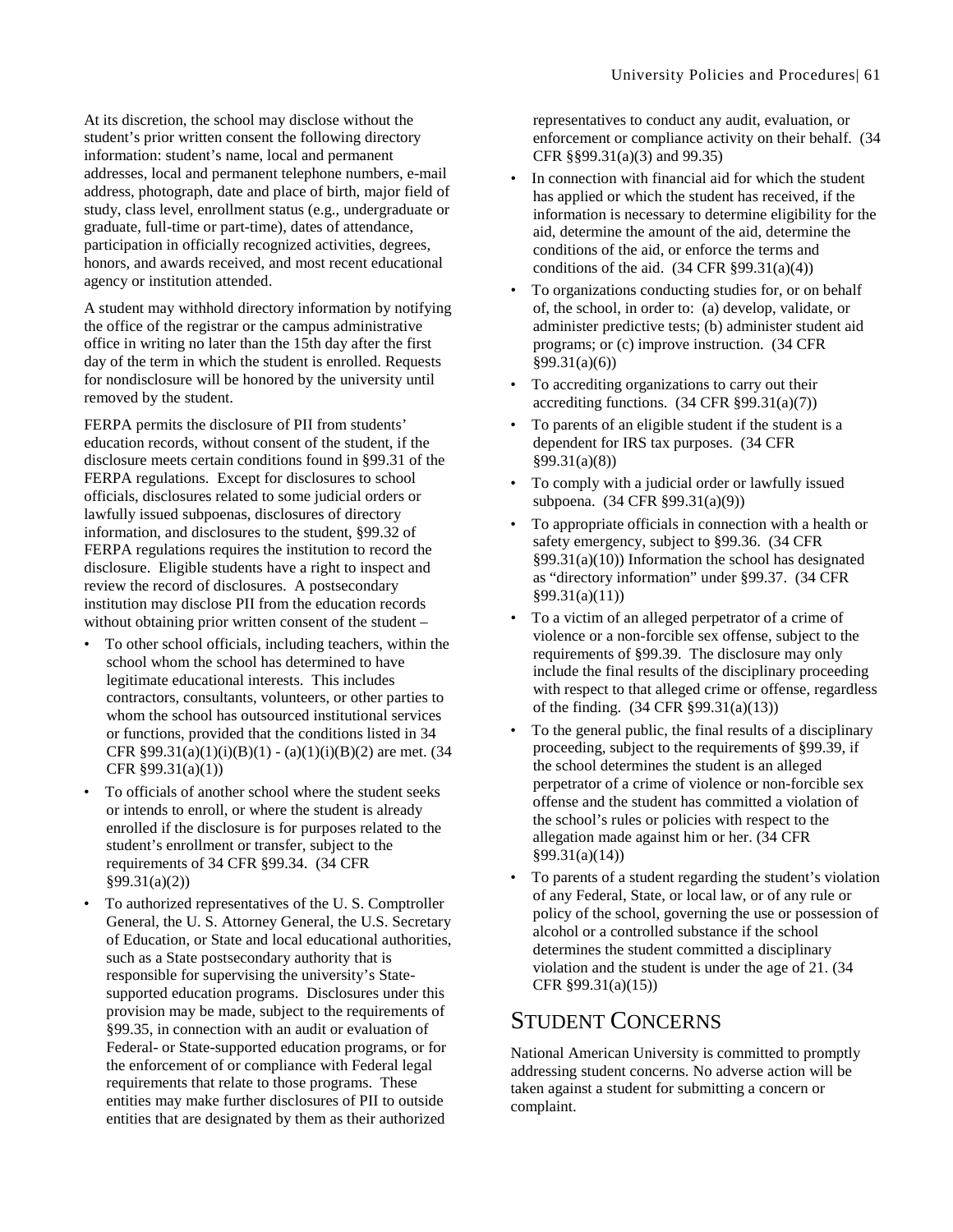- 1. If a student has a concern or complaint, the student should first seek resolution by communicating with the campus director or other university official listed in the University Locations section of this catalog.
- 2. In the event the matter is not resolved after communicating with a university official, the student is encouraged to contact the student services coordinator, who will address the student's concern in an impartial manner.

Ms. Karen Hoffman Student Services Coordinator National American University 5301 Mount Rushmore Rd. Rapid City, SD 57701 Phone: (605) 394-4805 | Fax: (605) 721-5241 khoffman@national.edu

- 3. The student services coordinator will strive to respond to a student within five (5) business days and will endeavor to resolve the matter in a timely manner. The time to resolution will depend upon the nature of the concern.
- 4. The student services coordinator does not possess the authority to render final decisions, but will seek to resolve the matter by facilitating communication among the appropriate persons and departments.
- 5. In the event a student feels that the university has not adequately addressed the concern or complaint, the student may contact the appropriate state agency listed below.

#### **Alabama**

Alabama Commission on Higher Education 100 North Union Street Montgomery, AL 36104-3758 Website: www.ache.state.al.us/ Phone: (334) 242-1998 Fax: (334) 242-0268

#### **Alaska**

Alaska Commission on Postsecondary Education P.O. Box 110505 Juneau, AK 99811-0510 Website: acpe.alaska.gov Phone: (907) 465-2962 Fax: (907) 465-5316 Email: ACPE@alaska.gov

#### **Arizona**

Arizona State Board for Private Postsecondary Education 1400 W. Washington Street Phoenix, AZ 85007 Website: http://www.azppse.gov/ Phone: (602) 542-5709 Fax: (602) 542-1253

#### **Arkansas**

Arkansas Department of Higher Education

423 Main Street, Suite 400 Little Rock, AR 72201 Website: www.adhe.edu Phone: (501) 371-2000 Email: ADHE\_Info@adhe.edu

#### **California**

Bureau of Private Postsecondary Education Street Address: 2535 Capitol Oaks Drive, Suite 400 Sacramento, CA 95833 Mailing Address: P.O. Box 980818 West Sacramento, CA 95798-0818 Website: www.bppe.ca.gov/ Phone: (916) 431-6959; Toll Free: (888) 370- 7589 Fax: (916) 263-1897 Email: bppe@dca.ca.gov

#### **Colorado**

Colorado Department of Higher Education 1560 Broadway, Suite 1600 Denver, CO 80202 Website: highered.colorado.gov/ Phone: (303) 866-2723 Fax: (303) 866-4266

#### **Connecticut**

Connecticut Board of Regents for Higher Education 39 Woodland Street Hartford, CT 06105 Website: www.ctohe.org/ Phone: (860) 493-0000

#### **Delaware**

Delaware Higher Education Office John G. Townsend Building 401 Federal Street Dover, DE 19901 Website: www.doe.k12.de.us/ Phone: (302) 735-4000 Fax: (302) 739-4654 Email: dedoe@doe.k12.de.us

#### **Florida**

Florida Department of Education 325 W. Gaines Street, Room 1544 Tallahassee, FL 32399-0400 Website: www.fldoe.org Phone: (850) 245-0505 Fax: (850) 245-9667 Email: Susan.Hood@fldoe.org

#### **Georgia**

Nonpublic Postsecondary Education Commission 2082 East Exchange Place, Suite 220 Tucker, GA 30084-5305 Website: www.gnpec.org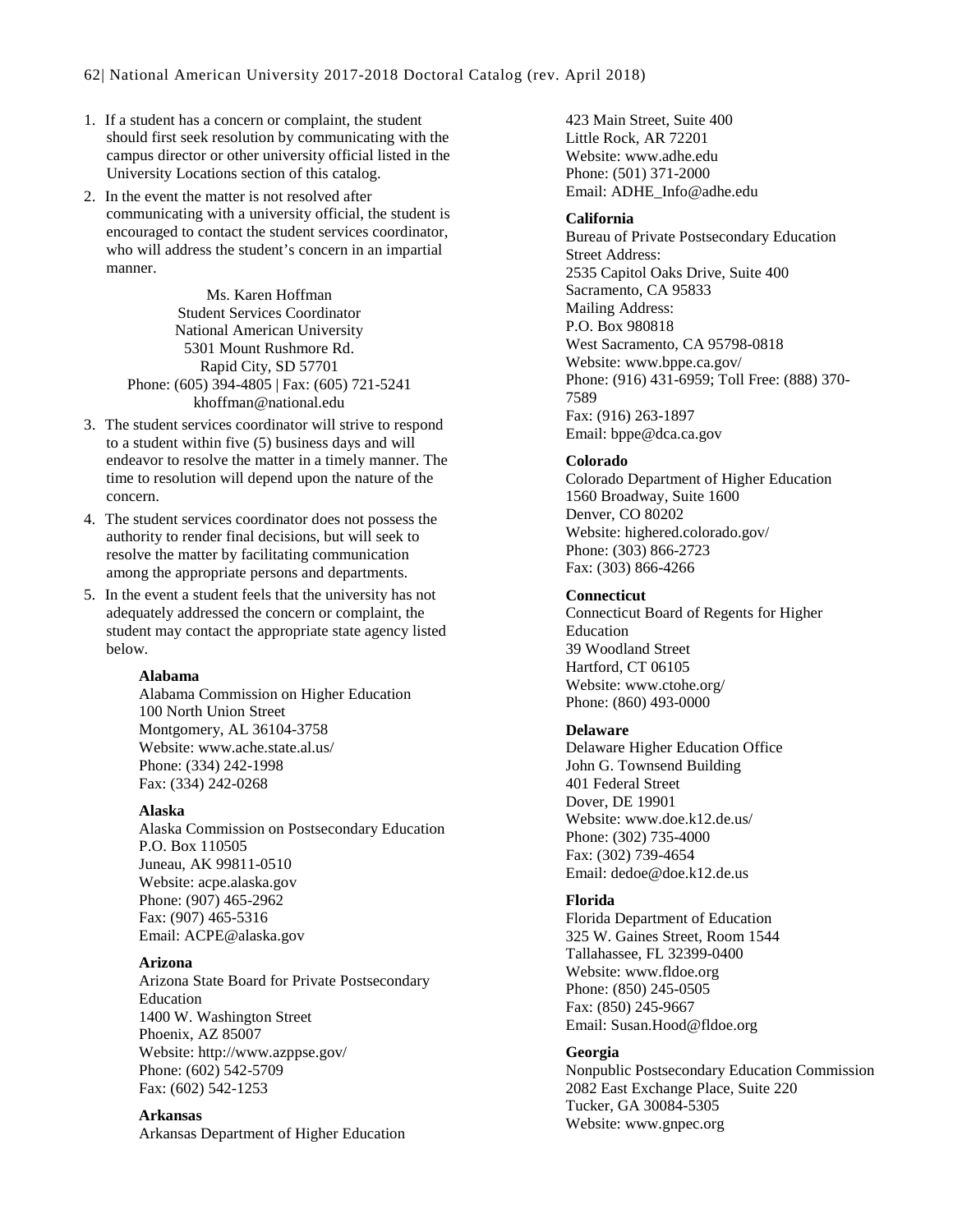Phone: (770) 414-3300 Fax: (770) 414-3309

#### **Hawaii**

Hawaii State Department of Education 1390 Miller Street Honolulu, HI 96813 Website: www.hawaiipublicschools.org/ Phone: (808) 586-3230 Fax: (808) 586-3234

#### **Idaho**

Idaho State Board of Education Street Address: 650 West State Street, 3rd Floor Boise, ID 83702 Mailing Address: P.O. Box 83720 Boise, ID 83720-0037 Website: www.boardofed.idaho.gov/ Phone: (208) 334-2270 Fax: (208) 334-2632 Email: board@osbe.idaho.gov

#### **Illinois**

Illinois Board of Higher Education 431 East Adams, 2nd Floor Springfield, IL 62701-1404 Website: www.ibhe.org Phone: (217) 782-2551 Fax: (217) 782-8548

#### **Indiana**

Indiana Commission for Higher Education 101 West Ohio Street, Suite 550 Indianapolis, IN 46204-1984 Website: www.in.gov/che/ Phone: (317) 464-4400 Email: complaints@che.in.gov

#### **Iowa**

Iowa College Student Aid Commission 430 East Grand Avenue, FL 3 Des Moines, IA 50309-1920 Website: www.iowacollegeaid.gov Phone: (515) 725-3400 Fax: (515) 725-3401

#### **Kansas**

Board of Regents 1000 SW Jackson Street, Suite 520 Topeka, KS 66612-1368 Website: www.kansasregents.org/ Phone: (785) 430-4240

#### **Kentucky**

Kentucky Council on Postsecondary Education 1024 Capital Center Drive, Suite 320 Frankfort, KY 40601 Website: cpe.ky.gov/ Phone: (502) 573-1555

#### Fax: (502) 573-1535

#### **Louisiana**

Louisiana Board of Regents Street Address: 1201 N. Third Street, Suite 6-200 Baton Rouge, LA 70802 Mailing Address: P.O. Box 3677 Baton Rouge, LA 70821-3677 Website: http://regents.louisiana.gov/ Phone: (225) 342-7084 Fax: (225) 342-9318 or 6926

#### **Maine**

Maine Department of Education 23 State House Station Augusta, ME 04333-0023 Website: www.maine.gov/doe/ Phone: (207) 624-6600 Fax: (207) 624-6700

#### **Maryland**

Maryland Attorney General Consumer Protection Division 200 St. Paul St. Baltimore, MD 21202 Phone: (410) 528-8662; Toll Free (888) 743-0823

#### **Massachusetts**

Massachusetts Department of Higher Education One Ashburton Place, Room 1401 Boston, MA 02108 Website: www.mass.edu Phone: (617) 994-6950 Fax: (617) 727-0955 or (617) 727-6656

#### **Michigan**

Michigan Department of Licensing and Regulatory Affairs Bureau of Commercial Services, Licensing Division, Private Postsecondary Schools P.O. Box 30018 Lansing, MI 48909 Website: www.michigan.gov Phone: (517) 241-9288 Fax: (517) 373-2162

#### **Minnesota**

Minnesota Office of Higher Education Office of Higher Education 1450 Energy Park Drive, Suite 350 St. Paul, MN 55108-5227 Website: www.ohe.state.mn.us/ Phone: (651) 642-0567; Toll Free (800) 657-3866 Fax: (651) 642-0675

#### **Mississippi**

Mississippi Commission on College Accreditation 3825 Ridgewood Road Jackson, MS 39211-6453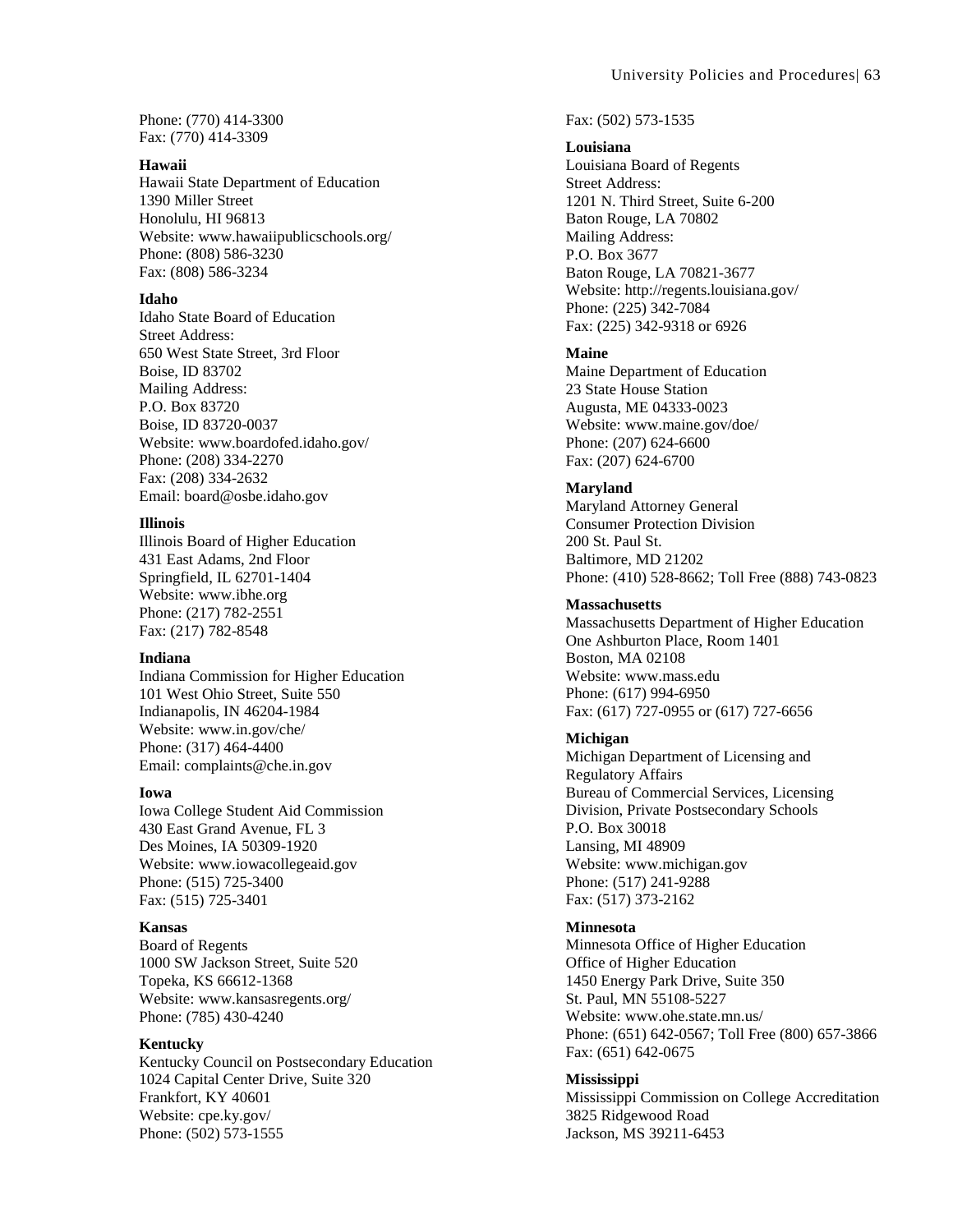Website: www.mississippi.edu Phone: (601) 432-6647

#### **Missouri**

Missouri Department of Higher Education 205 Jefferson Street P.O. Box 1469 Jefferson City, MO 65102-1469 Website: www.dhe.mo.gov/ Phone: toll free: (573) 751-2361; Toll Free (800) 473-6757 Fax: (573) 751-6635

#### **Montana**

Montana University System, Montana Board of Regents Office of the Commissioner of Higher Education 2500 Broadway Street, P.O. Box 203201 Helena, MT 59620-3201 Website: http://mus.edu/board/default.asp Phone: (406) 444-6570 Fax: (406) 444-1469

#### **Nebraska**

Coordinating Commission for Postsecondary Education Street Address: 140 N. 8th Street, Suite 300 Lincoln, NE 68508 Mailing Address: P.O. Box 95005 Lincoln, NE 68509-5005 Website: www.ccpe.nebraska.gov Phone: (402) 471-2847 Fax: (402) 471-2886

#### **Nevada**

Nevada Commission on Postsecondary Education 8778 South Maryland Parkway, Suite 115 Las Vegas, NV 89123 Website: www.cpe.state.nv.us/index.htm Phone: (702) 486-7330 Fax: (702) 486-7340

#### **New Hampshire**

New Hampshire Department of Education 101 Pleasant Street Concord, NH 03301-3494 Website: www.education.nh.gov Phone: (603) 271-3494 Fax: (603) 271-1953 Email: lori.temple@doe.nh.gov

#### **New Jersey**

New Jersey Secretary of Higher Education 20 West State Street, 4th floor P.O. Box 542 Trenton, NJ 08625-0542 Website: www.state.nj.us Phone: (609) 292-4310

Fax: (609) 292-7225

#### **New Mexico**

New Mexico Higher Education Department Private Post-secondary Schools Division 2044 Galisteo Street Santa Fe, NM 87505-2100 Website: www.hed.state.nm.us/ Phone: (505) 476-8400 Fax: (505) 476-8453

#### **New York**

Office of College and University Evaluation New York State Education Department 89 Washington Avenue Albany, NY 12234 Website: www.highered.nysed.gov Phone: (518) 474-2593 Fax: (518) 486-2779 Email: ocueinfo@mail.nysed.gov

#### **North Carolina**

North Carolina Community College System 20 West Jones Street Raleigh, NC 27603 Website: www.nccommunitycolleges.edu/ Phone: (919) 807-7146 Fax: (919) 807-7164

#### **North Dakota**

North Dakota State Board for Career and Technical Education State Capitol 15th Floor 600 East Boulevard Avenue, Dept. 270 Bismarck, ND 58505-0610 Website: www.nd.gov/ Phone: (701) 328-3180 Fax: (701) 328-1255 Email: cte@nd.gov

#### **Ohio**

Ohio State Board of Career Colleges and Schools 30 East Broad Street, Suite 2481 Columbus, OH 43215 Website: scr.ohio.gov/ Phone: (614) 466-2752 Fax: (614) 466-2219 Email: bpsr@scr.state.oh.us

#### **Oklahoma**

Oklahoma State Regents for Higher Education 655 Research Parkway, Suite 200 Oklahoma City, OK 73104 Website: www.okhighered.org/ Phone: (405) 225-9100 Email: communicationsdepartment@osrhe.edu Oklahoma Board of Private Vocations Schools 3700 N.W. Classen Boulevard, Suite 250 Oklahoma City, OK 73118 Website: http://obpvs.ok.gov/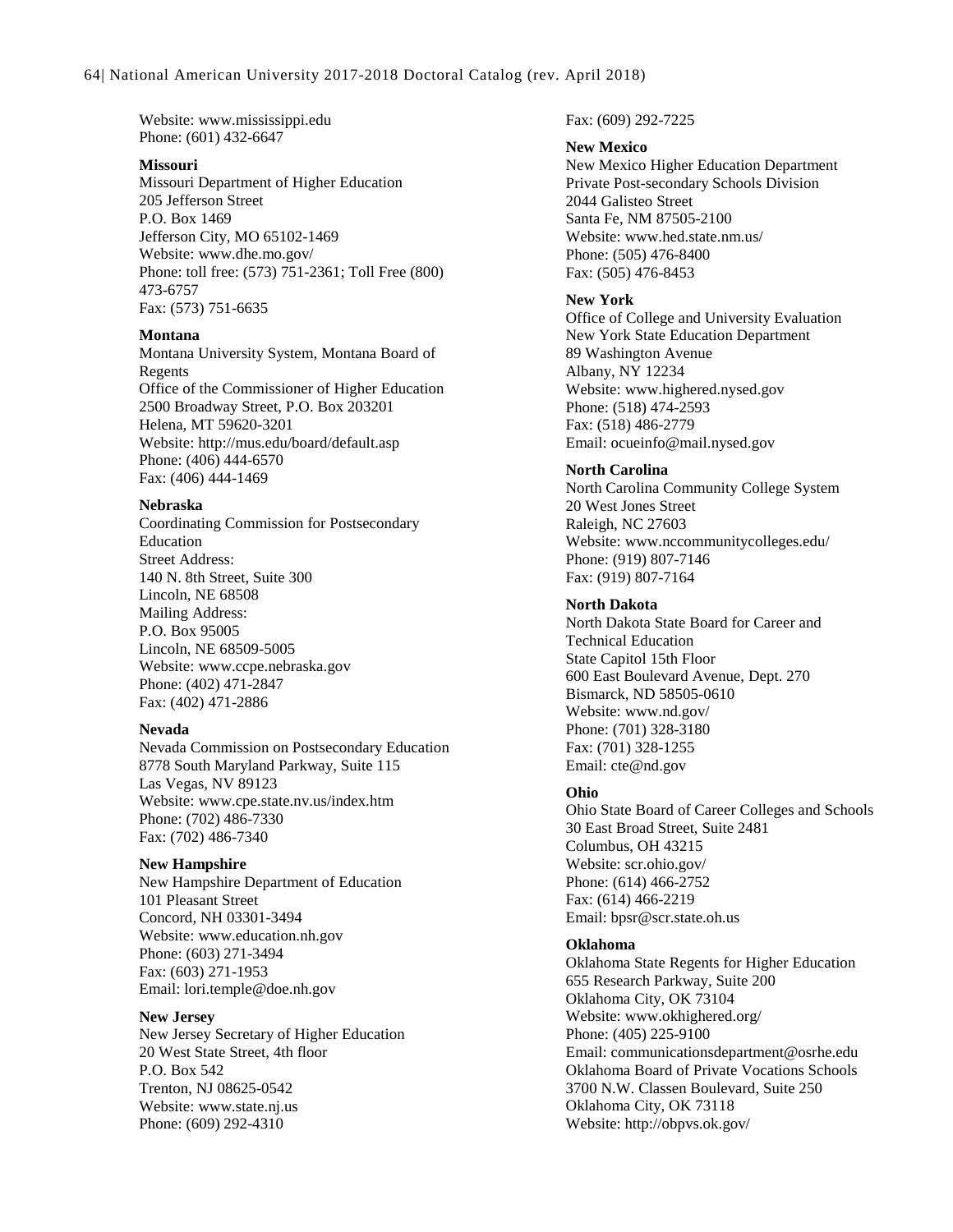Phone: (405) 528-3370

#### **Oregon**

Oregon Department of Education 255 Capitol Street NE Salem, OR 97310-0203 Website: www.ode.state.or.us/ Phone: (503) 947-5600 Fax: (503) 378-5156 Oregon Office of Student Access and Completion (OSAC) 1500 Valley River Drive, Suite 100 Eugene, OR 97401 Website: www.oregonstudentaid.gov Phone: (541) 687-7478 Fax: (541) 687-7414

#### **Pennsylvania**

Department of Education, Division of Program Services 333 Market Street Harrisburg, PA 17126 Website: www.portal.state.pa.us Phone: (717) 783-6137 Fax: (717) 783-6139

#### **Puerto Rico**

Puerto Rico Council on Higher Education P.O. Box 19900 San Juan, Puerto Rico 00910-1900 Website: www.ce.pr.gov Phone: (787) 641-7100 Fax: (787) 641-2573

#### **Rhode Island**

Rhode Island Board of Governors for Higher Education Shepard Building, 80 Washington Street Providence, RI 02903 Website: www.ribghe.org Phone: (401) 456-6000 Fax: (401) 456-6028

#### **South Carolina**

South Carolina Commission on Higher Education 1122 Lady Street, Suite 300 Columbia, SC 29201 Website: www.che.sc.gov/ Phone: (803) 737-2260 Fax: (803) 737-2297

#### **South Dakota**

South Dakota Board of Regents 306 East Capitol Avenue Pierre, SD 57501 Website: www.sdbor.edu/ Phone: (605) 773-3455 Fax: (605) 773-5320 Email: info@sdbor.edu

#### **Tennessee**

Tennessee Higher Education Commission Division of Postsecondary School Authorization 404 James Robertson Parkway, Suite 1900 Nashville, TN 37243 Website: www.tn.gov/ Phone: (615) 741-3605 Fax: (615) 532-8845

#### **Texas**

Texas Higher Education Coordinating Board Street Address: 1200 E. Anderson Lane Austin, TX 78752 Mailing Address: P.O. Box 12788 Austin, TX 78711-2788 Website: www.thecb.state.tx.us/studentcomplaints Phone: (512) 427-6101 Email: StudentComplaints@thecb.state.tx.us Texas Administrative Code: 19 Tex. Admin. Code  $§$ § 1.110 – 1.120 http://texreg.sos.state.tx.us/public/readtac\$ext.Vie wTAC?tac\_view=5&ti=19&pt=1&ch=1&sch=E& rl=Y

#### **Utah**

Utah Division of Consumer Protection 160 East 300 South Salt Lake City, UT 84111 Website: www.consumerprotection.utah.gov/ Phone: (801) 530-6601; Toll Free (800) 721-7233 Fax: (801) 530-6001 Email: consumerprotection@utah.gov

#### **Vermont**

Vermont Agency of Education 219 North Main Street, Suite 402 Barre, VT 05641 Website: education.vermont.gov/ Phone: (802) 479-1030 Email: AOE.EdInfo@state.vt.us

#### **Virginia**

State Council of Higher Education for Virginia 101 N. 14th Street, 10th Floor, James Monroe Bldg. Richmond, VA 23219 Website: www.schev.edu/ Phone: (804) 225-2600 Fax: (804) 225-2604 Email: communications@schev.edu

#### **Washington**

Washington Higher Education Coordinating Board 917 Lakeridge Way SW Olympia, WA 98502 Website: www.wsac.wa.gov Phone: (360) 753-7800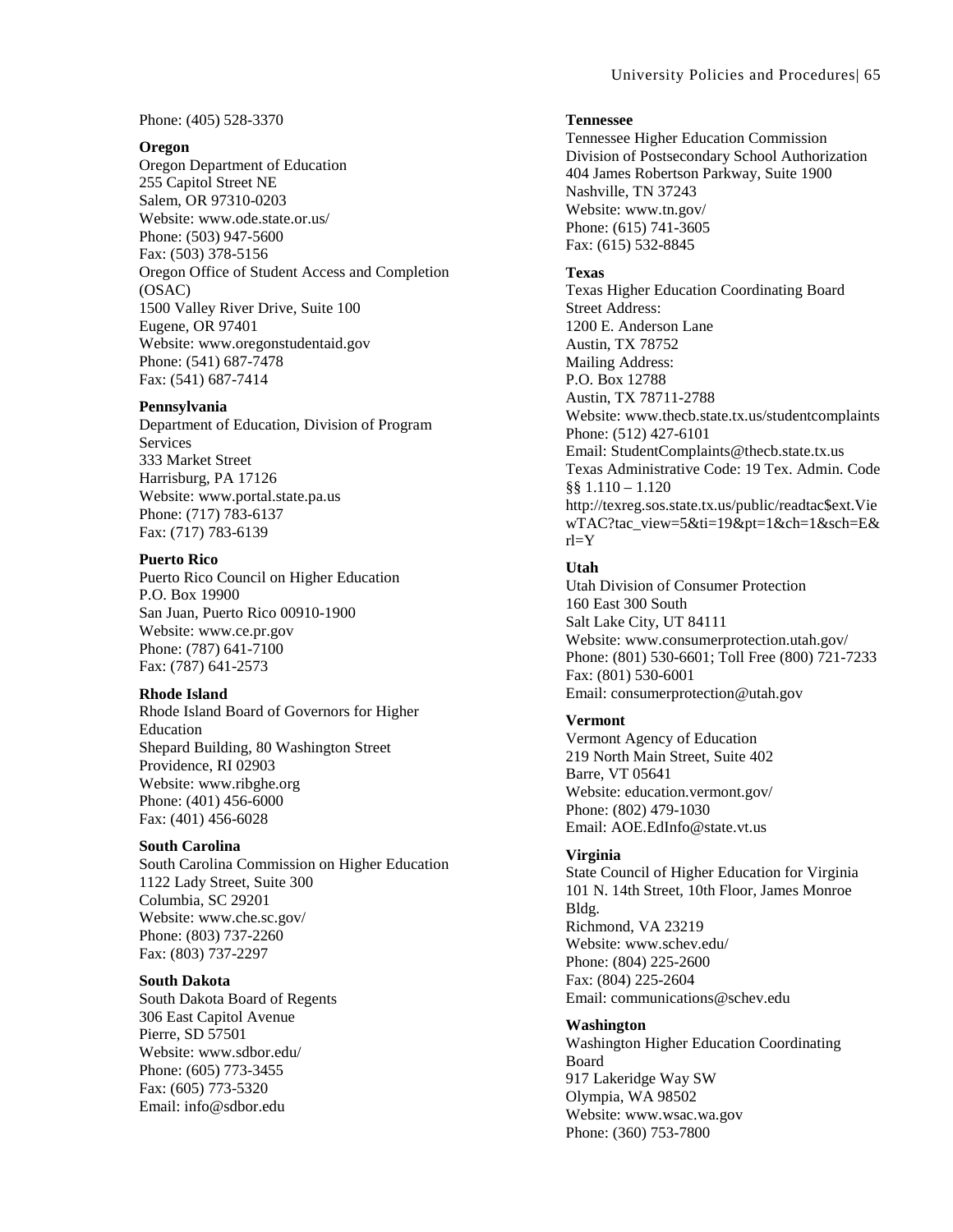Email: info@wsac.wa.gov

#### **Washington DC**

Washington DC - Education Licensure Commission 810 1st Street NE, 9th Floor Washington, DC 20002 Website: osse.dc.gov/ Phone: (202) 727-6436 Email: osse@dc.gov

#### **West Virginia**

West Virginia Higher Education Policy Commission 1018 Kanawha Boulevard East, Suite 700 Charleston, WV 25301-2800 Website: wvhepc.com Phone: (304) 558-4016 Fax: (304) 558-5719

#### **Wisconsin**

Wisconsin Educational Approval Board 201 W. Washington Avenue, 3rd Floor Madison, WI 53708-8696 Website: eab.state.wi.us/ Phone: (608) 266-1996 Fax: (608) 264-8477 Email: eabmail@eab.wisconsin.gov

#### **Wyoming**

Wyoming Department of Education Cheyenne Office: 2300 Capitol Avenue Hathaway Building, 2nd Floor Cheyenne, WY 82002-0050 Phone: (307) 777-7690 Fax: (307) 777-6234 Riverton Office: 320 West Main Riverton, WY 82501 Phone: (307) 857-9250 Fax: (307) 857-9256 Website: edu.wyoming.gov/

#### **Accrediting Agency**

In the event a student wishes to bring a complaint to the attention of the Higher Learning Commission, the student may contact the Commission at the address listed below. Higher Learning Commission 230 South LaSalle Street, Suite 7-500 Chicago, IL 60604 (800) 621-7440 Website: [www.hlcommission.org](http://www.hlcommission.org/)

## TITLE IX: SEX DISCRIMINATION AND SEXUAL MISCONDUCT

#### **Sexual Assault Reporting**

If a student has been sexually assaulted, the student should immediately call 911 or local law enforcement. In addition, the student should promptly report the incident to the Title IX coordinator and the campus executive officer.

#### **Sexual Harassment and Discrimination Reporting**

Students who have experienced sexual harassment or discrimination should immediately contact the campus executive officer and the Title IX coordinator in accordance with the university's Sexual Misconduct and Harassment and Non-discrimination Policies.

> Karen Hoffman Title IX and Student Services Coordinator 5301 Mount Rushmore Rd. Rapid City, SD 57701 605-394-4805 (Office) khoffman@national.edu

National American University's Sexual Misconduct Policy http://www.national.edu/about-nau/informationdisclosures/sexual-complaint-reporting

#### **External Resources**

#### **Sexual Assault Hotlines**

National Sexual Assault Hotline https://www.rainn.org/get-help/national-sexual-assaulthotline

Department of Defense Safe Helpline (Military Students) https://www.safehelpline.org/

#### **Counseling Services**

Student Assistance Counseling Program mycampus.national.edu

#### **Local Resources\***

http://www.justice.gov/ovw/local-resources

*\*Additional resources may be available in the local community. Please contact the campus executive officer or the Title IX coordinator for additional resources.*

#### **External Complaint Filing**

Office of Civil Rights https://www.notalone.gov/students/#how-do-i-file-acomplaint-about-my-school-and-then-what-happens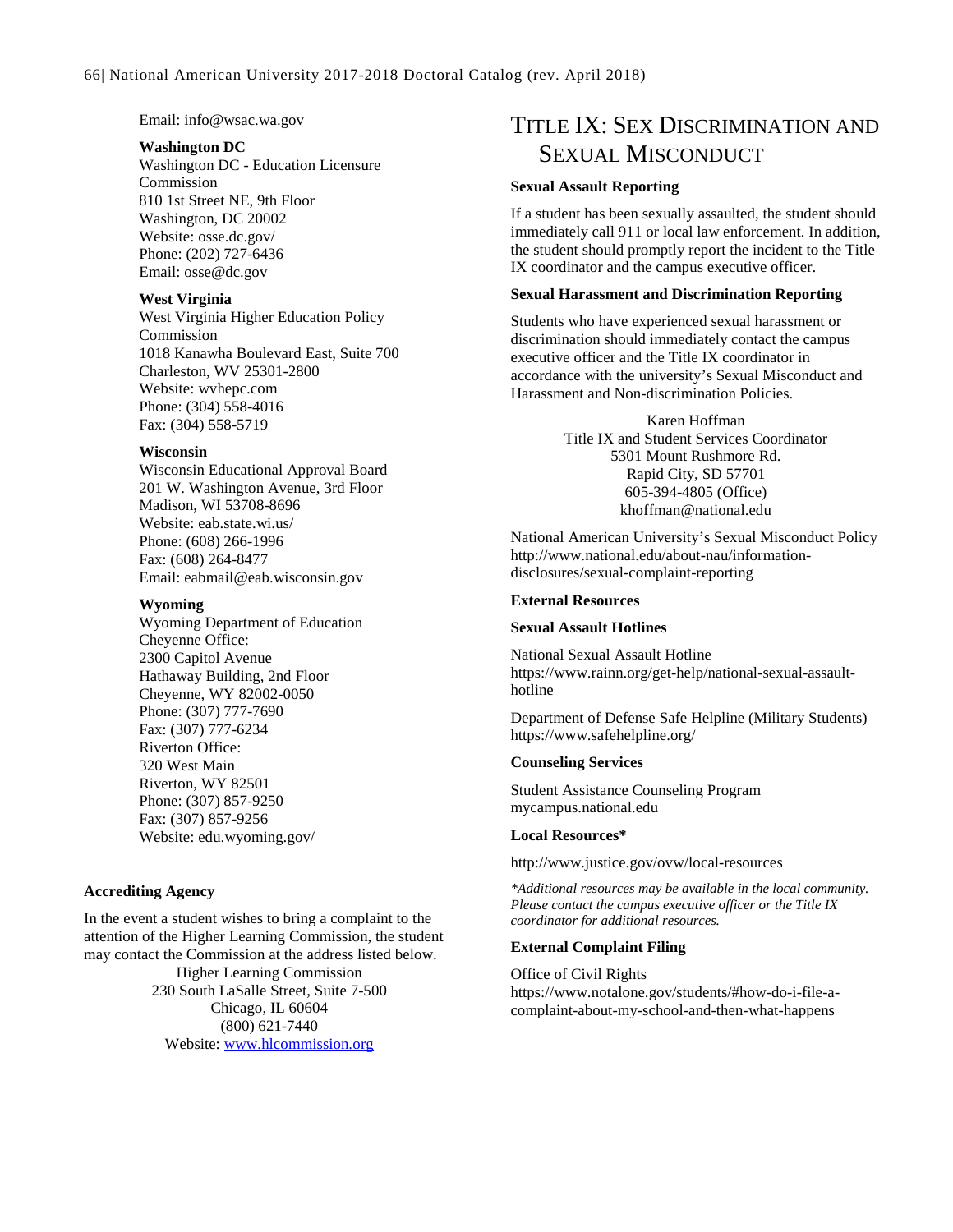# EDD COURSE DESCRIPTIONS

### ED - Community College Leadership

#### **ED8000 - Community College History, Mission, and Emerging Issues (3)**

This course offers students the opportunity to identify and analyze emerging local, state, national, and global issues impacting community colleges in the context of the historical development of the community college and the events that shaped its evolving mission.

#### **ED8106 - Leadership Development (6)**

The Leadership Development course provides an introduction to individual, interpersonal, group, and organizational leadership theory, and includes practical applications. Because the field of leadership behavior is emerging and continues to grow, relevant concepts, models, and theories come from a variety of research studies and case studies. A residency will convene during which students will take a leadership self-assessment and meet with community college leaders to discuss leadership issues.

#### **ED8200 - Managing Change - Leading Institutional Transformation (3)**

Leaders at all levels of the organization must become adept at responding to rapid and systematic change in the coming decades. "Managing Change: Leading Institutional Transformation" provides students with an introduction to principles of managing change in community colleges within the real context of change and institutional transformation efforts. The course includes the practical application of principles to complex change processes and working with individuals, teams, and organizations to lead institutional transformation.

#### **ED8300 - Organization Design and Development (3)**

This course is designed to compare traditional organizations developed for production and manufacturing (e.g., Taylor and hierarchical structures) with contemporary models that have evolved (e.g., virtual organizations that include open systems with continuous learning, involvement, and information transfer). The course will provide relevant practical experience for applying theory pertaining to organization design and development issues related to secondary to postsecondary education and career transitions, with opportunities for team planning, presentations, and analytical reports.

#### **ED8400 - Ethics and Values (3)**

The purpose of this course is to help students become aware of ethical issues confronting community college leaders and educational value choices (e.g. access, quality education, accountability, efficiency equity, completion);

and, to systematically apply theory and morality lenses to the analysis of real-world issues through case studies of leadership and board issues, writing, team discussions, and reflection.

#### **ED8500 - Governance and Administration (3)**

This course addresses the respective roles of community college trustees, CEOs, faculty, and other stakeholders; the principles and practices of good governance; the use of data, inquiry, and stakeholder involvement to inform policy/decision making and improve effectiveness. Doctoral students will be exposed to current issues and leadership strategies pertaining to governance and administration. Learning experiences will include a combination of face-to-face instructor-facilitated sessions, attendance at college board and executive team meetings, teleconferences and interaction with nationally-renowned speakers, structured team interaction, and college/district analyses and report and/or case study writing.

#### **ED8600 - Planning, Finance, and Resource Development (3)**

The course will address the elements of strategic and master planning, resource allocation, funding issues, and resource development through analyses of college or system case studies, group projects and presentations that are tailored to explore critical issues at the college or district level. Students will be exposed to aligning mission, strategic plan, goals, budget and resource development endeavors.

#### **ED8700 - Policy, Politics, and Public Affairs (3)**

This course is about the politics of higher education, educational agencies, and educational institutions. The course focuses on six key ideas that are central to political thought, policy, and public affairs. It applies these ideas to contemporary and historical cases in order to develop students' understanding, analytic skill, and capacity for effective action in leading higher education institutions. The six key ideas are: (1) Politics as a means for transforming individual interests into collective goods; (2) Institutions as the expression of political interests in society and as incentives that structure individual and group behavior; (3) Policy as an expression of collective interests, and policymaking as a process for aggregating and shaping individual and group interests; (4) Power as it is constructed in political relationships and expressed in institutions and political processes; (5) Public affairs as a process in shaping individual and group behavior; and (6) Analysis as a deliberative, data-driven decision making process.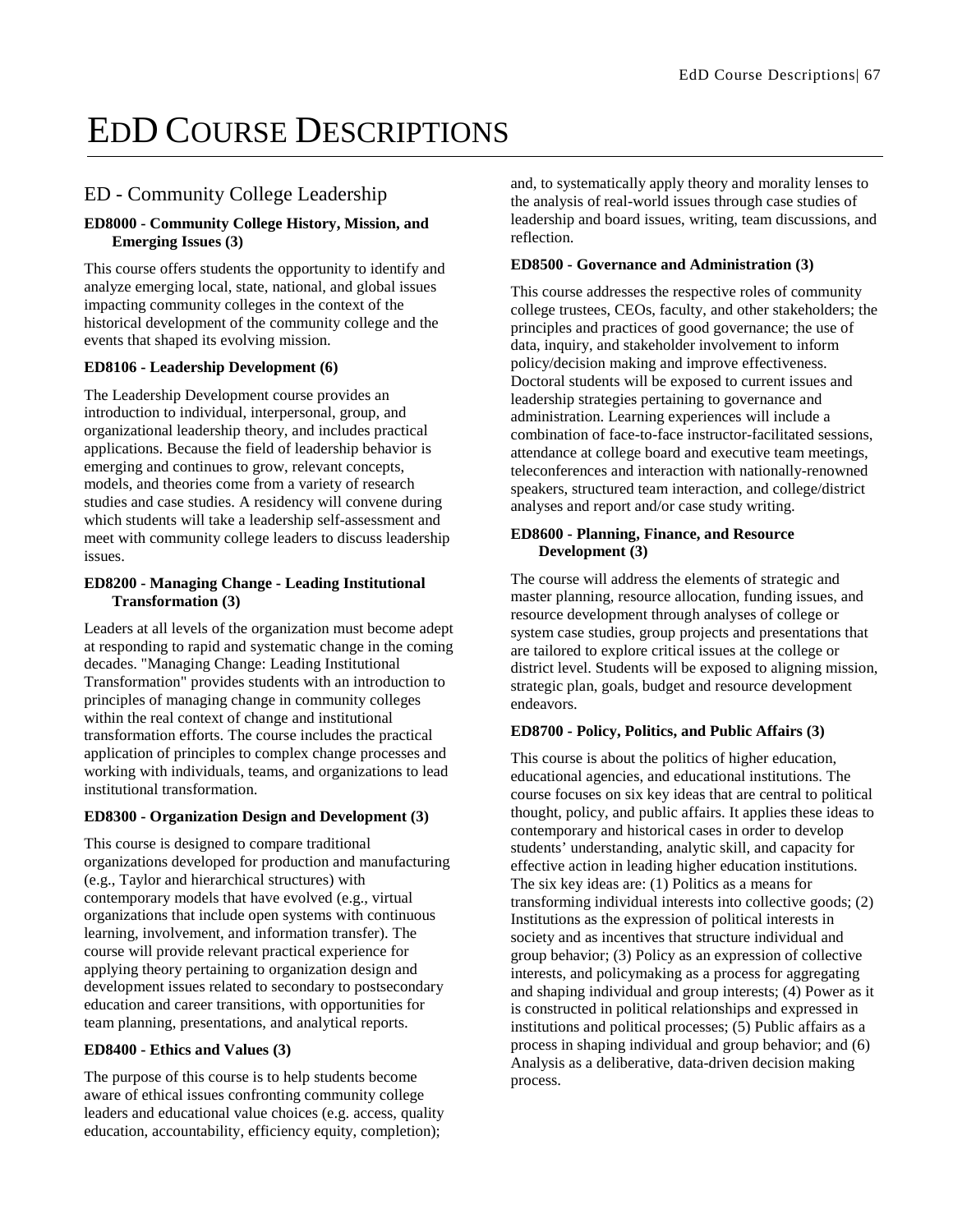#### **ED8800 - Education Analytics (3)**

Students will learn how to present, analyze, and interpret institutional data; and, communicate about and apply data for decision making at the institutional, program, and course levels. They will be asked to identify barriers to institutional effectiveness, student learning, equity, success, and completion. Students will work in teams to: analyze identified gaps and dropout/or "leakage points" – based on data – in student progression and achievement at their home institutions; evaluate the effectiveness of a current intervention strategy; and assess the institutional culture for fostering a culture of evidence and inquiry. Students will learn about the use of data for strategic planning, policy development, and resource allocation. They will be required to write team reports and make team presentations for improving student outcomes.

#### **ED8900 - Understanding the Contemporary Community College Student (3)**

This course is designed to provide students an understanding of the characteristics of the contemporary community college student. It draws upon a broad range of research documenting the experiences of the diverse student populations in the American community college. This course provides an overview of theories, research, practices, and other issues relevant to creating institutional environments for college success.

#### **ED9000 - Introduction to Research Methodology (3)**

This course is designed to present the major research approaches in education, including inherent assumptions, key concepts, and central procedures associated with research approaches. Through a combined focus on qualitative, quantitative, and mixed methods research perspectives, students will gain a broad understanding of the diversity of research approaches in the field of education. Students will apply their understanding of these fundamentals to the critical interpretation of the design and conduct of educational research and educational research reports. The course will also provide a foundation for further specialized study in research methods by offering multiple opportunities for students to collaborate in authentic research activities. It is the intention of this course, as others in the program, that both a theoretical and practical interpretation of research is achieved by the students in this class. These research activities will encourage students to apply material from course readings and class discussions to the issues that are endemic to community colleges.

#### **ED9020 - Designing and Shaping the Dissertation (6)**

This course provides an immersion in scholarly inquiry for students to identify and further explore quantitative, qualitative, and mixed methodologies for application in their dissertation. Students will discuss when to use different kinds of research, how to frame research questions, and formulate and refine initial thoughts on

dissertation development. Through supervised research and writing, students will learn about and prepare for the rigor involved in proposing to committee members in the third year of the program. By the end of the course, students will have: affirmed the dissertation topic and initial research questions and approach; developed a dissertation prospectus; developed a dissertation outline, a proposalready literature review (chapter two), and drafts of chapters one and three; become familiar with IRB policies and procedures; and initiated committee member contact. (rev. 12/5/2017)

#### **ED9043 - Capstone (3)**

The capstone is designed to build upon the knowledge gleaned from previous courses. It is designed to integrate concepts, theories, and skills learned in other doctoral core courses. Students will learn what is involved in developing a constituency base and garnering its support to foster and improve strategic partnerships, college readiness and success, resource development, community services, economic and workforce development, and other priorities of the college. Students will be asked to develop plans to renew or reinvent a college and to engage internal and external stakeholders who are critical to achieving targeted goals. Students will work in teams to develop executive reports and presentations. These are to include in-depth institutional analyses of complex issues, and provide recommendations for systemic improvements, such as, how to: address identified silos (e.g., academic affairs, student support, financial services) and barriers (e.g., policy, practice, culture); integrate major initiatives; develop career pathways; align curricula and assessments; foster partnerships to achieve identified goals; contribute to leadership and board development aligned with mission and goals; and foster institutional transformation to improve targeted outcomes.

### **ED9600 - Practicum I (3)**

The practicum is a critical aspect of the doctoral students' experience. It offers an opportunity for students to spend time with a CEO or leadership team at a designated college or system office to examine a significant problem, with structured and supervised deliverables. Students will be required to develop proposed plans for their own learning outcomes for the practicum which will culminate in a comprehensive project or report for the college, the focus of which will be developed by the doctoral student with approval by the CEO and the course instructor. The practicum plan may include participation in short leadership institutes as part of the proposed learning plan worth of three credit hours of doctoral studies. The practicum may be taken at any time after the completion of the first year; it is normally taken in the third year of studies following completion of core courses; and, it must be completed prior to defending the dissertation. (rev. 12/5/2017)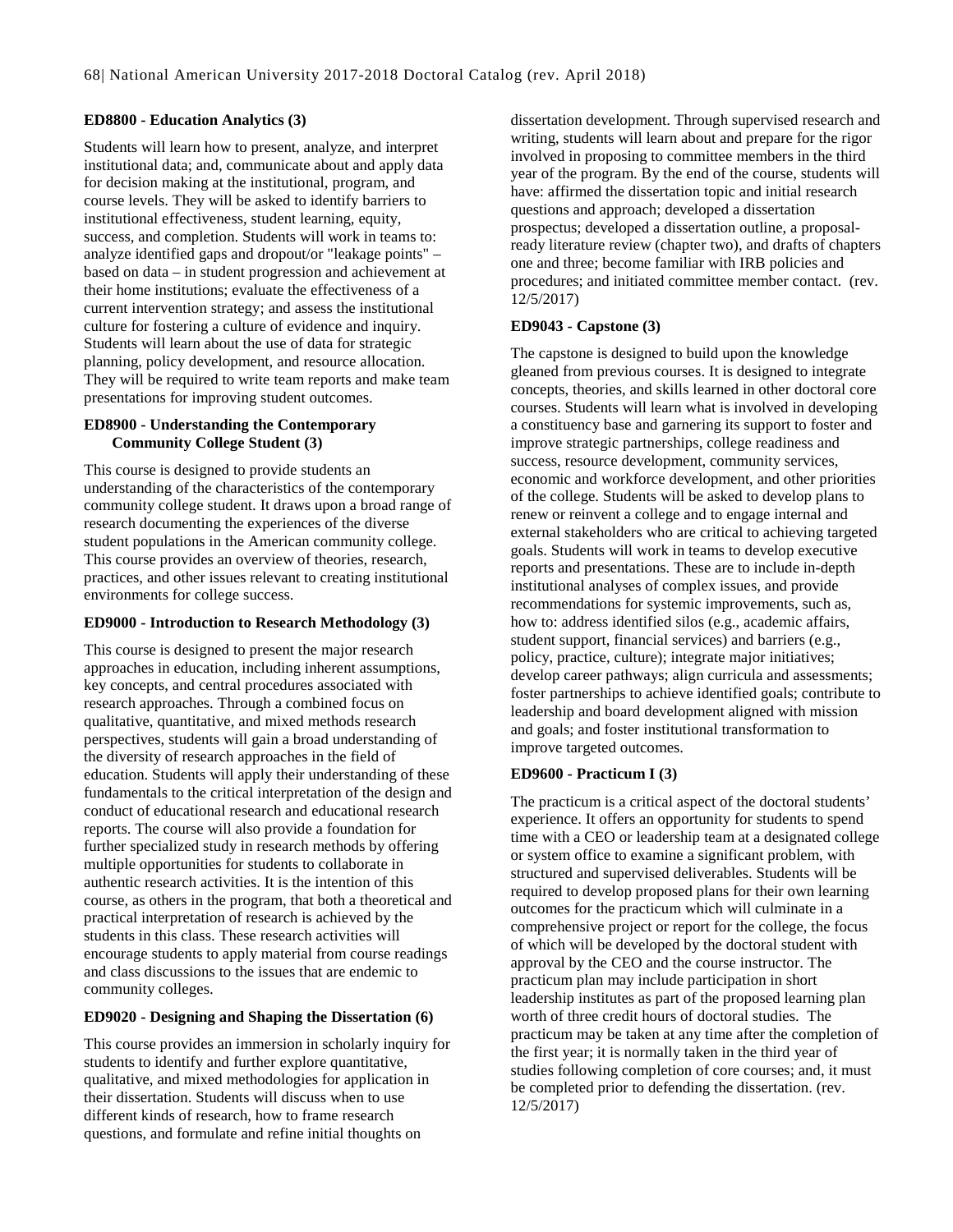#### **ED9601 - Practicum II (3)**

The practicum is a critical aspect of the doctoral students' experience. It offers an additional opportunity for students to spend time with a CEO or leadership team at a designated college or system office to examine a significant problem, with structured and supervised deliverables. Students will be required to develop proposed plans for their own learning outcomes for the practicum which will culminate in a comprehensive project or report for the college, the focus of which will be developed by the doctoral student with approval by the CEO and the course instructor. The practicum plan may include participation in short leadership institutes as part of the proposed learning plan worth of three credit hours of doctoral studies. The practicum may be taken at any time after the completion of the first year; it is normally taken in the third year of studies following completion of core courses; and it must be completed prior to defending the dissertation. (rev. 12/5/2017)

#### **ED9700 - Advanced Leadership Institute (3)**

The culmination of the CCLP is a residency, an opportunity for cohorts to convene at a location for a week to attend the Advanced Leadership Institute (ALI). The ALI provides a time to reflect on many of the topics that have been covered during their doctoral studies and to help formulate final thoughts for the practicum and dissertation research.

#### **ED9800 - Dissertation Proposal (3)**

The primary goal of this course is for the student to develop a proposal of the key elements of the dissertation to be used as a road map to guide the dissertation. Successful completion of the course will require the approval of the proposal by the dissertation chair and the dissertation committee.

#### **ED9801 - Dissertation Proposal Extension (3)**

The primary goal of the extension courses is for the student to finalize development of a proposal of the key elements of the dissertation to be used as a road map to guide the dissertation. If a student is unable to complete ED9800, Dissertation Proposal, within one trimester, a student may subsequently register for ED9801 or ED9802. Successful completion of either of these courses will require the approval of the proposal by the dissertation chair and the dissertation committee.

#### **ED9802 - Dissertation Proposal Extension (3)**

The primary goal of the extension courses is for the student to finalize development of a proposal of the key elements of the dissertation to be used as a road map to guide the dissertation. If a student is unable to complete ED9800, Dissertation Proposal, within one trimester, a student may subsequently register for ED9801 or ED9802. Successful completion of either of these courses will require the

approval of the proposal by the dissertation chair and the dissertation committee. If a student has not completed an approved proposal after completing ED9802, the student must meet with the dissertation chair for further instructions.

#### **ED9900 - Dissertation Completion (3)**

Students whose proposals have been approved are required to enroll in a dissertation completion course each trimester to work with the dissertation chair and committee on a continuing basis until the final dissertation has been completed and approved. The primary goal of this course is for the student to proceed with research, finalize, and successfully defend the dissertation.

#### **ED9901 - Dissertation Completion Extension (3)**

The primary goal of ED9901 and ED9902, Dissertation Completion Extension, is for the student to finalize and successfully defend the dissertation. If a student is unable to complete ED9900, Dissertation Completion, within one trimester, a student may subsequently register for ED9901 or ED9902. Successful completion of either of these courses will require the approval of the proposal by the dissertation chair and the dissertation committee.

#### **ED9902 - Dissertation Completion Extension (3)**

The primary goal of ED9901 and ED9902, Dissertation Completion Extension, is for the student to finalize and successfully defend the dissertation. If a student is unable to complete ED9900, Dissertation Completion, within one trimester, a student may subsequently register for ED9901 or ED9902. Successful completion of either of these courses will require the approval of the proposal by the dissertation chair and the dissertation committee. If a student has not completed an approved dissertation after completing ED9902, the student must meet with the dissertation chair for further instructions.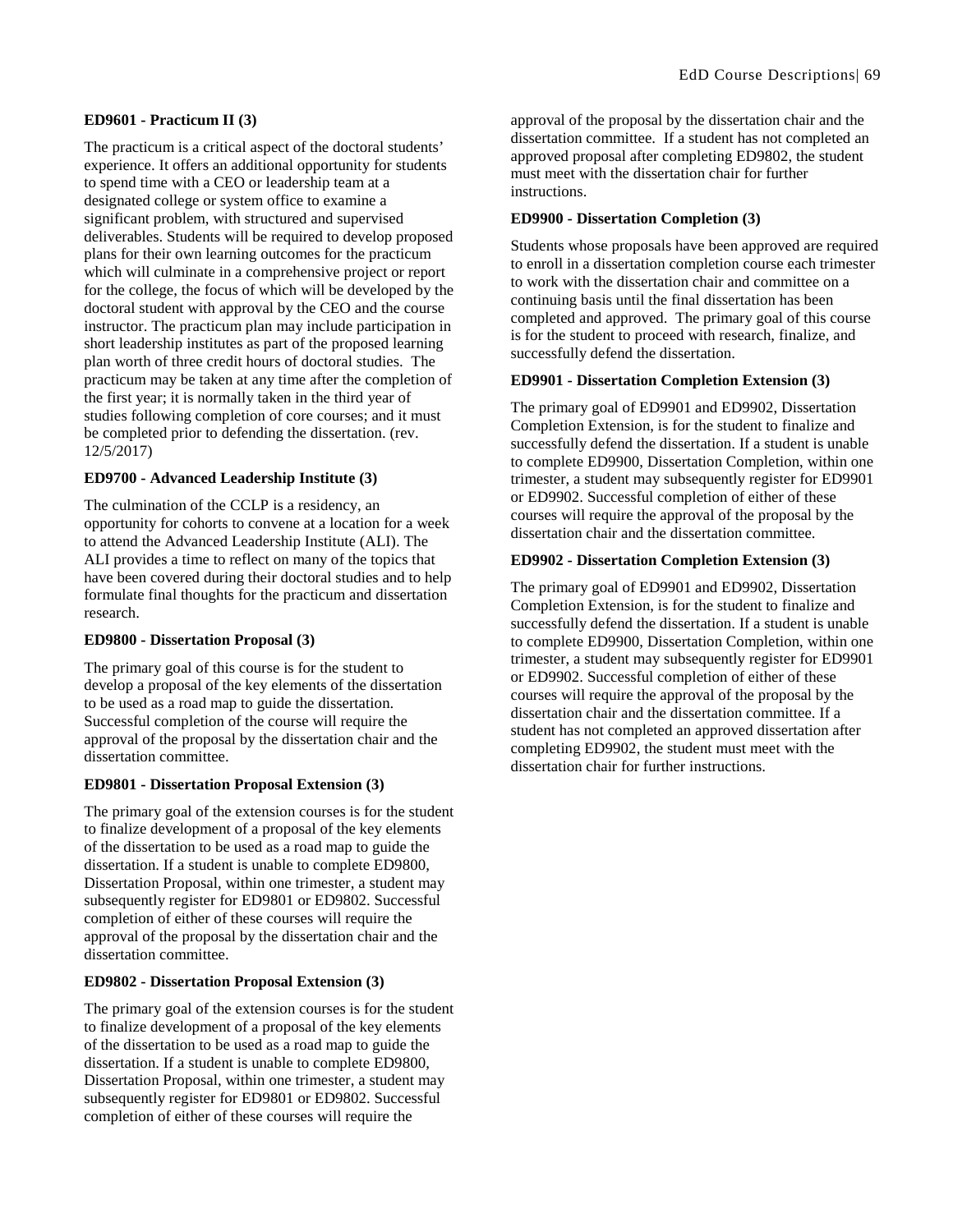# DSS COURSE DESCRIPTIONS

#### **Course Numbering**

700-800 Level. Graduate level courses for the doctoral program. They assume that the student has already completed a master's degree.

### COM - Communications

#### **COM750 - Briefings, De-briefings & Presentations (4.5)**

High-level strategic security requires particularly refined communications skills. This course covers advanced techniques of communication, with emphasis on skills germane to the strategic security environment. A major premise of this course is that effective written, visual, and oral communication requires an ability to read and evaluate written, visual, and oral communication. Students will study and apply principles of effective communication as used in preparing and conducting effective briefings. They will acquire and apply expertise in the technical and visual aspects of effective presentations. Students will also learn how to handle briefings and presentations for politically, intellectually, and culturally diverse audiences; how to work with an interpreter; and how to handle biased, indifferent, or hostile listeners. Finally, the course will outline effective methods for managing conflicting opinions and resolving differences while maintaining an open intellectual atmosphere.

Prerequisite: SEC700, SEC740, SEC760, & TCT700.

#### **COM780 - Advanced Business Communications (4.5)**

This course is an exploration of advanced concepts in general communication theory that are particularly applicable to strategic security. The course will examine the use of language and how to identify and evaluate semantic, logical, conscious and unconscious nonverbal communication channels, and what can be learned thereby about the speaker's view of reality. These concepts will give students the ability to "read" individuals with considerable accuracy, and enhance their ability to persuade and negotiate with others. The course will give students an opportunity to evaluate their own personal communication style in light of their newly acquired skills, and make the adjustments needed to become more effective communicators.

Prerequisite: COM750.

### FRP - Final Research Project and Research Courses

#### **FRP801 - Directed Dissertation Research I (4.5)**

This course begins the dissertation process. Typically, during this course, the student will take the doctoral comprehensive exams. Upon passing the exams, the student will gain the status of doctoral candidate. The student will then select a possible research topic for his or her dissertation. The student will formulate a research problem, purpose, and questions. The student will consider a possible research design. Finally, the student will complete Chapter One, the dissertation's introduction.

Prerequisite: COM750, COM780, HIST750, INT700, INT800, LAW850, MGT800, PRO700, PRO800, SEC700, SEC740, SEC750, SEC760, TCT700, TCT800, and all three (3) Doctoral Comprehensive Exams (DCE) .

#### **FRP802 - Directed Dissertation Research II (4.5)**

This is the second course in the dissertation process for the doctoral candidate. Typically, during this course, the student will complete Chapter Two of the dissertation, an extensive review of the related literature. This chapter establishes a conceptual framework—a research philosophy and foundation upon which the student's study may be constructed.

Prerequisite: COM750, COM780, FRP801, HIST750, INT700, INT800, LAW850, MGT800, PRO700, PRO800, SEC700, SEC740, SEC750, SEC760, TCT700, TCT800, and all three (3) Doctoral Comprehensive Exams (DCE) .

#### **FRP803 - Directed Dissertation Research III (4.5)**

This is the third course in the dissertation process for the doctoral candidate. Typically, during this course, the student will complete Chapter Three, the methodology chapter. Combining completed Chapters One, Two, and Three, the student will submit file as the dissertation proposal to his or her dissertation committee for approval. Upon committee approval, the student will then submit the dissertation proposal, along with a research application, to the school's Institutional Review Board (IRB) for IRB approval.

Prerequisite: COM750, COM780, FRP801, FRP802, HIST750, INT700, INT800, LAW850, MGT800, PRO700, PRO800, SEC700, SEC740, SEC750, SEC760, TCT700, TCT800, and all three (3) Doctoral Comprehensive Exams (DCE).

#### **FRP804 - Directed Dissertation Research IV (4.5)**

This is the fourth course in the dissertation process for the doctoral candidate. Typically during this course, the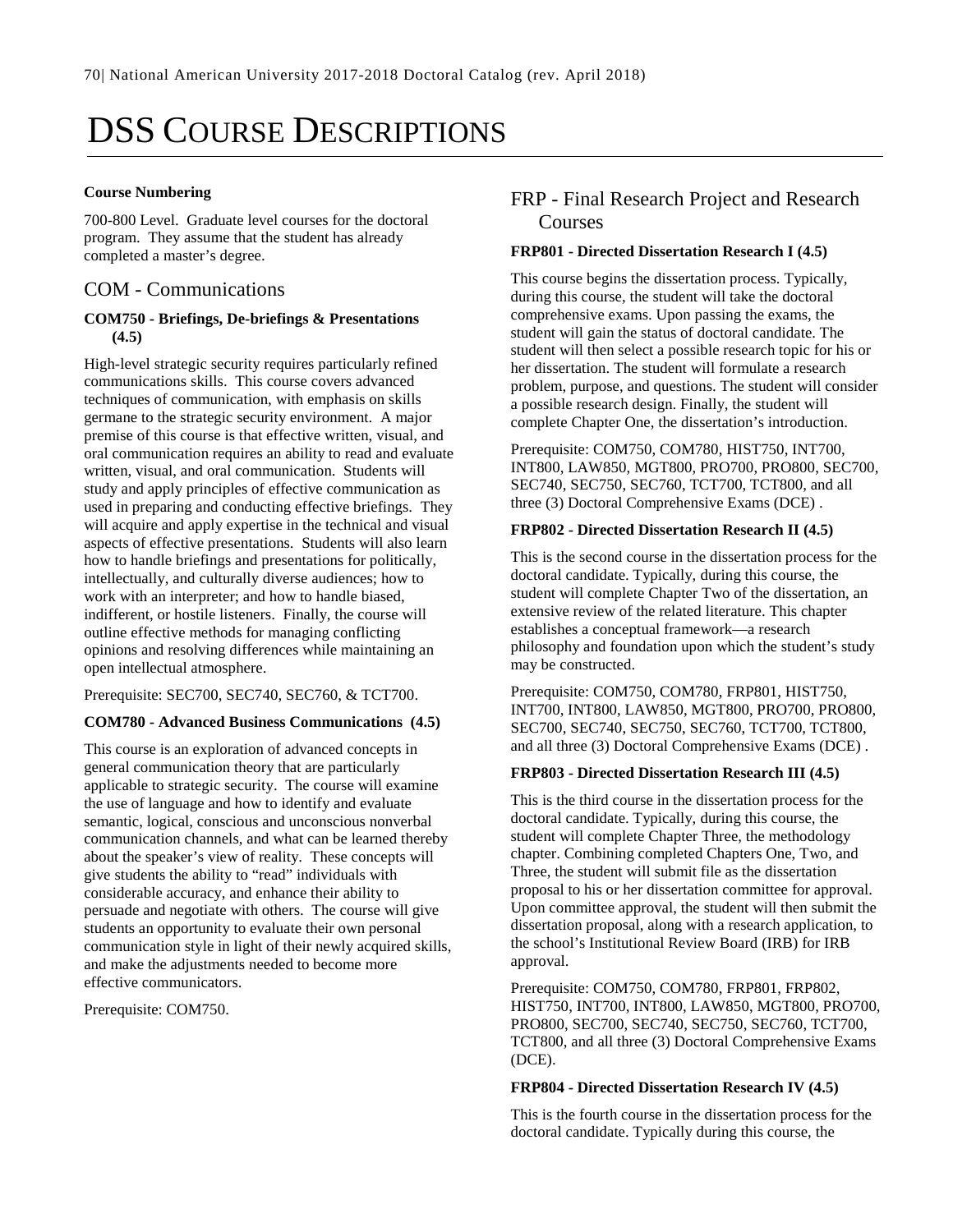student will conduct the study, analyze the results, and write up the results in narrative form for the results chapter, Chapter Four.

Prerequisite: COM750, COM780, FRP801, FRP802, FRP803, HIST750, INT700, INT800, LAW850, MGT800, PRO700, PRO800, SEC700, SEC740, SEC750, SEC760, TCT700, TCT800, and all three (3) Doctoral Comprehensive Exams (DCE).

#### **FRP805 - Directed Dissertation Research V (4.5)**

This is the fifth course in the dissertation process for the doctoral candidate. Typically, during this course, the student will write Chapter Five, the conclusion chapter of the dissertation. Chapter Five covers how the study compared to what had been expected from the related literature, as well as what implications the study might have for policy, practice, and future research. The student will create PowerPoint slides and orally defend the dissertation, via the web, live before his or her dissertation committee.

Prerequisite: COM750, COM780, FRP801, FRP802, FRP803, FRP804, HIST750, INT700, INT800, LAW850, MGT800, PRO700, PRO800, SEC700, SEC740, SEC750, SEC760, TCT700, TCT800, and all three (3) Doctoral Comprehensive Exams (DCE) .

### HIST - History

#### **HIST750 - Topics in the History of Strategic Security (4.5)**

This course will use historical examples to explore recurring issues, problems, and approaches in the component subdisciplines of strategic security, namely personal protection, intelligence management, and counterterrorism. Students will use case studies from ancient, medieval, Enlightenment, and modern history to distinguish sound operating and administrative principles for the individual subdisciplines of strategic security and for the field at large.

Prerequisite: SEC700.

### INT - Intelligence

#### **INT700 - The Strategic Intelligence Process and Policy (4.5)**

This course prepares the student to manage and coordinate large-scale intelligence collection and analysis operations involving a variety of intelligence types. The student will prepare a model collection plan and analysis procedure, and specify the design to communicate the findings of the operation for three different kinds of client. The student will demonstrate the ability to exploit conflicting views among team members to disclose unstated assumptions on each side in order to arrive at consensus. Finally, the student will develop short- and long-term strategies to

counter attempts by outside parties to politicize the intelligence collection and analysis process.

Prerequisite: SEC700, SEC740, SEC760, & TCT700.

#### **INT800 - Intelligence Practicum (4.5)**

This course focuses on that segment of the intelligence community that performs intelligence analysis and produces finished intelligence. Students will learn about the sources of intelligence information. In addition, they will learn how analysts use that information in the analysis process. The course discusses analytic tradecraft, as well as some associated pitfalls. The student will also learn about the types of analytic products. The course will discuss how the analysts produce those products to inform decision makers, operational units, and policy makers. Finally, the course will investigate some current issues of national intelligence concern, such as intelligence reform, information sharing, relationships with law enforcement, a theory of intelligence, and the increase in single-source analysis.

Prerequisite: COM750, COM780, HIST750, INT700, LAW850, MGT800, PRO700, SEC700, SEC740, SEC750, SEC760, TCT700, and TCT800.

### LAW - Law

#### **LAW850 - Case Studies in Intelligence Regulation and Reform (4.5)**

By means of case studies, this course applies legal and ethical principles of accountability and integrity to the operational and political realities of intelligence collection and production, and assesses contemporary proposals for intelligence reform. Through individual research projects, students will derive principles and criteria for evaluating and implementing intelligence reform policies, and apply them to the dynamic environment of security threats and challenges.

Prerequisite: SEC700, SEC740, SEC760, & TCT700.

### HIST - History

#### **MGT800 - Advanced Leadership and Management (4.5)**

This course is designed to give students an advanced understanding of strategic management concepts, research, and theories as applied in a strategic security environment. Students completing this course will be able to identify central issues/problems in these cases and present well-supported recommendations for future actions in support of organizational objectives. They will be able to coordinate and manage projects drawing upon a wide range of agency and disciplinary cultures and outlooks, while providing senior decision- and policy- makers with objective, timely information as well as sound recommendations and options. Students will develop strategies to keep teams highly motivated, and enhance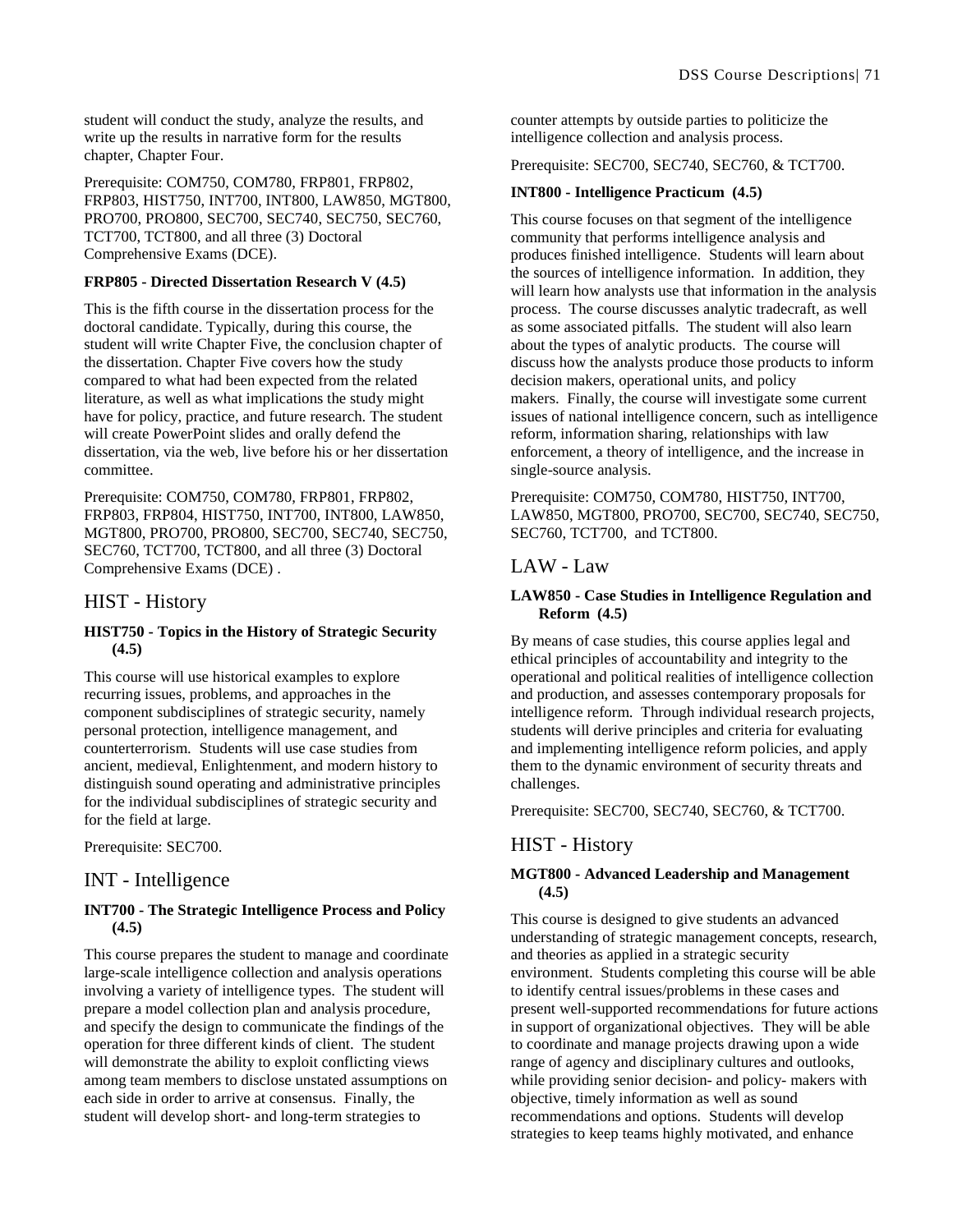leadership skills through interpersonal communication and time management.

Prerequisite: SEC700, SEC740, SEC760, & TCT700.

### PRO - Protection

#### **PRO700 - Protection and Operations Management (4.5)**

This course covers the planning and conduct of protection operations at the senior management level. Students will explore the preparation, planning, personnel selection, and conduct of both short- and long- term protection operations, both domestic and overseas. They will learn methods for coordinating with local law enforcement, corporate security, and local business entities in the planning and conduct of protection operations. This course will distinguish intelligence gathering and threat assessment methods used in protection from those seen in other intelligence and counterterrorism applications. Students will learn how to integrate protection assets into multi-faceted strategic security operations with maximum efficiency.

Prerequisite: SEC700, SEC740, SEC760, & TCT700.

#### **PRO800 - Protection Practicum (4.5)**

This course examines current critical issues in the field of Personal Protection. It develops advanced analytical and writing skills and provides a basis for dissertation research and writing. It requires the student to research information from other disciplines and integrate it into current research and applied decision making on Personal Protection.

Prerequisite: COM750, COM780, HIST750, INT700, LAW850, MGT800, PRO700, SEC700, SEC740, SEC750, SEC760, TCT700, and TCT800.

### SEC - Security

#### **SEC700 - Advanced Strategic Security Analysis and Critique (4.5)**

This course is designed to introduce various advanced analytical social science methods and theories applicable to the human intelligence field. It challenges the student to critique analyses by well-known scholars. A number of classic studies will be examined in detail with the intent of assisting the student in understanding the strengths and weaknesses of analytical methods used.

#### **SEC740 - Strategic Security Information Literacy (4.5)**

This course provides instruction in the acquisition of accurate, relevant, and timely information. This course will equip the student to find, categorize, evaluate, and synthesize the kinds of information germane to strategic security, and to test information sources' reliability, credibility, and validity. Upon completion of the course, students will be able to use and manage standard open information sources, and implement sound strategies for

dealing with information needs created by dynamic and rapidly evolving security situations.

#### Prerequisite: SEC700.

#### **SEC750 - The Strategic Security Community (4.5)**

This course studies the interactions of the principal intelligence, counterterrorism, and protection agencies of the United States. This includes their organizational structures and select operational successes and failures. Students will review the structure and working philosophies of the major intelligence, counterterrorism, and protection agencies in the United States and her allies. The students will evaluate case studies of interaction between these organizations in order to identify the inherent strengths and weaknesses of their interaction.

#### Prerequisite: SEC760.

#### **SEC760 - Applied Research Methodology (4.5)**

This course is an introduction to applied research methods for conducting doctoral-level inquiry, with emphasis on methods for studying mass movements and social networks. It covers general qualitative and quantitative frameworks for research design, data collection, analysis, quality control, verification, and data presentation. The course focuses on classic research traditions such as biography, phenomenology, grounded theory, ethnography, and case study. In addition, it provides methodological frameworks for survey research, mathematical modeling, and social networks analysis.

Prerequisite: SEC740. Corequisite: SEC740.

### TCT - Terrorism and Counterterrorism

#### **TCT700 - Advanced Counterterrorism Research Methods (4.5)**

This course provides a survey of the literature on terrorism and counterterrorism and develops the students' ability to judge the value of written materials from books, journal articles, and official documents. It develops analytical and evaluation skills at different levels of abstraction as well as challenging the student to develop an expansive annotated bibliography on the topic.

Prerequisite: SEC700. Corequisite: SEC700.

#### **TCT800 - Advanced Research in Terrorism/Counterterrorism (4.5)**

This course examines current critical issues in the field of Terrorism and Counterterrorism. It develops advanced analytical and writing skills and provides a basis for dissertation research and writing. It requires the student to research information from other disciplines and integrate it into current research and applied decision making on Terrorism and Counterterrorism.

Prerequisite: TCT700.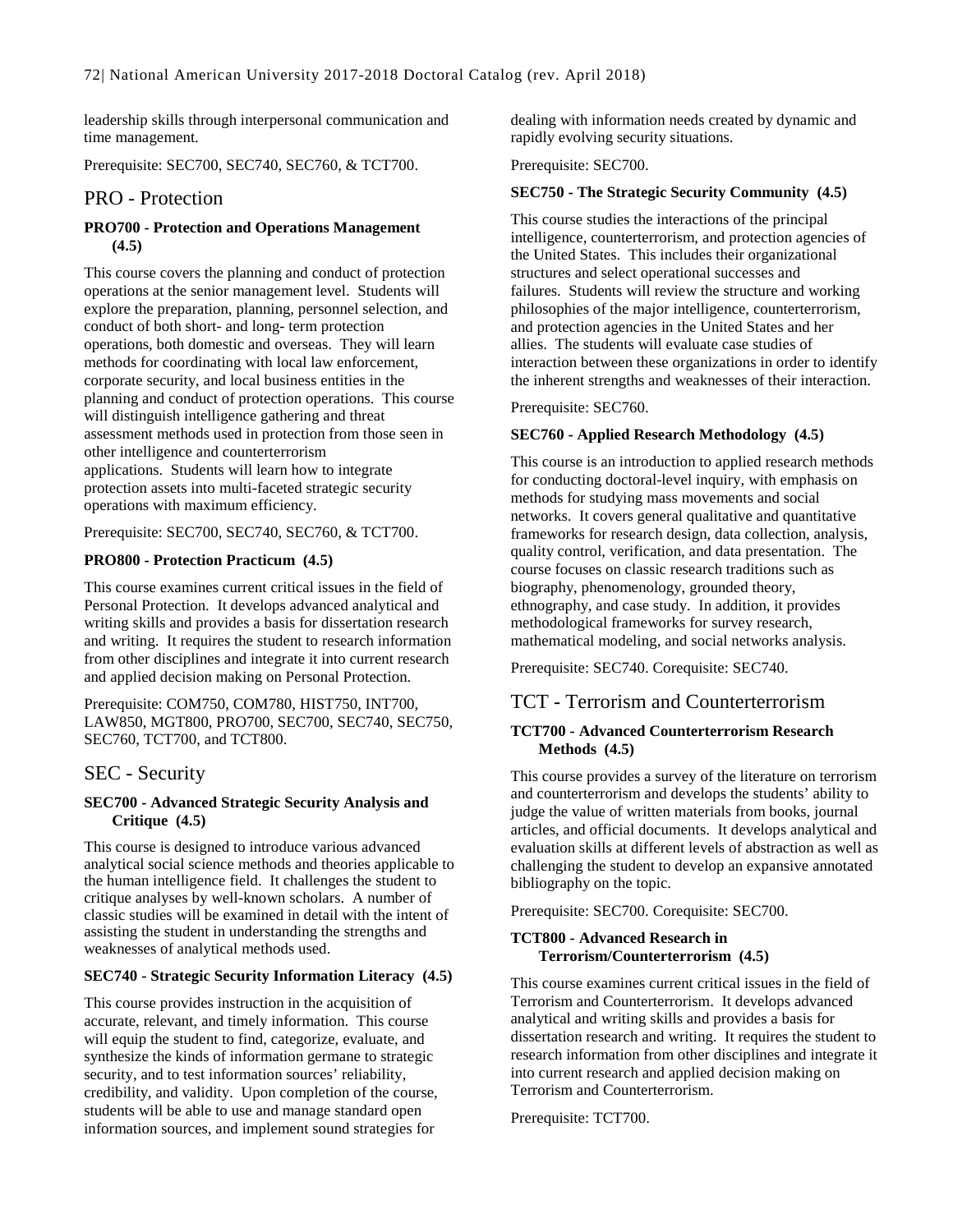# **DIRECTORY**

# BOARD OF GOVERNORS

| Dr. Jerry L. Gallentine | Chairman            |
|-------------------------|---------------------|
| Dr. Ronald L. Shape     | <b>Board Member</b> |
| Ms. Susan Livingston    | <b>Board Member</b> |
| Dr. Susan Murphy        | <b>Board Member</b> |
| Dr. Patrick McAtee      | <b>Board Member</b> |
| Dr. Michael Westerfield | <b>Board Member</b> |
| Dr. Joe Pace            | <b>Board Member</b> |
| Dr. David Wendler       | <b>Board Member</b> |

# **OWNERSHIP**

National American University is owned and operated by Dlorah, Inc., a South Dakota corporation, which is a wholly owned subsidiary of National American University Holdings, Inc., a Delaware corporation. National American University Holdings, Inc. is a publicly traded company with its principal office located at 5301 Mount Rushmore Rd., Rapid City, SD 57701.

#### **National American University Holdings, Inc. Board of Directors**

| Mr. Robert D. Buckingham | Chairman      |
|--------------------------|---------------|
| Dr. Jerry L. Gallentine  | Vice-Chairman |
| Mr. Jeffrey Berzina      | Member        |
| Dr. Edward Buckingham    | Member        |
| Dr. Therese K. Crane     | Member        |
| Mr. Richard L. Halbert   | Member        |
| Mr. James Rowan Jr.      | Member        |
| Dr. Thomas D. Saban      | Member        |
| Dr. Ronald L. Shape      | Member        |

#### **National American University Holdings, Inc. Officers**

| Dr. Ronald L. Shape | President and Chief Executive Officer |
|---------------------|---------------------------------------|
| Dr. David Heflin    | <b>Chief Financial Officer</b>        |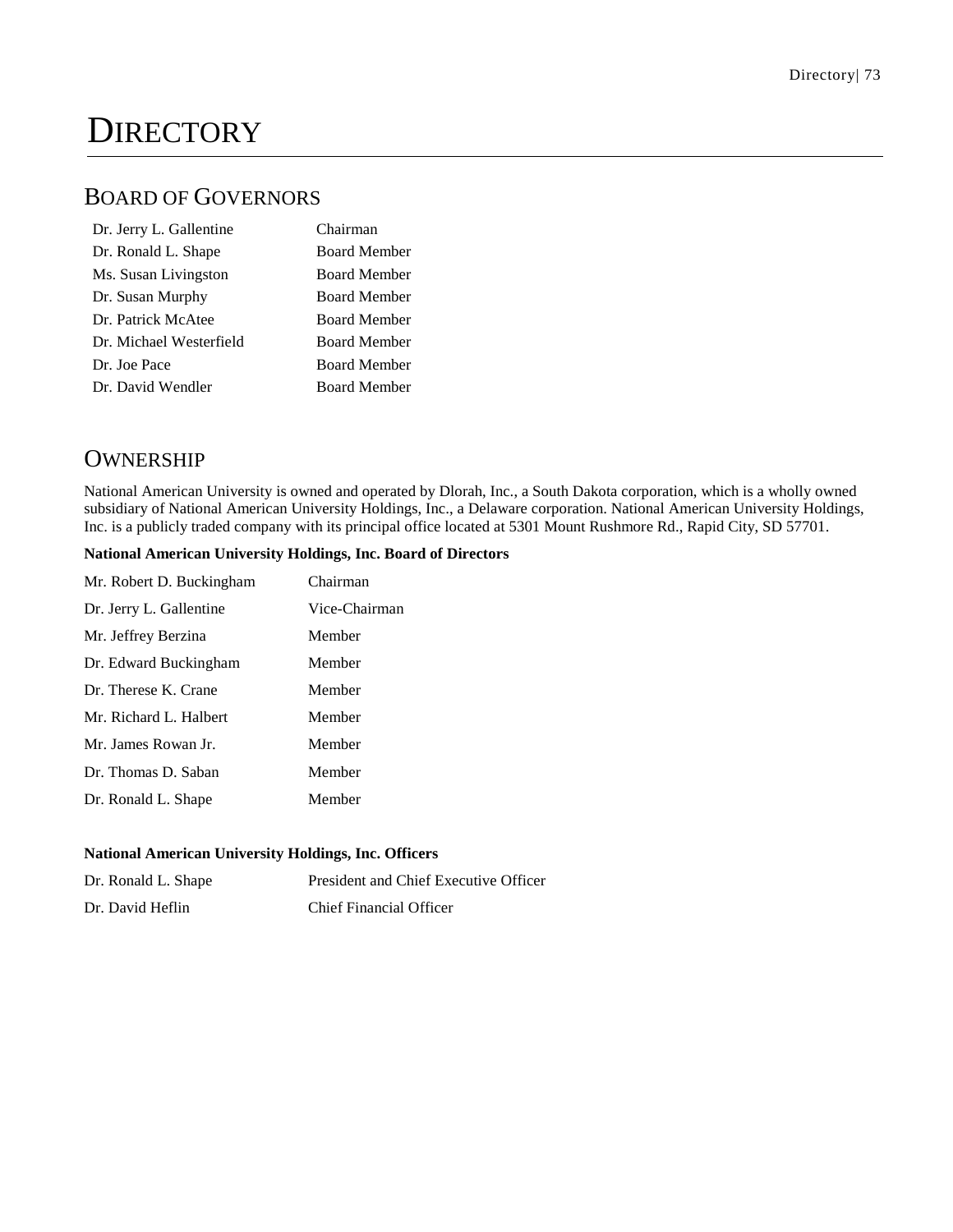# CENTRAL ADMINISTRATION

#### **University President and Chief Executive Officer**

Ronald Shape, BA, Dakota Wesleyan (1991); MBA, University of South Dakota (1996); EdD, University of South Dakota (2001).

#### **Provost and Chief Academic and Student Affairs Officer**

Lynn Priddy, BA, State University of New York (1982); MA, University of Minnesota-Twin Cities (1992); PhD, Capella University (2002).

#### **Chief Financial Officer**

David K. Heflin, BPA Mississippi State University (1983), MA Mississippi State University (1991), EdD University of Saint Thomas (MN) (2007), CPA – Mississippi (1983)

#### **Chief Information Officer**

Anthony De Angelis, BS, University of Arizona (1988)

#### **President of External Relations and Strategic Initiatives**

Bob Paxton, BS, Nebraska Christian College (1978); MS, Fort Hays State University (1979); PhD, University of Texas (1989).

#### **General Counsel**

Paul Sedlacek, BS, Business Administration, University of Nebraska (1977); JD, University of Nebraska (1980).

#### **Associate Provost, Dean of Faculty**

Manuel Gomez, BS, University of Arizona (1994); MA, University of Arizona (1995); PhD, University of Arizona (2004).

#### **Associate Provost, Curriculum and Assessment; and Dean, College of Health and Sciences**

Marilyn Holmgren, BA, College of St. Scholastica (1976); MS, The Tri-College University (1990); PhD, University of Nebraska (2008).

#### **Associate Provost and Dean of Student Success**

Christine Beischel, BA, University of Maryland (1973); MS Houston Baptist University (1984); MS, Michigan State University (1988), PhD, Michigan State University (1992).

#### **Dean, College of Business, Accounting, and Technology**

Todd Herseth, BA, Dakota Wesleyan University (1995); MBA, University of South Dakota (2004); EdD, University of South Dakota (2016).

#### **Dean, College of Legal Studies**

Michael Trump, BS, Black Hills State University (1990); MA, University of Wyoming (1994); JD, University of South Dakota (1999).

#### **Dean, School of Nursing and Graduate Nursing Studies**

Lisa Hawthorne, ASN, Arizona Western College (1995); BSN, University of Phoenix (1999); MSN, University of Phoenix (2002); PhD, University of San Diego (2013).

#### **University Registrar, VP of Academic Records and Information Integrity**

Ann Larson, BS, North Dakota State (2000); MBA; MM, University of St. Mary (2003); EdD, University of South Dakota (2008).

**System Vice President of Enrollment and Marketing**  David Castle, BS, Northwood University (1982).

#### **System Vice President of Human Resources**

John Woolsey, BS, Averett College (1993); MA, National University (1996).

**System Director of Financial Aid** Cheryl Bullinger

**System Director of Student Accounts**

Linda Pottorff, BS, National American University (1995).

#### **Associate Dean for General Education**

Allison Stuhlsatz, BS, Emporia State University (2007); MA, Wichita State University (2008).

#### **System Dean of Faculty and Student Success**

Terri Beauregard, BA, Marymount College (1980); MS, Fort Hays State University (1996).

#### **System Director of Alumni and Foundation Services**

Tamie Hopp, BS, University of Wisconsin (1991); JD, Texas Tech School of Law (1994).

#### **University Librarian and Associate Dean of Faculty and Student Support Services**

Pat Hamilton, BA, University of South Dakota (1974); MLS, University of Washington-Seattle (1979).

#### **Controller**

Vacant

#### **Vice President and Dean for the College of Military Studies**

Tony Nishimura, BS, US Air Force Academy (1995); MBA, Trident University (2009).

#### **Military Systems Director of Academics, Vice President of Institutional Operations & Military Services** Vacant

# HENLEY-PUTNAM SCHOOL OF STRATEGIC SECURITY

**Dean of the College of Military Studies and the Henley-Putnam School of Strategic Security**

Amy DiMaio, Ph.D., Kent State University, English (Literature)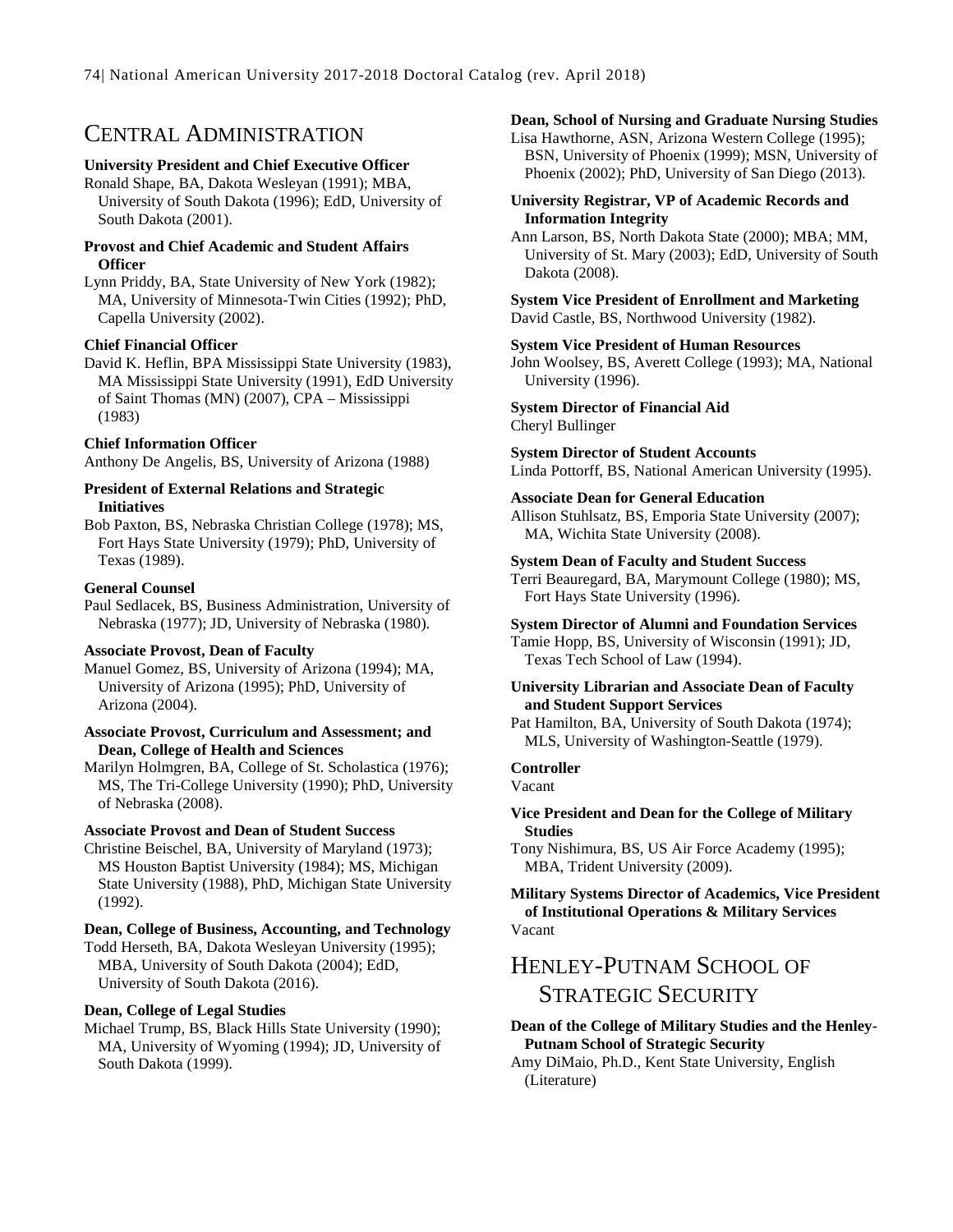#### **Interim Dean, Terrorism and Counterterrorism Studies**

Barbara Burke, Ph.D., Capella University, Public Safety (Emergency Management)

## **Dean, Intelligence Management**

Barbara Burke, Ph.D., Capella University, Public Safety (Emergency Management)

**Dean, Strategic Security and Protection Management** Susie Kuilan, Ph.D., Louisiana State University, English

#### **Dean, General Education and Foreign Language Coordinator**

Autumn Miller, M.A., Wake Forest University, English

#### **Dean, Doctorate in Strategic Security**

Scott Snair, Ph.D., Seton Hall University, Higher Education Leadership Management & Policy

### Doctorate, Strategic Security Program Advisory Board

Bassam Almesfer, Specialist in Middle East Studies and Area/Cultural Intelligence

Colonel Norvell B. DeAtkine, U.S. Army (Retired), Middle East Studies Specialist

John G. Barry, Regional Security Officer, Tiffany & Company

Lynn P. Constantini, D.Sc., Cyber Security Specialist, Div. of Reliability, Security & Emergency Management

New Jersey Board of Public Utilities

Joseph S. DiNoto, Chief Security Officer, U.S. Government, Doctoral Student, Henley-Putnam University

Beth L. Eisenfeld, DSS., Senior Manager

Robert Krott, Author & Specialist, Counterinsurgency & Africa Area Studies

Lieutenant Colonel Paul Lehto, U.S. Army, Doctoral Candidate, Strategic Securities

J. Declan Flynn, Student Representative, Creative Director – Wilson Media, Expertise in creative multimedia advertising

# HAROLD D. BUCKINGHAM GRADUATE SCHOOL AT THE ROUECHE GRADUATE CENTER

#### **President**

John E. Roueche, AA, Mitchell Community College; BA, Lenoir-Rhyne University; MA, Appalachian State University; PhD, Florida State University; DH Letters, Lenoir-Rhyne University.

#### **Senior Vice President and Dean, Master's and Doctoral Programming; Professor**

Margaretta B. Mathis, BA, Ohio Wesleyan University; Executive MBA in International Management, Thunderbird School of Global Management; PhD, The University of Texas at Austin.

#### **Interim Vice President and Dean**

Bob Paxton, BS, Nebraska Christian College; MS, Fort Hays State University; PhD, University of Texas.

#### **Chair of the Graduate Faculty, Distinguished Professor**

Terry O'Banion, MEd, University of Florida; PhD, Florida State University.

**Vice President and Dean of Graduate Faculty and Professor**

Vacant

#### **Dean of Doctoral Student Services and Academic Support**

Dr. Cynthia Tanner, BFA, University of Florida; MPA, South University; EdD, National American University.

#### **Dean of Doctoral Academic Operations**

Dr. Lynn Moore, MBA, Baker College; PhD, The University of Texas at Austin.

#### **Academic Dean of Master's Programs** Vacant

**Graduate Support Librarian**

Sarah Stohr, BA, Lewis & Clark College; MSLS, University of Kentucky.

### EdD Curriculum, Assessment, and Persistence Committee

Margaretta B. Mathis (Chair), Senior Vice President and Dean, Master's and Doctoral Programming; and Professor

George A. Baker III, Distinguished University Professor Emeritus, North Carolina State University

George Boggs President and CEO Emeritus, American Association of Community Colleges

Christine Johnson McPhail, Managing Principal, McPhail Group

Bob Paxton, Interim Vice President and Dean

Terry O'Banion, Distinguished Professor and Chair, Graduate Faculty

John E. Roueche (ex-officio), President

### **Graduate Council**

- Terry O'Banion (Interim Chair), Distinguished Professor and Chair of Graduate Faculty
- Vacant, Vice President and Dean of Graduate Faculty and Professor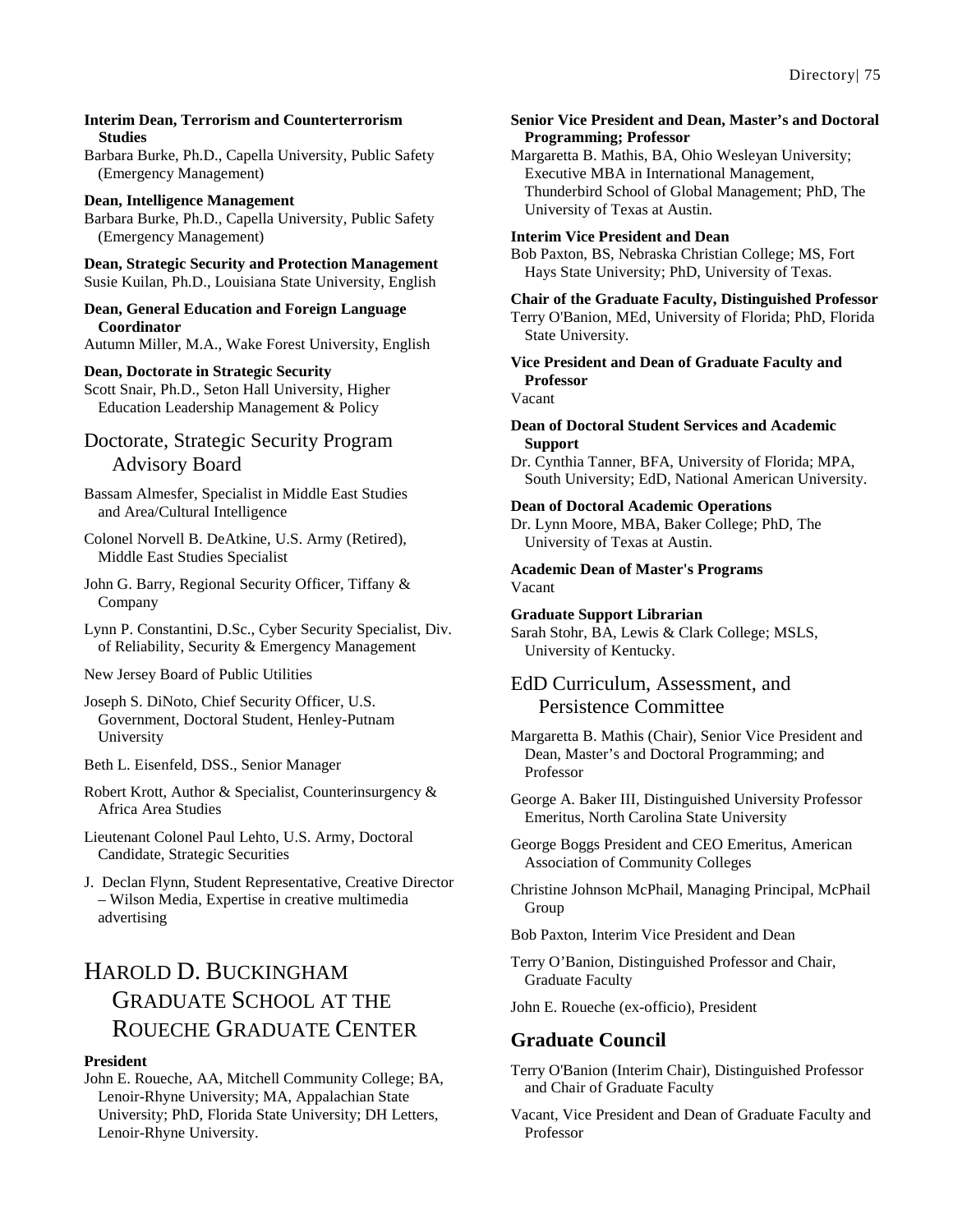Lisa Hawthorne (ex-officio), Dean, NAU School of Nursing

Todd Herseth (ex-officio), Dean, College of Business and Technology

Marilyn Holmgren, (ex-officio) Associate Provost and Vice President, Curriculum

Margaretta B. Mathis, Senior Vice President and Dean, Master's and Doctoral Programming and Professor

Lynn Moore, (ex-officio) Dean of Doctoral Academic **Operations** 

Bob Paxton, Interim Vice President and Dean

Lynn Priddy (ex-officio), Provost and Chief Academic and Student Affairs Officer

John E. Roueche (ex-officio), President

Cynthia Tanner, Dean of Doctoral Student Services and Academic Support

### **National Community College Advisory Board**

Terry O'Banion (Chair), Graduate Faculty and Distinguished Professor; President Emeritus and Senior League Fellow, League for Innovation in the Community College

Donald W. Cameron, President Emeritus, Guilford Technical Community College

Gerardo E. de los Santos, President and CEO Emeritus, League for Innovation in the Community College

Rufus Glasper, President and CEO, League for Innovation in the Community College; and Chancellor of the Maricopa County Community Colleges (AZ)

Margaretta B. Mathis, Senior Vice President and Dean, Master's and Doctoral Programming and Professor

Christine Johnson McPhail, Managing Principal, McPhail Group LLC

Bob Paxton (ex-officio), President, Strategic Initiatives and External Relations

Lynn Priddy (ex-officio), Provost

John E. Roueche, President

Jerry Sue Thornton, President Emerita, Cuyahoga Community College

# EDD FACULTY AND DISSERTATION **MEMBERS**

George Baker, BA, Business Administration, Presbyterian College; MEd, Shippensburg State University; JSC, The Armed Forces Staff College; EdD, Duke University; MMPA, (Honors), Public Administration, Naval War College.

Brenda Beckman, BA, Political Science, Oakland University; MA, Political Science, Central Michigan University.

George Boggs, BS, Chemistry, The Ohio State University; MA, Chemistry, University of California Santa Barbara; PhD, Educational Administration, The University of Texas at Austin.

Katherine Boswell, BA, Communications, Brigham Young University; MIM, The School of International Training; PhD in Educational Administration, The University of Texas at Austin.

Terry Calaway, BS, Health, Physical Education and Recreation, Kent State University; MPA, Public Administration, Cleveland State University; EdD Education Administration, University of Texas at Austin.

Don Cameron AA, Wingate Junior College: BS, Atlantic Christian College; MAT, University of North Carolina at Chapel Hill; EdD, NOVA University.

Jim Catanzaro,B.A. Philosophy, Barrington College; PhD, Philosophy of Religion, Claremont Graduate University.

Karen Clos, BA, Sociology, Trinity University; MA, Adult Education, University of Incarnate Word; MA, Counseling, University of Texas at San Antonio; EdD, Educational Administration, University of Texas at Austin.

William Crowe, BS, Marketing and Management, University of Texas at Austin, MBA, Management, University of Texas at Tyler, PhD, Community College Leadership, University of Texas at Austin.

Gerardo E. de los Santos, BA, Rhetoric, University of California at Berkeley; MA, English, Arizona State University; PhD, Educational Administration, Community College Leadership, The University of Texas at Austin.

Harvey Dorrah, BS, Health Education, Benedict College; MA, Education, New York University; PhD, Educational Administration and Supervision, Bowling Green State University.

Allen G. Edwards, BA, English, Clemson University; MEd, Adult and Continuing Education, University of South Carolina; PhD, Educational Administration, The University of Texas at Austin.

George A. Baker III, Distinguished University Professor Emeritus, North Carolina State University

George R. Boggs, President and CEO Emeritus, American Association of Community Colleges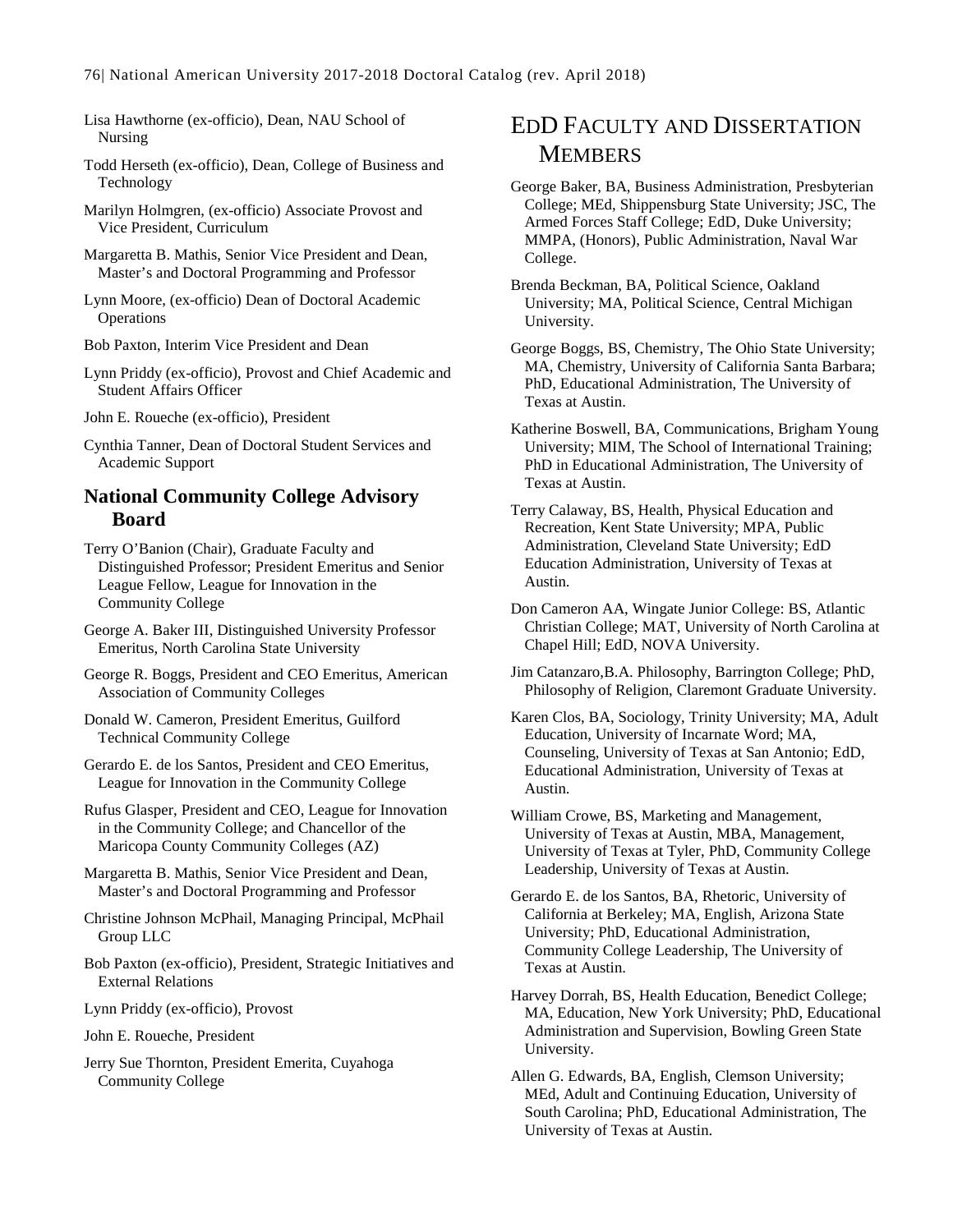Martha Ellis, BA, Religion and Music, American Christian College; MS, Human Developmental Psychology, University of Texas at Dallas; PhD, Higher Education Administration and Research, University of North Texas.

Ben Ferrell, AAS, Trinidad State Junior College; BBA, Accounting, University of Texas at Tyler; MA, Student Development, St. Edward's University; PhD, Higher Education Administration, The University of Texas at Austin.

Mary Fifield, BA, Art, Clark College; MFA, Pratt Institute; PhD, Higher Education Administration, St. Louis University.

Karla A. Fisher, BA, English, St. Mary's University; MA, Communication, St. Mary's University; PhD, Educational Administration, Community College Leadership, The University of Texas at Austin.

Linda Garcia, BJ Journalism, The University of Texas at Austin; MAIS Sociology, University of Texas at Brownsville; PhD, Community College Leadership, The University of Texas at Austin.

Janice Gilliam, BS, Occupational Education, Western Carolina University; M.I.E., Industrial Education, Western Carolina University; EdD, Adult and Community College Education, North Carolina State University.

Allen Goben, BS, History, Iowa State University; MS, School Counseling, Drake University; EdD,Educational Administration, The University of Texas at Austin.

Steven Gonzales BS, Secondary Education, Northern Arizona University; MAT, Mathematics, Northern Arizona University; EdD, Educational Administration, The University of Texas at Austin.

Patricia Granados, BA, Spanish Translation and Business with an emphasis in Marketing, Northern Illinois University; MEd, Higher Education Administration, Northern Illinois University; PhD, Adult and Higher Education, Northern Illinois University.

Brenda Hellyer, BS, Business with a major in Accounting, Fort Hays State University; MBA, Business Administration, The University of Texas at Austin; EdD, Doctorate of Education with an emphasis in Community College Leadership, The University of Texas at Austin.

Wallace D. Johnson, BA, Political Science, University of California, Riverside; MA, National Security Studies, California State University, San Bernardino; MA, Political Science, University of California, Riverside; PhD, Educational Administration, Community College Leadership, The University of Texas at Austin.

Donna M. Jovanovich BA, Mathematics, Lake Forest College, MST., Mathematics, University of Wisconsin, PhD, Education, Research and Evaluation, Virginia Commonwealth University.

Cathy Kemper-Pelle, BS, MS, Biological Sciences, Illinois State University; EdD, Educational Administration, Community College Leadership, The University of Texas at Austin.

Jason Kovac, MS, Library and Information Science, The University of Illinois-Champaign-Urbana; PhD, Educational Administration, Community College Leadership, The University of Texas at Austin.

JaNice Marshall, BA, Special Education; Michigan State University; MS, Rehabilitation Counseling; Michigan State University; EdD, Community College Leadership, The University of Texas at Austin.

Rose Martinez, BA Texas A&M University-Corpus Christi; MPA, Public Affairs; The University of Texas at Austin; Ph.D., Educational Administration, The University of Texas at Austin.

Margaretta B. Mathis, BA, Politics and Government, Ohio Wesleyan University; Executive MBA, International Management, Thunderbird School of Global Management; PhD, Higher Education Administration with concentration in Community College Leadership, The University of Texas at Austin.

Michael McCall, BS, Physics/Mathematics, University of North Carolina; MS, Physics, Virginia Polytechnic Institute; EdD, Educational Administration, Virginia Polytechnic Institute.

Keith D. McLaughlin, BA, Political Science, State University of New York at Albany; MM, Roberts Wesleyan College; PhD, Higher Education Administration, Community College Leadership and a concentration in public affairs, Lyndon B. Johnson School of Public Affairs, University of Texas at Austin.

Tyson McMillan, BBA, Computer Information Systems, West Texas A&M University; MS, Information Technologies, The University of North Texas; PhD, Information Science, The University of North Texas

Christine Johnson McPhail, AA, Liberal Arts, Fresno City College, BA, Social Work, California State University, Fresno, MA, Education/Counseling California State University, Fresno; EdD, Higher Education – Specialization Community College Administration, University of Southern California.

Terry U. O'Banion, BA, English and Speech, University of Florida; MEd, Guidance and Counseling, University of Florida; PhD, Higher Education Administration, Florida State University.

Rebecca Paneitz, BS, Office Administration, University of Arkansas-Monticello; MA, Criminal Justice, University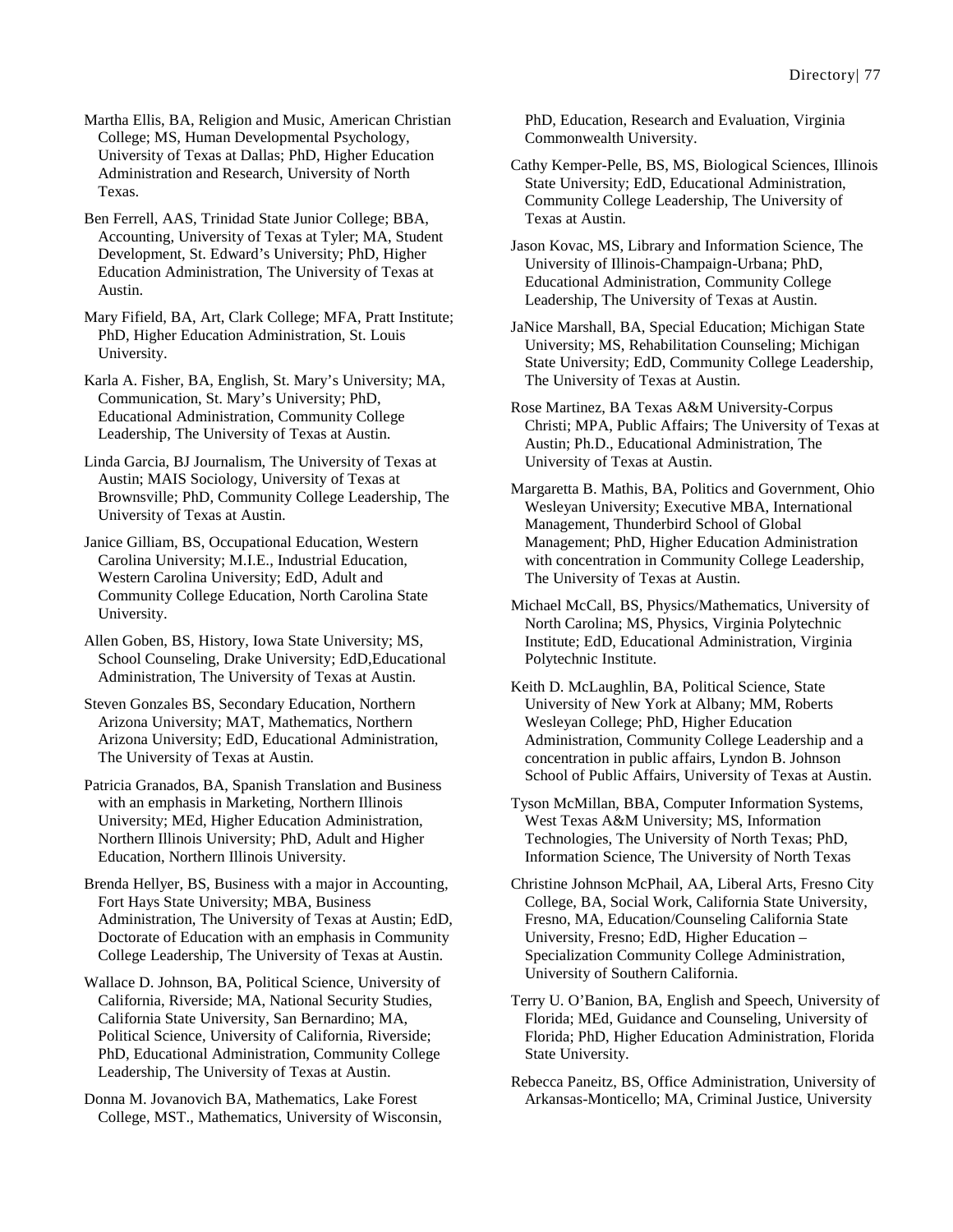of Arkansas-Little Rock; PhD, Community College Administration, Colorado State University.

Katherine B. Persson, BS, Biology, Southwest Texas University; MS, Biology, Texas Women's University; PhD, Educational Administration, Community College Leadership, The University of Texas at Austin.

Gregory F. Peterson, BA, English, Brigham Young University; MA, Postsecondary, Adult, and Continuing Education, Portland State University; MBA, Kaplan University; EdD, Educational Administration, Community College Leadership, The University of Texas at Austin.

Ann Proudfit, BA, Sociology, Washington and Jefferson College; MA, Sociology, Ohio State University, PhD, Higher Education Administration, University of Toledo.

John E. Roueche, BA, Lenoir-Rhyne University; MA, Appalachian State University; PhD, Florida State University.

Kathie Sigler BS Business Education, Wayne State University, MEd Business Education/Administration, EdD Community College Administration and Curriculum Development, Nova University.

Rito Silva, BBA, Finance, Texas A&I University; MS, Guidance and Counseling, Texas A&M University-Kingsville; PhD, Human Resource Development, Texas A&M-College Station.

Ernest L. Thomas, BA, Sociology, Washington State University; MA, Sociology, University of Massachusetts-Amherst; PhD, Educational Administration, Community College Leadership, The University of Texas at Austin.

Noreen Thomas, BS, Management, Daemen College; MEd, Educational Leadership, Eastern Michigan University; EdD, Community College Leadership, University of Texas at Austin.

Danette Toone, BBA, Double major in Finance and Economics, Washburn University; MBA, Finance, UT Permian Basin; EdD, Educational Administration, Community College Leadership Program, The University of Texas at Austin.

Diane Troyer, MEd, Health Education, The University of Texas at El Paso; PhD, Educational Administration, Community College Leadership, The University of Texas at Austin.

Art Tyler, BS, Management, University of Maryland; MA, National Policy Development, U.S. Naval Postgraduate School; DM, Organizational Leadership, University of Phoenix.

Leonard Valverde, AA, East Los Angeles Community College; BA, History, California State University-Los Angeles; PhD, Education, Claremont Graduate University.

Richard A. Voorhees, BS, Elementary Education, University of North Dakota; MA, Counseling and Guidance, University of North Dakota; PhD, Higher and Adult Education, Arizona State University.

Linda Watkins, BA Modern Languages, University of Texas at Arlington; MS, Sociology, Texas A&M University-Commerce; EdD, Supervision, Curriculum, and Instruction, Texas A&M University-Commerce.

Linda A. Welsh, BS, Education of the Hearing Impaired, University of Illinois; MA, Child Development and Family Relations, University of Texas; PhD, Educational Administration, Community College Leadership Program.

# DSS FACULTY

- Curts, Raymond, Ph.D., Indiana State University, Information Technology
- Greaves, Denise, Ph.D., Stanford University, Classics
- Guggenberger, Bruce, Ph.D., Indiana State University, Education Technology

Kemp, Herb, Ph.D., Capella University, Organization and Management

Klein, Steven, J.D., Ph.D., University of North Carolina, Anthropology & Philosophy

Lucas, Susan, Ph.D., University of Alabama, Instructional Leadership

Martinez, Eduardo, J.D., Mississippi College School of Law, Law; M.S., United States Army War College, Strategic Studies

Mouras, Tamara, Ph.D., Capella University, Public Safety Leadership

Wenger, Anthony, D.M., Colorado Technical University, Management

Nimon, Harry, D.B.A., University of Phoenix, Business Administration

Nolan, Frank, J.D., University of San Diego School of Law, Law; M.S., Naval Post Graduate School, Homeland Security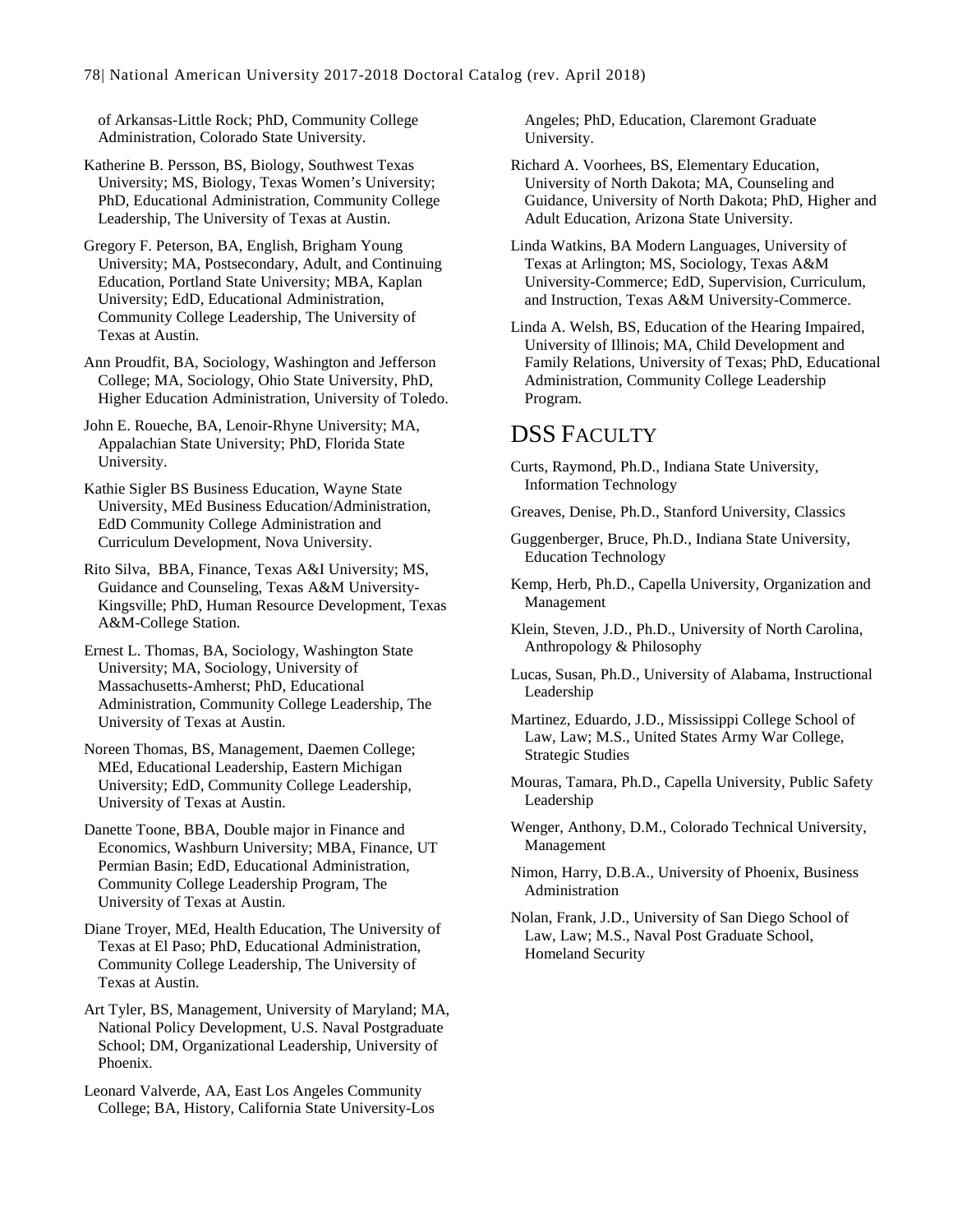# INDEX

| Academic and Administrative Policies 50                  |  |
|----------------------------------------------------------|--|
|                                                          |  |
|                                                          |  |
|                                                          |  |
| Academic Relief for U.S. Military Service/Absence 53     |  |
|                                                          |  |
|                                                          |  |
|                                                          |  |
|                                                          |  |
|                                                          |  |
|                                                          |  |
|                                                          |  |
|                                                          |  |
|                                                          |  |
|                                                          |  |
|                                                          |  |
| Americans with Disabilities Act Policy - Doctoral54      |  |
|                                                          |  |
|                                                          |  |
|                                                          |  |
|                                                          |  |
|                                                          |  |
|                                                          |  |
| California Student Tuition Recovery Fund 45              |  |
|                                                          |  |
|                                                          |  |
|                                                          |  |
|                                                          |  |
|                                                          |  |
|                                                          |  |
|                                                          |  |
|                                                          |  |
| College of Military Studies and the Henley-Putnam School |  |
|                                                          |  |
|                                                          |  |
|                                                          |  |
|                                                          |  |
| Conversion of Students Admitted on a Probationary        |  |
|                                                          |  |
| Admission Status to Regular Admission Status19           |  |
|                                                          |  |
|                                                          |  |
|                                                          |  |
| Doctorate in Strategic Security (Quarter) Academic       |  |
|                                                          |  |
| Doctorate, Strategic Security Program Advisory Board  75 |  |
|                                                          |  |
|                                                          |  |
|                                                          |  |
|                                                          |  |
|                                                          |  |
|                                                          |  |
| Ed.D. Curriculum, Assessment, and Persistence Committee  |  |
|                                                          |  |
| Ed.D. in Community College Leadership 14                 |  |
|                                                          |  |
|                                                          |  |
|                                                          |  |
| EdD Academic Calendar 2019-2020 11                       |  |
|                                                          |  |
|                                                          |  |
| EdD Faculty and Dissertation Members 76                  |  |
| EdD in Community College Leadership (Trimester)          |  |

| Fees (All Programs, Undergraduate and Graduate) 44   |
|------------------------------------------------------|
| Financial Aid and Scholarship Information 28, 48     |
|                                                      |
| FRP - Final Research Project and Research Courses 70 |
|                                                      |
|                                                      |
|                                                      |
|                                                      |
|                                                      |
|                                                      |
|                                                      |
|                                                      |
|                                                      |
| Harassment and Non-discriminatory Policy  56         |
| Harold D. Buckingham Graduate School  4              |
| Harold D. Buckingham Graduate School at the Roueche  |
|                                                      |
|                                                      |
|                                                      |
| Henley-Putnam School of Strategic Security  4        |
|                                                      |
|                                                      |
| International Student Admission Requirements  17     |
|                                                      |
|                                                      |
|                                                      |
|                                                      |
|                                                      |
|                                                      |
|                                                      |
|                                                      |
|                                                      |
|                                                      |
| National Community College Advisory Board  76        |
| NAU Foundation Academic Excellence Award 28          |
| NAU Foundation Academic Excellence Award Scholarship |
|                                                      |
| NAU Foundation Community College Leadership Program  |
|                                                      |
| Non-Native English Speaking Students  18             |
|                                                      |
|                                                      |
| Order of the Sword and Shield (OSS) 41               |
|                                                      |
| Other Local, State, and Federal Programs 28, 48      |
|                                                      |
|                                                      |
| Program - Doctorate of Strategic Security 38         |
|                                                      |
|                                                      |
|                                                      |
|                                                      |